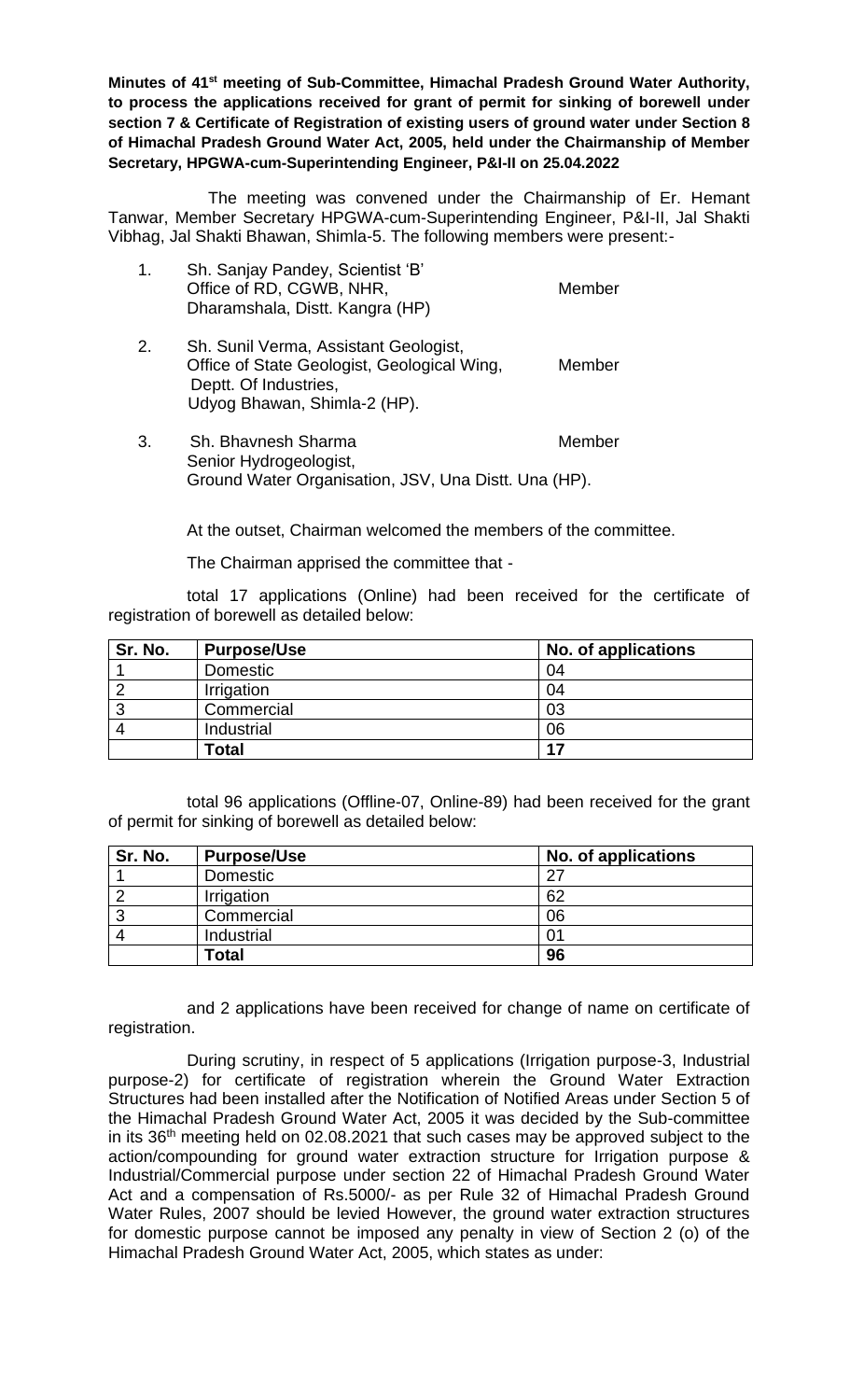"User of ground water" means a person or an institution including a company or an industry or an establishment, whether Govt. or not, who or which uses ground Water for any purpose excluding domestic use.

During discussions the Scientist 'B', CGWB was of the view that in case of industries "Impact Assessment Report'' a/w "Water Requirement" shall be uploaded a/w other documents. He also opined that an affidavit to the effect that the stakeholder shall exclusively use the ground water for the purpose (Domestic/Irrigation/Commercial/Industrial) for which the stakeholder had applied. In the Permit the following conditions shall also be incorporated:

i. In case, the firm/applicant applied for Industrial/commercial purpose with water requirement >10000 LPD, the applicant shall install Digital Flow Meter with Telemetry System. The installation of Digital Water Flow Meter (conforming to BISS/IS standards) having Telemetry System in the abstraction structure(s) shall be mandatory for all ground water users seeking no objection certificate and in case the ground water extraction is from multiple bore/tubewells within the same premises temper proof Digital Water Flow Meter(s) with Telemetry can be installed at common outlet point(s). The intimation regarding their installation shall be communicated to the Executive Engineer concerned Jal Shakti Vibhag Division and HPGWA Shimla.

ii. In case of Irrigation purpose the Daily Water Withdrawl allowed shall be "during the days when irrigation is required".

The Committee accepted the above suggestions given by the Scientist 'B', CGWB and decided to be incorporated while issuing the Permits for drilling of borewell etc.

The committee was apprised that in respect of two cases at Sr. No. 62 & 64 received for grant of Permit for Irrigation purpose, the objections from Gram Panchayat Sanwara have been received. After detailed discussions it was decided that though all the documents uploaded in respect of these cases were in order and could be considered for issuance of Permit but keeping in view the objections received from Gram Panchayat Sanwara, an expert committee of following members be constituted to inspect the sites and submit the recommendations within a week:

- 1. Sh. Sanjay Pandey, Scientist 'B', Office of RD, CGWB, NHR, Dharamshala, Distt. Kangra (HP)
- 2. Sh. Sunil Verma, Assistant Geologist, Office of State Geologist, Geological Wing, Deptt. Of Industries, Udyog Bhawan, Shimla-2 (HP).
- 3. Sh. Bhavnesh Sharma, Senior Hydrogeologist, Ground Water Organisation, JSV, Una Distt. Una (HP).
- 4. Concerned Executive Engineer, Jal Shakti Vibhag (HP)

 After the report of expert committee the decision regarding issuing the permits for those two borewells shall be taken accordingly.

Thereafter, the agenda items were taken up for discussion as under:-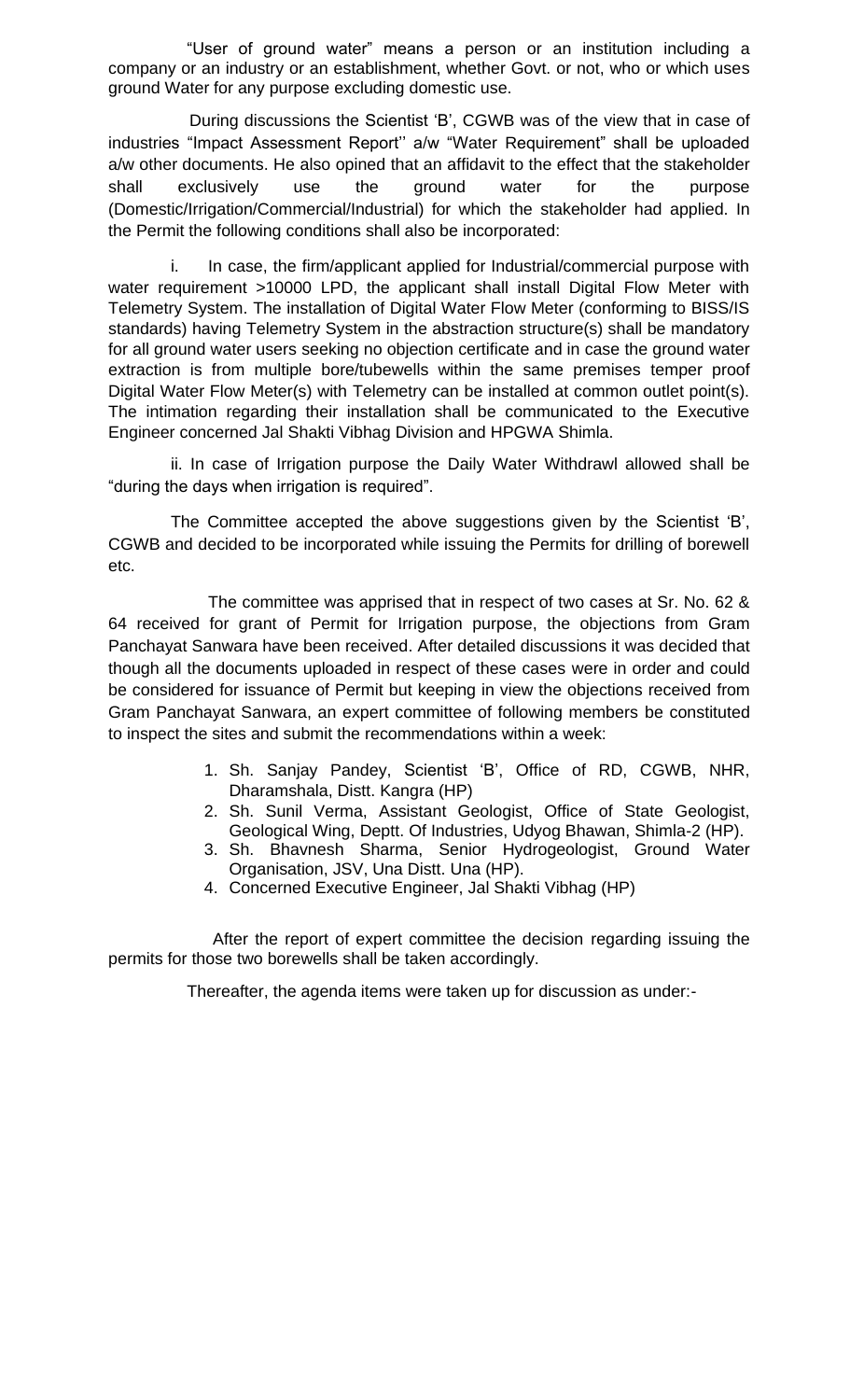# **1. Sh. Ramesh Chand, S/o Sh. Udho Ram, Vill Jara, P.O. Kherian, Tehsil Nurpur Distt Kangra (HP) (IUID: 12350778) (Submission ID- 35263)**

The applicant has applied on **Form – 1** for grant of permit for sinking of borewell for **Domestic Purpose.** As per the report of Sr. Hydrogeologist, G.W.O., JSV, Una, **No Govt. tubewell exists within 300 mtrs of the proposed site of the applicant. The proposed borewell of the applicant lies in moderately dissected structural hills comprising of Sandstone and clays of Shiwalik formation.**

A public notice of the application on Form-2/Form-5 has already been sent to the offices of concerned Executive Engineer & Gram Panchayat to get it displayed on the notice board of the local authority, so that interested persons, if any, may file their objection/suggestions. No objection has been received.

- i) The applicant shall construct a rainwater harvesting structure for the conservation and re-charge of ground water in his/her/their premise as per section-15 of the Himachal Pradesh Ground Water (Regulation & Control of Development and Management) Act, 2005 and Guidelines to regulate and Control ground water extraction in the State of Himachal Pradesh vide Notification No. IPH-B (A) 3-1/2019-II dated 03.05.2021, within six months of issuance of the Certificate of Permit and intimation will be given to Executive Engineer, JSV Division Nurpur on its completion.
- ii) The applicant shall install a water meter/bulk meter on the ground water extraction pipe so as to check the water drawl at any time and will maintain its log book.
- iii) The applicant shall have to pay royalty based on the quantum of ground water extraction through Executive Engineer, JSV Division Nurpur for the use of ground water to the Member Secretary, Himachal Pradesh Ground Water Authority as per the Himachal Pradesh ground Water (Regulation and Control of development and Management) Rules, 2007 or the rules which may, subsequently, be made applicable by the State of HP.
- iv) In case of Industrial connection, the firm shall not use waste water of the Industry for recharging of ground Water.
- v) That the permission/sanction can be withdrawn or the quantity of water to be extracted can be restricted in case the ground water in the area is adversely affected in terms of quantity and/or quality.
- vi) Actual water requirement be computed taking into account recycling/reuse of treated water for flushing etc.
- vii) Certificate regarding non/partial availability of water supply from the public water supply agency.
- viii) The firm/applicant shall be required to adopt latest water efficient technologies so as to reduce dependence on ground water resources.
- ix) The firm/applicant drawing water more than 10m3 /day of ground water shall construct piezometer, equipped with DWLR of latest version within six months shall consultation with the Sr. Hydrogeologist, GWO, JSV, Una (HP) and monthly water level date shall be submitted to the Ground Water Organization and Himachal Pradesh Ground Water Authority.
- x) All stakeholders abstracting ground water in excess of 100 m3/d shall be required to undertake annual water audit through Confederation of India Industries (CII)/Federation Indian Chamber of Commerce and Industry (FICCI)/National Productivity Council (NPC) certified auditors and submit audit reports within three months of completion of the same to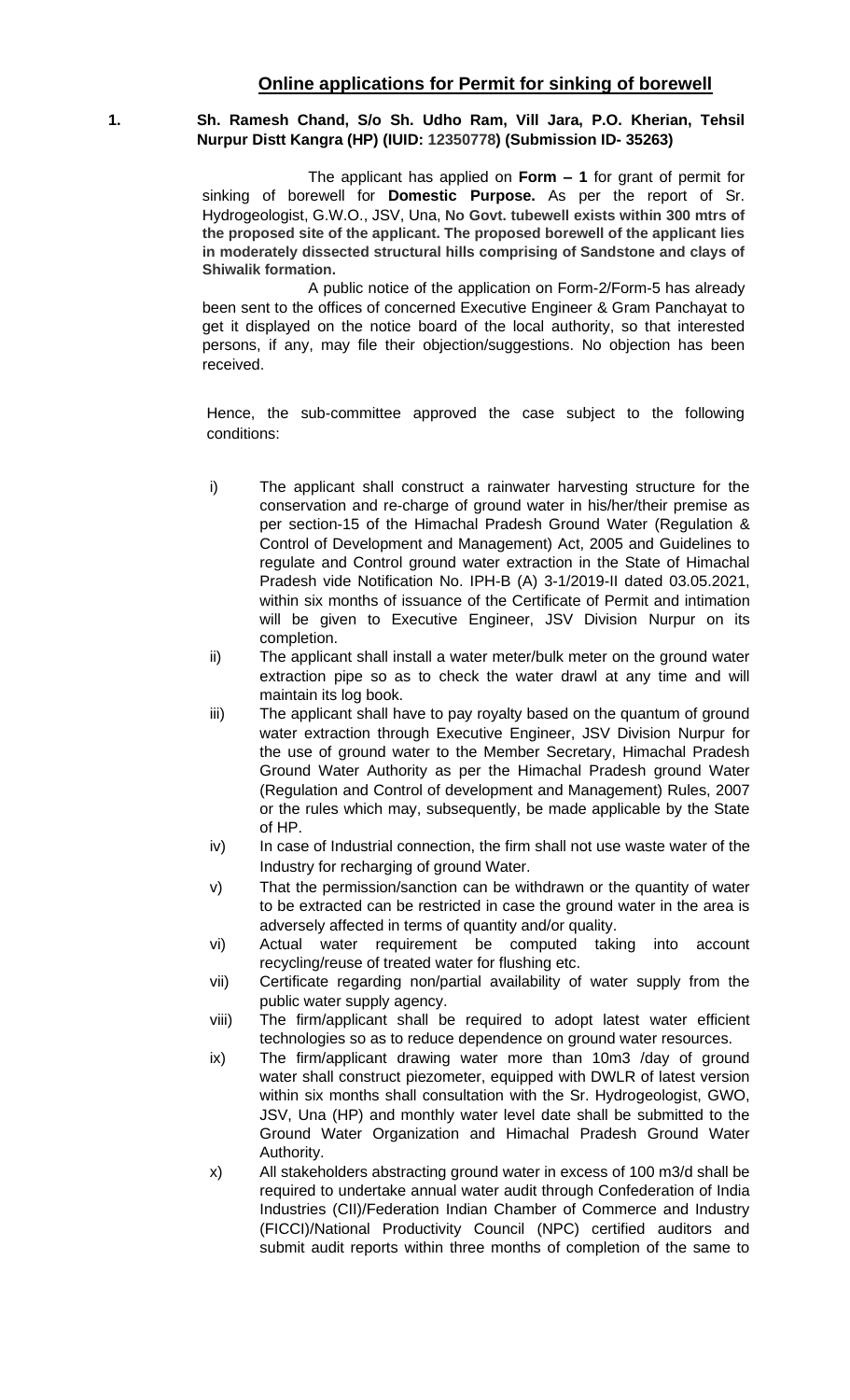Himachal Pradesh Ground Water Authority. All such stakeholders shall be required to reduce their ground water use by at least 20% over the next three years through appropriate means

xi) The holder of the Permit shall be duly bound to maintain the aforementioned source in an efficient, coordinated and economical manner and to use the water only for the purpose for which certificate of registration has been given.

Therefore, as per the unanimous decision taken by the Sub-Committee, the concerned Executive Engineer is directed to convey the decision of Sub-Committee to the firm/applicant.

# **2. Sh. Narender Kumar, S/o Khemdi Ram, Vill Bhateki PO Dhameta Teh. Fatehpur Distt. Kangra (HP) (IUID: 24904297) (Submission ID- 34184)**

The applicant has applied on **Form – 1** for grant of permit for sinking of borewell for **Domestic Purpose.** As per the report of Sr. Hydrogeologist, G.W.O., JSV, Una, **No departmental energized borewell exists within a distance of around 200 m from the proposed borewell site of the applicant. The site falls in Nurpur Indora valley and as per the GEC 2020 report the area is safe and the stage of development is 29%. Lithologically the site falls in valley fill deposits of comprising of clays, gravels, pebbles, boulders & sand.**

A public notice of the application on Form-2/Form-5 has already been sent to the offices of concerned Executive Engineer & Gram Panchayat to get it displayed on the notice board of the local authority, so that interested persons, if any, may file their objection/suggestions. No objection has been received.

- i) The applicant shall construct a rainwater harvesting structure for the conservation and re-charge of ground water in his/her/their premise as per section-15 of the Himachal Pradesh Ground Water (Regulation & Control of Development and Management) Act, 2005 and Guidelines to regulate and Control ground water extraction in the State of Himachal Pradesh vide Notification No. IPH-B (A) 3-1/2019-II dated 03.05.2021, within six months of issuance of the Certificate of Permit and intimation will be given to Executive Engineer, JSV Division Fatehpur on its completion.
- ii) The applicant shall install a water meter/bulk meter on the ground water extraction pipe so as to check the water drawl at any time and will maintain its log book.
- iii) The applicant shall have to pay royalty based on the quantum of ground water extraction through Executive Engineer, JSV Division Fatehpur for the use of ground water to the Member Secretary, Himachal Pradesh Ground Water Authority as per the Himachal Pradesh ground Water (Regulation and Control of development and Management) Rules, 2007 or the rules which may, subsequently, be made applicable by the State of HP.
- iv) In case of Industrial connection, the firm shall not use waste water of the Industry for recharging of ground Water.
- v) That the permission/sanction can be withdrawn or the quantity of water to be extracted can be restricted in case the ground water in the area is adversely affected in terms of quantity and/or quality.
- vi) Actual water requirement be computed taking into account recycling/reuse of treated water for flushing etc.
- vii) Certificate regarding non/partial availability of water supply from the public water supply agency.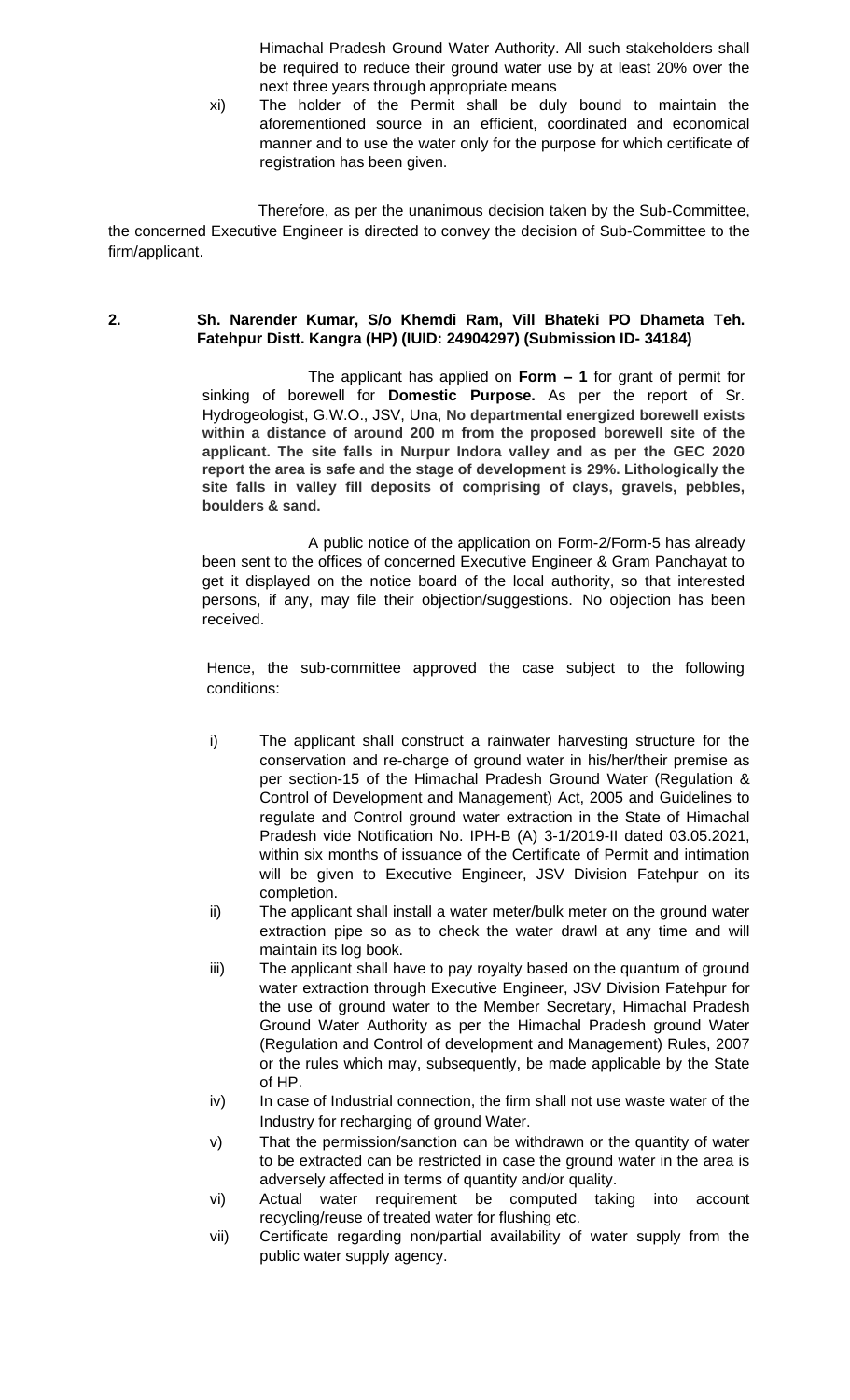- viii) The firm/applicant shall be required to adopt latest water efficient technologies so as to reduce dependence on ground water resources.
- ix) The firm/applicant drawing water more than 10m3 /day of ground water shall construct piezometer, equipped with DWLR of latest version within six months shall consultation with the Sr. Hydrogeologist, GWO, JSV, Una (HP) and monthly water level date shall be submitted to the Ground Water Organization and Himachal Pradesh Ground Water Authority.
- x) All stakeholders abstracting ground water in excess of 100 m3/d shall be required to undertake annual water audit through Confederation of India Industries (CII)/Federation Indian Chamber of Commerce and Industry (FICCI)/National Productivity Council (NPC) certified auditors and submit audit reports within three months of completion of the same to Himachal Pradesh Ground Water Authority. All such stakeholders shall be required to reduce their ground water use by at least 20% over the next three years through appropriate means
- xi) The holder of the Permit shall be duly bound to maintain the aforementioned source in an efficient, coordinated and economical manner and to use the water only for the purpose for which certificate of registration has been given.

# **3. Sh. Rakesh Katoch ,S/O Lt. Sh Amir Chand Katoch, VPO Draman Via Jalgag Teh Jaisinghpur Distt Kangra (HP) (IUID: 82655593) (Submission ID-34014)**

The applicant has applied on **Form – 1** for grant of permit for sinking of borewell for **Domestic Purpose.** As per the report of Sr. Hydrogeologist, G.W.O., JSV, Una, **No departmental energized borewell exists within a distance of 300m from the existing borewell of the applicant. The site located is in alluvium deposits underlain by boulder conglomerates of upper Shiwalik formation.**

A public notice of the application on Form-2/Form-5 has already been sent to the offices of concerned Executive Engineer & Gram Panchayat to get it displayed on the notice board of the local authority, so that interested persons, if any, may file their objection/suggestions. No objection has been received.

- i) The applicant shall construct a rainwater harvesting structure for the conservation and re-charge of ground water in his/her/their premise as per section-15 of the Himachal Pradesh Ground Water (Regulation & Control of Development and Management) Act, 2005 and Guidelines to regulate and Control ground water extraction in the State of Himachal Pradesh vide Notification No. IPH-B (A) 3-1/2019-II dated 03.05.2021, within six months of issuance of the Certificate of Permit and intimation will be given to Executive Engineer, JSV Division Dharamshala on its completion.
- ii) The applicant shall install a water meter/bulk meter on the ground water extraction pipe so as to check the water drawl at any time and will maintain its log book.
- iii) The applicant shall have to pay royalty based on the quantum of ground water extraction through Executive Engineer, JSV Division Dharamshala for the use of ground water to the Member Secretary, Himachal Pradesh Ground Water Authority as per the Himachal Pradesh ground Water (Regulation and Control of development and Management) Rules, 2007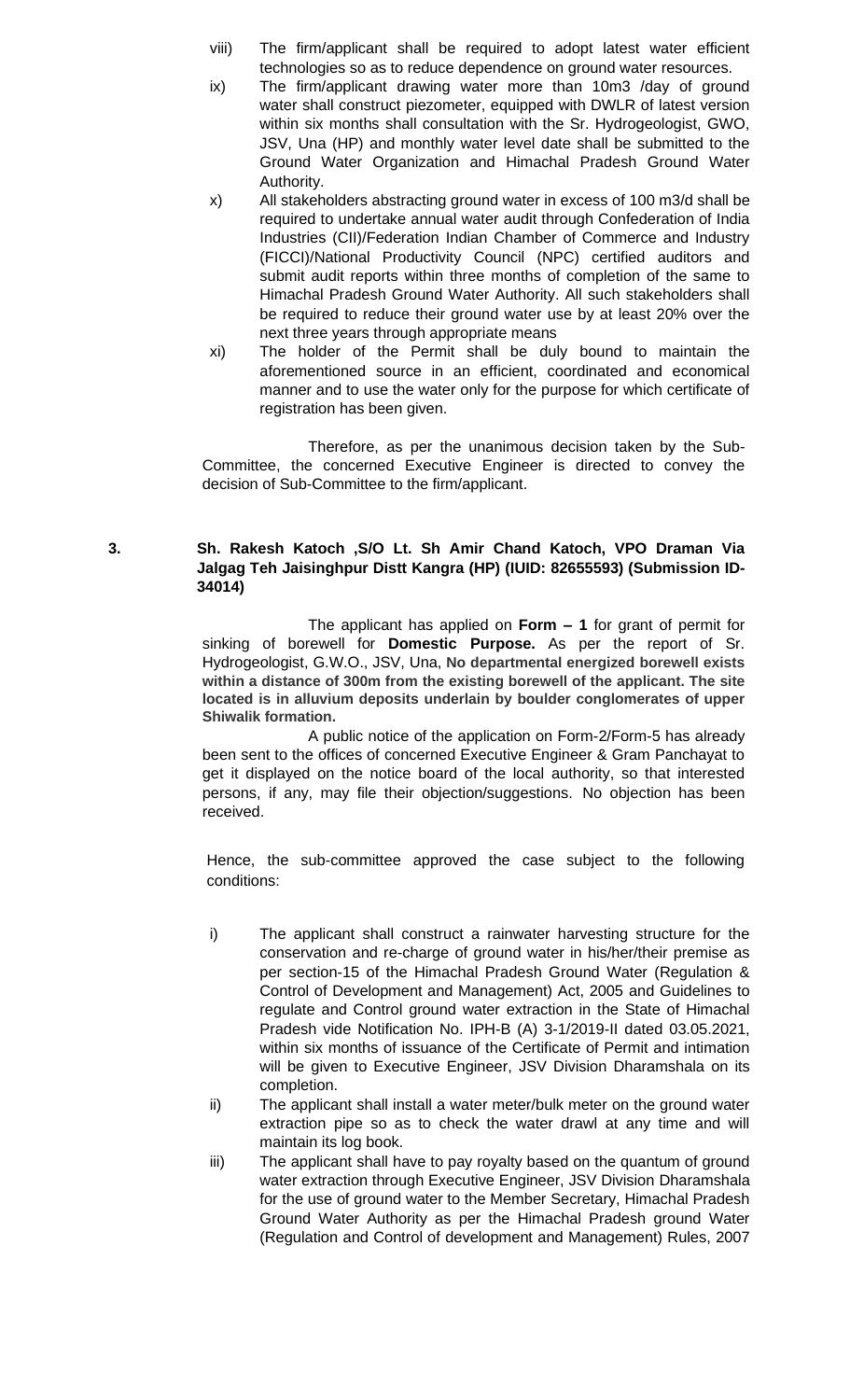or the rules which may, subsequently, be made applicable by the State of HP.

- iv) In case of Industrial connection, the firm shall not use waste water of the Industry for recharging of ground Water.
- v) That the permission/sanction can be withdrawn or the quantity of water to be extracted can be restricted in case the ground water in the area is adversely affected in terms of quantity and/or quality.
- vi) Actual water requirement be computed taking into account recycling/reuse of treated water for flushing etc.
- vii) Certificate regarding non/partial availability of water supply from the public water supply agency.
- viii) The firm/applicant shall be required to adopt latest water efficient technologies so as to reduce dependence on ground water resources.
- ix) The firm/applicant drawing water more than 10m3 /day of ground water shall construct piezometer, equipped with DWLR of latest version within six months shall consultation with the Sr. Hydrogeologist, GWO, JSV, Una (HP) and monthly water level date shall be submitted to the Ground Water Organization and Himachal Pradesh Ground Water Authority.
- x) All stakeholders abstracting ground water in excess of 100 m3/d shall be required to undertake annual water audit through Confederation of India Industries (CII)/Federation Indian Chamber of Commerce and Industry (FICCI)/National Productivity Council (NPC) certified auditors and submit audit reports within three months of completion of the same to Himachal Pradesh Ground Water Authority. All such stakeholders shall be required to reduce their ground water use by at least 20% over the next three years through appropriate means
- xi) The holder of the Permit shall be duly bound to maintain the aforementioned source in an efficient, coordinated and economical manner and to use the water only for the purpose for which certificate of registration has been given.

Therefore, as per the unanimous decision taken by the Sub-Committee, the concerned Executive Engineer is directed to convey the decision of Sub-Committee to the firm/applicant.

# **4. Sh. Bhim Sain, S/O Sh Ghami Ram, VPO. Banuri (Jhalrehar) Tehsil Palampur Distt Kangra HP 176061 (IUID: 52499301) (Submission ID- 33094)**

The applicant has applied on **Form – 1** for grant of permit for sinking of borewell for **Domestic Purpose.** As per the report of Sr. Hydrogeologist, G.W.O., JSV, Una, **Five number departmental energized borewell exists within a distance of 200/300m from the proposed tubewell of the applicant. The site located is in alluvium deposits underlain by boulder conglomerates of upper Shiwalik formation.**

# **The Sub-Committee has considered the case and the applicant is requested to change the site for not fulfilling the minimum distance criteria as per Section 7(5)(f) of the Himachal Pradesh Ground Water Act, 2005.**

 Therefore, as per the unanimous decision taken by the Sub-Committee, the concerned Executive Engineer Palampur is directed to convey the decision of Sub-Committee to the firm/applicant.

**5. Smt. Sanan Mahajan, W/o Khushi Ram Mahajan, R/O Vill #36,Shivalik Enclave Nac, Manimazra, Chandigarh (IUID: 43211104) (Submission ID-33125)** 

> The applicant has applied on **Form – 1** for grant of permit for sinking of borewell for **Domestic Purpose.** As per the report of Sr. Hydrogeologist, G.W.O., JSV, Una, **There is no existing departmental energized borewell which lies within 300 mtrs of the proposed borewell site of the applicant. However one No. departmental handpump exist within 300 mts of the proposed borewell site of the applicant. The proposed borewell of the**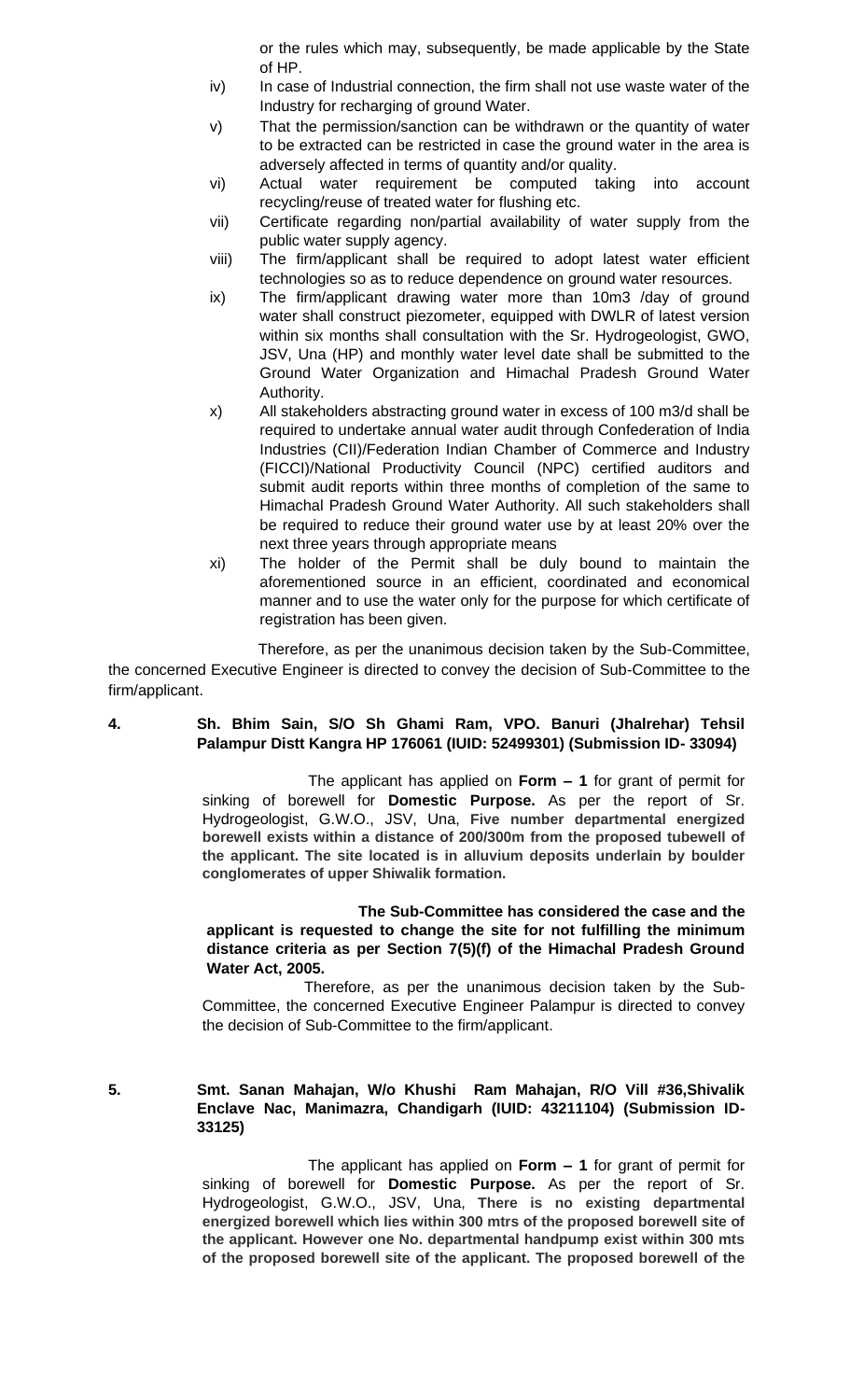**applicant lies in highly dissected structural hills comprising of Sandstone and shales of Dharamshala formation.**

A public notice of the application on Form-2/Form-5 has already been sent to the offices of concerned Executive Engineer & Gram Panchayat to get it displayed on the notice board of the local authority, so that interested persons, if any, may file their objection/suggestions. No objection has been received.

Hence, the sub-committee approved the case subject to the following conditions:

- i) The applicant shall construct a rainwater harvesting structure for the conservation and re-charge of ground water in his/her/their premise as per section-15 of the Himachal Pradesh Ground Water (Regulation & Control of Development and Management) Act, 2005 and Guidelines to regulate and Control ground water extraction in the State of Himachal Pradesh vide Notification No. IPH-B (A) 3-1/2019-II dated 03.05.2021, within six months of issuance of the Certificate of Permit and intimation will be given to Executive Engineer, JSV Division Solan on its completion.
- ii) The applicant shall install a water meter/bulk meter on the ground water extraction pipe so as to check the water drawl at any time and will maintain its log book.
- iii) The applicant shall have to pay royalty based on the quantum of ground water extraction through Executive Engineer, JSV Division Solan for the use of ground water to the Member Secretary, Himachal Pradesh Ground Water Authority as per the Himachal Pradesh ground Water (Regulation and Control of development and Management) Rules, 2007 or the rules which may, subsequently, be made applicable by the State of HP.
- iv) In case of Industrial connection, the firm shall not use waste water of the Industry for recharging of ground Water.
- v) That the permission/sanction can be withdrawn or the quantity of water to be extracted can be restricted in case the ground water in the area is adversely affected in terms of quantity and/or quality.
- vi) Actual water requirement be computed taking into account recycling/reuse of treated water for flushing etc.
- vii) Certificate regarding non/partial availability of water supply from the public water supply agency.
- viii) The firm/applicant shall be required to adopt latest water efficient technologies so as to reduce dependence on ground water resources.
- ix) The firm/applicant drawing water more than 10m3 /day of ground water shall construct piezometer, equipped with DWLR of latest version within six months shall consultation with the Sr. Hydrogeologist, GWO, JSV, Una (HP) and monthly water level date shall be submitted to the Ground Water Organization and Himachal Pradesh Ground Water Authority.
- x) All stakeholders abstracting ground water in excess of 100 m3/d shall be required to undertake annual water audit through Confederation of India Industries (CII)/Federation Indian Chamber of Commerce and Industry (FICCI)/National Productivity Council (NPC) certified auditors and submit audit reports within three months of completion of the same to Himachal Pradesh Ground Water Authority. All such stakeholders shall be required to reduce their ground water use by at least 20% over the next three years through appropriate means
- xi) The holder of the Permit shall be duly bound to maintain the aforementioned source in an efficient, coordinated and economical manner and to use the water only for the purpose for which certificate of registration has been given.

Therefore, as per the unanimous decision taken by the Sub-Committee, the concerned Executive Engineer is directed to convey the decision of Sub-Committee to the firm/applicant.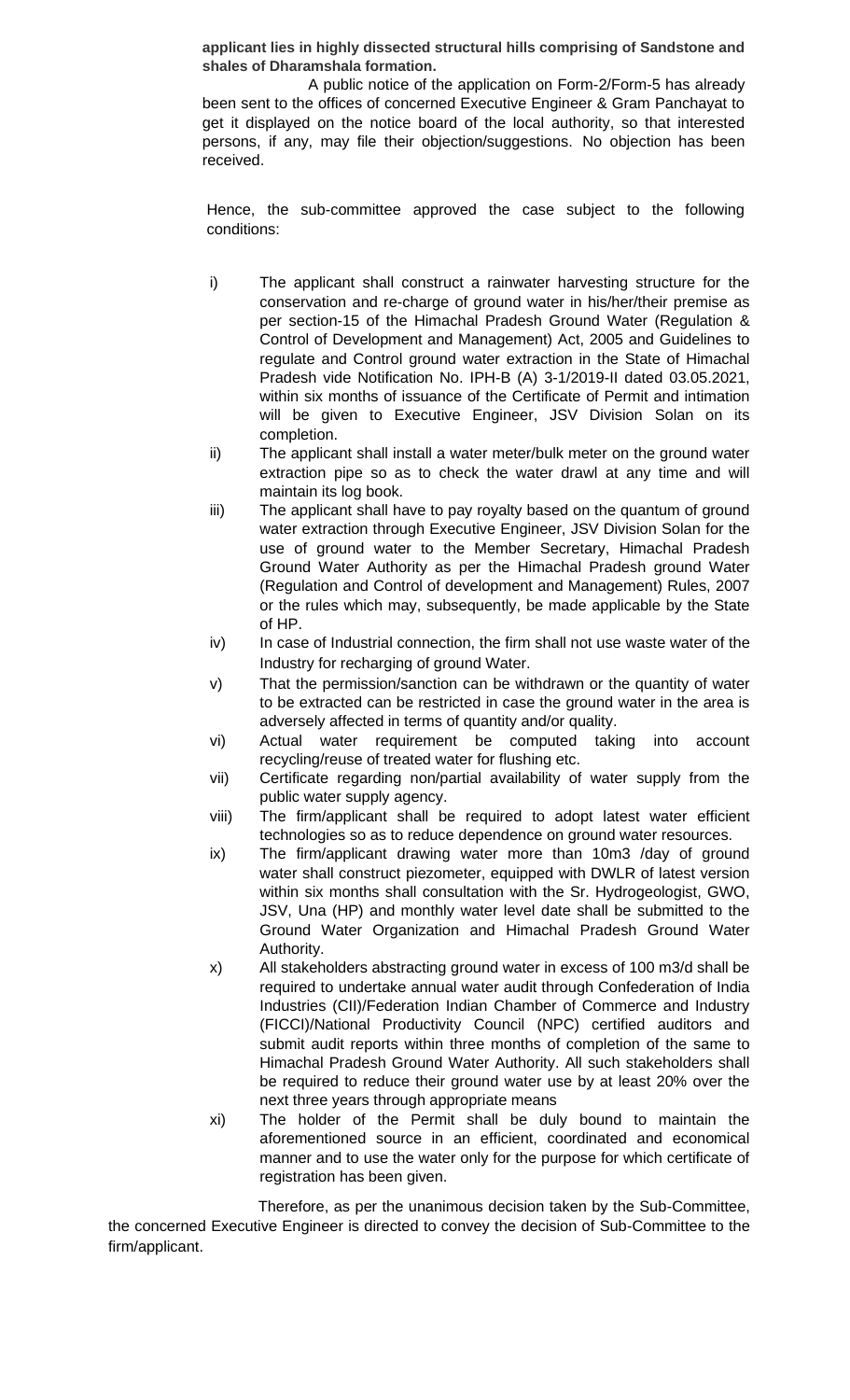# **6. Sh. Hans Raj, S/o Sh Ridku Ram, Vill Bhatoli PO Harnota Teh Jawali Distt Kangra (HP) (IUID: 67416518) (Submission ID- 32844)**

The applicant has applied on **Form – 1** for grant of permit for sinking of borewell for **Irrigation Purpose.** As per the report of Sr. Hydrogeologist, G.W.O., JSV, Una, **No Departmental energized borewell exists within a distance of around 200m from the proposed borewell site of the applicant. The site falls in Nurpur Indora valley and as per the GEC 2020 report the area is safe and the stage of development is 29%. Lithologically the site falls in alluvial fan deposits comprising of sand, silt and clays.**

A public notice of the application on Form-2/Form5 has already been sent to the offices of concerned Executive Engineer & Gram Panchayat to get it displayed on the notice board of the local authority, so that interested persons, if any, may file their objection/suggestions. No objection has been received.

- i) The applicant shall construct a rainwater harvesting structure for the conservation and re-charge of ground water in his/her/their premise as per section-15 of the Himachal Pradesh Ground Water (Regulation & Control of Development and Management) Act, 2005 and Guidelines to regulate and Control ground water extraction in the State of Himachal Pradesh vide Notification No. IPH-B (A) 3-1/2019-II dated 03.05.2021, within six months of issuance of the Certificate of Permit and intimation will be given to Executive Engineer, JSV Division Jawali on its completion.
- ii) The applicant shall install a water meter/bulk meter on the ground water extraction pipe so as to check the water drawl at any time and will maintain its log book.
- iii) The applicant shall have to pay royalty based on the quantum of ground water extraction through Executive Engineer, JSV Division Jawali for the use of ground water to the Member Secretary, Himachal Pradesh Ground Water Authority as per the Himachal Pradesh ground Water (Regulation and Control of development and Management) Rules, 2007 or the rules which may, subsequently, be made applicable by the State of HP.
- iv) In case of Industrial connection, the firm shall not use waste water of the Industry for recharging of ground Water.
- v) That the permission/sanction can be withdrawn or the quantity of water to be extracted can be restricted in case the ground water in the area is adversely affected in terms of quantity and/or quality.
- vi) Actual water requirement be computed taking into account recycling/reuse of treated water for flushing etc.
- vii) Certificate regarding non/partial availability of water supply from the public water supply agency.
- viii) The firm/applicant shall be required to adopt latest water efficient technologies so as to reduce dependence on ground water resources.
- ix) The firm/applicant drawing water more than 10m3 /day of ground water shall construct piezometer, equipped with DWLR of latest version within six months shall consultation with the Sr. Hydrogeologist, GWO, JSV, Una (HP) and monthly water level date shall be submitted to the Ground Water Organization and Himachal Pradesh Ground Water Authority.
- x) All stakeholders abstracting ground water in excess of 100 m3/d shall be required to undertake annual water audit through Confederation of India Industries (CII)/Federation Indian Chamber of Commerce and Industry (FICCI)/National Productivity Council (NPC) certified auditors and submit audit reports within three months of completion of the same to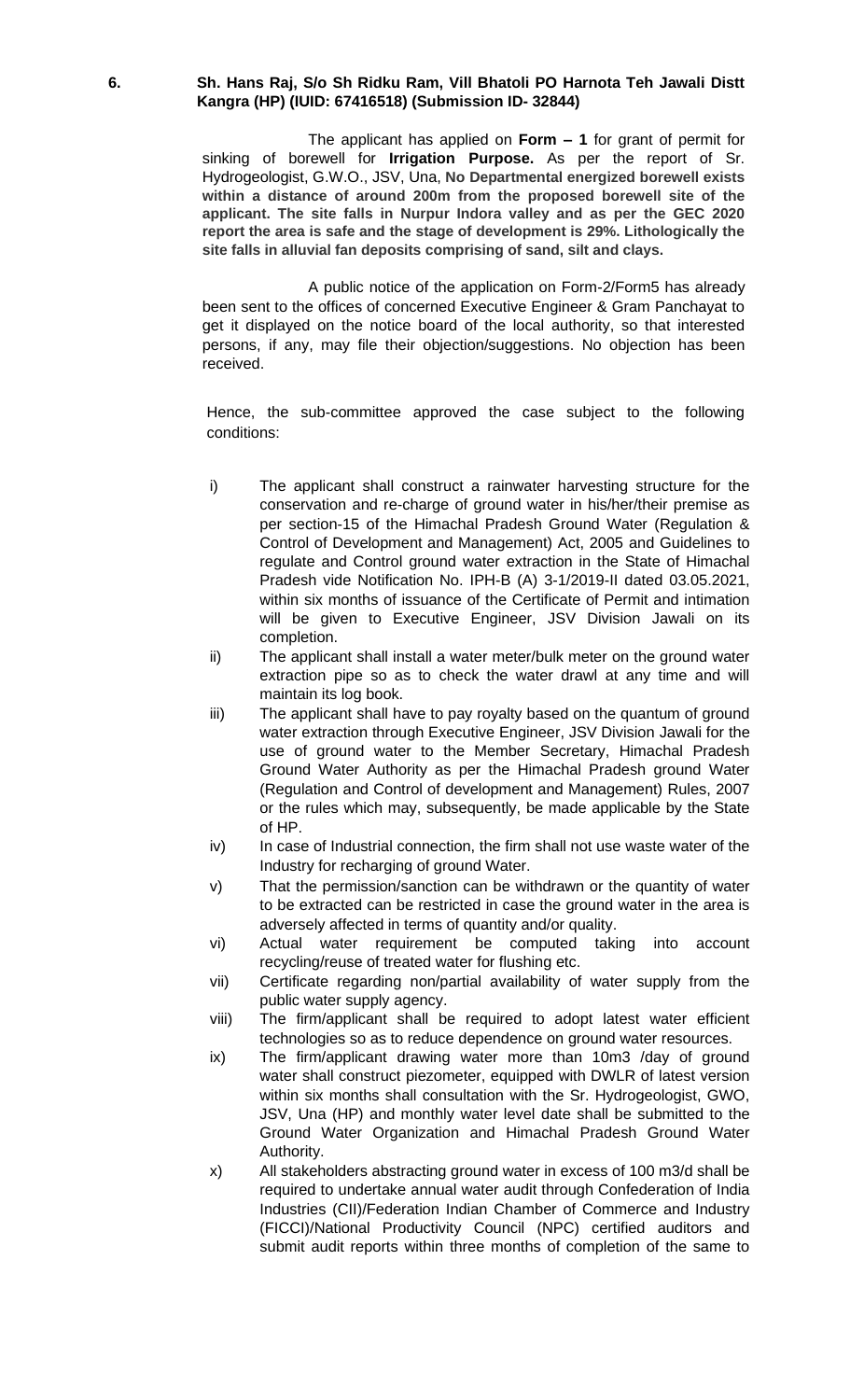Himachal Pradesh Ground Water Authority. All such stakeholders shall be required to reduce their ground water use by at least 20% over the next three years through appropriate means

- xi) The holder of the Permit shall be duly bound to maintain the aforementioned source in an efficient, coordinated and economical manner and to use the water only for the purpose for which certificate of registration has been given.
- xii) Supporting document in respect of farm size and crop type.

Therefore, as per the unanimous decision taken by the Sub-Committee, the concerned Executive Engineer is directed to convey the decision of Sub-Committee to the firm/applicant.

# **7. Sh. Balwant Singh, S/O Gurdhta Ram, VPO Bari Teh Fatehpur Distt. Kangra (HP) (IUID: 50794229) (Submission ID- 32827)**

The applicant has applied on **Form – 1** for grant of permit for sinking of borewell for **Irrigation Purpose.** As per the report of Sr. Hydrogeologist, G.W.O., JSV, Una, **No Departmental energized borewell exists within a distance of around 200m from the proposed borewell site of the applicant. The site falls in Nurpur Indora valley and as per the GEC 2020 report the area is safe and the stage of development is 29% Lithologically the site falls in valley fill deposits of comprising of clays, gravels, pebbles, boulders & sand.**

A public notice of the application on Form-2/Form-5 has already been sent to the offices of concerned Executive Engineer & Gram Panchayat to get it displayed on the notice board of the local authority, so that interested persons, if any, may file their objection/suggestions. No objection has been received.

- i) The applicant shall construct a rainwater harvesting structure for the conservation and re-charge of ground water in his/her/their premise as per section-15 of the Himachal Pradesh Ground Water (Regulation & Control of Development and Management) Act, 2005 and Guidelines to regulate and Control ground water extraction in the State of Himachal Pradesh vide Notification No. IPH-B (A) 3-1/2019-II dated 03.05.2021, within six months of issuance of the Certificate of Permit and intimation will be given to Executive Engineer, JSV Division Fatehpur on its completion.
- ii) The applicant shall install a water meter/bulk meter on the ground water extraction pipe so as to check the water drawl at any time and will maintain its log book.
- iii) The applicant shall have to pay royalty based on the quantum of ground water extraction through Executive Engineer, JSV Division Fatehpur for the use of ground water to the Member Secretary, Himachal Pradesh Ground Water Authority as per the Himachal Pradesh ground Water (Regulation and Control of development and Management) Rules, 2007 or the rules which may, subsequently, be made applicable by the State of HP.
- iv) In case of Industrial connection, the firm shall not use waste water of the Industry for recharging of ground Water.
- v) That the permission/sanction can be withdrawn or the quantity of water to be extracted can be restricted in case the ground water in the area is adversely affected in terms of quantity and/or quality.
- vi) Actual water requirement be computed taking into account recycling/reuse of treated water for flushing etc.
- vii) Certificate regarding non/partial availability of water supply from the public water supply agency.
- viii) The firm/applicant shall be required to adopt latest water efficient technologies so as to reduce dependence on ground water resources.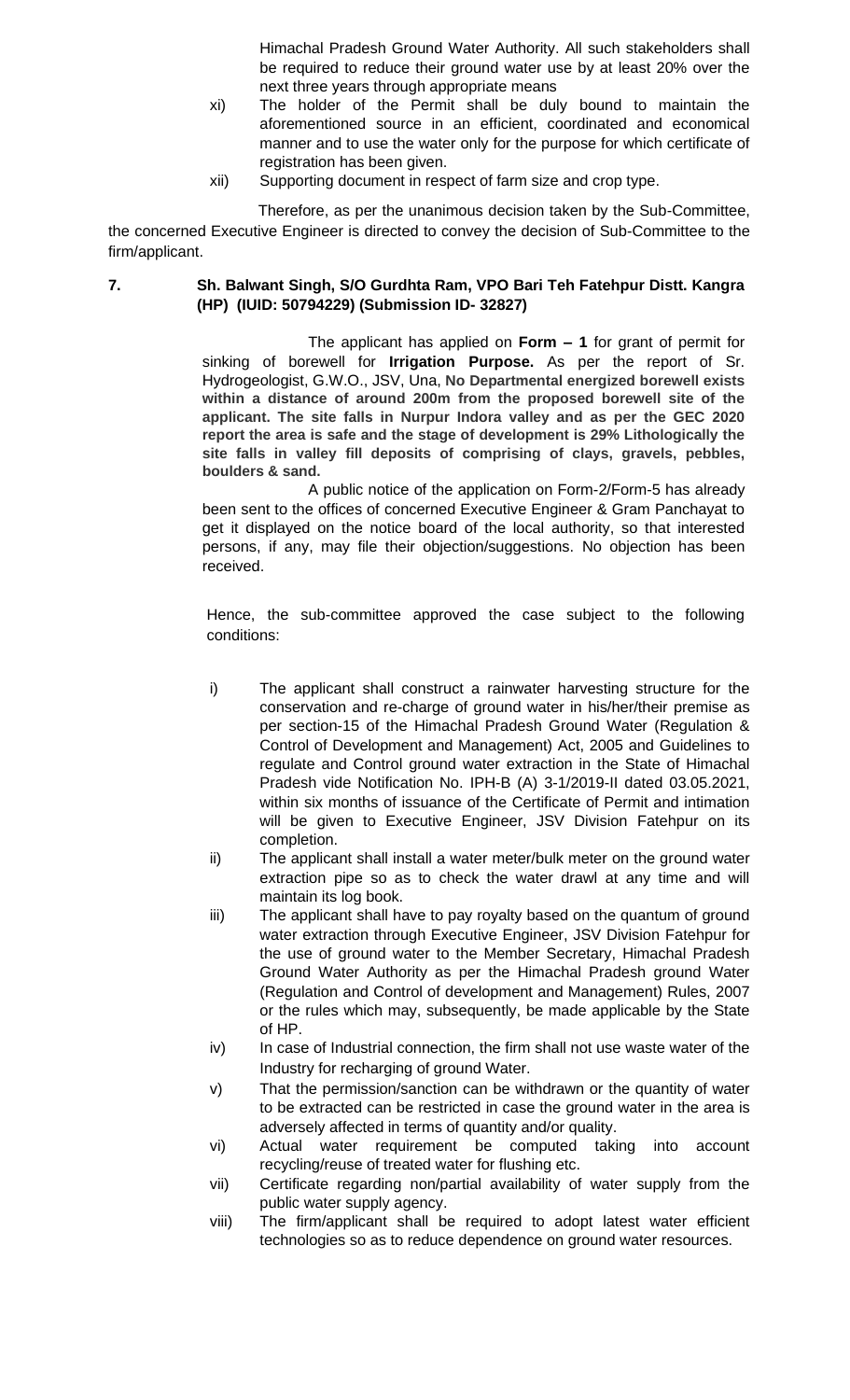- ix) The firm/applicant drawing water more than 10m3 /day of ground water shall construct piezometer, equipped with DWLR of latest version within six months shall consultation with the Sr. Hydrogeologist, GWO, JSV, Una (HP) and monthly water level date shall be submitted to the Ground Water Organization and Himachal Pradesh Ground Water Authority.
- x) All stakeholders abstracting ground water in excess of 100 m3/d shall be required to undertake annual water audit through Confederation of India Industries (CII)/Federation Indian Chamber of Commerce and Industry (FICCI)/National Productivity Council (NPC) certified auditors and submit audit reports within three months of completion of the same to Himachal Pradesh Ground Water Authority. All such stakeholders shall be required to reduce their ground water use by at least 20% over the next three years through appropriate means
- xi) The holder of the Permit shall be duly bound to maintain the aforementioned source in an efficient, coordinated and economical manner and to use the water only for the purpose for which certificate of registration has been given.
- xii) Supporting document in respect of farm size and crop type.

# **8. Sh. Joginder Singh S/o Sh Roshan Lal, Vill Bhaglar PO Jhonka Ratial Teh Jawali (HP) (IUID: 78652120) (Submission ID- 32773)**

The applicant has applied on **Form – 1** for grant of permit for sinking of borewell for **Irrigation Purpose.** As per the report of Sr. Hydrogeologist, G.W.O., JSV, Una, **No Departmental energized borewell exists within a distance of around 200m from the proposed borewell site of the applicant. The site falls in Nurpur Indora valley and as per the GEC 2020 report the area is safe and the stage of development is 29%. Lithologically the site falls in alluvial fan deposits of comprising of sand, silt and clays.**

A public notice of the application on Form-2/Form-5 has already been sent to the offices of concerned Executive Engineer & Gram Panchayat to get it displayed on the notice board of the local authority, so that interested persons, if any, may file their objection/suggestions. No objection has been received.

- i) The applicant shall construct a rainwater harvesting structure for the conservation and re-charge of ground water in his/her/their premise as per section-15 of the Himachal Pradesh Ground Water (Regulation & Control of Development and Management) Act, 2005 and Guidelines to regulate and Control ground water extraction in the State of Himachal Pradesh vide Notification No. IPH-B (A) 3-1/2019-II dated 03.05.2021, within six months of issuance of the Certificate of Permit and intimation will be given to Executive Engineer, JSV Division Jawali on its completion.
- ii) The applicant shall install a water meter/bulk meter on the ground water extraction pipe so as to check the water drawl at any time and will maintain its log book.
- iii) The applicant shall have to pay royalty based on the quantum of ground water extraction through Executive Engineer, JSV Division Jawali for the use of ground water to the Member Secretary, Himachal Pradesh Ground Water Authority as per the Himachal Pradesh ground Water (Regulation and Control of development and Management) Rules, 2007 or the rules which may, subsequently, be made applicable by the State of HP.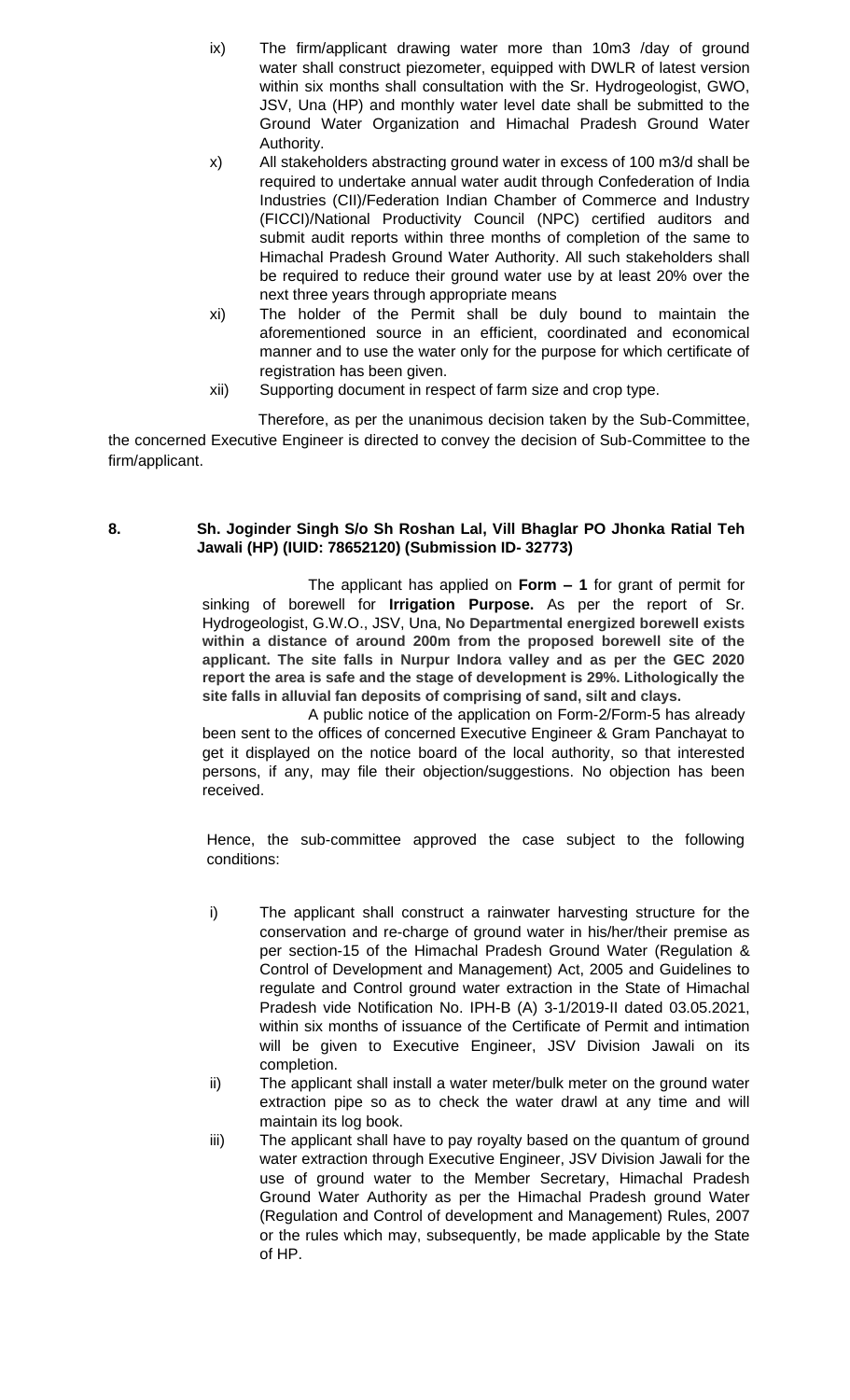- iv) In case of Industrial connection, the firm shall not use waste water of the Industry for recharging of ground Water.
- v) That the permission/sanction can be withdrawn or the quantity of water to be extracted can be restricted in case the ground water in the area is adversely affected in terms of quantity and/or quality.
- vi) Actual water requirement be computed taking into account recycling/reuse of treated water for flushing etc.
- vii) Certificate regarding non/partial availability of water supply from the public water supply agency.
- viii) The firm/applicant shall be required to adopt latest water efficient technologies so as to reduce dependence on ground water resources.
- ix) The firm/applicant drawing water more than 10m3 /day of ground water shall construct piezometer, equipped with DWLR of latest version within six months shall consultation with the Sr. Hydrogeologist, GWO, JSV, Una (HP) and monthly water level date shall be submitted to the Ground Water Organization and Himachal Pradesh Ground Water Authority.
- x) All stakeholders abstracting ground water in excess of 100 m3/d shall be required to undertake annual water audit through Confederation of India Industries (CII)/Federation Indian Chamber of Commerce and Industry (FICCI)/National Productivity Council (NPC) certified auditors and submit audit reports within three months of completion of the same to Himachal Pradesh Ground Water Authority. All such stakeholders shall be required to reduce their ground water use by at least 20% over the next three years through appropriate means
- xi) The holder of the Permit shall be duly bound to maintain the aforementioned source in an efficient, coordinated and economical manner and to use the water only for the purpose for which certificate of registration has been given.
- xii) Supporting document in respect of farm size and crop type.

# **9. Sh. Chain Singh Pathania S/O Sh. Amar Singh, Village-Baral, Tehsil-Nurpur, PO-Nurpur, Distt-Kangra Pin Code-176202(HP) (IUID: 62061055) (Submission ID- 32755)**

The applicant has applied on **Form – 1** for grant of permit for sinking of borewell for **Irrigation Purpose.** As per the report of Sr. Hydrogeologist, G.W.O., JSV, Una, **There is no existing departmental energised borewell within 300 mtrs. of the proposed borewell site of the applicant. The proposed borewell of the applicant lies in low dissected structural hills comprising of Sandstone, Shales and clays of Shiwalik formations.**

A public notice of the application on Form-2/Form-5 has already been sent to the offices of concerned Executive Engineer & Gram Panchayat to get it displayed on the notice board of the local authority, so that interested persons, if any, may file their objection/suggestions. No objection has been received.

Hence, the sub-committee approved the case subject to the following conditions:

i) The applicant shall construct a rainwater harvesting structure for the conservation and re-charge of ground water in his/her/their premise as per section-15 of the Himachal Pradesh Ground Water (Regulation & Control of Development and Management) Act, 2005 and Guidelines to regulate and Control ground water extraction in the State of Himachal Pradesh vide Notification No. IPH-B (A) 3-1/2019-II dated 03.05.2021, within six months of issuance of the Certificate of Permit and intimation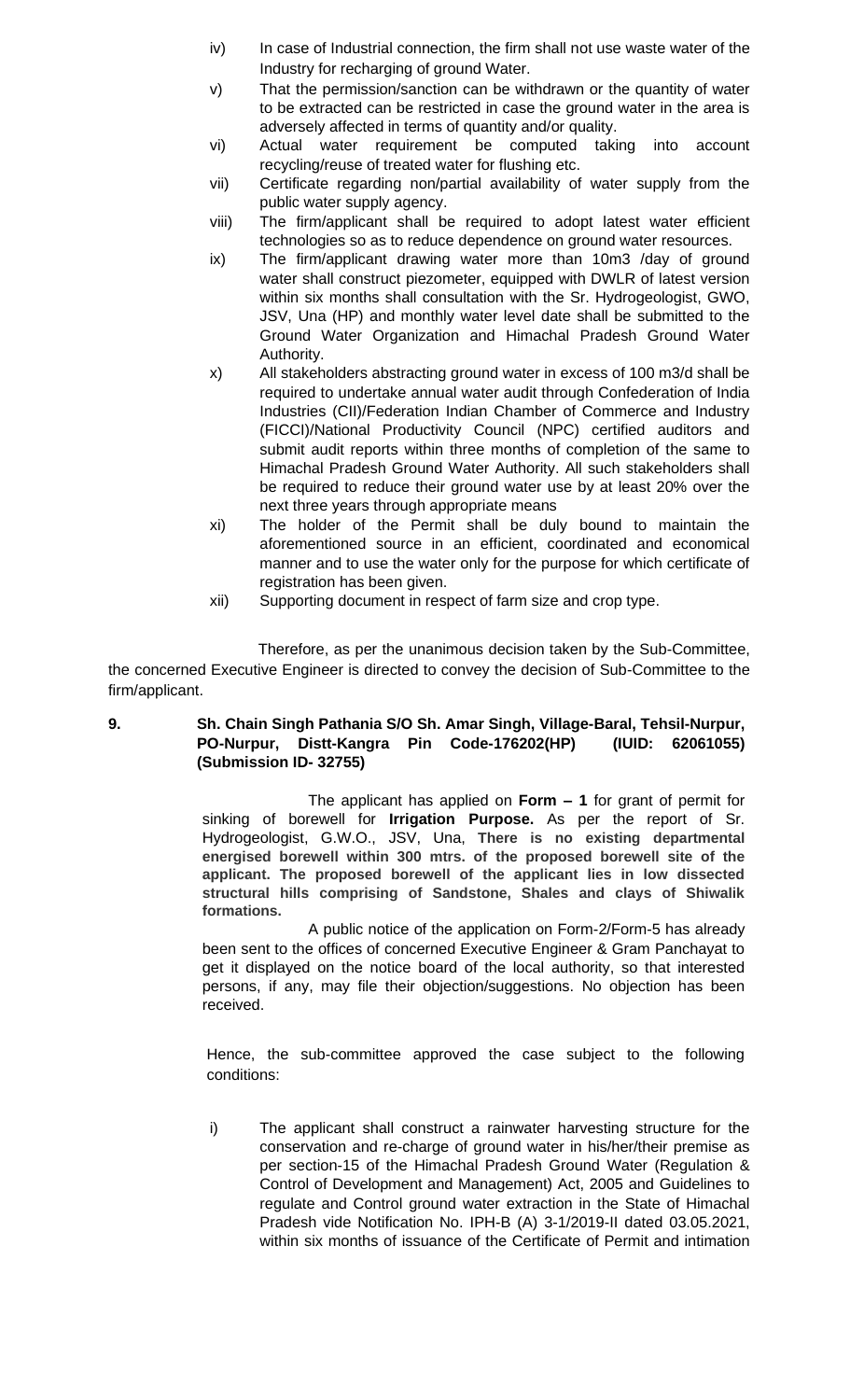will be given to Executive Engineer, JSV Division Nurpur on its completion.

- ii) The applicant shall install a water meter/bulk meter on the ground water extraction pipe so as to check the water drawl at any time and will maintain its log book.
- iii) The applicant shall have to pay royalty based on the quantum of ground water extraction through Executive Engineer, JSV Division Nurpur for the use of ground water to the Member Secretary, Himachal Pradesh Ground Water Authority as per the Himachal Pradesh ground Water (Regulation and Control of development and Management) Rules, 2007 or the rules which may, subsequently, be made applicable by the State of HP.
- iv) In case of Industrial connection, the firm shall not use waste water of the Industry for recharging of ground Water.
- v) That the permission/sanction can be withdrawn or the quantity of water to be extracted can be restricted in case the ground water in the area is adversely affected in terms of quantity and/or quality.
- vi) Actual water requirement be computed taking into account recycling/reuse of treated water for flushing etc.
- vii) Certificate regarding non/partial availability of water supply from the public water supply agency.
- viii) The firm/applicant shall be required to adopt latest water efficient technologies so as to reduce dependence on ground water resources.
- ix) The firm/applicant drawing water more than 10m3 /day of ground water shall construct piezometer, equipped with DWLR of latest version within six months shall consultation with the Sr. Hydrogeologist, GWO, JSV, Una (HP) and monthly water level date shall be submitted to the Ground Water Organization and Himachal Pradesh Ground Water Authority.
- x) All stakeholders abstracting ground water in excess of 100 m3/d shall be required to undertake annual water audit through Confederation of India Industries (CII)/Federation Indian Chamber of Commerce and Industry (FICCI)/National Productivity Council (NPC) certified auditors and submit audit reports within three months of completion of the same to Himachal Pradesh Ground Water Authority. All such stakeholders shall be required to reduce their ground water use by at least 20% over the next three years through appropriate means
- xi) The holder of the Permit shall be duly bound to maintain the aforementioned source in an efficient, coordinated and economical manner and to use the water only for the purpose for which certificate of registration has been given.
- xii) Supporting document in respect of farm size and crop type.

Therefore, as per the unanimous decision taken by the Sub-Committee, the concerned Executive Engineer is directed to convey the decision of Sub-Committee to the firm/applicant.

# **10. Sh. Sat Pal S/O Sh. Amar Dass, Vill Nehri Khalsa PO Nehri Nauranga Tehsil Amb Distt Una (HP) (IUID: 90685787) (Submission ID- 32728)**

The applicant has applied on **Form – 1** for grant of permit for sinking of borewell for **Irrigation Purpose.** As per the report of Sr. Hydrogeologist, G.W.O., JSV, Una, **No Govt. tubewell exists within 200 mtrs of the proposed tubewell of the applicant. The site falls in Una valley Satluj basin and as per the GEC 2020 report the area is safe and the stage of development is 61% Lithologically the site falls in valley fill deposits of comprising of clays, gravels, pebbles, boulders & sand.**

A public notice of the application on Form-2/Form-5 has already been sent to float in the offices of concerned Executive Engineer & Gram Panchayat to get it displayed on the notice board of the local authority, so that interested persons, if any, may file their objection/suggestions. No objection has been received.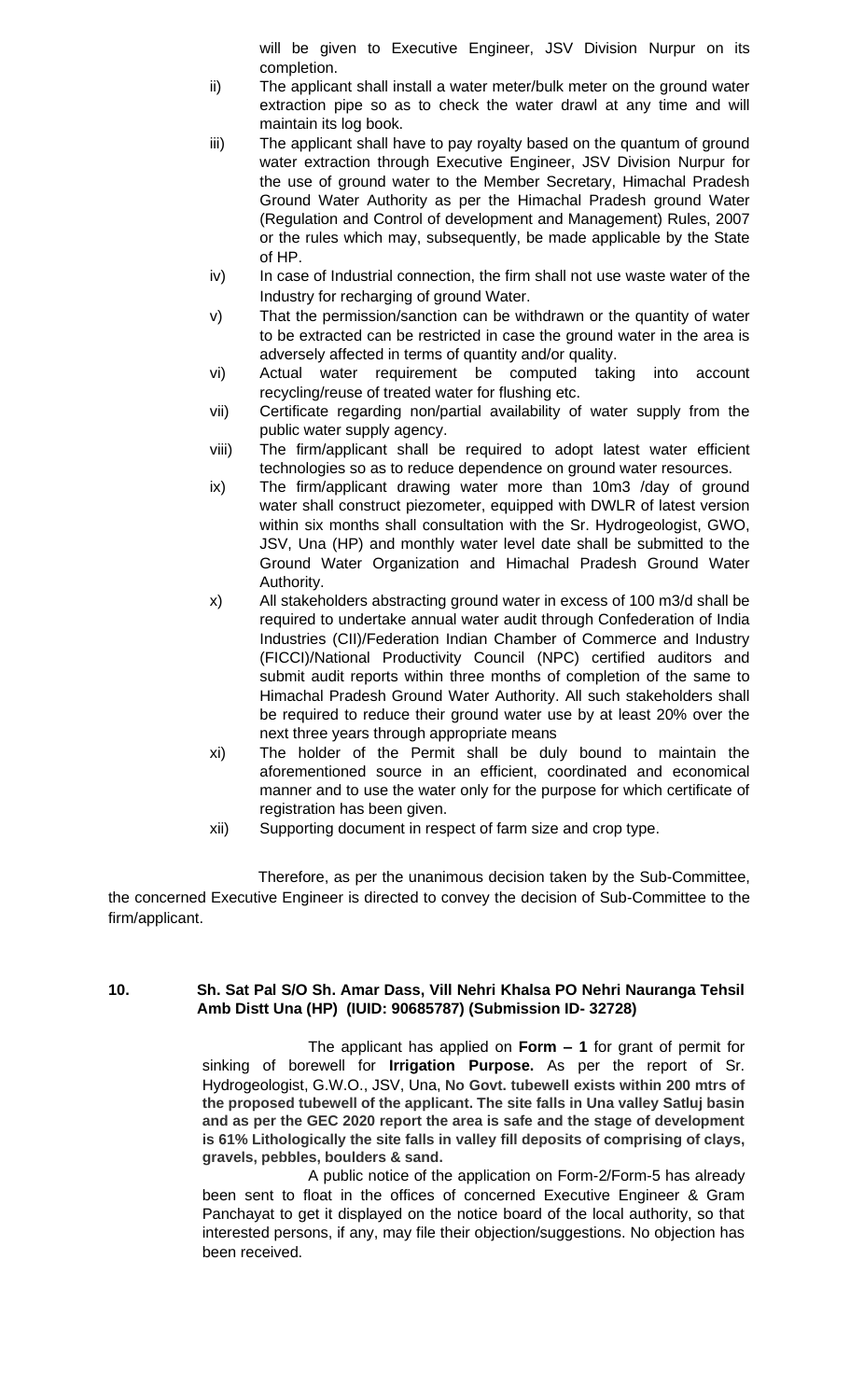Hence, the sub-committee approved the case subject to the following conditions:

- i) The applicant shall construct a rainwater harvesting structure for the conservation and re-charge of ground water in his/her/their premise as per section-15 of the Himachal Pradesh Ground Water (Regulation & Control of Development and Management) Act, 2005 and Guidelines to regulate and Control ground water extraction in the State of Himachal Pradesh vide Notification No. IPH-B (A) 3-1/2019-II dated 03.05.2021, within six months of issuance of the Certificate of Permit and intimation will be given to Executive Engineer, JSV Division Una No-II on its completion.
- ii) The applicant shall install a water meter/bulk meter on the ground water extraction pipe so as to check the water drawl at any time and will maintain its log book.
- iii) The applicant shall have to pay royalty based on the quantum of ground water extraction through Executive Engineer, JSV Division Una No-II for the use of ground water to the Member Secretary, Himachal Pradesh Ground Water Authority as per the Himachal Pradesh ground Water (Regulation and Control of development and Management) Rules, 2007 or the rules which may, subsequently, be made applicable by the State of HP.
- iv) In case of Industrial connection, the firm shall not use waste water of the Industry for recharging of ground Water.
- v) That the permission/sanction can be withdrawn or the quantity of water to be extracted can be restricted in case the ground water in the area is adversely affected in terms of quantity and/or quality.
- vi) Actual water requirement be computed taking into account recycling/reuse of treated water for flushing etc.
- vii) Certificate regarding non/partial availability of water supply from the public water supply agency.
- viii) The firm/applicant shall be required to adopt latest water efficient technologies so as to reduce dependence on ground water resources.
- ix) The firm/applicant drawing water more than 10m3 /day of ground water shall construct piezometer, equipped with DWLR of latest version within six months shall consultation with the Sr. Hydrogeologist, GWO, JSV, Una (HP) and monthly water level date shall be submitted to the Ground Water Organization and Himachal Pradesh Ground Water Authority.
- x) All stakeholders abstracting ground water in excess of 100 m3/d shall be required to undertake annual water audit through Confederation of India Industries (CII)/Federation Indian Chamber of Commerce and Industry (FICCI)/National Productivity Council (NPC) certified auditors and submit audit reports within three months of completion of the same to Himachal Pradesh Ground Water Authority. All such stakeholders shall be required to reduce their ground water use by at least 20% over the next three years through appropriate means
- xi) The holder of the Permit shall be duly bound to maintain the aforementioned source in an efficient, coordinated and economical manner and to use the water only for the purpose for which certificate of registration has been given.
- xii) Supporting document in respect of farm size and crop type.

Therefore, as per the unanimous decision taken by the Sub-Committee, the concerned Executive Engineer is directed to convey the decision of Sub-Committee to the firm/applicant.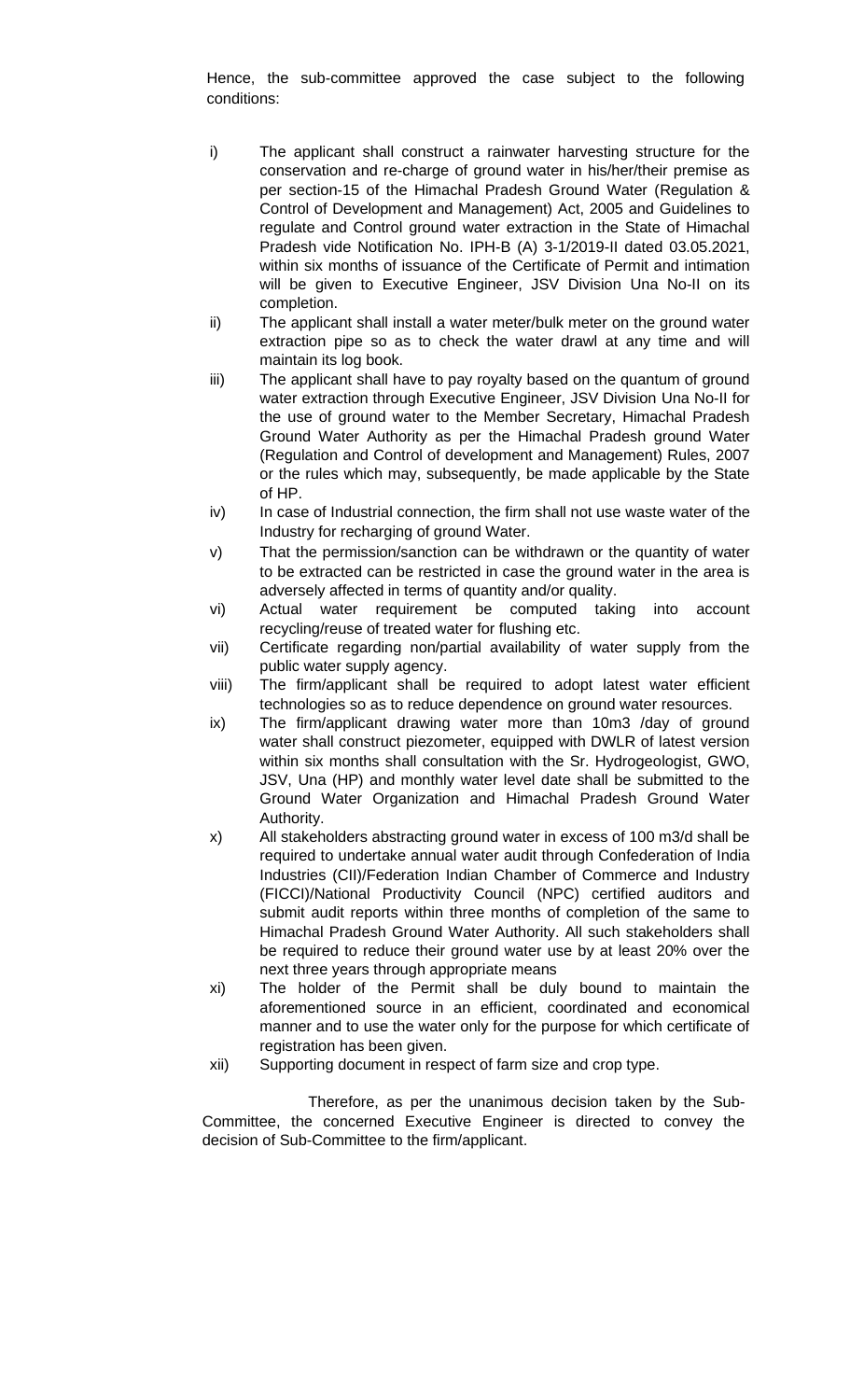# **11. Sh. Krishan Chand S/o Hari Ram Thakur Vill Budmoo P.O. Darlaghat Tehsil Arki Distt. Solan (HP) (IUID: 20592732) (Submission ID- 32457)**

The applicant has applied on **Form – 1** for grant of permit for sinking of borewell for **Irrigation Purpose.** As per the report of Sr. Hydrogeologist, G.W.O., JSV, Una, **There is no existing departmental handpump/energized borewell within 300 meters of the proposed borewell site of the applicant. The proposed site of the applicant lies amidst sedimentary rocks primarily sandstone and shales.**

A public notice of the application on Form-2/Form-5 has already been sent to float in the offices of concerned Executive Engineer & Gram Panchayat to get it displayed on the notice board of the local authority, so that interested persons, if any, may file their objection/suggestions. No objection has been received.

- i) The applicant shall construct a rainwater harvesting structure for the conservation and re-charge of ground water in his/her/their premise as per section-15 of the Himachal Pradesh Ground Water (Regulation & Control of Development and Management) Act, 2005 and Guidelines to regulate and Control ground water extraction in the State of Himachal Pradesh vide Notification No. IPH-B (A) 3-1/2019-II dated 03.05.2021, within six months of issuance of the Certificate of Permit and intimation will be given to Executive Engineer, JSV Division Arki on its completion.
- ii) The applicant shall install a water meter/bulk meter on the ground water extraction pipe so as to check the water drawl at any time and will maintain its log book.
- iii) The applicant shall have to pay royalty based on the quantum of ground water extraction through Executive Engineer, JSV Division Arki for the use of ground water to the Member Secretary, Himachal Pradesh Ground Water Authority as per the Himachal Pradesh ground Water (Regulation and Control of development and Management) Rules, 2007 or the rules which may, subsequently, be made applicable by the State of HP.
- iv) In case of Industrial connection, the firm shall not use waste water of the Industry for recharging of ground Water.
- v) That the permission/sanction can be withdrawn or the quantity of water to be extracted can be restricted in case the ground water in the area is adversely affected in terms of quantity and/or quality.
- vi) Actual water requirement be computed taking into account recycling/reuse of treated water for flushing etc.
- vii) Certificate regarding non/partial availability of water supply from the public water supply agency.
- viii) The firm/applicant shall be required to adopt latest water efficient technologies so as to reduce dependence on ground water resources.
- ix) The firm/applicant drawing water more than 10m3 /day of ground water shall construct piezometer, equipped with DWLR of latest version within six months shall consultation with the Sr. Hydrogeologist, GWO, JSV, Una (HP) and monthly water level date shall be submitted to the Ground Water Organization and Himachal Pradesh Ground Water Authority.
- x) All stakeholders abstracting ground water in excess of 100 m3/d shall be required to undertake annual water audit through Confederation of India Industries (CII)/Federation Indian Chamber of Commerce and Industry (FICCI)/National Productivity Council (NPC) certified auditors and submit audit reports within three months of completion of the same to Himachal Pradesh Ground Water Authority. All such stakeholders shall be required to reduce their ground water use by at least 20% over the next three years through appropriate means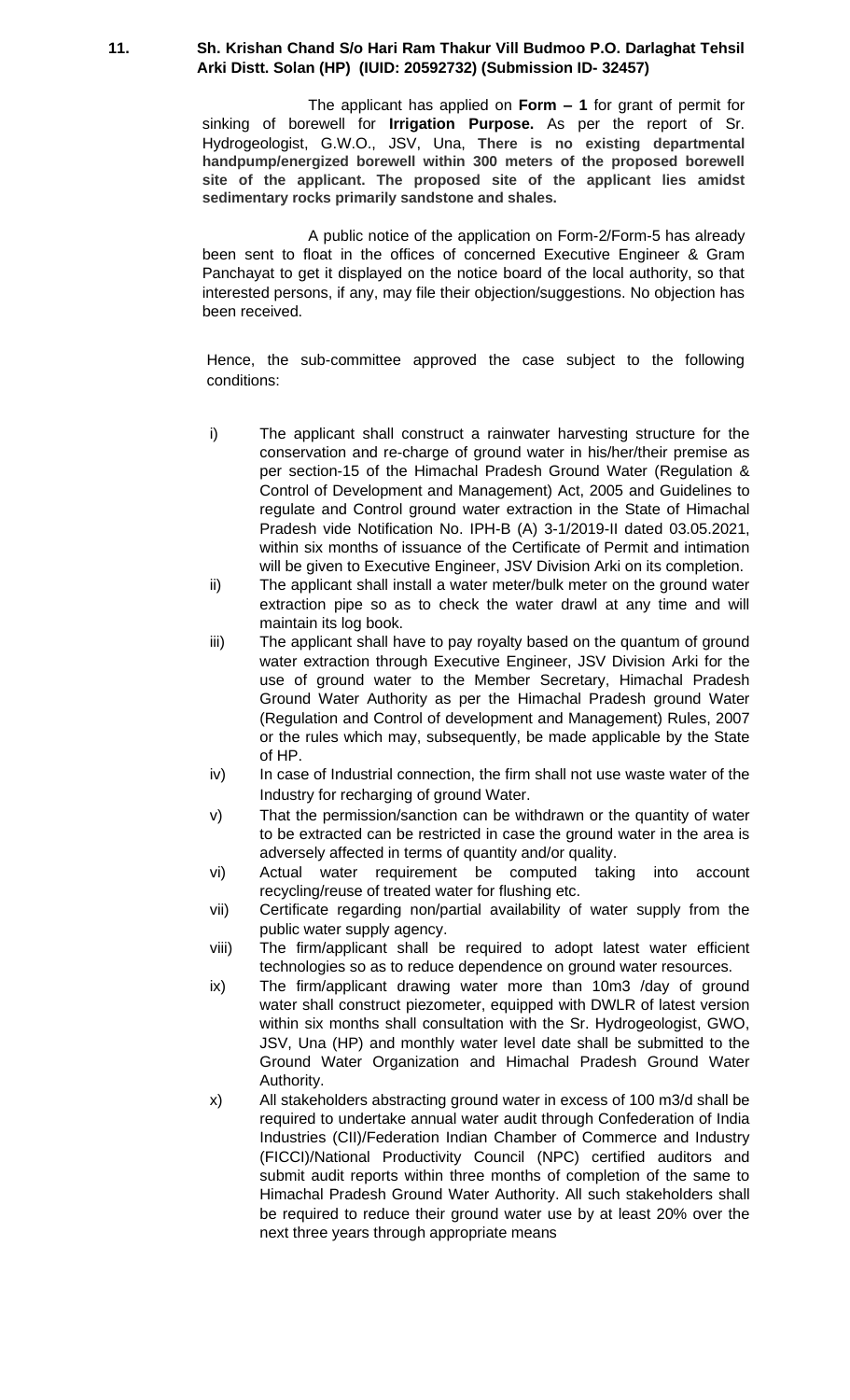- xi) The holder of the Permit shall be duly bound to maintain the aforementioned source in an efficient, coordinated and economical manner and to use the water only for the purpose for which certificate of registration has been given.
- xii) Supporting document in respect of farm size and crop type.

# **12. Sh. Prem Singh S/o Birbal, Vill Dak PO Dhab Teh Fatehpur Distt Kangra (HP) (IUID: 80764765) (Submission ID- 32671)**

The applicant has applied on **Form – 1** for grant of permit for sinking of borewell for **Irrigation Purpose.** As per the report of Sr. Hydrogeologist, G.W.O., JSV, Una, **No departmental energized borewell exists within a distance of around 200 m from the proposed borewell site of the applicant. The site falls in Nurpur Indora Valley and as per the GEC 2020 report the area is safe and the stage of development is 29%. Lithologically the site falls in valley fill deposits of comprising of clays, gravels, pebbles, boulders & sand.**

A public notice of the application on Form-2/Form-5 has already been sent to float in the offices of concerned Executive Engineer & Gram Panchayat to get it displayed on the notice board of the local authority, so that interested persons, if any, may file their objection/suggestions. No objection has been received.

- i) The applicant shall construct a rainwater harvesting structure for the conservation and re-charge of ground water in his/her/their premise as per section-15 of the Himachal Pradesh Ground Water (Regulation & Control of Development and Management) Act, 2005 and Guidelines to regulate and Control ground water extraction in the State of Himachal Pradesh vide Notification No. IPH-B (A) 3-1/2019-II dated 03.05.2021, within six months of issuance of the Certificate of Permit and intimation will be given to Executive Engineer, JSV Division Fatehpur on its completion.
- ii) The applicant shall install a water meter/bulk meter on the ground water extraction pipe so as to check the water drawl at any time and will maintain its log book.
- iii) The applicant shall have to pay royalty based on the quantum of ground water extraction through Executive Engineer, JSV Division Fatehpur for the use of ground water to the Member Secretary, Himachal Pradesh Ground Water Authority as per the Himachal Pradesh ground Water (Regulation and Control of development and Management) Rules, 2007 or the rules which may, subsequently, be made applicable by the State of HP.
- iv) In case of Industrial connection, the firm shall not use waste water of the Industry for recharging of ground Water.
- v) That the permission/sanction can be withdrawn or the quantity of water to be extracted can be restricted in case the ground water in the area is adversely affected in terms of quantity and/or quality.
- vi) Actual water requirement be computed taking into account recycling/reuse of treated water for flushing etc.
- vii) Certificate regarding non/partial availability of water supply from the public water supply agency.
- viii) The firm/applicant shall be required to adopt latest water efficient technologies so as to reduce dependence on ground water resources.
- ix) The firm/applicant drawing water more than 10m3 /day of ground water shall construct piezometer, equipped with DWLR of latest version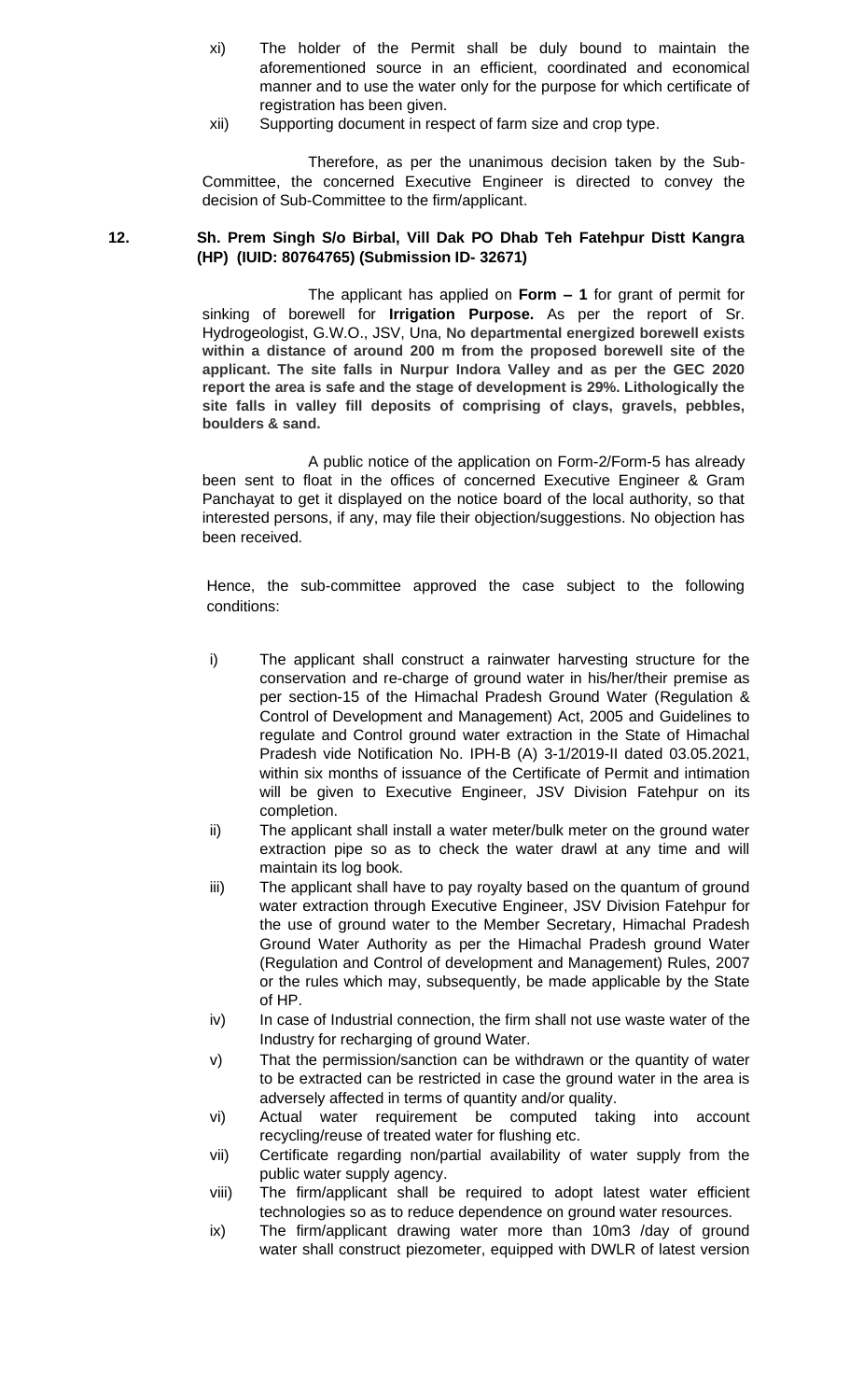within six months shall consultation with the Sr. Hydrogeologist, GWO, JSV, Una (HP) and monthly water level date shall be submitted to the Ground Water Organization and Himachal Pradesh Ground Water Authority.

- x) All stakeholders abstracting ground water in excess of 100 m3/d shall be required to undertake annual water audit through Confederation of India Industries (CII)/Federation Indian Chamber of Commerce and Industry (FICCI)/National Productivity Council (NPC) certified auditors and submit audit reports within three months of completion of the same to Himachal Pradesh Ground Water Authority. All such stakeholders shall be required to reduce their ground water use by at least 20% over the next three years through appropriate means
- xi) The holder of the Permit shall be duly bound to maintain the aforementioned source in an efficient, coordinated and economical manner and to use the water only for the purpose for which certificate of registration has been given.
- xii) Supporting document in respect of farm size and crop type.

Therefore, as per the unanimous decision taken by the Sub-Committee, the concerned Executive Engineer is directed to convey the decision of Sub-Committee to the firm/applicant.

## **13. Sh. Roop Chand, S/o Sh. Jaishi Ram, Vill. Aradoh PO Daloh Tehsil Amb Distt Una (HP) (IUID: 11633289) (Submission ID- 32658)**

The applicant has applied on **Form – 1** for grant of permit for sinking of borewell for **Irrigation Purpose.** As per the report of Sr. Hydrogeologist, G.W.O., JSV, Una, **No Govt tubewell exists within a distance of 300 m from the proposed borewell of the applicant. Geomorphologically the area falls in highly dissected denudational hills and geologically comprises of clay sandstone beds of Shiwalik group of rocks, having gentle dips. Ground water prospects are moderate in the area.**

A public notice of the application on Form-2/Form-5 has already been sent to float in the offices of concerned Executive Engineer & Gram Panchayat to get it displayed on the notice board of the local authority, so that interested persons, if any, may file their objection/suggestions. No objection has been received.

- i) The applicant shall construct a rainwater harvesting structure for the conservation and re-charge of ground water in his/her/their premise as per section-15 of the Himachal Pradesh Ground Water (Regulation & Control of Development and Management) Act, 2005 and Guidelines to regulate and Control ground water extraction in the State of Himachal Pradesh vide Notification No. IPH-B (A) 3-1/2019-II dated 03.05.2021, within six months of issuance of the Certificate of Permit and intimation will be given to Executive Engineer, JSV Division Una No-II on its completion.
- ii) The applicant shall install a water meter/bulk meter on the ground water extraction pipe so as to check the water drawl at any time and will maintain its log book.
- iii) The applicant shall have to pay royalty based on the quantum of ground water extraction through Executive Engineer, JSV Division Una No-II for the use of ground water to the Member Secretary, Himachal Pradesh Ground Water Authority as per the Himachal Pradesh ground Water (Regulation and Control of development and Management) Rules, 2007 or the rules which may, subsequently, be made applicable by the State of HP.
- iv) In case of Industrial connection, the firm shall not use waste water of the Industry for recharging of ground Water.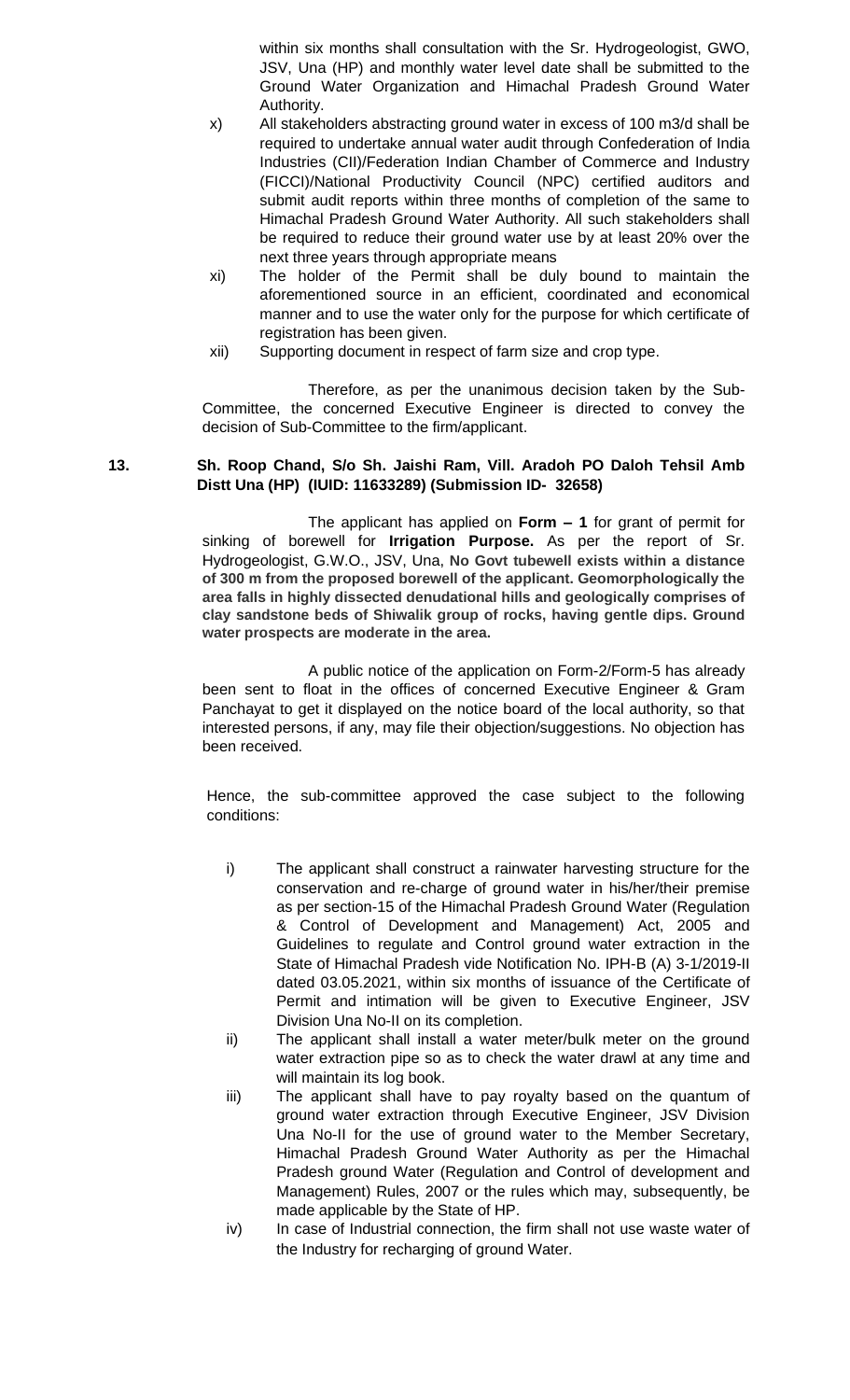- v) That the permission/sanction can be withdrawn or the quantity of water to be extracted can be restricted in case the ground water in the area is adversely affected in terms of quantity and/or quality.
- vi) Actual water requirement be computed taking into account recycling/reuse of treated water for flushing etc.
- vii) Certificate regarding non/partial availability of water supply from the public water supply agency.
- viii) The firm/applicant shall be required to adopt latest water efficient technologies so as to reduce dependence on ground water resources.
- ix) The firm/applicant drawing water more than 10m3 /day of ground water shall construct piezometer, equipped with DWLR of latest version within six months shall consultation with the Sr. Hydrogeologist, GWO, JSV, Una (HP) and monthly water level date shall be submitted to the Ground Water Organization and Himachal Pradesh Ground Water Authority.
- x) All stakeholders abstracting ground water in excess of 100 m3/d shall be required to undertake annual water audit through Confederation of India Industries (CII)/Federation Indian Chamber of Commerce and Industry (FICCI)/National Productivity Council (NPC) certified auditors and submit audit reports within three months of completion of the same to Himachal Pradesh Ground Water Authority. All such stakeholders shall be required to reduce their ground water use by at least 20% over the next three years through appropriate means
- xi) The holder of the Permit shall be duly bound to maintain the aforementioned source in an efficient, coordinated and economical manner and to use the water only for the purpose for which certificate of registration has been given.
- xii) Supporting document in respect of farm size and crop type.

# **14. Sh. Ashok Kumar Dhiman, S/o Late Shri Roshan Lal Dhiaman Vill. Lalehar, Madhu Vihar, PO Kachhiari, Tehsil Distt. Kangra, HP 176001 (IUID: 70333075) (Submission ID- 32548)**

The applicant has applied on **Form – 1** for grant of permit for sinking of borewell for **Irrigation Purpose.** As per the report of Sr. Hydrogeologist, G.W.O., JSV, Una, **One departmental energized borewell exists within a distance of 200m from the proposed borewell of the applicant. The site located is in alluvium deposits underlain by boulder conglomerates of Upper Shiwalik Formation.**

A public notice of the application on Form-2/Form-5 has already been sent to float in the offices of concerned Executive Engineer Shahpur & Gram Panchayat to get it displayed on the notice board of the local authority, so that interested persons, if any, may file their objection/suggestions. No objection has been received.

# **The Sub-Committee has considered the case and the applicant is requested to change the site for not fulfilling the minimum distance criteria as per Section 7(5)(f) of the Himachal Pradesh Ground Water Act, 2005.**

 Therefore, as per the unanimous decision taken by the Sub-Committee, the concerned Executive Engineer (Shahpur) is directed to convey the decision of Sub-Committee to the firm/applicant.

## **15. Sh. Mast Ram, S/O Fulgar Ram, Vill- Gangoh, PO- Jandpur, Teh-Baijnath, Distt-Kangra (HP) (IUID: 62483258) (Submission ID- 32546)**

The applicant has applied on **Form – 1** for grant of permit for sinking of borewell for **Irrigation Purpose.** As per the report of Sr. Hydrogeologist, G.W.O., JSV, Una, **Three number departmental energized borewell exists within a distance of 300 m from the proposed borewell of the**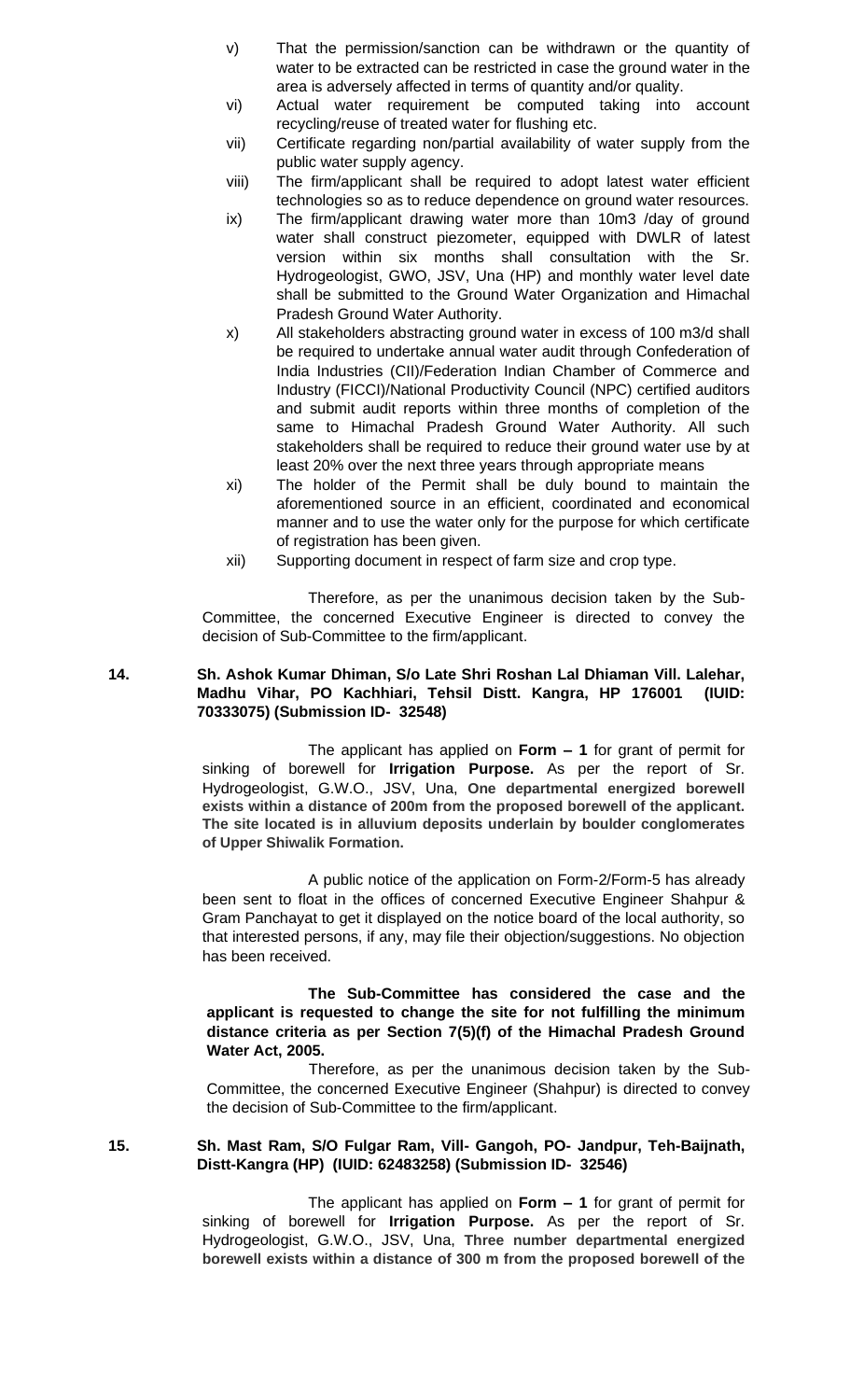**applicant. The site located is in alluvial fan deposits underlain by boulder conglomerates of Upper Shiwalik formation.**

A public notice of the application on Form-2/Form-5 has already been sent to float in the offices of concerned Executive Engineer ()Baijnath & Gram Panchayat to get it displayed on the notice board of the local authority, so that interested persons, if any, may file their objection/suggestions. No objection has been received.

**The Sub-Committee has considered the case and the applicant is requested to alter the site for not fulfilling the minimum distance criteria as per Section 7(5)(f) of the Himachal Pradesh Ground Water Act, 2005.**

 Therefore, as per the unanimous decision taken by the Sub-Committee, the concerned Executive Engineer Palampur is directed to convey the decision of Sub-Committee to the firm/applicant.

#### **16. Sh. Sardari Lal, S/o Sh. Ganga Ram, VPO Talara Teh Fatehpur Distt kangra (HP) (IUID: 43245319) (Submission ID- 32472)**

The applicant has applied on **Form – 1** for grant of permit for sinking of borewell for **Irrigation Purpose.** As per the report of Sr. Hydrogeologist, G.W.O., JSV, Una, **No departmental energized borewell exists within a distance of 200m from the proposed borewell of the applicant. The site located is in alluvium deposits underlain by boulder conglomerates of upper Shiwalik formation.**

A public notice of the application on Form-2/Form-5 has already been sent to float in the offices of concerned Executive Engineer & Gram Panchayat to get it displayed on the notice board of the local authority, so that interested persons, if any, may file their objection/suggestions. No objection has been received.

- i) The applicant shall construct a rainwater harvesting structure for the conservation and re-charge of ground water in his/her/their premise as per section-15 of the Himachal Pradesh Ground Water (Regulation & Control of Development and Management) Act, 2005 and Guidelines to regulate and Control ground water extraction in the State of Himachal Pradesh vide Notification No. IPH-B (A) 3-1/2019-II dated 03.05.2021, within six months of issuance of the Certificate of Permit and intimation will be given to Executive Engineer, JSV Division Fatehpur on its completion.
- ii) The applicant shall install a water meter/bulk meter on the ground water extraction pipe so as to check the water drawl at any time and will maintain its log book.
- iii) The applicant shall have to pay royalty based on the quantum of ground water extraction through Executive Engineer, JSV Division Fatehpur for the use of ground water to the Member Secretary, Himachal Pradesh Ground Water Authority as per the Himachal Pradesh ground Water (Regulation and Control of development and Management) Rules, 2007 or the rules which may, subsequently, be made applicable by the State of HP.
- iv) In case of Industrial connection, the firm shall not use waste water of the Industry for recharging of ground Water.
- v) That the permission/sanction can be withdrawn or the quantity of water to be extracted can be restricted in case the ground water in the area is adversely affected in terms of quantity and/or quality.
- vi) Actual water requirement be computed taking into account recycling/reuse of treated water for flushing etc.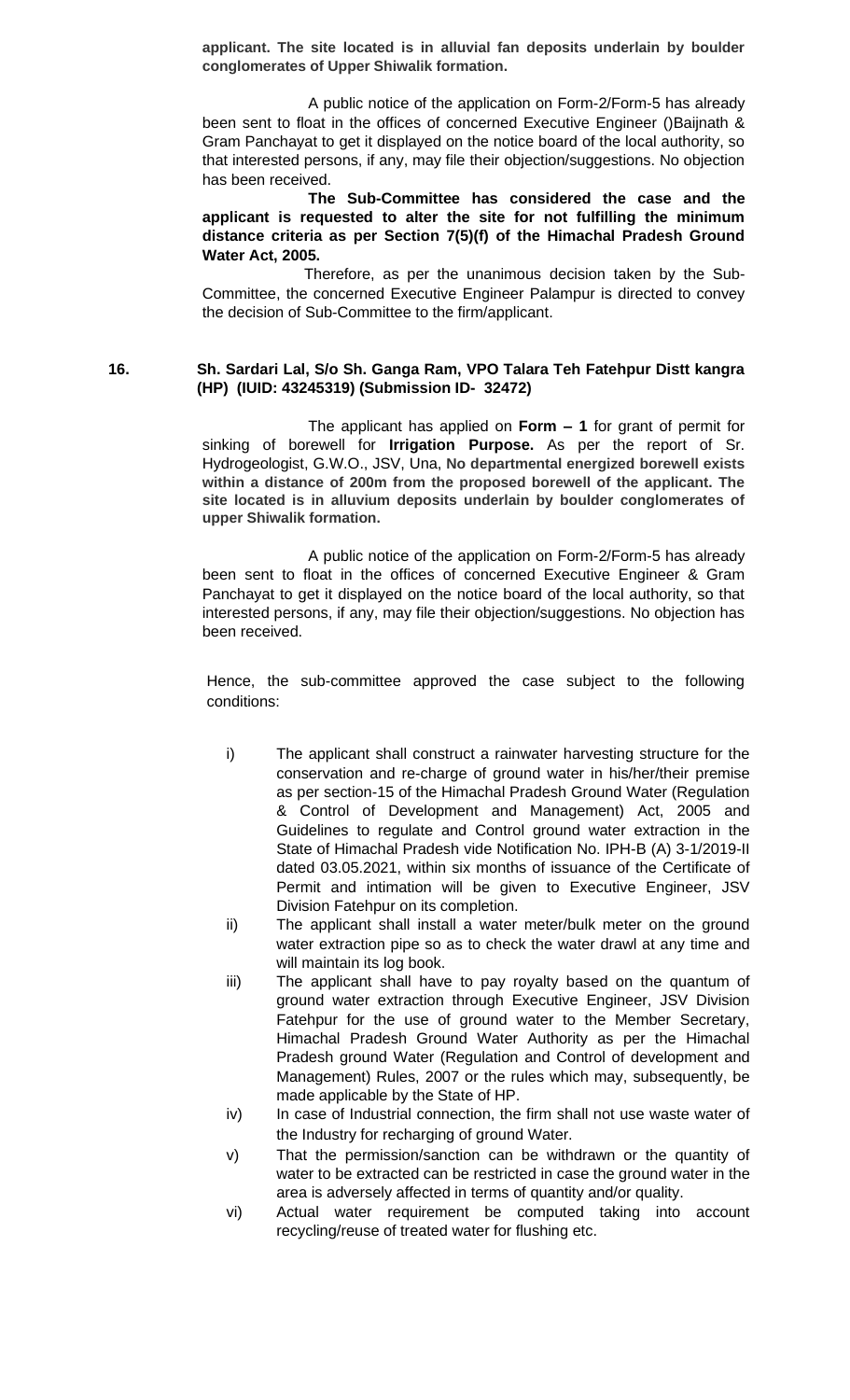- vii) Certificate regarding non/partial availability of water supply from the public water supply agency.
- viii) The firm/applicant shall be required to adopt latest water efficient technologies so as to reduce dependence on ground water resources.
- ix) The firm/applicant drawing water more than 10m3 /day of ground water shall construct piezometer, equipped with DWLR of latest version within six months shall consultation with the Sr. Hydrogeologist, GWO, JSV, Una (HP) and monthly water level date shall be submitted to the Ground Water Organization and Himachal Pradesh Ground Water Authority.
- x) All stakeholders abstracting ground water in excess of 100 m3/d shall be required to undertake annual water audit through Confederation of India Industries (CII)/Federation Indian Chamber of Commerce and Industry (FICCI)/National Productivity Council (NPC) certified auditors and submit audit reports within three months of completion of the same to Himachal Pradesh Ground Water Authority. All such stakeholders shall be required to reduce their ground water use by at least 20% over the next three years through appropriate means
- xi) The holder of the Permit shall be duly bound to maintain the aforementioned source in an efficient, coordinated and economical manner and to use the water only for the purpose for which certificate of registration has been given.
- xii) Supporting document in respect of farm size and crop type.

# **17. Sh. Munish Kumar S/o Shri Dina Nath, VPO Tikker, Tehsil Balh, District Mandi, (HP) 175006 (IUID: 63490804) (Submission ID- 32418)**

The applicant has applied on **Form – 1** for grant of permit for sinking of borewell for **Irrigation Purpose.** As per the report of Sr. Hydrogeologist, G.W.O., JSV, Una, **No Govt. tubewell exist within 300mtrs of the proposed site of the applicant. The site falls in Balh valley and as per the GEC 2020 report the area is safe and the stage of development is 41%. Lithologically the site falls in valley fill deposits of comprising of clays, gravels, boulders & sand.**

A public notice of the application on Form-2/Form-5 has already been sent to float in the offices of concerned Executive Engineer Baggi & Gram Panchayat to get it displayed on the notice board of the local authority, so that interested persons, if any, may file their objection/suggestions. No objection has been received.

- i) The applicant shall construct a rainwater harvesting structure for the conservation and re-charge of ground water in his/her/their premise as per section-15 of the Himachal Pradesh Ground Water (Regulation & Control of Development and Management) Act, 2005 and Guidelines to regulate and Control ground water extraction in the State of Himachal Pradesh vide Notification No. IPH-B (A) 3-1/2019-II dated 03.05.2021, within six months of issuance of the Certificate of Permit and intimation will be given to Executive Engineer, JSV Division Baggi on its completion.
- ii) The applicant shall install a water meter/bulk meter on the ground water extraction pipe so as to check the water drawl at any time and will maintain its log book.
- iii) The applicant shall have to pay royalty based on the quantum of ground water extraction through Executive Engineer, JSV Division Baggi for the use of ground water to the Member Secretary, Himachal Pradesh Ground Water Authority as per the Himachal Pradesh ground Water (Regulation and Control of development and Management) Rules, 2007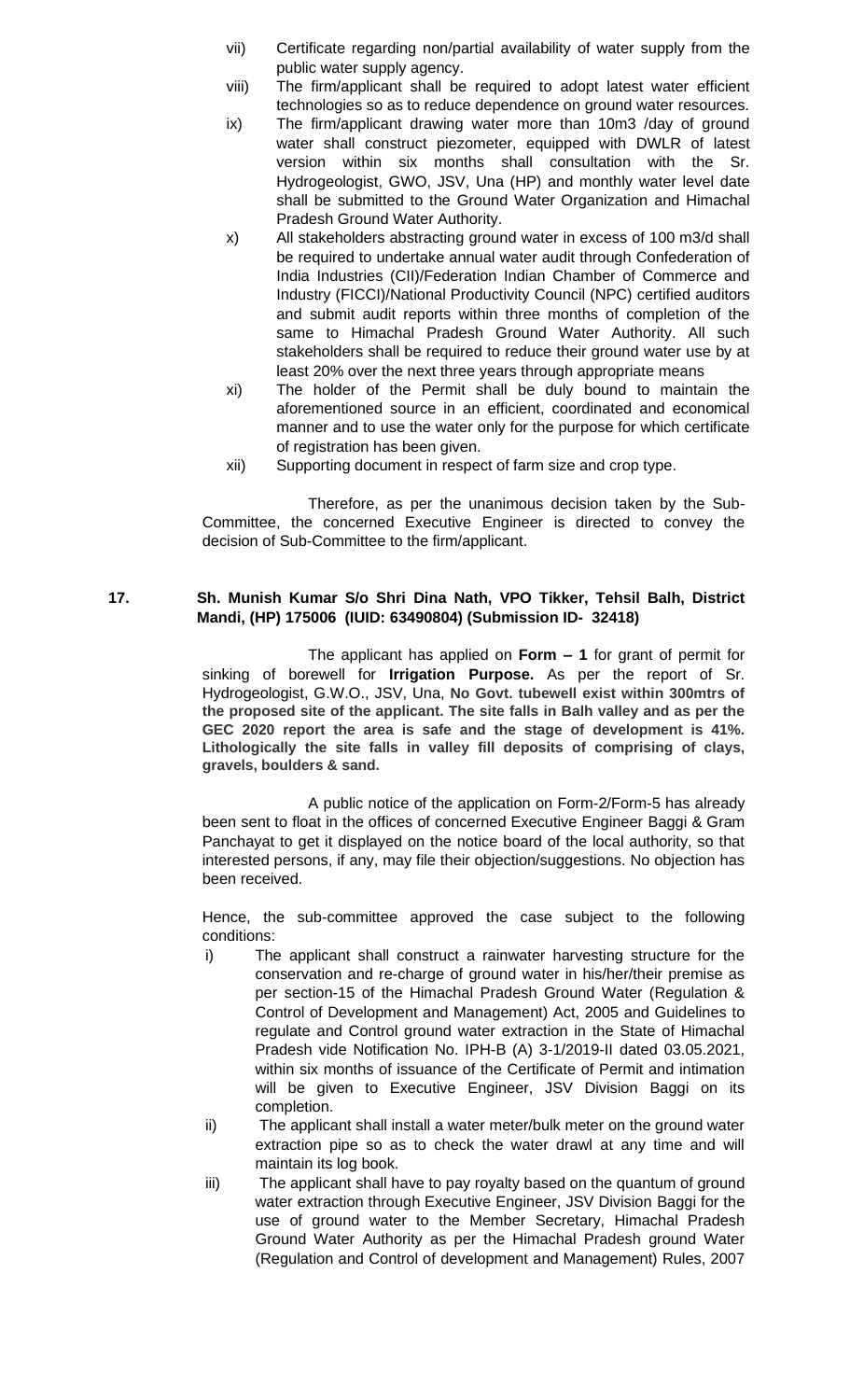or the rules which may, subsequently, be made applicable by the State of HP.

- iv) In case of Industrial connection, the firm shall not use waste water of the Industry for recharging of ground Water.
- v) That the permission/sanction can be withdrawn or the quantity of water to be extracted can be restricted in case the ground water in the area is adversely affected in terms of quantity and/or quality.
- vi) Actual water requirement be computed taking into account recycling/reuse of treated water for flushing etc.
- vii) Certificate regarding non/partial availability of water supply from the public water supply agency.
- viii) The firm/applicant shall be required to adopt latest water efficient technologies so as to reduce dependence on ground water resources.
- ix) The firm/applicant drawing water more than 10m3 /day of ground water shall construct piezometer, equipped with DWLR of latest version within six months shall consultation with the Sr. Hydrogeologist, GWO, JSV, Una (HP) and monthly water level date shall be submitted to the Ground Water Organization and Himachal Pradesh Ground Water Authority.
- x) All stakeholders abstracting ground water in excess of 100 m3/d shall be required to undertake annual water audit through Confederation of India Industries (CII)/Federation Indian Chamber of Commerce and Industry (FICCI)/National Productivity Council (NPC) certified auditors and submit audit reports within three months of completion of the same to Himachal Pradesh Ground Water Authority. All such stakeholders shall be required to reduce their ground water use by at least 20% over the next three years through appropriate means.
- xi) The holder of the Permit shall be duly bound to maintain the aforementioned source in an efficient, coordinated and economical manner and to use the water only for the purpose for which certificate of registration has been given.
- xii) Supporting document in respect of farm size and crop type.

Therefore, as per the unanimous decision taken by the Sub-Committee, the concerned Executive Engineer is directed to convey the decision of Sub-Committee to the firm/applicant.

## **18. Sh. Parkash Chand, S/O Thola Ram, Vill Bhaglar PO Jhonka Ratial Teh Jawali Distt. Kangra (HP) (HP) (IUID: 97629727) (Submission ID- 32338)**

The applicant has applied on **Form – 1** for grant of permit for sinking of borewell for **Irrigation Purpose.** As per the report of Sr. Hydrogeologist, G.W.O., JSV, Una, **No departmental energized borewell exists within a distance of around 200m from the proposed borewell site of the applicant. The site falls in Nurpur Indora Valley and as per the GEC 2020 report the area is safe and the stage of development is 29%. Lithologically the site falls in alluvial fan deposits comprising of sand, silt and clays.**

A public notice of the application on Form-2/Form-5 has already been sent to float in the offices of concerned Executive Engineer & Gram Panchayat to get it displayed on the notice board of the local authority, so that interested persons, if any, may file their objection/suggestions. No objection has been received.

Hence, the sub-committee approved the case subject to the following conditions:

i) The applicant shall construct a rainwater harvesting structure for the conservation and re-charge of ground water in his/her/their premise as per section-15 of the Himachal Pradesh Ground Water (Regulation & Control of Development and Management) Act, 2005 and Guidelines to regulate and Control ground water extraction in the State of Himachal Pradesh vide Notification No. IPH-B (A) 3-1/2019-II dated 03.05.2021,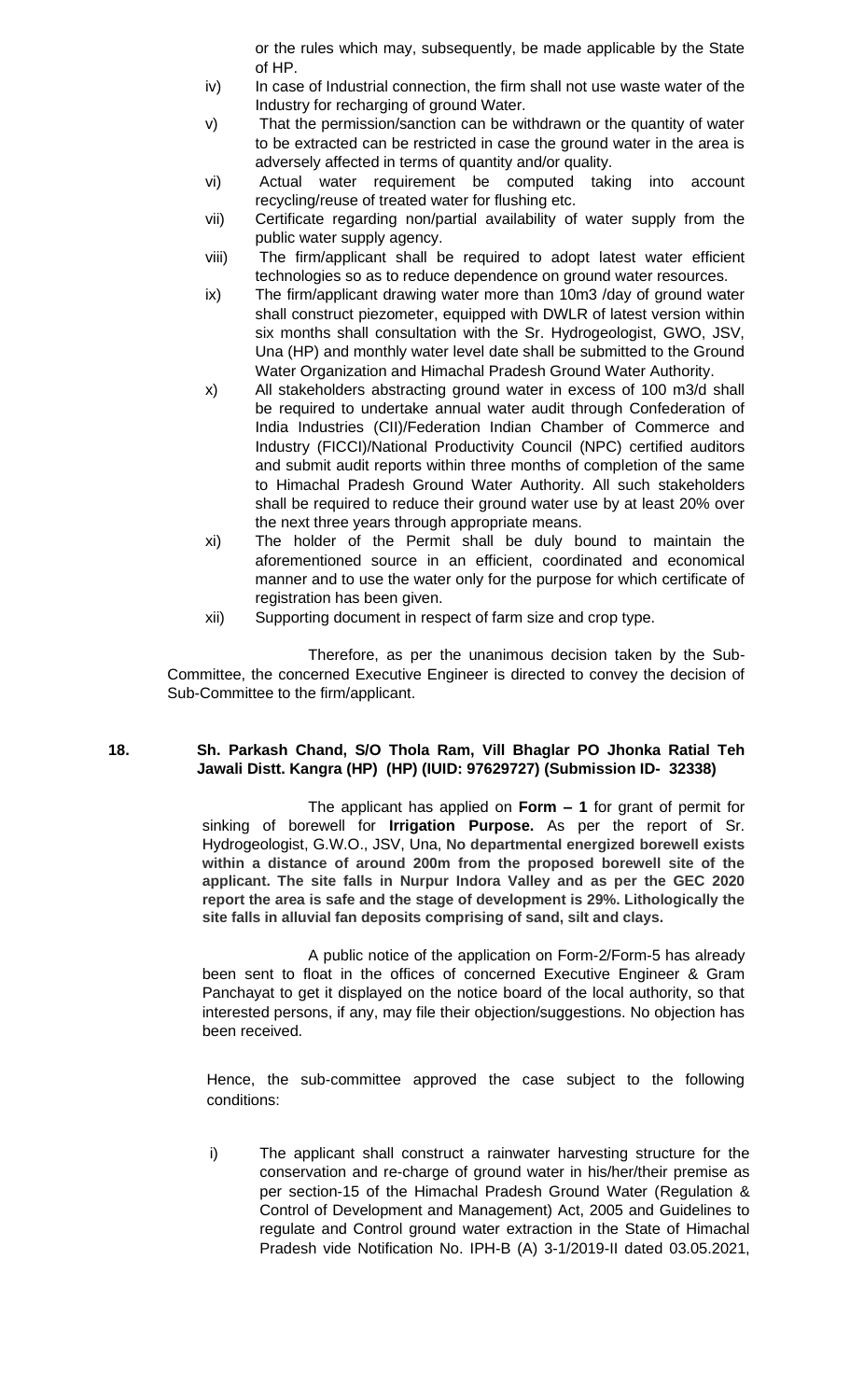within six months of issuance of the Certificate of Permit and intimation will be given to Executive Engineer, JSV Division Jawali on its completion.

- ii) The applicant shall install a water meter/bulk meter on the ground water extraction pipe so as to check the water drawl at any time and will maintain its log book.
- iii) The applicant shall have to pay royalty based on the quantum of ground water extraction through Executive Engineer, JSV Division Jawali for the use of ground water to the Member Secretary, Himachal Pradesh Ground Water Authority as per the Himachal Pradesh ground Water (Regulation and Control of development and Management) Rules, 2007 or the rules which may, subsequently, be made applicable by the State of HP.
- iv) In case of Industrial connection, the firm shall not use waste water of the Industry for recharging of ground Water.
- v) That the permission/sanction can be withdrawn or the quantity of water to be extracted can be restricted in case the ground water in the area is adversely affected in terms of quantity and/or quality.
- vi) Actual water requirement be computed taking into account recycling/reuse of treated water for flushing etc.
- vii) Certificate regarding non/partial availability of water supply from the public water supply agency.
- viii) The firm/applicant shall be required to adopt latest water efficient technologies so as to reduce dependence on ground water resources.
- ix) The firm/applicant drawing water more than 10m3 /day of ground water shall construct piezometer, equipped with DWLR of latest version within six months shall consultation with the Sr. Hydrogeologist, GWO, JSV, Una (HP) and monthly water level date shall be submitted to the Ground Water Organization and Himachal Pradesh Ground Water Authority.
- x) All stakeholders abstracting ground water in excess of 100 m3/d shall be required to undertake annual water audit through Confederation of India Industries (CII)/Federation Indian Chamber of Commerce and Industry (FICCI)/National Productivity Council (NPC) certified auditors and submit audit reports within three months of completion of the same to Himachal Pradesh Ground Water Authority. All such stakeholders shall be required to reduce their ground water use by at least 20% over the next three years through appropriate means
- xi) The holder of the Permit shall be duly bound to maintain the aforementioned source in an efficient, coordinated and economical manner and to use the water only for the purpose for which certificate of registration has been given.
- xii) Supporting document in respect of farm size and crop type.

Therefore, as per the unanimous decision taken by the Sub-Committee, the concerned Executive Engineer is directed to convey the decision of Sub-Committee to the firm/applicant.

# **19. Sh. Narinder Singh, S/O Sh. Kewal Singh, Village Papahan, P.O. Jhonka Ratial, Tehsil Jawali, Distt Kangra (HP) (IUID: 57484666) (Submission ID-32239)**

The applicant has applied on **Form – 1** for grant of permit for sinking of borewell for **Irrigation Purpose.** As per the report of Sr. Hydrogeologist, G.W.O., JSV, Una, **No departmental energized borewell exists within a distance of around 200m from the proposed borewell site of the applicant. The site falls in Nurpur Indora Valley and as per the GEC 2020 report the area is safe and the stage of development is 29%. Lithogically the site falls in alluvial fan deposits comprising of sand, silt and clays.**

A public notice of the application on Form-2/Form-5 has already been sent to float in the offices of concerned Executive Engineer & Gram Panchayat to get it displayed on the notice board of the local authority, so that interested persons, if any, may file their objection/suggestions. No objection has been received.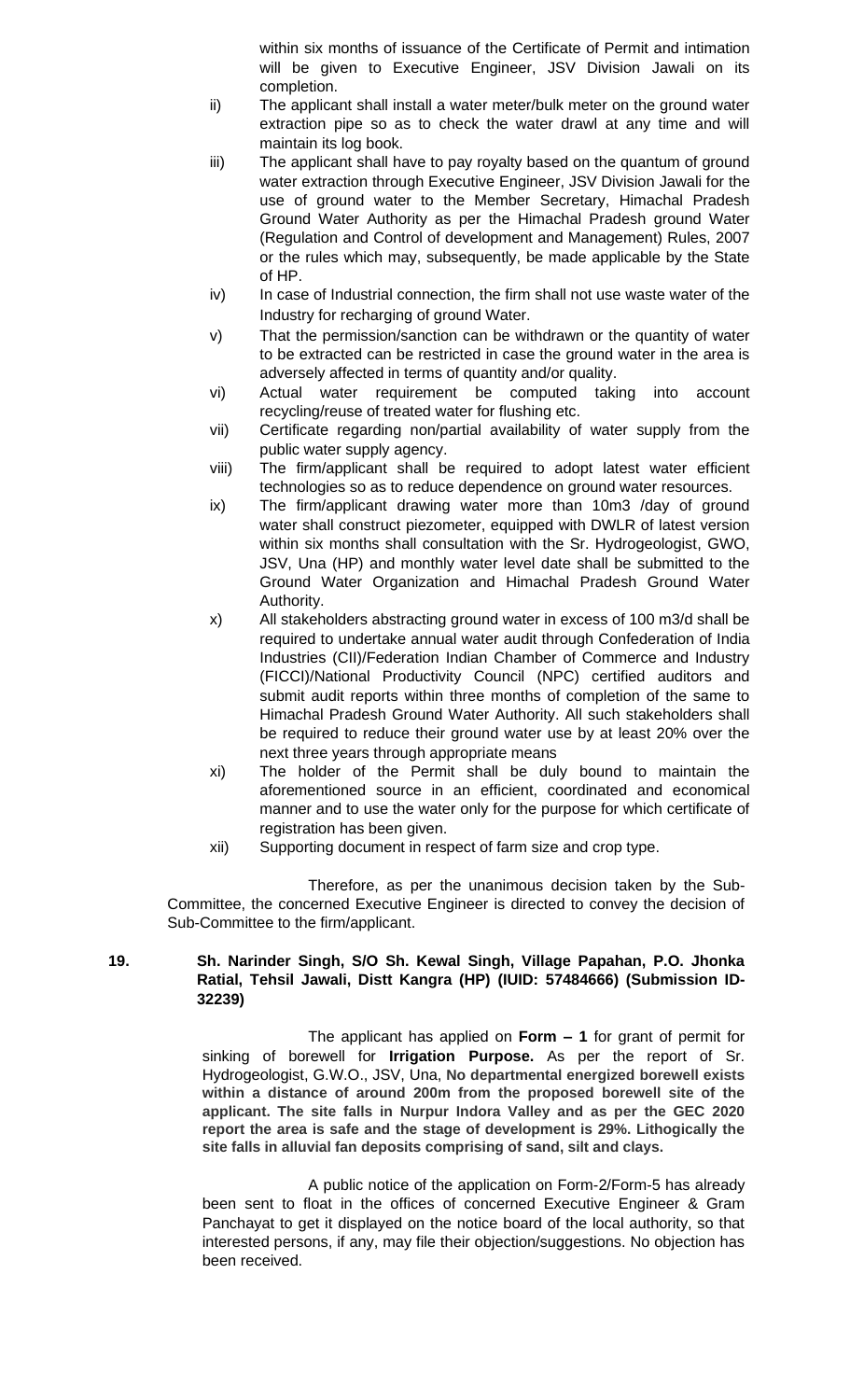Hence, the sub-committee approved the case subject to the following conditions:

- i) The applicant shall construct a rainwater harvesting structure for the conservation and re-charge of ground water in his/her/their premise as per section-15 of the Himachal Pradesh Ground Water (Regulation & Control of Development and Management) Act, 2005 and Guidelines to regulate and Control ground water extraction in the State of Himachal Pradesh vide Notification No. IPH-B (A) 3-1/2019-II dated 03.05.2021, within six months of issuance of the Certificate of Permit and intimation will be given to Executive Engineer, JSV Division Jawali on its completion.
- ii) The applicant shall install a water meter/bulk meter on the ground water extraction pipe so as to check the water drawl at any time and will maintain its log book.
- iii) The applicant shall have to pay royalty based on the quantum of ground water extraction through Executive Engineer, JSV Division Jawali for the use of ground water to the Member Secretary, Himachal Pradesh Ground Water Authority as per the Himachal Pradesh ground Water (Regulation and Control of development and Management) Rules, 2007 or the rules which may, subsequently, be made applicable by the State of HP.
- iv) In case of Industrial connection, the firm shall not use waste water of the Industry for recharging of ground Water.
- v) That the permission/sanction can be withdrawn or the quantity of water to be extracted can be restricted in case the ground water in the area is adversely affected in terms of quantity and/or quality.
- vi) Actual water requirement be computed taking into account recycling/reuse of treated water for flushing etc.
- vii) Certificate regarding non/partial availability of water supply from the public water supply agency.
- viii) The firm/applicant shall be required to adopt latest water efficient technologies so as to reduce dependence on ground water resources.
- ix) The firm/applicant drawing water more than 10m3 /day of ground water shall construct piezometer, equipped with DWLR of latest version within six months shall consultation with the Sr. Hydrogeologist, GWO, JSV, Una (HP) and monthly water level date shall be submitted to the Ground Water Organization and Himachal Pradesh Ground Water Authority.
- x) All stakeholders abstracting ground water in excess of 100 m3/d shall be required to undertake annual water audit through Confederation of India Industries (CII)/Federation Indian Chamber of Commerce and Industry (FICCI)/National Productivity Council (NPC) certified auditors and submit audit reports within three months of completion of the same to Himachal Pradesh Ground Water Authority. All such stakeholders shall be required to reduce their ground water use by at least 20% over the next three years through appropriate means
- xi) The holder of the Permit shall be duly bound to maintain the aforementioned source in an efficient, coordinated and economical manner and to use the water only for the purpose for which certificate of registration has been given.
- xii) Supporting document in respect of farm size and crop type.

Therefore, as per the unanimous decision taken by the Sub-Committee, the concerned Executive Engineer is directed to convey the decision of Sub-Committee to the firm/applicant.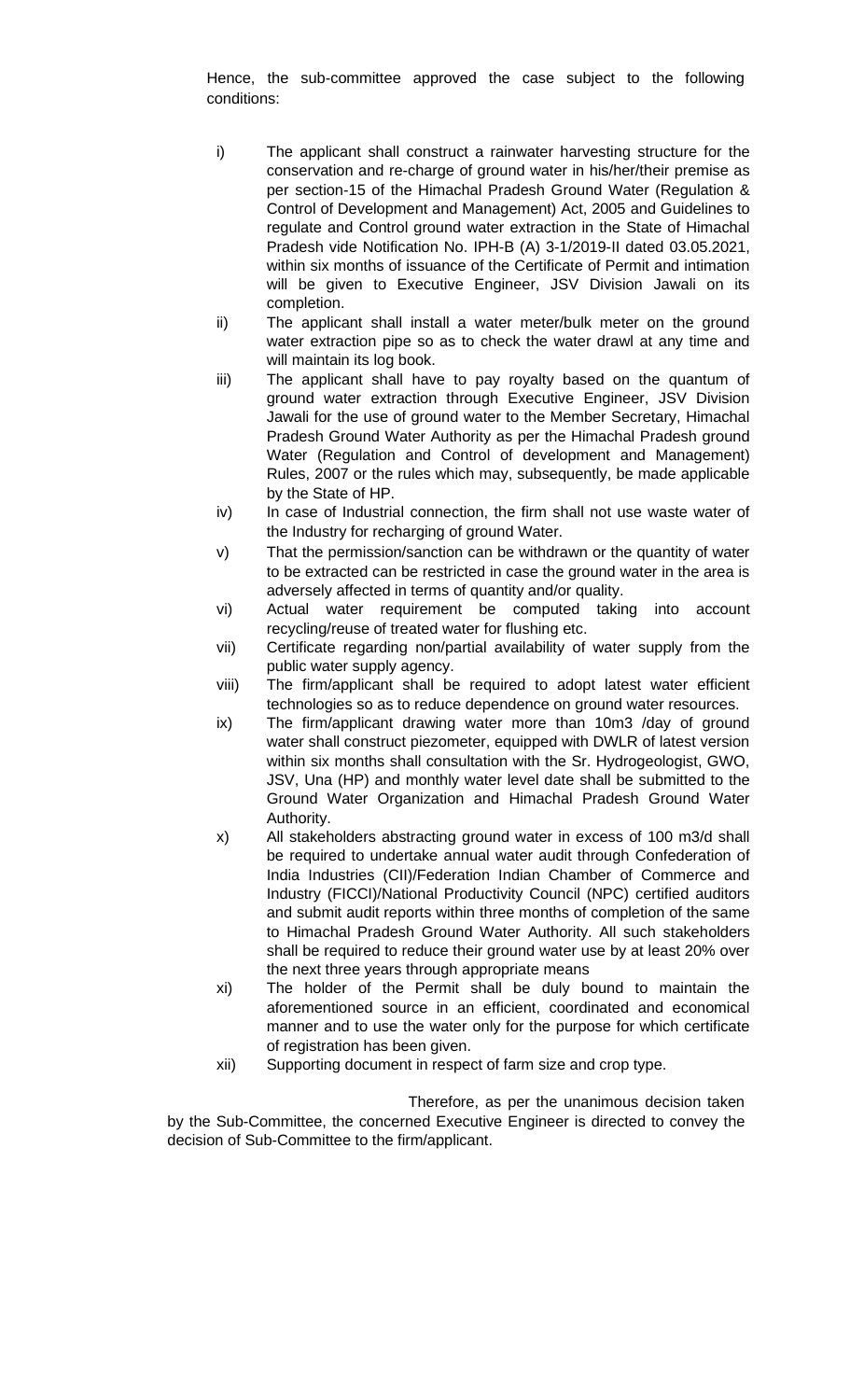#### **20. Sh. Hakam Singh, S/O Ram Rakha, Village Dhang Nihli PO Plassi, Kalan Tehsil Nalagarh Distt Solan (HP) (IUID: 77668863) (Submission ID- 31167)**

The applicant has applied on **Form – 1** for grant of permit for sinking of borewell for **Irrigation Purpose.** As per the report of Sr. Hydrogeologist, G.W.O., JSV, Una, **The applicant has applied for permit of sinking but has already drilled tubewell in 11/2021. No Govt. tubewell exist within 300 mtrs of the existing tubewell of the applicant. The site falls in Nalagarh valley and as per the GEC2020 report the area is safe and the stage of development is 58%. Lithologically the site falls in valley fill deposits of comprising of clays, gravels, boulders & sand.**

**The sub-committee considered the case and as per site inspection report the borewell was drilled during 11/2021 in contravention of the Himachal Pradesh Ground water Act, 2005. Executive Engineer Nalagarh shall intimate the action taken for the offence under various provisions of the Act.**

#### **21. Sh. Anshul Thakur, S/O Surinder Thakur, VPO Amb Pratap Nagar Teh Amb Distt Una (HP) (IUID: 79314514) (Submission ID- 30924)**

The applicant has applied on **Form – 1** for grant of permit for sinking of borewell for **Domestic Purpose.** As per the report of Sr. Hydrogeologist, G.W.O., JSV, Una, **No Govt. tubewell exists within 200 mtrs of the proposed tubewell of the applicant. The site falls in Una valley Satluj basin and as per the GEC 2020 report the area is safe and the stage of development is 61%. Lithologically the site falls in valley fill comprising of clays, gravels, pebbles, boulders & sand.**

A public notice of the application on Form-2/Form-5 has already been sent to float in the offices of concerned Executive Engineer, Division Una No-II & Gram Panchayat to get it displayed on the notice board of the local authority, so that interested persons, if any, may file their objection/suggestions. No objection has been received.

- i) The applicant shall construct a rainwater harvesting structure for the conservation and re-charge of ground water in his/her/their premise as per section-15 of the Himachal Pradesh Ground Water (Regulation & Control of Development and Management) Act, 2005 and Guidelines to regulate and Control ground water extraction in the State of Himachal Pradesh vide Notification No. IPH-B (A) 3-1/2019-II dated 03.05.2021, within six months of issuance of the Certificate of Permit and intimation will be given to Executive Engineer, JSV Division Una No-II on its completion.
- ii) The applicant shall install a water meter/bulk meter on the ground water extraction pipe so as to check the water drawl at any time and will maintain its log book.
- iii) The applicant shall have to pay royalty based on the quantum of ground water extraction through Executive Engineer, JSV Division Una No-II for the use of ground water to the Member Secretary, Himachal Pradesh Ground Water Authority as per the Himachal Pradesh ground Water (Regulation and Control of development and Management) Rules, 2007 or the rules which may, subsequently, be made applicable by the State of HP.
- iv) In case of Industrial connection, the firm shall not use waste water of the Industry for recharging of ground Water.
- v) That the permission/sanction can be withdrawn or the quantity of water to be extracted can be restricted in case the ground water in the area is adversely affected in terms of quantity and/or quality.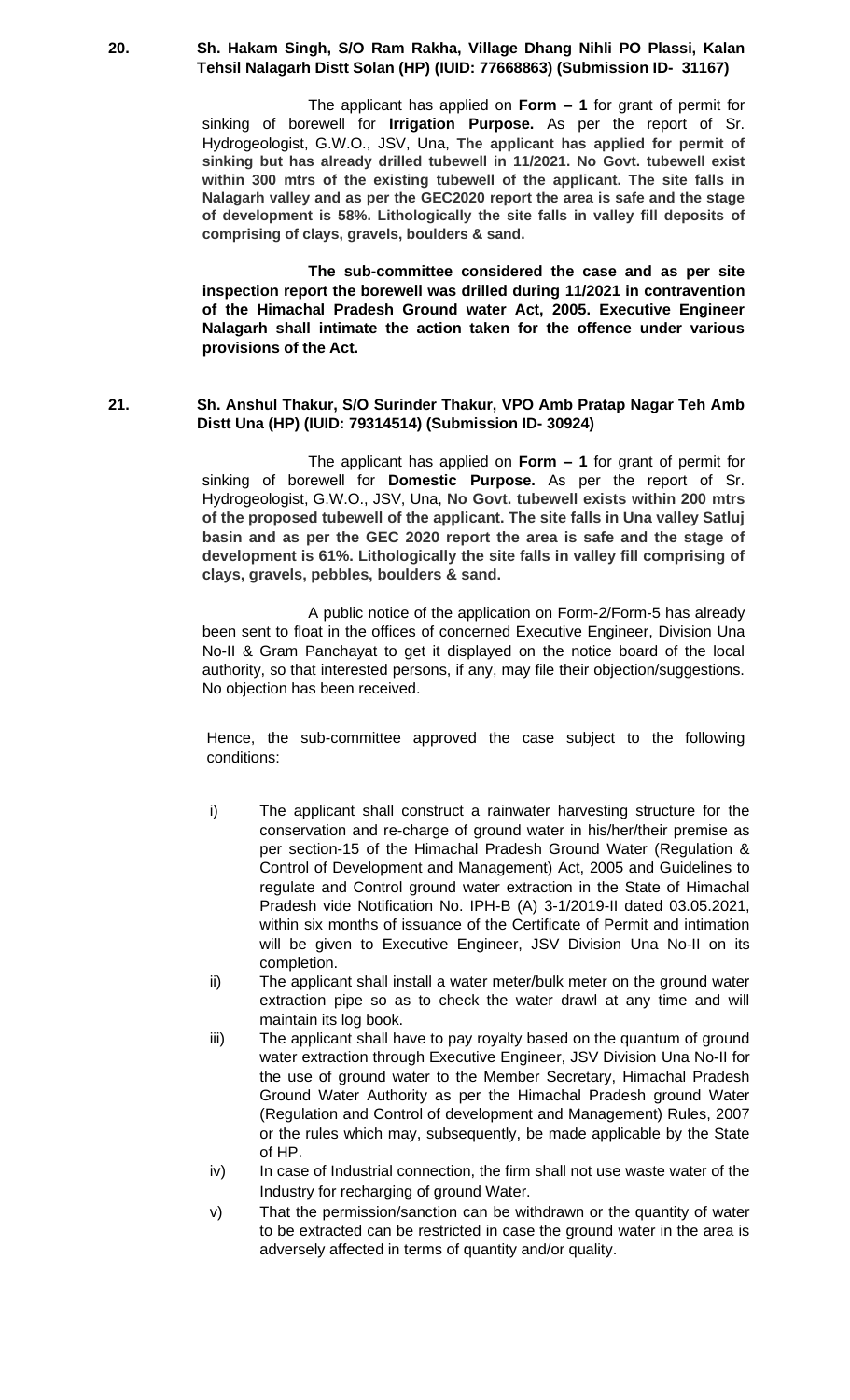- vi) Actual water requirement be computed taking into account recycling/reuse of treated water for flushing etc.
- vii) Certificate regarding non/partial availability of water supply from the public water supply agency.
- viii) The firm/applicant shall be required to adopt latest water efficient technologies so as to reduce dependence on ground water resources.
- ix) The firm/applicant drawing water more than 10m3 /day of ground water shall construct piezometer, equipped with DWLR of latest version within six months shall consultation with the Sr. Hydrogeologist, GWO, JSV, Una (HP) and monthly water level date shall be submitted to the Ground Water Organization and Himachal Pradesh Ground Water Authority.
- x) All stakeholders abstracting ground water in excess of 100 m3/d shall be required to undertake annual water audit through Confederation of India Industries (CII)/Federation Indian Chamber of Commerce and Industry (FICCI)/National Productivity Council (NPC) certified auditors and submit audit reports within three months of completion of the same to Himachal Pradesh Ground Water Authority. All such stakeholders shall be required to reduce their ground water use by at least 20% over the next three years through appropriate means
- xi) The holder of the Permit shall be duly bound to maintain the aforementioned source in an efficient, coordinated and economical manner and to use the water only for the purpose for which certificate of registration has been given.

The sub-committee approved the case subject to the condition that the certificate of grant of permit will be issued by the Member Secy. (HPGWA)-cum-S.E. P&I-II to the firm/applicant only after submission of following document by the firm/applicant to the HP Ground Water Authority Shimla.

# **Detail of documents**

1) Undertaking that I/we will not withdraw water more than 2500 LPD for the Domestic use.

Therefore, as per the unanimous decision taken by the Sub-Committee, the concerned Executive Engineer, Una No-II is directed to convey the decision of Sub-Committee to the firm/applicant and ensure the submission of the required document to this office on or before 25.07.2022 above failing which the case will be referred to the Main Committee (HPGWA) for taking the final decision.

## **22. Sh. Govind Raj, S/O Sukhdiyal Singh, Vill Gholi PO Lohara Teh Fatehpur Distt kangra (HP) (IUID: 51812112) (Submission ID- 30849)**

The applicant has applied on **Form – 1** for grant of permit for sinking of borewell for **Irrigation Purpose.** As per the report of Sr. Hydrogeologist, G.W.O., JSV, Una, **No departmental energized borewell exists within a distance of around 200m from the proposed borewell site of the applicant. The site falls in Nurpur Indora valley and as per the GEC 2020 report the area is safe and the stage of development is 29%. Lithologically the site falls in alluvial fan deposits comprising of sand, silt and clays.**

A public notice of the application on Form-2/Form-5 has already been sent to float in the offices of concerned Executive Engineer Fatehpur & Gram Panchayat to get it displayed on the notice board of the local authority, so that interested persons, if any, may file their objection/suggestions. No objection has been received.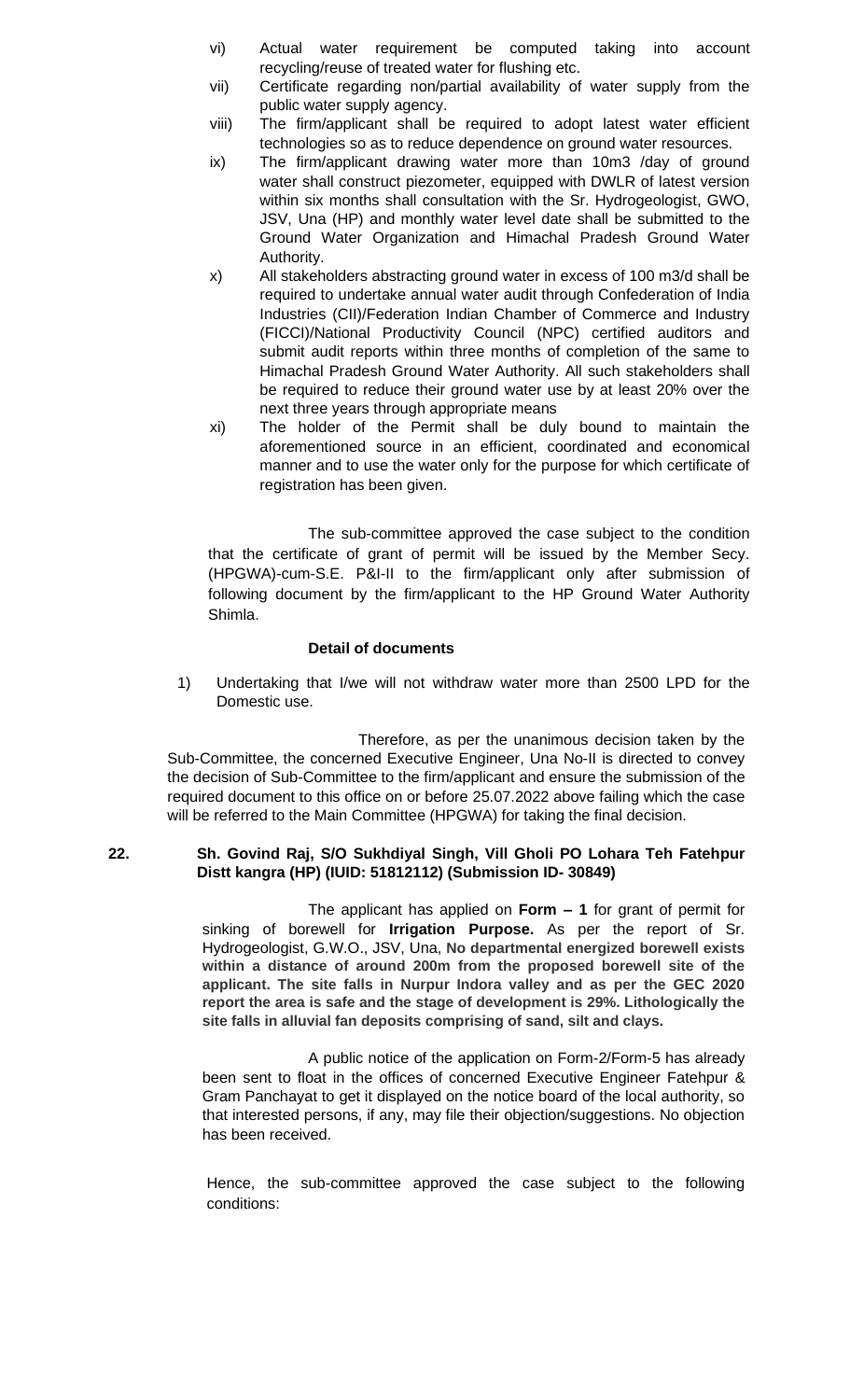- i) The applicant shall construct a rainwater harvesting structure for the conservation and re-charge of ground water in his/her/their premise as per section-15 of the Himachal Pradesh Ground Water (Regulation & Control of Development and Management) Act, 2005 and Guidelines to regulate and Control ground water extraction in the State of Himachal Pradesh vide Notification No. IPH-B (A) 3-1/2019-II dated 03.05.2021, within six months of issuance of the Certificate of Permit and intimation will be given to Executive Engineer, JSV Division Fatehpur on its completion.
- ii) The applicant shall install a water meter/bulk meter on the ground water extraction pipe so as to check the water drawl at any time and will maintain its log book.
- iii) The applicant shall have to pay royalty based on the quantum of ground water extraction through Executive Engineer, JSV Division Fatehpur for the use of ground water to the Member Secretary, Himachal Pradesh Ground Water Authority as per the Himachal Pradesh ground Water (Regulation and Control of development and Management) Rules, 2007 or the rules which may, subsequently, be made applicable by the State of HP.
- iv) In case of Industrial connection, the firm shall not use waste water of the Industry for recharging of ground Water.
- v) That the permission/sanction can be withdrawn or the quantity of water to be extracted can be restricted in case the ground water in the area is adversely affected in terms of quantity and/or quality.
- vi) Actual water requirement be computed taking into account recycling/reuse of treated water for flushing etc.
- vii) Certificate regarding non/partial availability of water supply from the public water supply agency.
- viii) The firm/applicant shall be required to adopt latest water efficient technologies so as to reduce dependence on ground water resources.
- ix) The firm/applicant drawing water more than 10m3 /day of ground water shall construct piezometer, equipped with DWLR of latest version within six months shall consultation with the Sr. Hydrogeologist, GWO, JSV, Una (HP) and monthly water level date shall be submitted to the Ground Water Organization and Himachal Pradesh Ground Water Authority.
- x) All stakeholders abstracting ground water in excess of 100 m3/d shall be required to undertake annual water audit through Confederation of India Industries (CII)/Federation Indian Chamber of Commerce and Industry (FICCI)/National Productivity Council (NPC) certified auditors and submit audit reports within three months of completion of the same to Himachal Pradesh Ground Water Authority. All such stakeholders shall be required to reduce their ground water use by at least 20% over the next three years through appropriate means
- xi) The holder of the Permit shall be duly bound to maintain the aforementioned source in an efficient, coordinated and economical manner and to use the water only for the purpose for which certificate of registration has been given.
- xii) Supporting document in respect of farm size and crop type.

# **23. Sh. Suresh Kumar, S/O Onkar Singh, Village Samkehar, PO Jhonka Ratial, Tehsil Jawali Distt Kangra (HP) (IUID: 60182720) (Submission ID- 30708)**

The applicant has applied on **Form – 1** for grant of permit for sinking of borewell for **Irrigation Purpose.** As per the report of Sr. Hydrogeologist, G.W.O., JSV, Una, **No departmental energized borewell exists within a distance of around 200m from the proposed borewell site of the applicant. The site falls in Nurpur Indora valley and as per the GEC 2020 report the area is safe and the stage of development is 29%. Lithologically the site falls in valley fill deposits of comprising of clays, gravels, pebbles, boulders &sand.**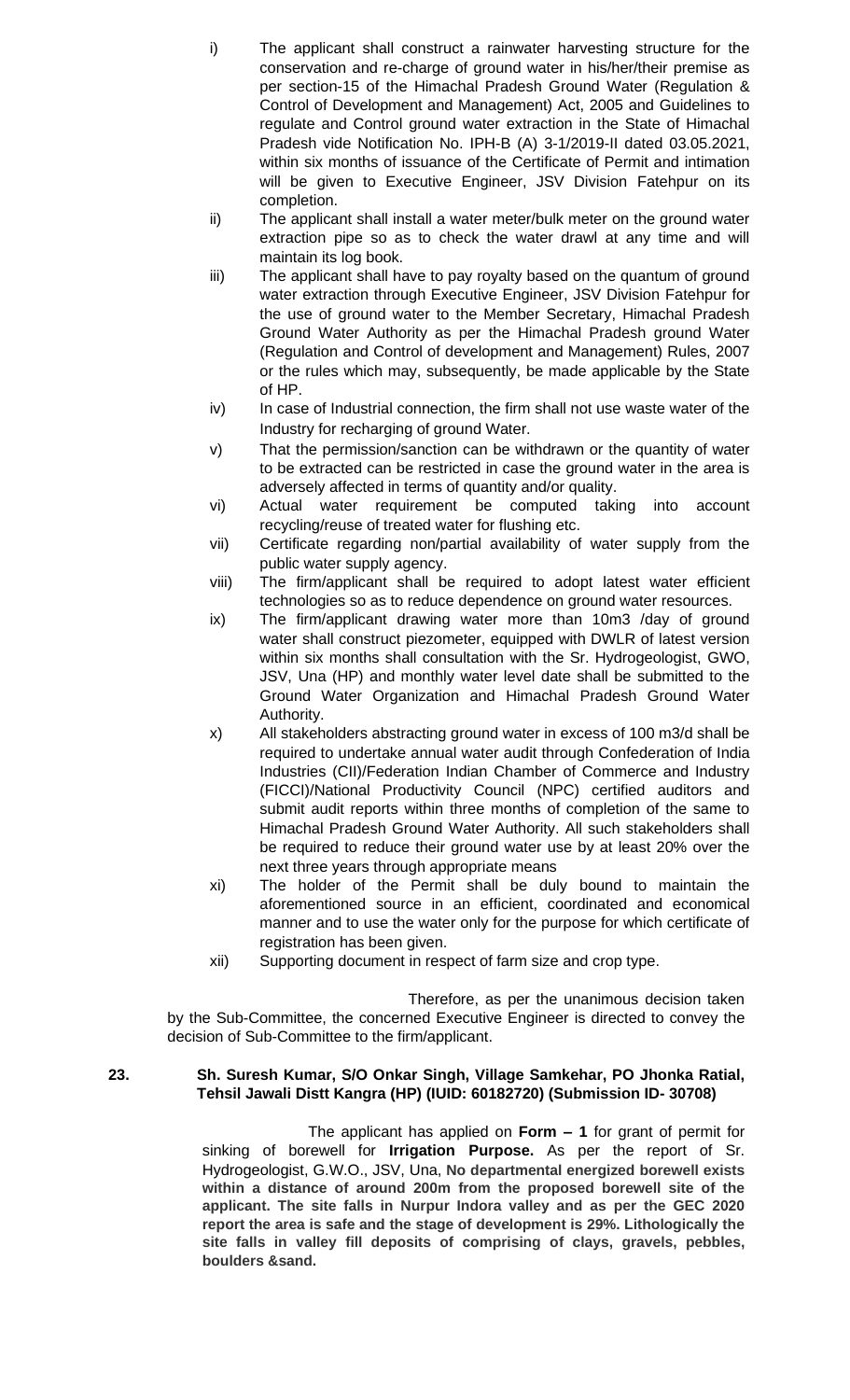A public notice of the application on Form-2/Form-5 has already been sent to float in the offices of concerned Executive Engineer Jawali & Gram Panchayat to get it displayed on the notice board of the local authority, so that interested persons, if any, may file their objection/suggestions. No objection has been received.

- i) The applicant shall construct a rainwater harvesting structure for the conservation and re-charge of ground water in his/her/their premise as per section-15 of the Himachal Pradesh Ground Water (Regulation & Control of Development and Management) Act, 2005 and Guidelines to regulate and Control ground water extraction in the State of Himachal Pradesh vide Notification No. IPH-B (A) 3- 1/2019-II dated 03.05.2021, within six months of issuance of the Certificate of Permit and intimation will be given to Executive Engineer, JSV Division Jawali on its completion.
- ii) The applicant shall install a water meter/bulk meter on the ground water extraction pipe so as to check the water drawl at any time and will maintain its log book.
- iii) The applicant shall have to pay royalty based on the quantum of ground water extraction through Executive Engineer, JSV Division Jawali for the use of ground water to the Member Secretary, Himachal Pradesh Ground Water Authority as per the Himachal Pradesh ground Water (Regulation and Control of development and Management) Rules, 2007 or the rules which may, subsequently, be made applicable by the State of HP.
- iv) In case of Industrial connection, the firm shall not use waste water of the Industry for recharging of ground Water.
- v) That the permission/sanction can be withdrawn or the quantity of water to be extracted can be restricted in case the ground water in the area is adversely affected in terms of quantity and/or quality.
- vi) Actual water requirement be computed taking into account recycling/reuse of treated water for flushing etc.
- vii) Certificate regarding non/partial availability of water supply from the public water supply agency.
- viii) The firm/applicant shall be required to adopt latest water efficient technologies so as to reduce dependence on ground water resources.
- ix) The firm/applicant drawing water more than 10m3 /day of ground water shall construct piezometer, equipped with DWLR of latest version within six months shall consultation with the Sr. Hydrogeologist, GWO, JSV, Una (HP) and monthly water level date shall be submitted to the Ground Water Organization and Himachal Pradesh Ground Water Authority.
- x) All stakeholders abstracting ground water in excess of 100 m3/d shall be required to undertake annual water audit through Confederation of India Industries (CII)/Federation Indian Chamber of Commerce and Industry (FICCI)/National Productivity Council (NPC) certified auditors and submit audit reports within three months of completion of the same to Himachal Pradesh Ground Water Authority. All such stakeholders shall be required to reduce their ground water use by at least 20% over the next three years through appropriate means
- xi) The holder of the Permit shall be duly bound to maintain the aforementioned source in an efficient, coordinated and economical manner and to use the water only for the purpose for which certificate of registration has been given.
- xii) Supporting document in respect of farm size and crop type.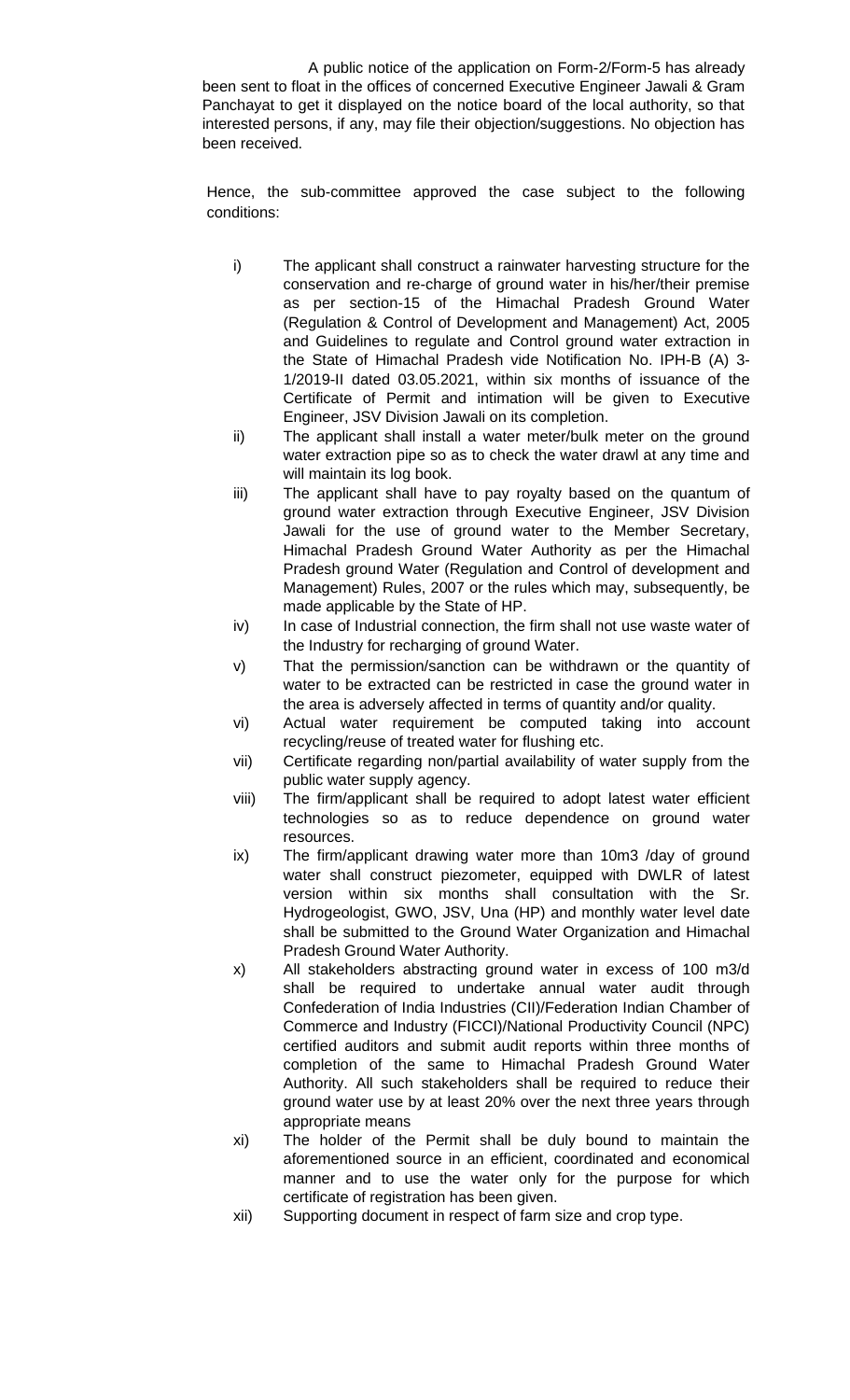## **24. Agriculture, Deputy Director Agriculture Bilaspur (HP). (IUID: 72607974) (Submission ID- 30184)**

The applicant has applied on **Form – 1** for grant of permit for sinking of borewell for **Domestic Purpose.** As per the report of Sr. Hydrogeologist, G.W.O., JSV, Una, **There is no existing departmental energised borewell within 300 mtrs. of the proposed borewell site of the applicant. The area comprises of sedimentary rocks primarily limestone and sandstone which here are the dominant water bearing litho units.**

A public notice of the application on Form-2/Form-5 has already been sent to float in the offices of concerned Executive Engineer Bilaspur & Gram Panchayat to get it displayed on the notice board of the local authority, so that interested persons, if any, may file their objection/suggestions. No objection has been received.

- i) The applicant shall construct a rainwater harvesting structure for the conservation and re-charge of ground water in his/her/their premise as per section-15 of the Himachal Pradesh Ground Water (Regulation & Control of Development and Management) Act, 2005 and Guidelines to regulate and Control ground water extraction in the State of Himachal Pradesh vide Notification No. IPH-B (A) 3-1/2019-II dated 03.05.2021, within six months of issuance of the Certificate of Permit and intimation will be given to Executive Engineer, JSV Division Bilaspur on its completion.
- ii) The applicant shall install a water meter/bulk meter on the ground water extraction pipe so as to check the water drawl at any time and will maintain its log book.
- iii) The applicant shall have to pay royalty based on the quantum of ground water extraction through Executive Engineer, JSV Division Bilaspur for the use of ground water to the Member Secretary, Himachal Pradesh Ground Water Authority as per the Himachal Pradesh ground Water (Regulation and Control of development and Management) Rules, 2007 or the rules which may, subsequently, be made applicable by the State of HP.
- iv) In case of Industrial connection, the firm shall not use waste water of the Industry for recharging of ground Water.
- v) That the permission/sanction can be withdrawn or the quantity of water to be extracted can be restricted in case the ground water in the area is adversely affected in terms of quantity and/or quality.
- vi) Actual water requirement be computed taking into account recycling/reuse of treated water for flushing etc.
- vii) Certificate regarding non/partial availability of water supply from the public water supply agency.
- viii) The firm/applicant shall be required to adopt latest water efficient technologies so as to reduce dependence on ground water resources.
- ix) The firm/applicant drawing water more than 10m3 /day of ground water shall construct piezometer, equipped with DWLR of latest version within six months shall consultation with the Sr. Hydrogeologist, GWO, JSV, Una (HP) and monthly water level date shall be submitted to the Ground Water Organization and Himachal Pradesh Ground Water Authority.
- x) All stakeholders abstracting ground water in excess of 100 m3/d shall be required to undertake annual water audit through Confederation of India Industries (CII)/Federation Indian Chamber of Commerce and Industry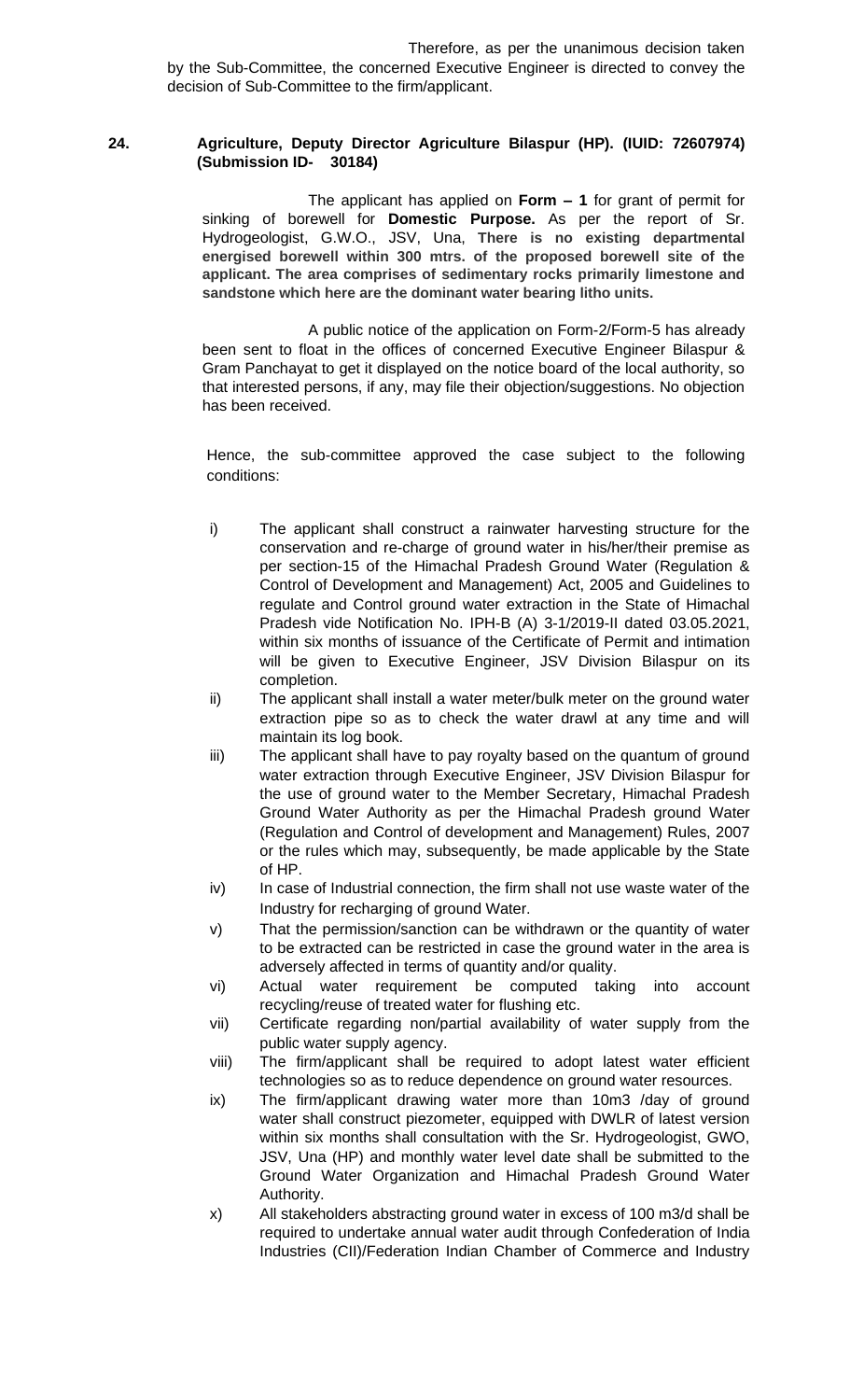(FICCI)/National Productivity Council (NPC) certified auditors and submit audit reports within three months of completion of the same to Himachal Pradesh Ground Water Authority. All such stakeholders shall be required to reduce their ground water use by at least 20% over the next three years through appropriate means

xi) The holder of the Permit shall be duly bound to maintain the aforementioned source in an efficient, coordinated and economical manner and to use the water only for the purpose for which certificate of registration has been given.

The sub-committee approved the case subject to the condition that the certificate of grant of permit will be issued by the Member Secy. (HPGWA)-cum-S.E. P&I-II to the firm/applicant only after submission of following document by the firm/applicant to the HP Ground Water Authority Shimla.

#### **Detail of documents**

1) Undertaking that I/we will not withdraw water more than 2500 LPD for the Domestic use.

Therefore, as per the unanimous decision taken by the Sub-Committee, the concerned Executive Engineer is directed to convey the decision of Sub-Committee to the firm/applicant and ensure the submission of the required document to this office on or before 25.07.2022 above failing which the case will be referred to the Main Committee (HPGWA) for taking the final decision.

# **25. Sh. Devi Kumar S/o Sh. Chandu Lal, Village Tangroti, P.O. Yol cantt tech. Dharamshala Distt Kangra (HP) (IUID: 93353688) (Submission ID- 30168)**

The applicant has applied on **Form – 1** for grant of permit for sinking of borewell for **Irrigation Purpose.** As per the report of Sr. Hydrogeologist, G.W.O., JSV, Una, **No departmental energized borewell exists within a distance of 200m from the proposed borewell of the applicant. The site located is in alluvium fan deposits underlain by boulder conglomerates of Upper Shiwalik formation.**

A public notice of the application on Form-2/Form-5 has already been sent to float in the offices of concerned Executive Engineer Dharamshala & Gram Panchayat to get it displayed on the notice board of the local authority, so that interested persons, if any, may file their objection/suggestions. No objection has been received.

- i) The applicant shall construct a rainwater harvesting structure for the conservation and re-charge of ground water in his/her/their premise as per section-15 of the Himachal Pradesh Ground Water (Regulation & Control of Development and Management) Act, 2005 and Guidelines to regulate and Control ground water extraction in the State of Himachal Pradesh vide Notification No. IPH-B (A) 3-1/2019-II dated 03.05.2021, within six months of issuance of the Certificate of Permit and intimation will be given to Executive Engineer, JSV Division Dharamshala on its completion.
- ii) The applicant shall install a water meter/bulk meter on the ground water extraction pipe so as to check the water drawl at any time and will maintain its log book.
- iii) The applicant shall have to pay royalty based on the quantum of ground water extraction through Executive Engineer, JSV Division Dharamshala for the use of ground water to the Member Secretary, Himachal Pradesh Ground Water Authority as per the Himachal Pradesh ground Water (Regulation and Control of development and Management) Rules, 2007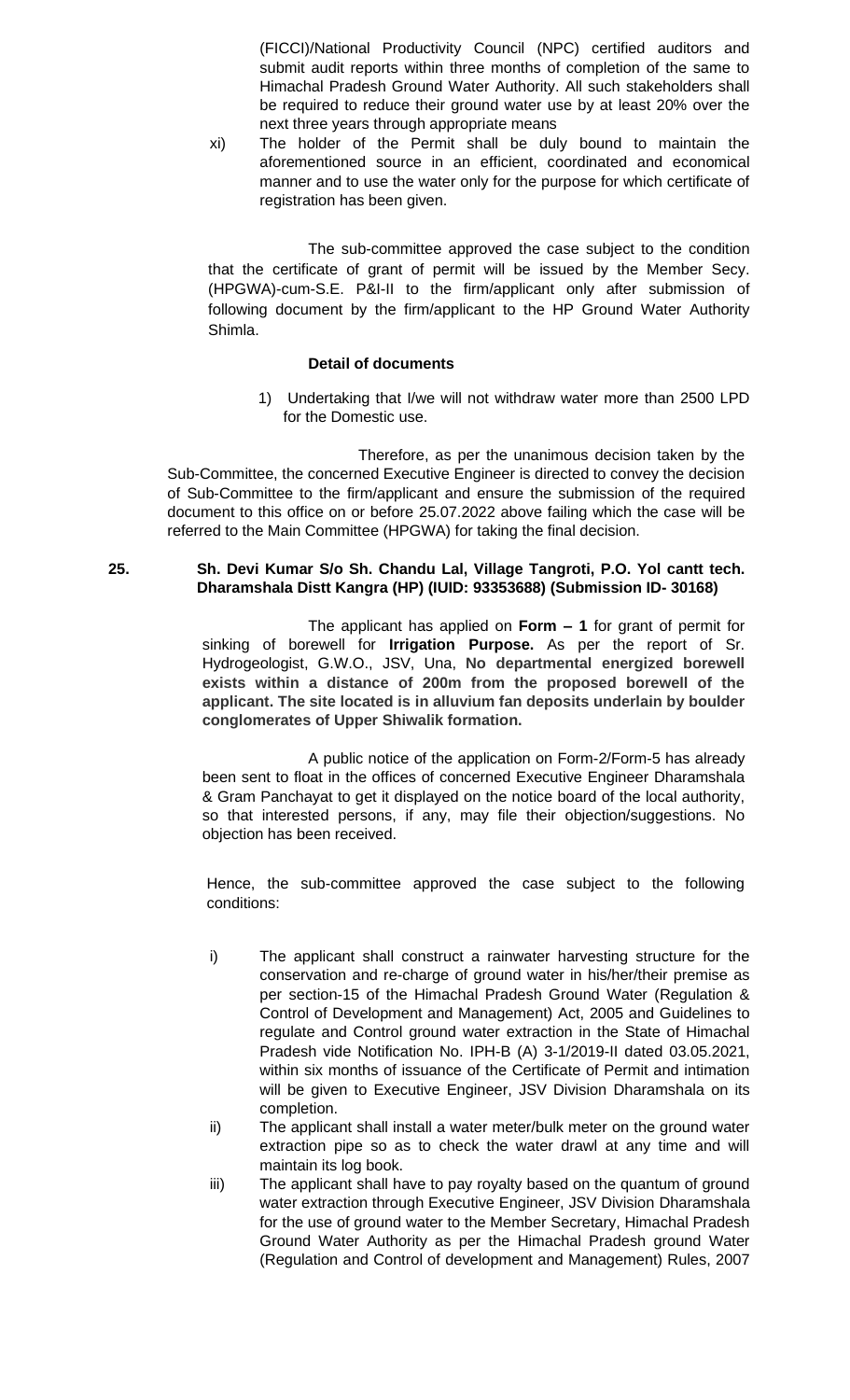or the rules which may, subsequently, be made applicable by the State of HP.

- iv) In case of Industrial connection, the firm shall not use waste water of the Industry for recharging of ground Water.
- v) That the permission/sanction can be withdrawn or the quantity of water to be extracted can be restricted in case the ground water in the area is adversely affected in terms of quantity and/or quality.
- vi) Actual water requirement be computed taking into account recycling/reuse of treated water for flushing etc.
- vii) Certificate regarding non/partial availability of water supply from the public water supply agency.
- viii) The firm/applicant shall be required to adopt latest water efficient technologies so as to reduce dependence on ground water resources.
- ix) The firm/applicant drawing water more than 10m3 /day of ground water shall construct piezometer, equipped with DWLR of latest version within six months shall consultation with the Sr. Hydrogeologist, GWO, JSV, Una (HP) and monthly water level date shall be submitted to the Ground Water Organization and Himachal Pradesh Ground Water Authority.
- x) All stakeholders abstracting ground water in excess of 100 m3/d shall be required to undertake annual water audit through Confederation of India Industries (CII)/Federation Indian Chamber of Commerce and Industry (FICCI)/National Productivity Council (NPC) certified auditors and submit audit reports within three months of completion of the same to Himachal Pradesh Ground Water Authority. All such stakeholders shall be required to reduce their ground water use by at least 20% over the next three years through appropriate means
- xi) The holder of the Permit shall be duly bound to maintain the aforementioned source in an efficient, coordinated and economical manner and to use the water only for the purpose for which certificate of registration has been given.
- xii) Supporting document in respect of farm size and crop type.

Therefore, as per the unanimous decision taken by the Sub-Committee, the concerned Executive Engineer is directed to convey the decision of Sub-Committee to the firm/applicant.

# **26. Sh. Manish Bharadwaj S/O Ishwar Dass Awho Flats Flat No. B902 SEC 27 Panchkulla. (IUID: 71510646) (Submission ID-33979)**

The applicant has applied on **Form – 1** for grant of permit for sinking of borewell for **Irrigation Purpose.** As per the report of Sr. Hydrogeologist, G.W.O., JSV, Una, **There is no Existing Departmental energized tubewell exists within 300 mtrs. of the proposed site of the applicant, however one number manual Departmental Hand-pump exists which is beyond 150 mtrs from the proposed borewell site of the applicant. The proposed borewell of the applicant lies in highly dissected structural hills comprising of sandstone and shales of Dharamshala formations.**

A public notice of the application on Form-2/Form-5 has already been sent to float in the offices of concerned Executive Engineer Solan & Gram Panchayat to get it displayed on the notice board of the local authority, so that interested persons, if any, may file their objection/suggestions. No objection has been received.

Hence, the sub-committee approved the case subject to the following conditions:

i) The applicant shall construct a rainwater harvesting structure for the conservation and re-charge of ground water in his/her/their premise as per section-15 of the Himachal Pradesh Ground Water (Regulation & Control of Development and Management) Act, 2005 and Guidelines to regulate and Control ground water extraction in the State of Himachal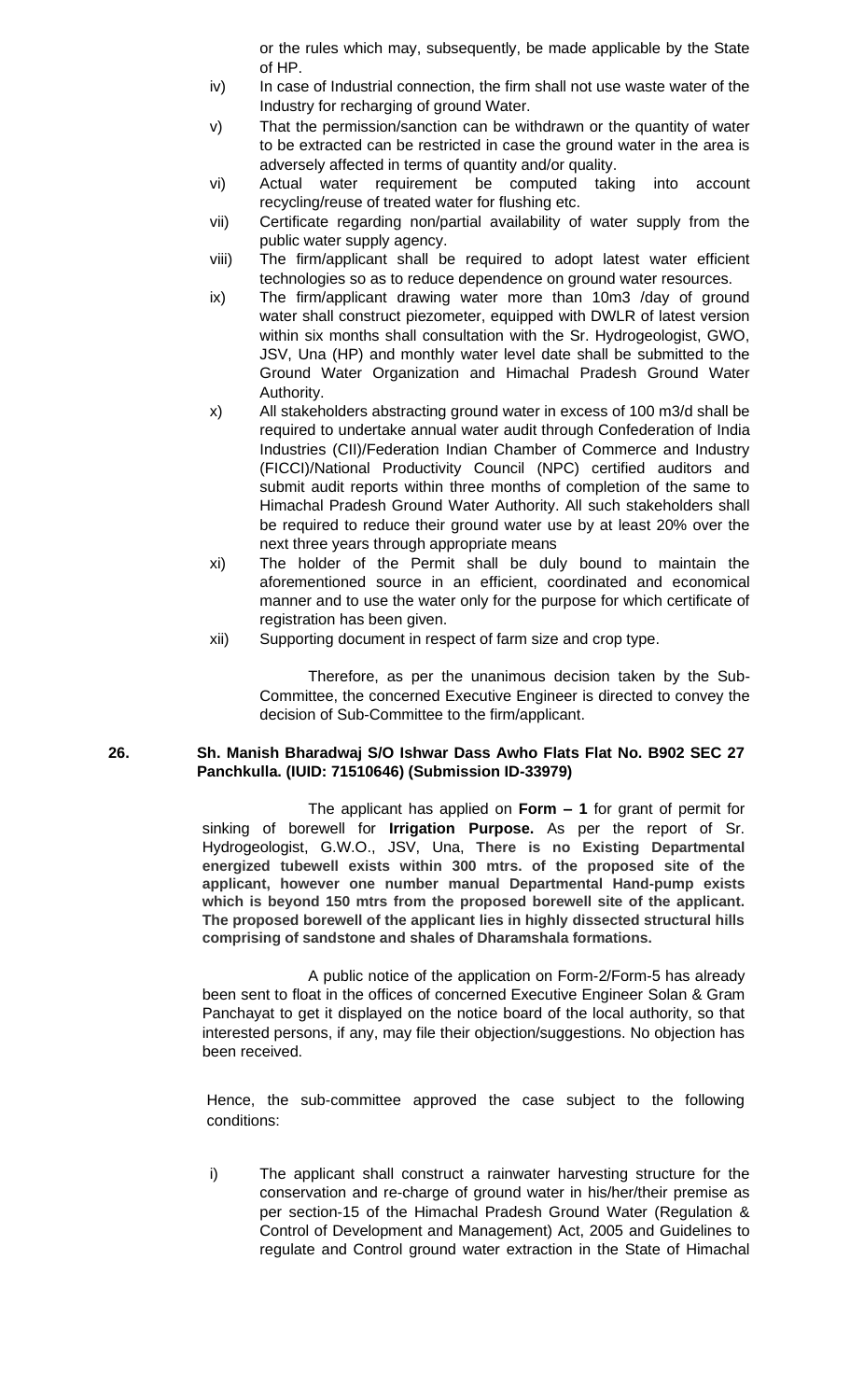Pradesh vide Notification No. IPH-B (A) 3-1/2019-II dated 03.05.2021, within six months of issuance of the Certificate of Permit and intimation will be given to Executive Engineer, JSV Division Solan on its completion.

- ii) The applicant shall install a water meter/bulk meter on the ground water extraction pipe so as to check the water drawl at any time and will maintain its log book.
- iii) The applicant shall have to pay royalty based on the quantum of ground water extraction through Executive Engineer, JSV Division Solan for the use of ground water to the Member Secretary, Himachal Pradesh Ground Water Authority as per the Himachal Pradesh ground Water (Regulation and Control of development and Management) Rules, 2007 or the rules which may, subsequently, be made applicable by the State of HP.
- iv) In case of Industrial connection, the firm shall not use waste water of the Industry for recharging of ground Water.
- v) That the permission/sanction can be withdrawn or the quantity of water to be extracted can be restricted in case the ground water in the area is adversely affected in terms of quantity and/or quality.
- vi) Actual water requirement be computed taking into account recycling/reuse of treated water for flushing etc.
- vii) Certificate regarding non/partial availability of water supply from the public water supply agency.
- viii) The firm/applicant shall be required to adopt latest water efficient technologies so as to reduce dependence on ground water resources.
- ix) The firm/applicant drawing water more than 10m3 /day of ground water shall construct piezometer, equipped with DWLR of latest version within six months shall consultation with the Sr. Hydrogeologist, GWO, JSV, Una (HP) and monthly water level date shall be submitted to the Ground Water Organization and Himachal Pradesh Ground Water Authority.
- x) All stakeholders abstracting ground water in excess of 100 m3/d shall be required to undertake annual water audit through Confederation of India Industries (CII)/Federation Indian Chamber of Commerce and Industry (FICCI)/National Productivity Council (NPC) certified auditors and submit audit reports within three months of completion of the same to Himachal Pradesh Ground Water Authority. All such stakeholders shall be required to reduce their ground water use by at least 20% over the next three years through appropriate means
- xi) The holder of the Permit shall be duly bound to maintain the aforementioned source in an efficient, coordinated and economical manner and to use the water only for the purpose for which certificate of registration has been given.
- xii) Supporting document in respect of farm size and crop type.

Therefore, as per the unanimous decision taken by the Sub-Committee, the concerned Executive Engineer is directed to convey the decision of Sub-Committee to the firm/applicant.

# **27. Sh. Ashok Kumar S/O Puran Chand Ward No.2 VPO Dadh, Dadh JhiklaTeh. Palampur Distt-Kangra (176052) (IUID: 19024170) (Submission ID-33935)**

The applicant has applied on **Form – 1** for grant of permit for sinking of borewell for **Domestic Purpose.** As per the report of Sr. Hydrogeologist, G.W.O., JSV, Una, **One Departmental energized borewell exists within a distance of 300m from the existing borewell of the applicant. The site located is in alluvial fan deposits underlain by boulder conglomerates of upper Shiwalik formation.**

A public notice of the application on Form-2/Form-5 has already been sent to float in the offices of concerned Executive Engineer Palampur & Gram Panchayat to get it displayed on the notice board of the local authority, so that interested persons, if any, may file their objection/suggestions. No objection has been received.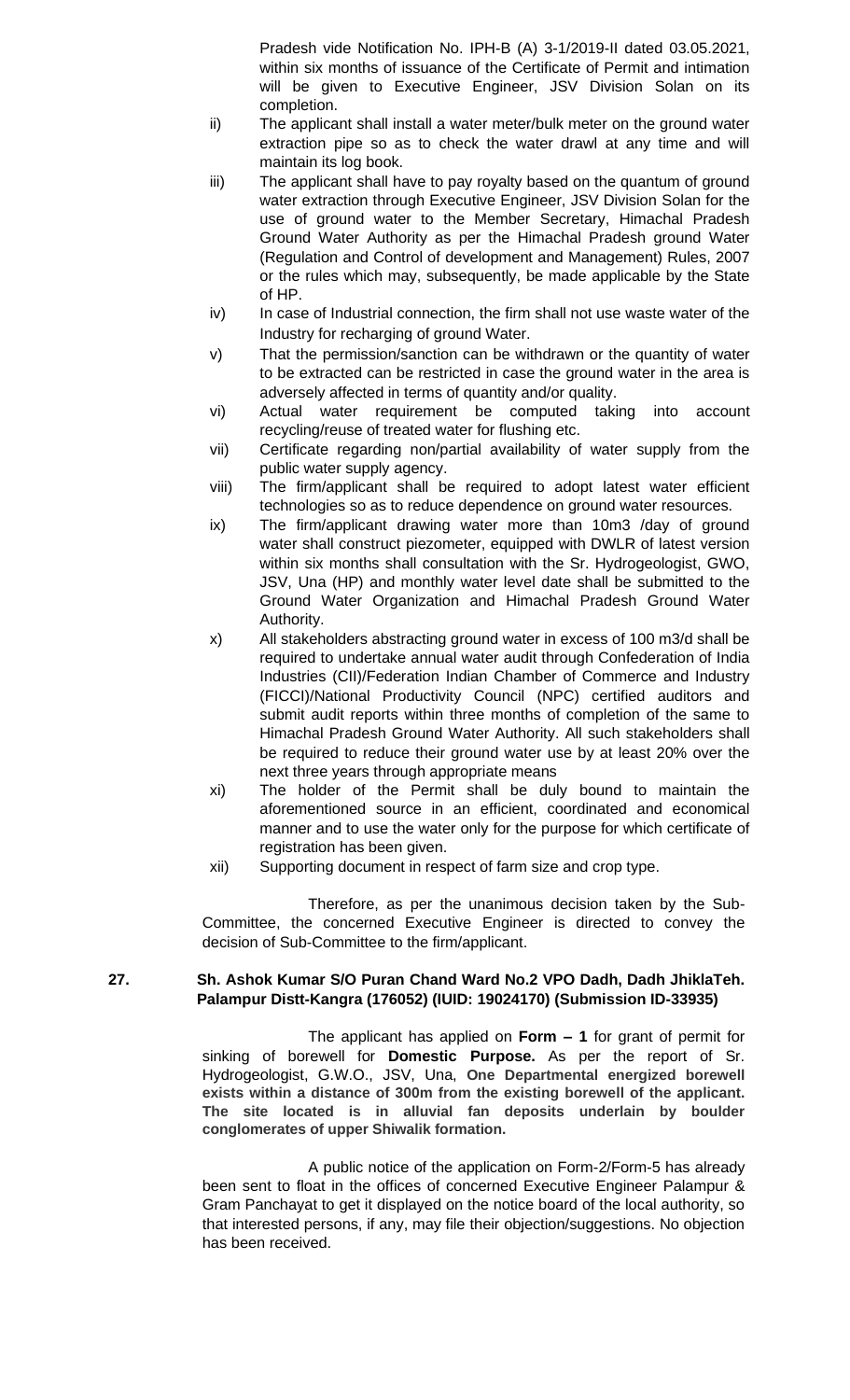**The Sub-Committee has considered the case and the applicant is requested to Change the site for not fulfilling the minimum distance criteria as per Section 7(5)(f) of the Himachal Pradesh Ground Water Act, 2005.**

 Therefore, as per the unanimous decision taken by the Sub-Committee, the concerned Executive Engineer (Palampur) is directed to convey the decision of Sub-Committee to the firm/applicant.

## **28. Dr. Kishori Lal Sharma S/O Hari Chand Village Hatpanjlian, Post Office Kuthandal, Tehsil Fatehpur, District Kangra, H.P. (IUID: 20529507) (Submission ID-33821)**

The applicant has applied on **Form – 1** for grant of permit for sinking of borewell for **Domestic Purpose.** As per the report of Sr. Hydrogeologist, G.W.O., JSV, Una**, No Departmental energized borewell exists within a distance of around 200m from the proposed borewell site of the applicant. The site falls in Nurpur Indora valley and as per the GEC 2020 report the area is safe and the stage of development is 29%. Lithologically the site falls in valley fill deposits comprising of sand, boulder, pebbles and clays.**

A public notice of the application on Form-2/Form-5 has already been sent to float in the offices of concerned Executive Engineer (Fatehpur) & Gram Panchayat to get it displayed on the notice board of the local authority, so that interested persons, if any, may file their objection/suggestions. No objection has been received.

- i) The applicant shall construct a rainwater harvesting structure for the conservation and re-charge of ground water in his/her/their premise as per section-15 of the Himachal Pradesh Ground Water (Regulation & Control of Development and Management) Act, 2005 and Guidelines to regulate and Control ground water extraction in the State of Himachal Pradesh vide Notification No. IPH-B (A) 3-1/2019-II dated 03.05.2021, within six months of issuance of the Certificate of Permit and intimation will be given to Executive Engineer, JSV Division Fatehpur on its completion.
- ii) The applicant shall install a water meter/bulk meter on the ground water extraction pipe so as to check the water drawl at any time and will maintain its log book.
- iii) The applicant shall have to pay royalty based on the quantum of ground water extraction through Executive Engineer, JSV Division Fatehpur for the use of ground water to the Member Secretary, Himachal Pradesh Ground Water Authority as per the Himachal Pradesh ground Water (Regulation and Control of development and Management) Rules, 2007 or the rules which may, subsequently, be made applicable by the State of HP.
- iv) In case of Industrial connection, the firm shall not use waste water of the Industry for recharging of ground Water.
- v) That the permission/sanction can be withdrawn or the quantity of water to be extracted can be restricted in case the ground water in the area is adversely affected in terms of quantity and/or quality.
- vi) Actual water requirement be computed taking into account recycling/reuse of treated water for flushing etc.
- vii) Certificate regarding non/partial availability of water supply from the public water supply agency.
- viii) The firm/applicant shall be required to adopt latest water efficient technologies so as to reduce dependence on ground water resources.
- ix) The firm/applicant drawing water more than 10m3 /day of ground water shall construct piezometer, equipped with DWLR of latest version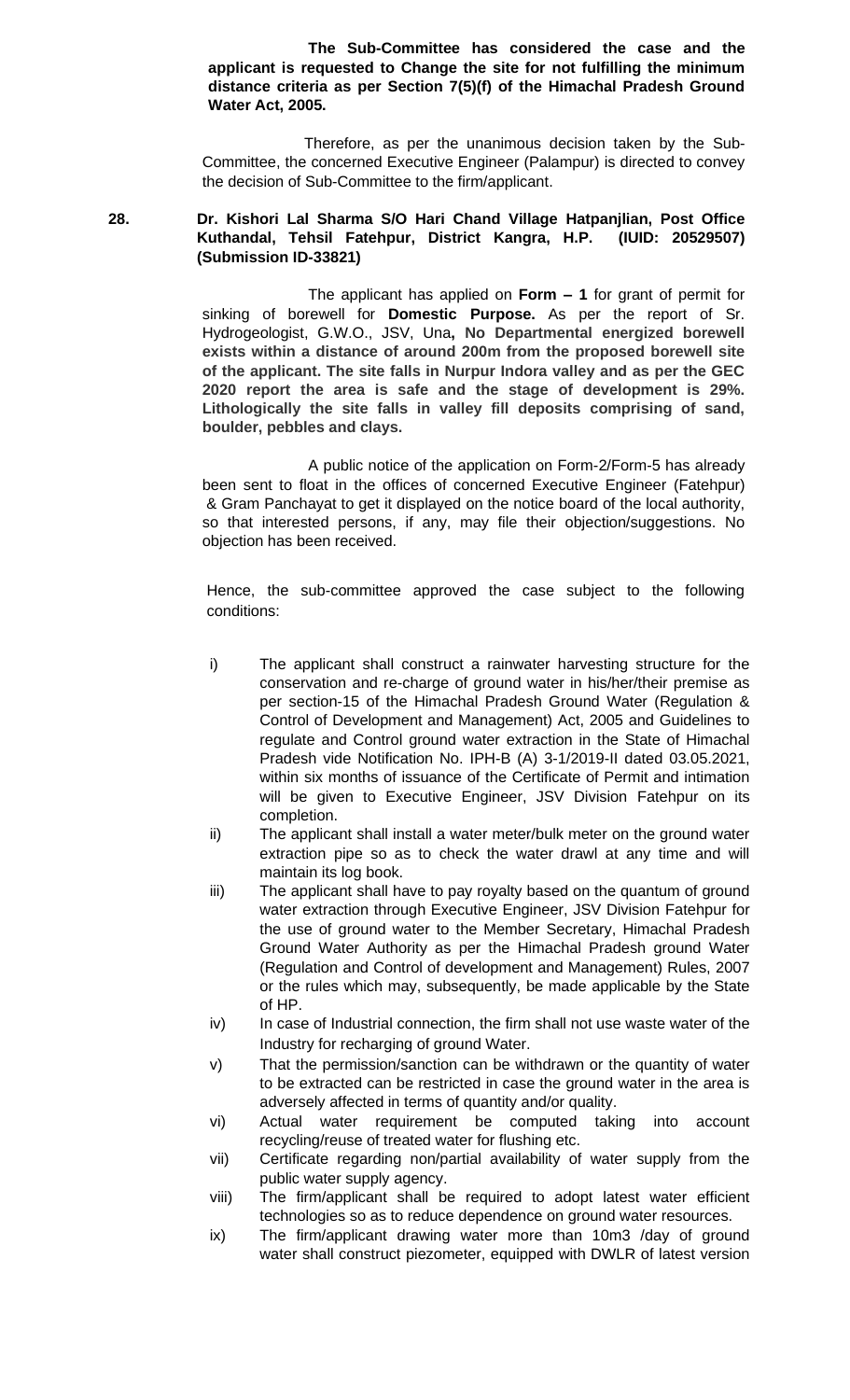within six months shall consultation with the Sr. Hydrogeologist, GWO, JSV, Una (HP) and monthly water level date shall be submitted to the Ground Water Organization and Himachal Pradesh Ground Water Authority.

- x) All stakeholders abstracting ground water in excess of 100 m3/d shall be required to undertake annual water audit through Confederation of India Industries (CII)/Federation Indian Chamber of Commerce and Industry (FICCI)/National Productivity Council (NPC) certified auditors and submit audit reports within three months of completion of the same to Himachal Pradesh Ground Water Authority. All such stakeholders shall be required to reduce their ground water use by at least 20% over the next three years through appropriate means
- xi) The holder of the Permit shall be duly bound to maintain the aforementioned source in an efficient, coordinated and economical manner and to use the water only for the purpose for which certificate of registration has been given.

Therefore, as per the unanimous decision taken by the Sub-Committee, the concerned Executive Engineer is directed to convey the decision of Sub-Committee to the firm/applicant.

# **29. Sh. Gurdev Singh S/O Ram Singh Village Bersan P.O Manjholi Tehsil Nalagarh Distt. Solan HP (IUID: 92807080) (Submission ID-33632)**

The applicant has applied on **Form – 1** for grant of permit for sinking of borewell for **Irrigation Purpose.** As per the report of Sr. Hydrogeologist, G.W.O., JSV, Una**, The applicant has applied for permit for sinking of borewell; however the borewell has already drilled by the applicant in 12/2021. No Govt. tubewell exists within 300 mtrs of the existing tubewell of the applicant the site falls in Nalagarh valley and as per the GEC 2020 report the area is safe and the stage of development is 58% Lithologically the site falls in valley fill deposits of comprising of clays, gravels, pebbles, boulders & sand.**

**The case was discussed and after detailed discussions it was decided that as the borewell had already been drilled during 12/2021 as per site inspection report which is in contravention of the Himachal Pradesh Ground water Act, 2005, hence the concerned Executive Engineer (Nalagarh) shall intimate the action taken for the offence under various provisions of the Act.**

#### **30. Smt. Salamte salamte W/O Noor Mohamad Village Jhiran P.O Manjholi Tehsil . Solan HP (IUID: 93129474) (Submission ID-33480)**

The applicant has applied on **Form – 1** for grant of permit for sinking of borewell for **Irrigation Purpose.** As per the report of Sr. Hydrogeologist, G.W.O., JSV, Una**, The applicant has applied for permit for sinking of borewell, however the borewell has already been drilled by the applicant during November 2021. There is no departmental tubewell within 300 mts of the existing borewell of the applicant .The site falls in Nalagarh valley and as per the GEC 2020 report the area is safe and the stage of development is 58%.Lithologically the site falls in valley fill deposits of comprising of clays , gravels, pebbles, boulders & sand.**

**The case was discussed and after detailed discussions it was decided that as the borewell had already been drilled during 12/2021 as per site inspection report which is in contravention of the Himachal Pradesh Ground water Act, 2005, hence the concerned Executive Engineer (Nalagarh) shall intimate the action taken for the offence under various provisions of the Act.**

**31. Tibetan Society S/O Tsering Pagyal, House No. 28, BTS, PO Bir, Tehsil Baijnath, Kangra, HP176077 (IUID: 34861093) (Submission ID-33482)**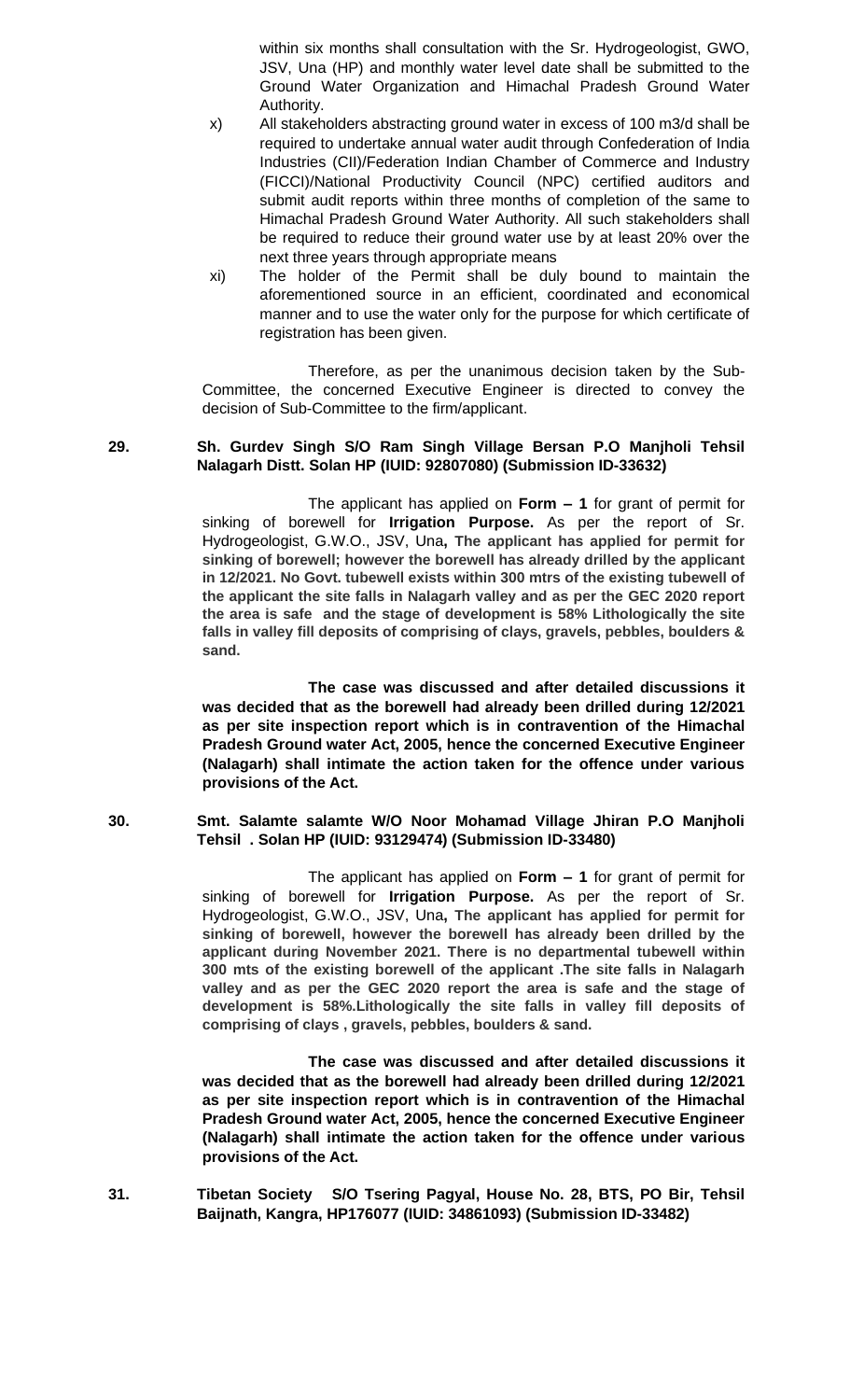The applicant has applied on **Form – 1** for grant of permit for sinking of borewell for **Domestic Purpose.** As per the report of Sr. Hydrogeologist, G.W.O., JSV, Una, **No Departmental energized borewell exists within a distance of 300 m form the proposed borewell of the applicant. The site located is in alluvial fan deposits.**

A public notice of the application on Form-2/Form-5 has already been sent to float in the offices of concerned Executive Engineer & Gram Panchayat to get it displayed on the notice board of the local authority, so that interested persons, if any, may file their objection/suggestions. No objection has been received.

- i) The applicant shall construct a rainwater harvesting structure for the conservation and re-charge of ground water in his/her/their premise as per section-15 of the Himachal Pradesh Ground Water (Regulation & Control of Development and Management) Act, 2005 and Guidelines to regulate and Control ground water extraction in the State of Himachal Pradesh vide Notification No. IPH-B (A) 3-1/2019-II dated 03.05.2021, within six months of issuance of the Certificate of Permit and intimation will be given to Executive Engineer, JSV Division Baijnath on its completion.
- ii) The applicant shall install a water meter/bulk meter on the ground water extraction pipe so as to check the water drawl at any time and will maintain its log book.
- iii) The applicant shall have to pay royalty based on the quantum of ground water extraction through Executive Engineer, JSV Division Baijnath for the use of ground water to the Member Secretary, Himachal Pradesh Ground Water Authority as per the Himachal Pradesh ground Water (Regulation and Control of development and Management) Rules, 2007 or the rules which may, subsequently, be made applicable by the State of HP.
- iv) In case of Industrial connection, the firm shall not use waste water of the Industry for recharging of ground Water.
- v) That the permission/sanction can be withdrawn or the quantity of water to be extracted can be restricted in case the ground water in the area is adversely affected in terms of quantity and/or quality.
- vi) Actual water requirement be computed taking into account recycling/reuse of treated water for flushing etc.
- vii) Certificate regarding non/partial availability of water supply from the public water supply agency.
- viii) The firm/applicant shall be required to adopt latest water efficient technologies so as to reduce dependence on ground water resources.
- ix) The firm/applicant drawing water more than 10m3 /day of ground water shall construct piezometer, equipped with DWLR of latest version within six months shall consultation with the Sr. Hydrogeologist, GWO, JSV, Una (HP) and monthly water level date shall be submitted to the Ground Water Organization and Himachal Pradesh Ground Water Authority.
- x) All stakeholders abstracting ground water in excess of 100 m3/d shall be required to undertake annual water audit through Confederation of India Industries (CII)/Federation Indian Chamber of Commerce and Industry (FICCI)/National Productivity Council (NPC) certified auditors and submit audit reports within three months of completion of the same to Himachal Pradesh Ground Water Authority. All such stakeholders shall be required to reduce their ground water use by at least 20% over the next three years through appropriate means
- xi) The holder of the Permit shall be duly bound to maintain the aforementioned source in an efficient, coordinated and economical manner and to use the water only for the purpose for which certificate of registration has been given.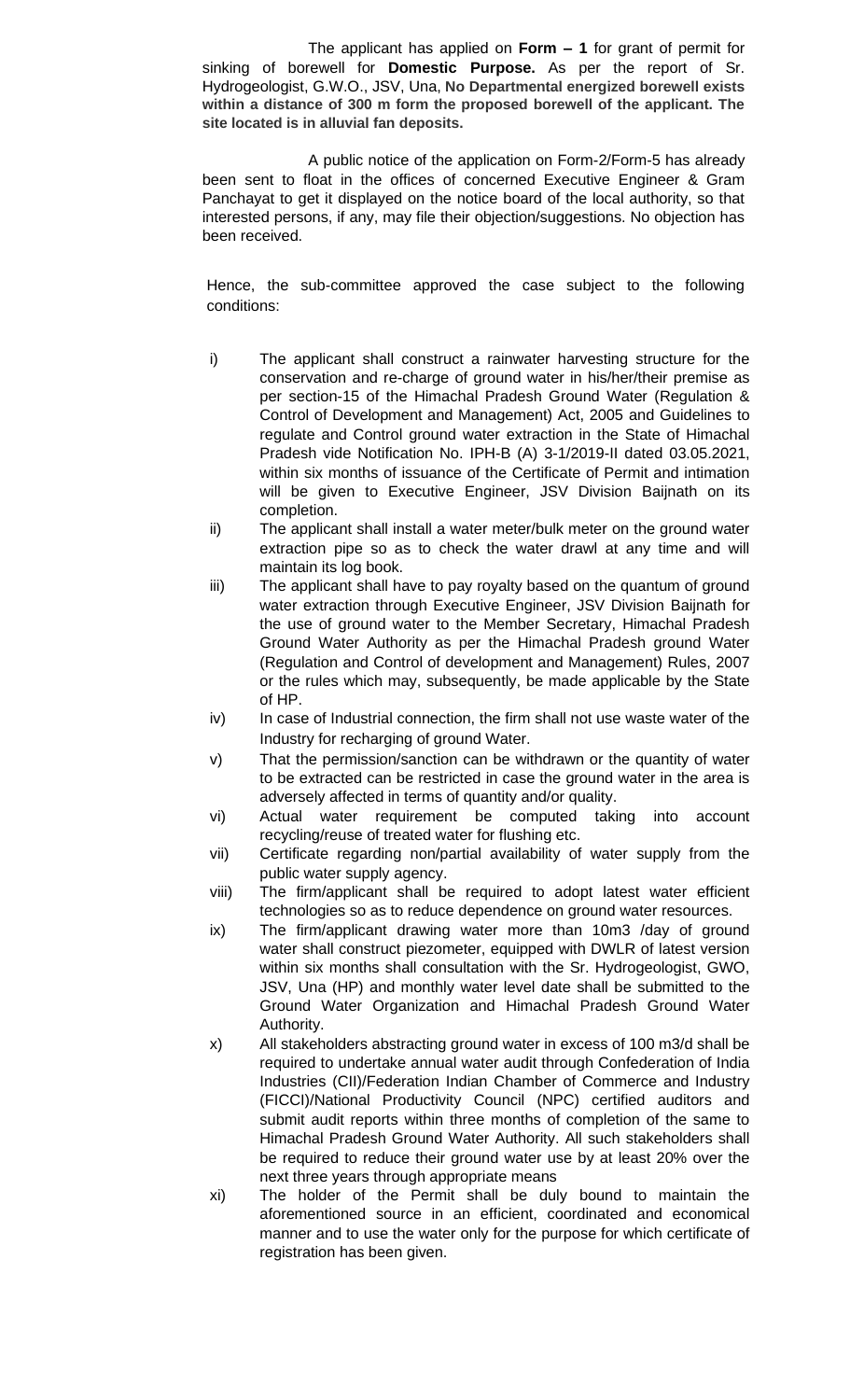#### **32. Sh. Bhagwan Dass S/O Prithi Singh Vill. Chambua PO Jhonkaratial Teh. Jawali H.P (IUID: 72506903) (Submission ID-33479)**

The applicant has applied on **Form – 1** for grant of permit for sinking of borewell for **Irrigation Purpose.** As per the report of Sr. Hydrogeologist, G.W.O., JSV, Una, **No Departmental energized borewell exists within a distance of around 200m from the proposed borewell site of the applicant. The site falls in Nurpur Indora Valley and as per the GEC 2020 report the area is safe and the stage of development is 29%. Lithologically the site falls in alluvial fan deposits comprising of sand, silt and clays.**

A public notice of the application on Form-2/Form-5 has already been sent to float in the offices of concerned Executive Engineer & Gram Panchayat to get it displayed on the notice board of the local authority, so that interested persons, if any, may file their objection/suggestions. No objection has been received.

- i) The applicant shall construct a rainwater harvesting structure for the conservation and re-charge of ground water in his/her/their premise as per section-15 of the Himachal Pradesh Ground Water (Regulation & Control of Development and Management) Act, 2005 and Guidelines to regulate and Control ground water extraction in the State of Himachal Pradesh vide Notification No. IPH-B (A) 3-1/2019-II dated 03.05.2021, within six months of issuance of the Certificate of Permit and intimation will be given to Executive Engineer, JSV Division Jawali on its completion.
- ii) The applicant shall install a water meter/bulk meter on the ground water extraction pipe so as to check the water drawl at any time and will maintain its log book.
- iii) The applicant shall have to pay royalty based on the quantum of ground water extraction through Executive Engineer, JSV Division Jawali for the use of ground water to the Member Secretary, Himachal Pradesh Ground Water Authority as per the Himachal Pradesh ground Water (Regulation and Control of development and Management) Rules, 2007 or the rules which may, subsequently, be made applicable by the State of HP.
- iv) In case of Industrial connection, the firm shall not use waste water of the Industry for recharging of ground Water.
- v) That the permission/sanction can be withdrawn or the quantity of water to be extracted can be restricted in case the ground water in the area is adversely affected in terms of quantity and/or quality.
- vi) Actual water requirement be computed taking into account recycling/reuse of treated water for flushing etc.
- vii) Certificate regarding non/partial availability of water supply from the public water supply agency.
- viii) The firm/applicant shall be required to adopt latest water efficient technologies so as to reduce dependence on ground water resources.
- ix) The firm/applicant drawing water more than 10m3 /day of ground water shall construct piezometer, equipped with DWLR of latest version within six months shall consultation with the Sr. Hydrogeologist, GWO, JSV, Una (HP) and monthly water level date shall be submitted to the Ground Water Organization and Himachal Pradesh Ground Water Authority.
- x) All stakeholders abstracting ground water in excess of 100 m3/d shall be required to undertake annual water audit through Confederation of India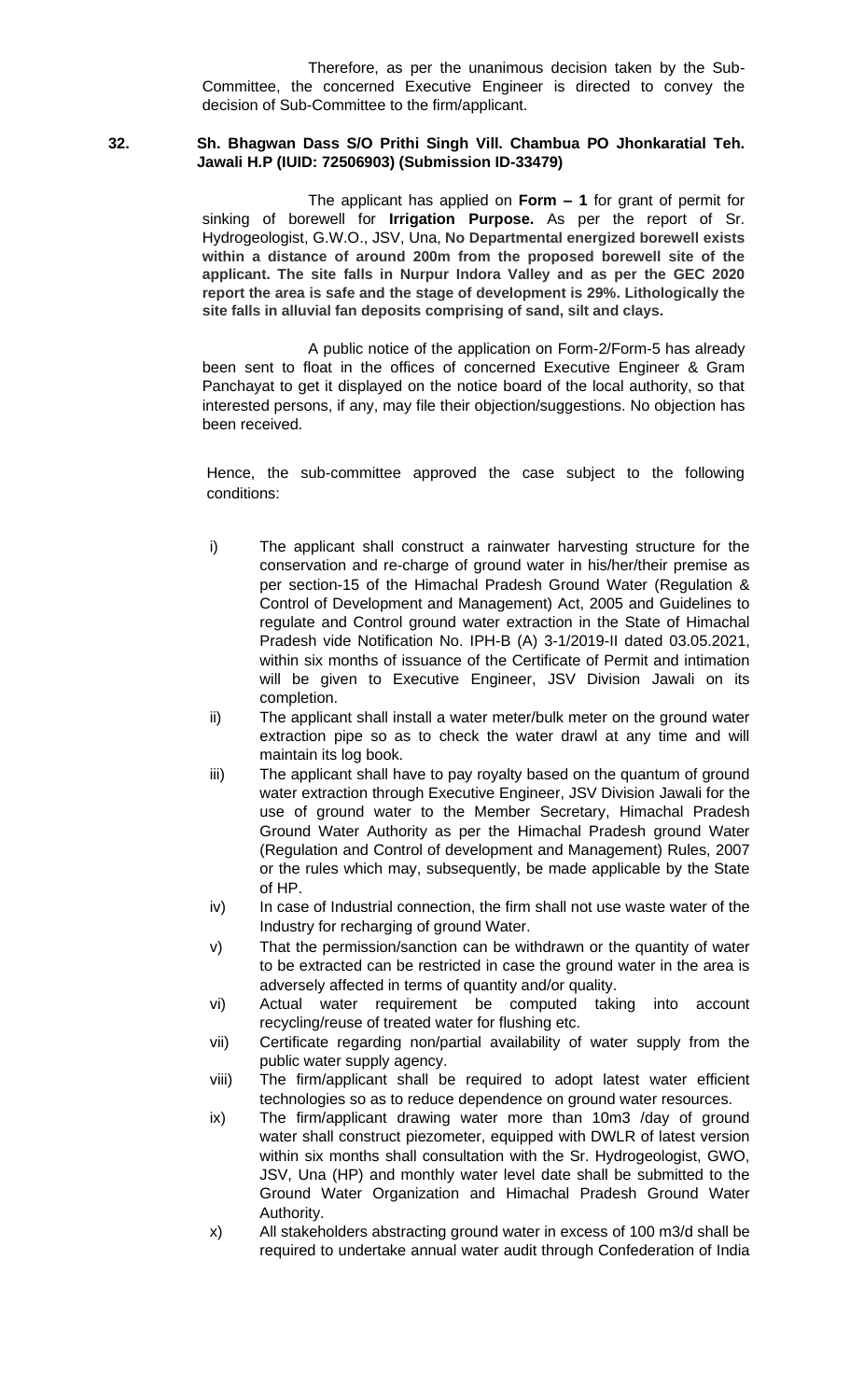Industries (CII)/Federation Indian Chamber of Commerce and Industry (FICCI)/National Productivity Council (NPC) certified auditors and submit audit reports within three months of completion of the same to Himachal Pradesh Ground Water Authority. All such stakeholders shall be required to reduce their ground water use by at least 20% over the next three years through appropriate means

- xi) The holder of the Permit shall be duly bound to maintain the aforementioned source in an efficient, coordinated and economical manner and to use the water only for the purpose for which certificate of registration has been given.
- xii) Supporting document in respect of farm size and crop type.

Therefore, as per the unanimous decision taken by the Sub-Committee, the concerned Executive Engineer is directed to convey the decision of Sub-Committee to the firm/applicant.

# **33. Sh. Om Raj Manhas S/O Khusi Ram V.P.O Sidhpur Teh. Dharamshala Distt. Kangra H.P (IUID: 47999029) (Submission ID-33412)**

The applicant has applied on **Form – 1** for grant of permit for sinking of borewell for **Domestic Purpose.** As per the report of Sr. Hydrogeologist, G.W.O., JSV, Una, **No Departmental energized borewell exists within a distance of 200m from the proposed borewell of the applicant. The site is located in alluvium fan deposits underlain by boulder conglomerates of upper Shiwalik formation.**

A public notice of the application on Form-2/Form-5 has already been sent to float in the offices of concerned Executive Engineer & Gram Panchayat to get it displayed on the notice board of the local authority, so that interested persons, if any, may file their objection/suggestions. No objection has been received.

- i) The applicant shall construct a rainwater harvesting structure for the conservation and re-charge of ground water in his/her/their premise as per section-15 of the Himachal Pradesh Ground Water (Regulation & Control of Development and Management) Act, 2005 and Guidelines to regulate and Control ground water extraction in the State of Himachal Pradesh vide Notification No. IPH-B (A) 3-1/2019-II dated 03.05.2021, within six months of issuance of the Certificate of Permit and intimation will be given to Executive Engineer, JSV Division Dharamshala on its completion.
- ii) The applicant shall install a water meter/bulk meter on the ground water extraction pipe so as to check the water drawl at any time and will maintain its log book.
- iii) The applicant shall have to pay royalty based on the quantum of ground water extraction through Executive Engineer, JSV Division Dharamshala for the use of ground water to the Member Secretary, Himachal Pradesh Ground Water Authority as per the Himachal Pradesh ground Water (Regulation and Control of development and Management) Rules, 2007 or the rules which may, subsequently, be made applicable by the State of HP.
- iv) In case of Industrial connection, the firm shall not use waste water of the Industry for recharging of ground Water.
- v) That the permission/sanction can be withdrawn or the quantity of water to be extracted can be restricted in case the ground water in the area is adversely affected in terms of quantity and/or quality.
- vi) Actual water requirement be computed taking into account recycling/reuse of treated water for flushing etc.
- vii) Certificate regarding non/partial availability of water supply from the public water supply agency.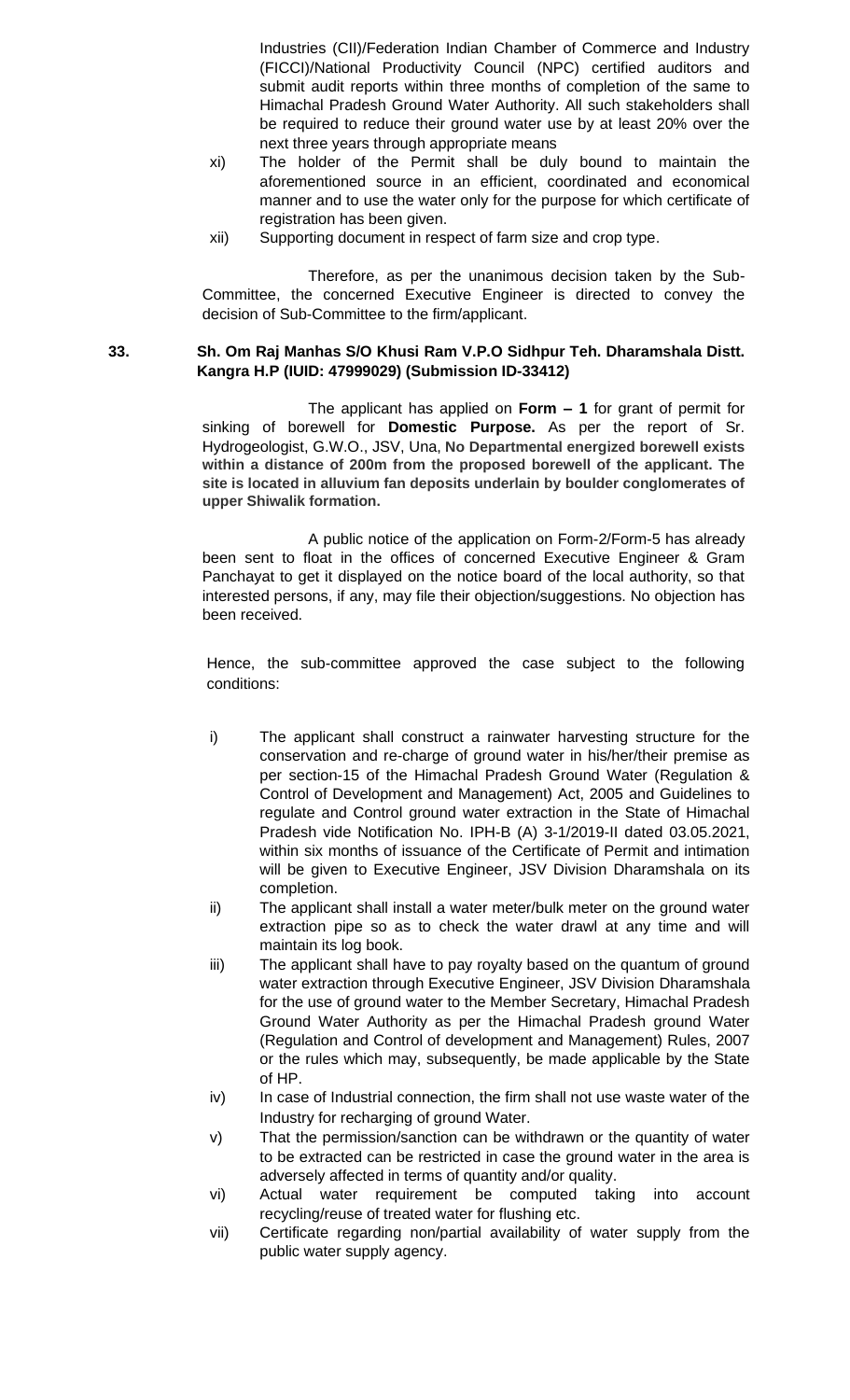- viii) The firm/applicant shall be required to adopt latest water efficient technologies so as to reduce dependence on ground water resources.
- ix) The firm/applicant drawing water more than 10m3 /day of ground water shall construct piezometer, equipped with DWLR of latest version within six months shall consultation with the Sr. Hydrogeologist, GWO, JSV, Una (HP) and monthly water level date shall be submitted to the Ground Water Organization and Himachal Pradesh Ground Water Authority.
- x) All stakeholders abstracting ground water in excess of 100 m3/d shall be required to undertake annual water audit through Confederation of India Industries (CII)/Federation Indian Chamber of Commerce and Industry (FICCI)/National Productivity Council (NPC) certified auditors and submit audit reports within three months of completion of the same to Himachal Pradesh Ground Water Authority. All such stakeholders shall be required to reduce their ground water use by at least 20% over the next three years through appropriate means
- xi) The holder of the Permit shall be duly bound to maintain the aforementioned source in an efficient, coordinated and economical manner and to use the water only for the purpose for which certificate of registration has been given.

## **34. Sh. Surinder Parkash S/O Luder Ram Vill. Kallar Kalan PO Darkata Teh. Dehra Distt. Kangra (HP) (IUID: 22737752) (Submission ID-33363)**

The applicant has applied on **Form – 1** for grant of permit for sinking of borewell for **Irrigation Purpose.** As per the report of Sr. Hydrogeologist, G.W.O., JSV, Una, **There is no existing Departmental energized borewell within 300 mtrs. of the proposed borewell site of the applicant. The proposed Borewell of the applicant lies in low dissected structural hills comprising of sandstone and clays of Middle Shiwalik formations.**

A public notice of the application on Form-2/Form-5 has already been sent to float in the offices of concerned Executive Engineer & Gram Panchayat to get it displayed on the notice board of the local authority, so that interested persons, if any, may file their objection/suggestions. No objection has been received.

- i) The applicant shall construct a rainwater harvesting structure for the conservation and re-charge of ground water in his/her/their premise as per section-15 of the Himachal Pradesh Ground Water (Regulation & Control of Development and Management) Act, 2005 and Guidelines to regulate and Control ground water extraction in the State of Himachal Pradesh vide Notification No. IPH-B (A) 3-1/2019-II dated 03.05.2021, within six months of issuance of the Certificate of Permit and intimation will be given to Executive Engineer, JSV Division Dehra on its completion.
- ii) The applicant shall install a water meter/bulk meter on the ground water extraction pipe so as to check the water drawl at any time and will maintain its log book.
- iii) The applicant shall have to pay royalty based on the quantum of ground water extraction through Executive Engineer, JSV Division Dehra for the use of ground water to the Member Secretary, Himachal Pradesh Ground Water Authority as per the Himachal Pradesh ground Water (Regulation and Control of development and Management) Rules, 2007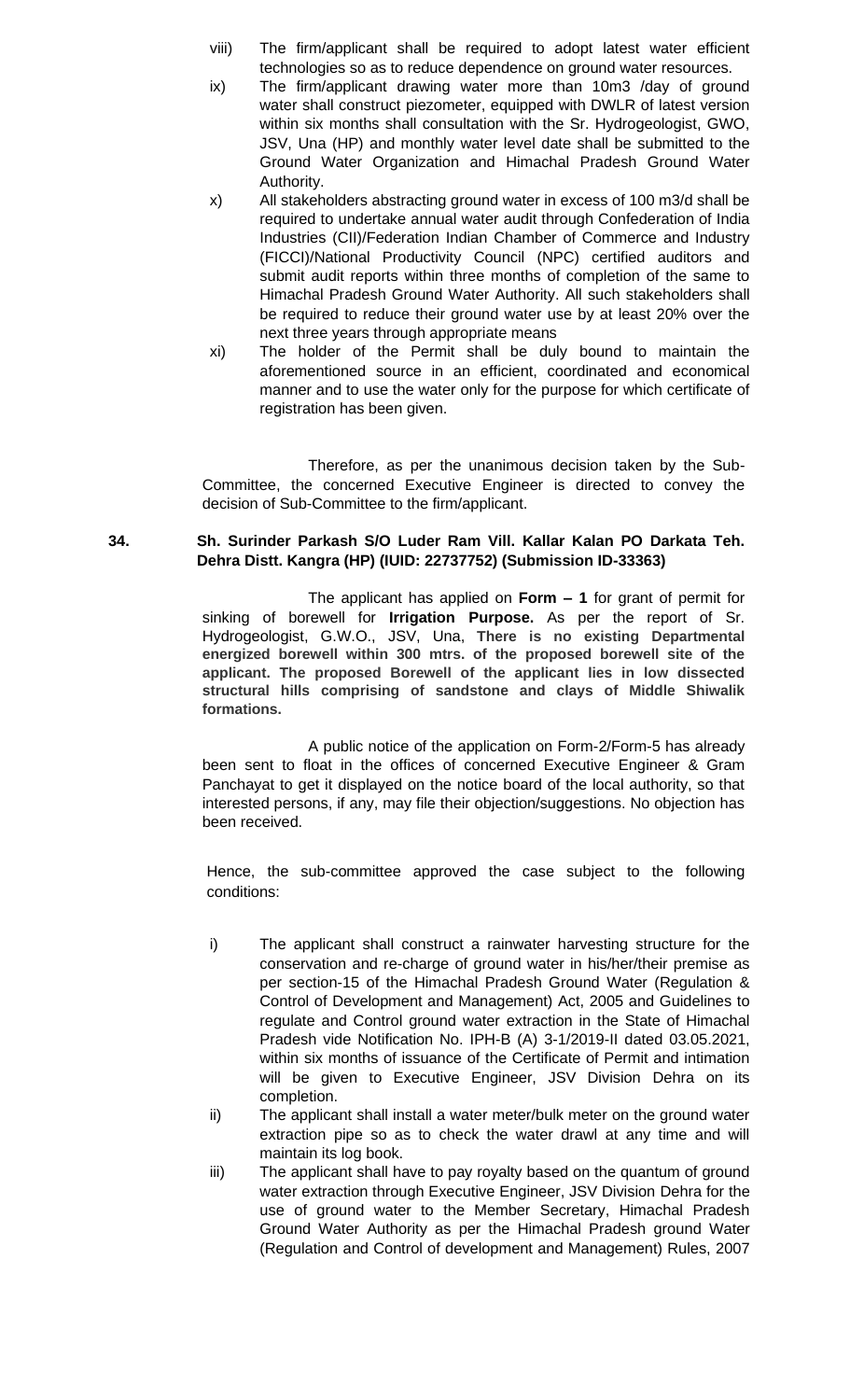or the rules which may, subsequently, be made applicable by the State of HP.

- iv) In case of Industrial connection, the firm shall not use waste water of the Industry for recharging of ground Water.
- v) That the permission/sanction can be withdrawn or the quantity of water to be extracted can be restricted in case the ground water in the area is adversely affected in terms of quantity and/or quality.
- vi) Actual water requirement be computed taking into account recycling/reuse of treated water for flushing etc.
- vii) Certificate regarding non/partial availability of water supply from the public water supply agency.
- viii) The firm/applicant shall be required to adopt latest water efficient technologies so as to reduce dependence on ground water resources.
- ix) The firm/applicant drawing water more than 10m3 /day of ground water shall construct piezometer, equipped with DWLR of latest version within six months shall consultation with the Sr. Hydrogeologist, GWO, JSV, Una (HP) and monthly water level date shall be submitted to the Ground Water Organization and Himachal Pradesh Ground Water Authority.
- x) All stakeholders abstracting ground water in excess of 100 m3/d shall be required to undertake annual water audit through Confederation of India Industries (CII)/Federation Indian Chamber of Commerce and Industry (FICCI)/National Productivity Council (NPC) certified auditors and submit audit reports within three months of completion of the same to Himachal Pradesh Ground Water Authority. All such stakeholders shall be required to reduce their ground water use by at least 20% over the next three years through appropriate means
- xi) The holder of the Permit shall be duly bound to maintain the aforementioned source in an efficient, coordinated and economical manner and to use the water only for the purpose for which certificate of registration has been given.
- xii) Supporting document in respect of farm size and crop type.

Therefore, as per the unanimous decision taken by the Sub-Committee, the concerned Executive Engineer is directed to convey the decision of Sub-Committee to the firm/applicant.

### **35. Sh. Satish Kumar S/O Rakhu Ram Vill. Khobal P.O Bhelan Tehsil Pachhad Distt. Sirmour HP (IUID: 48038166) (Submission ID-33215)**

The applicant has applied on **Form – 1** for grant of permit for sinking of borewell for **Domestic Purpose.** As per the report of Sr. Hydrogeologist, G.W.O., JSV, Una, **There is no existing Departmental energized borewell within 300 Mtrs. of the proposed borewell Site of the applicant. The proposed borewell of the applicant lies in highly dissected structural hills comprising of sandstone and shales of Dharamshala formations.**

A public notice of the application on Form-2/Form-5 has already been sent to float in the offices of concerned Executive Engineer & Gram Panchayat to get it displayed on the notice board of the local authority, so that interested persons, if any, may file their objection/suggestions. No objection has been received.

Hence, the sub-committee approved the case subject to the following conditions:

i) The applicant shall construct a rainwater harvesting structure for the conservation and re-charge of ground water in his/her/their premise as per section-15 of the Himachal Pradesh Ground Water (Regulation & Control of Development and Management) Act, 2005 and Guidelines to regulate and Control ground water extraction in the State of Himachal Pradesh vide Notification No. IPH-B (A) 3-1/2019-II dated 03.05.2021,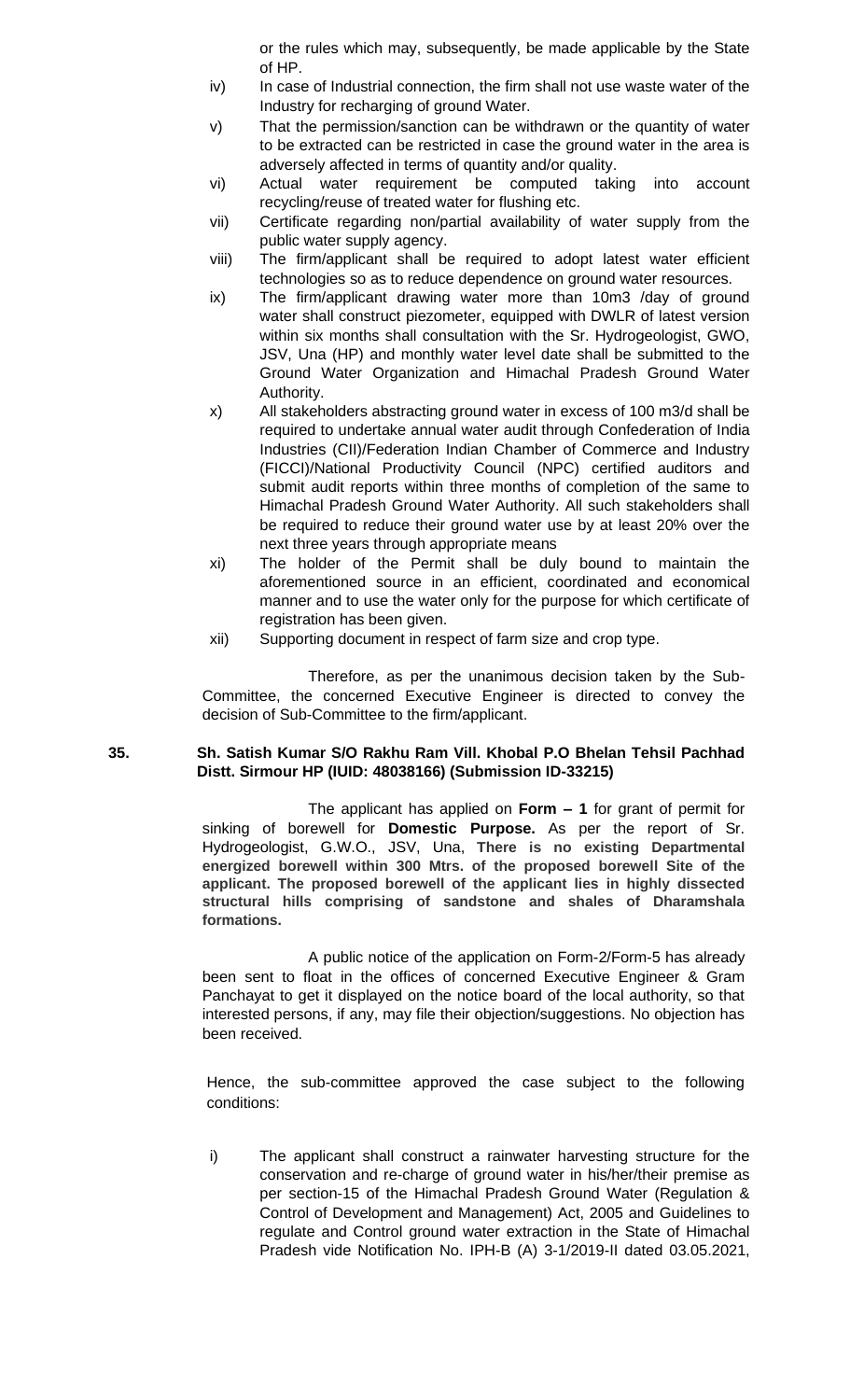within six months of issuance of the Certificate of Permit and intimation will be given to Executive Engineer, JSV Division Nahan on its completion.

- ii) The applicant shall install a water meter/bulk meter on the ground water extraction pipe so as to check the water drawl at any time and will maintain its log book.
- iii) The applicant shall have to pay royalty based on the quantum of ground water extraction through Executive Engineer, JSV Division Nahan for the use of ground water to the Member Secretary, Himachal Pradesh Ground Water Authority as per the Himachal Pradesh ground Water (Regulation and Control of development and Management) Rules, 2007 or the rules which may, subsequently, be made applicable by the State of HP.
- iv) In case of Industrial connection, the firm shall not use waste water of the Industry for recharging of ground Water.
- v) That the permission/sanction can be withdrawn or the quantity of water to be extracted can be restricted in case the ground water in the area is adversely affected in terms of quantity and/or quality.
- vi) Actual water requirement be computed taking into account recycling/reuse of treated water for flushing etc.
- vii) Certificate regarding non/partial availability of water supply from the public water supply agency.
- viii) The firm/applicant shall be required to adopt latest water efficient technologies so as to reduce dependence on ground water resources.
- ix) The firm/applicant drawing water more than 10m3 /day of ground water shall construct piezometer, equipped with DWLR of latest version within six months shall consultation with the Sr. Hydrogeologist, GWO, JSV, Una (HP) and monthly water level date shall be submitted to the Ground Water Organization and Himachal Pradesh Ground Water Authority.
- x) All stakeholders abstracting ground water in excess of 100 m3/d shall be required to undertake annual water audit through Confederation of India Industries (CII)/Federation Indian Chamber of Commerce and Industry (FICCI)/National Productivity Council (NPC) certified auditors and submit audit reports within three months of completion of the same to Himachal Pradesh Ground Water Authority. All such stakeholders shall be required to reduce their ground water use by at least 20% over the next three years through appropriate means
- xi) The holder of the Permit shall be duly bound to maintain the aforementioned source in an efficient, coordinated and economical manner and to use the water only for the purpose for which certificate of registration has been given.

Therefore, as per the unanimous decision taken by the Sub-Committee, the concerned Executive Engineer is directed to convey the decision of Sub-Committee to the firm/applicant.

#### **36. Sh. Rakesh Kumar S/O Jai Chand Vill. Auda Manjhari P.O Bhaguri Tehsil Kasauli Distt. Solan HP (IUID: 82795187) (Submission ID-32145)**

The applicant has applied on **Form – 1** for grant of permit for sinking of borewell for **Domestic Purpose.** As per the report of Sr. Hydrogeologist, G.W.O., JSV, Una, **The applicant has applied for permit for sinking of borewell however the borewell was already drilled during June 2020. There is no existing departmental energized borewell within 300 mtrs. of the existing borewell of the applicant. The borewell of the applicant lies in highly dissected structural hills comprising of Sandstone and Shales of Dharamshala formation.**

**The case was discussed and after detailed discussions it was decided that as the borewell had already been drilled during 06/2020 as per site inspection report which is in contravention of the Himachal Pradesh Ground water Act, 2005, hence the concerned Executive Engineer**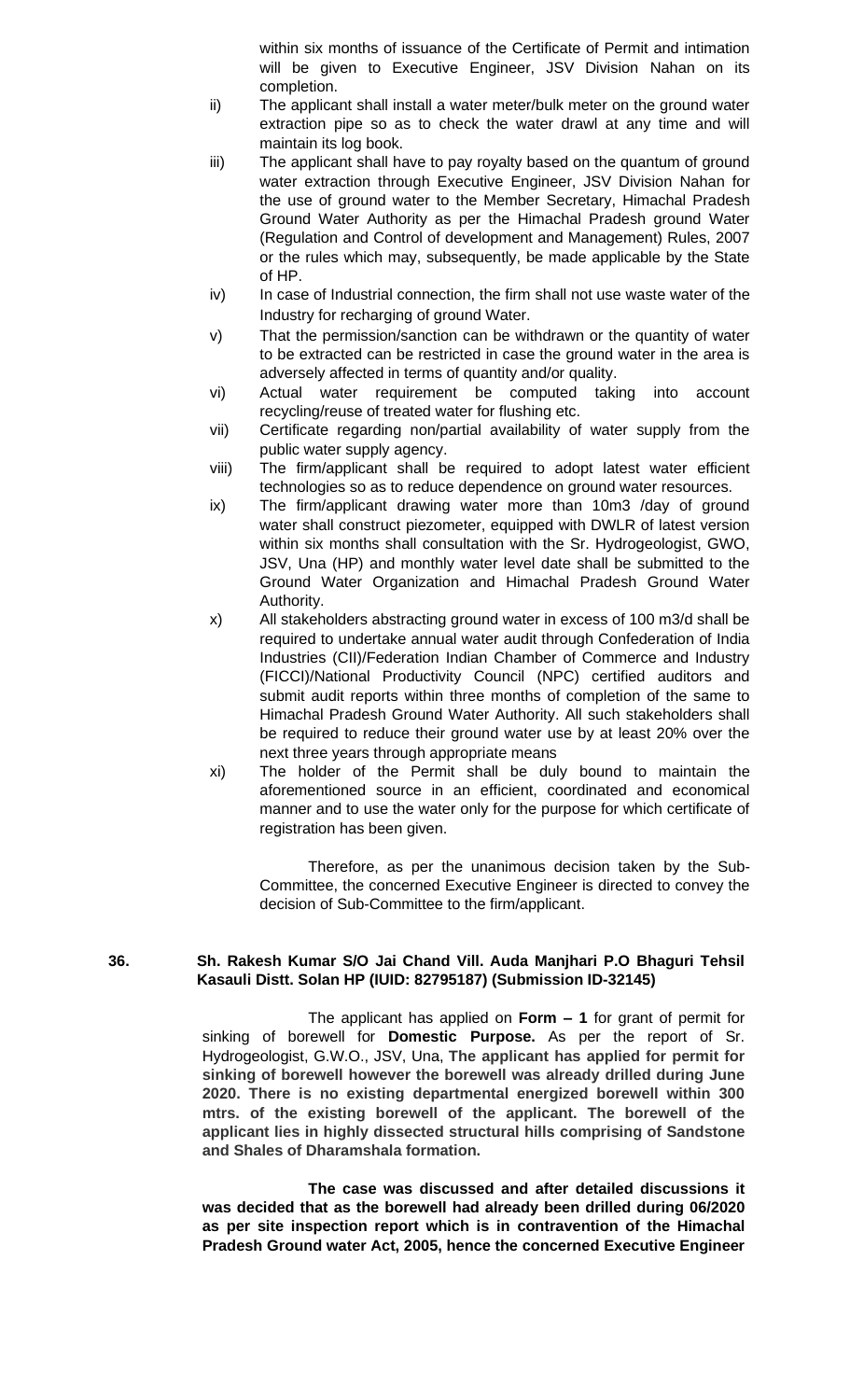**(Solan) shall intimate the action taken for the offence under various provisions of the Act.**

#### **37. Sh. Amar Lal S/O Sant Ram Vill.Sirgul P.O Bhaguri Tehsil Kasauli Distt. Solan HP (IUID: 69765306) (Submission ID- 32143)**

The applicant has applied on **Form – 1** for grant of permit for sinking of borewell for **Domestic Purpose.** As per the report of Sr. Hydrogeologist, G.W.O., JSV, Una, **The applicant has applied for permit for sinking of borewell however the borewell was already drilled by the applicant during June 2020. There is no existing departmental energized borewell within 300 mtrs of the existing borewell of the applicant. The existing borewell of the applicant lies amidst sedimentary rocks, primarily sandstones & shales.**

**The case was discussed and after detailed discussions it was decided that as the borewell had already been drilled during 06/2020 as per site inspection report which is in contravention of the Himachal Pradesh Ground water Act, 2005, hence the concerned Executive Engineer (Solan) shall intimate the action taken for the offence under various provisions of the Act.**

**38. Smt. Durga Wati W/O Madan Lal VPO Bhaguri Tehsil Kasauli Distt. Solan HP (IUID: 35877991) (Submission ID- 32142)**

> The applicant has applied on **Form – 1** for grant of permit for sinking of borewell for **Domestic Purpose.** As per the report of Sr. Hydrogeologist, G.W.O., JSV, Una, **The applicant has applied for permit for sinking of a borewell, however the borewell has already been drilled during June 2020. There is no existing departmental energized borewell within 200 mtrs of the existing borewell of the applicant. The existing borewell of the applicant lies amidst sedimentary rocks primarily sandstones and shales.**

> **The case was discussed and after detailed discussions it was decided that as the borewell had already been drilled during 06/2020 as per site inspection report which is in contravention of the Himachal Pradesh Ground water Act, 2005, hence the concerned Executive Engineer (Solan) shall intimate the action taken for the offence under various provisions of the Act.**

#### **39. Sh. Bhagwan Dass S/O Ghunghar Ram VPO Bhaguri Tehsil Kasauli Distt. Solan HP (IUID: 69477847) (Submission ID- 32136)**

The applicant has applied on **Form – 1** for grant of permit for sinking of borewell for **Domestic Purpose.** As per the report of Sr. Hydrogeologist, G.W.O., JSV, Una, **The applicant has applied for permit for sinking of borewell, however the borewell has already been drilled during June 2018. There is no existing departmental energized borewell within 300 mtrs of the existing borewell of the applicant. The existing borewell of the applicant lies amidst sedimentary rocks primarily sandstones and shales.**

**The case was discussed and after detailed discussions it was decided that as the borewell had already been drilled during 06/2018 as per site inspection report which is in contravention of the Himachal Pradesh Ground water Act, 2005, hence the concerned Executive Engineer (Solan) shall intimate the action taken for the offence under various provisions of the Act.**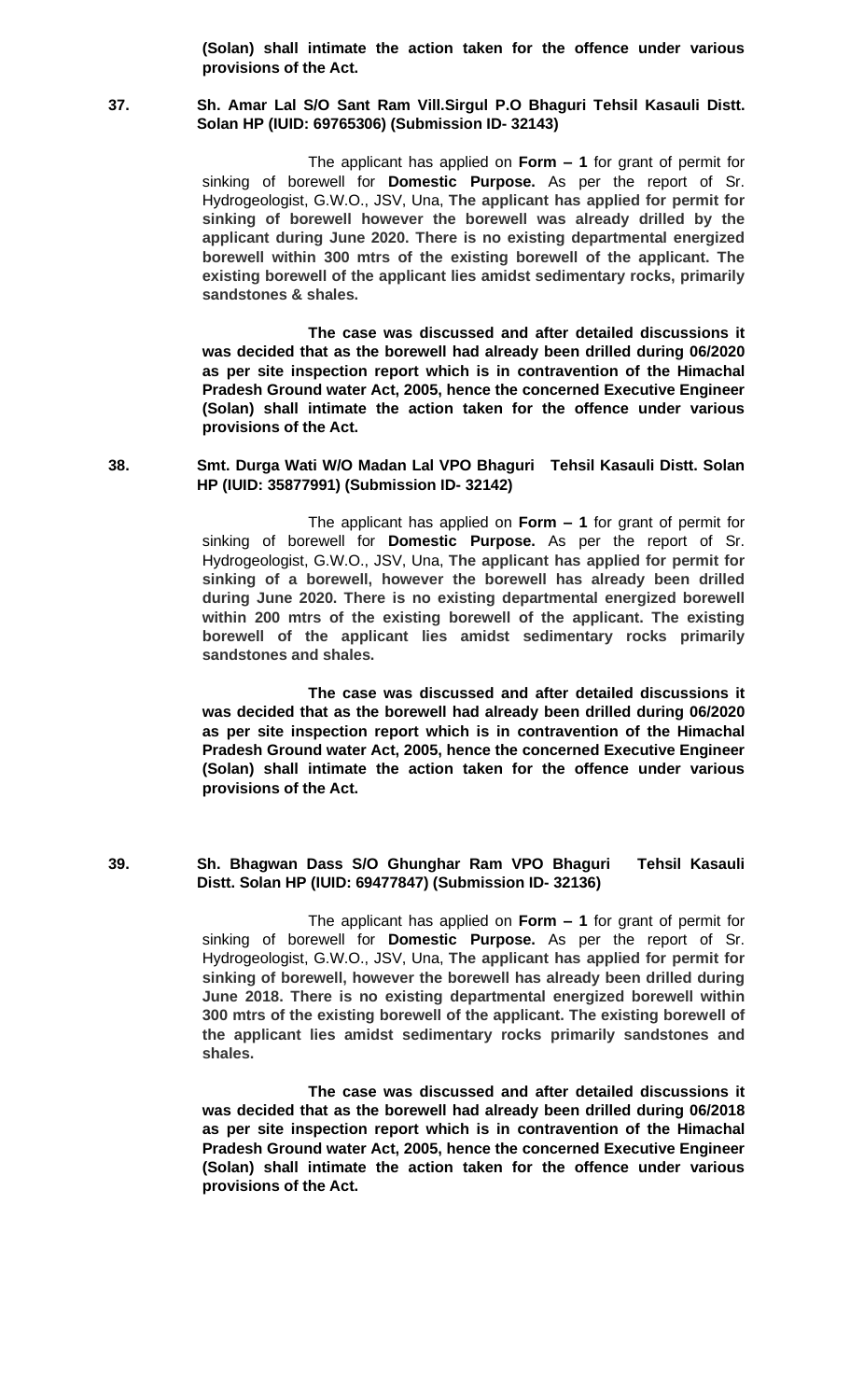#### **40. Radha Swami S/O Radha Swami Satsang Beas sub Center Kotli Shalaghat, P.O Shalaghat, Tehsil – Arki Distt. Solan HP (IUID: 27246863) (Submission ID- 32071)**

The applicant has applied on **Form – 1** for grant of permit for sinking of borewell for **Domestic Purpose.** As per the report of Sr. Hydrogeologist, G.W.O., JSV, Una, **There is no existing Departmental energized borewell within 300 Mtrs of the proposed existing borewell Site of the applicant. The proposed site of the applicant lies in highly dissected hills comprising of sedimentary rocks, primarily shale and limestone.**

A public notice of the application on Form-2/Form-5 has already been sent to float in the offices of concerned Executive Engineer & Gram Panchayat to get it displayed on the notice board of the local authority, so that interested persons, if any, may file their objection/suggestions. No objection has been received.

- i) The applicant shall construct a rainwater harvesting structure for the conservation and re-charge of ground water in his/her/their premise as per section-15 of the Himachal Pradesh Ground Water (Regulation & Control of Development and Management) Act, 2005 and Guidelines to regulate and Control ground water extraction in the State of Himachal Pradesh vide Notification No. IPH-B (A) 3-1/2019-II dated 03.05.2021, within six months of issuance of the Certificate of Permit and intimation will be given to Executive Engineer, JSV Division Arki on its completion.
- ii) The applicant shall install a water meter/bulk meter on the ground water extraction pipe so as to check the water drawl at any time and will maintain its log book.
- iii) The applicant shall have to pay royalty based on the quantum of ground water extraction through Executive Engineer, JSV Division Arki for the use of ground water to the Member Secretary, Himachal Pradesh Ground Water Authority as per the Himachal Pradesh ground Water (Regulation and Control of development and Management) Rules, 2007 or the rules which may, subsequently, be made applicable by the State of HP.
- iv) In case of Industrial connection, the firm shall not use waste water of the Industry for recharging of ground Water.
- v) That the permission/sanction can be withdrawn or the quantity of water to be extracted can be restricted in case the ground water in the area is adversely affected in terms of quantity and/or quality.
- vi) Actual water requirement be computed taking into account recycling/reuse of treated water for flushing etc.
- vii) Certificate regarding non/partial availability of water supply from the public water supply agency.
- viii) The firm/applicant shall be required to adopt latest water efficient technologies so as to reduce dependence on ground water resources.
- ix) The firm/applicant drawing water more than 10m3 /day of ground water shall construct piezometer, equipped with DWLR of latest version within six months shall consultation with the Sr. Hydrogeologist, GWO, JSV, Una (HP) and monthly water level date shall be submitted to the Ground Water Organization and Himachal Pradesh Ground Water Authority.
- x) All stakeholders abstracting ground water in excess of 100 m3/d shall be required to undertake annual water audit through Confederation of India Industries (CII)/Federation Indian Chamber of Commerce and Industry (FICCI)/National Productivity Council (NPC) certified auditors and submit audit reports within three months of completion of the same to Himachal Pradesh Ground Water Authority. All such stakeholders shall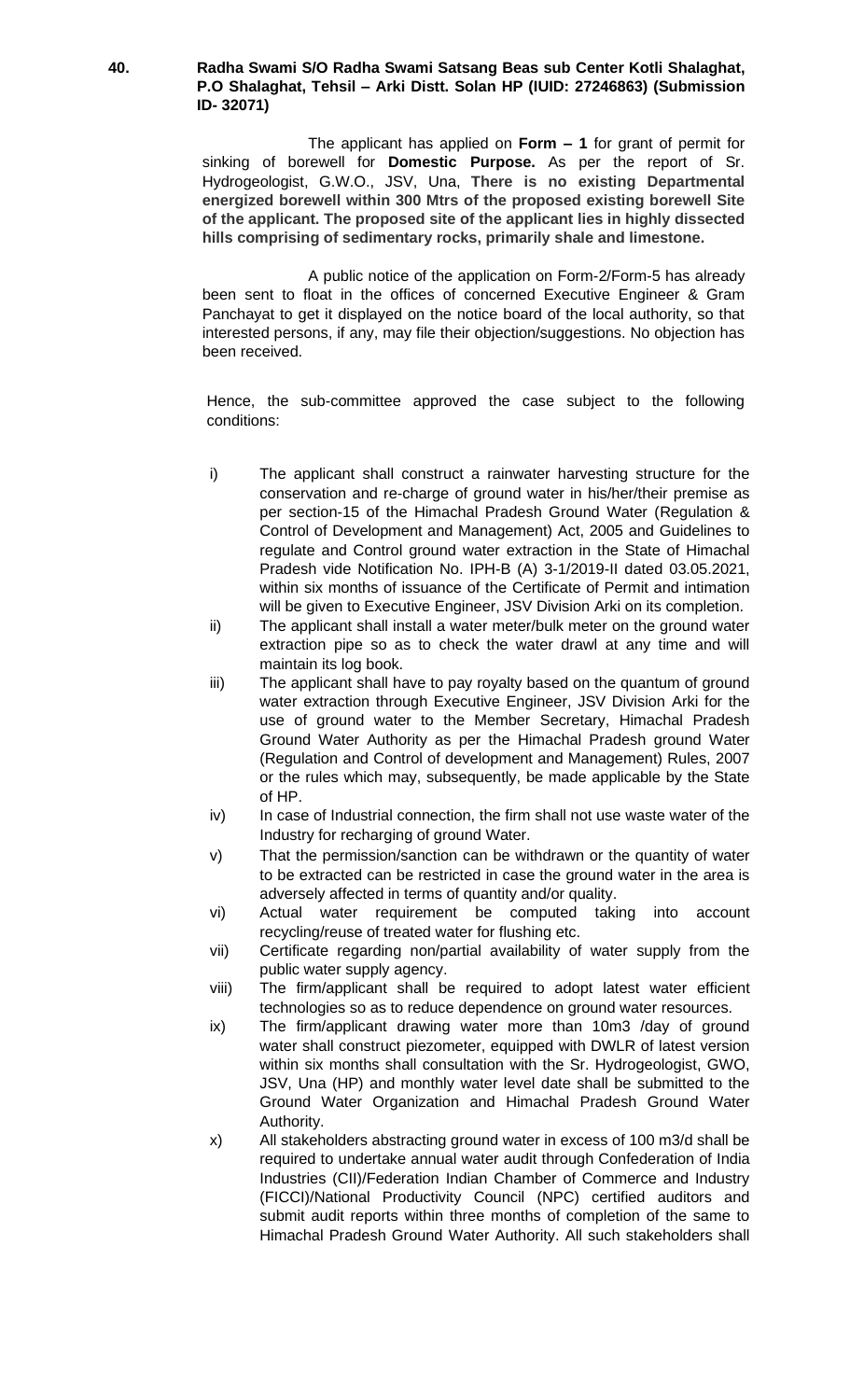be required to reduce their ground water use by at least 20% over the next three years through appropriate means

xi) The holder of the Permit shall be duly bound to maintain the aforementioned source in an efficient, coordinated and economical manner and to use the water only for the purpose for which certificate of registration has been given.

Therefore, as per the unanimous decision taken by the Sub-Committee, the concerned Executive Engineer is directed to convey the decision of Sub-Committee to the firm/applicant.

#### **41. Sh. Madan Lal S/O Rattan Chand Vill. Lower Badhera P.O Badhera Teh. Haroli Distt. Una HP (IUID: 53327719) (Submission ID- 32030)**

The applicant has applied on **Form – 1** for grant of permit for sinking of borewell for **Irrigation Purpose.** As per the report of Sr. Hydrogeologist, G.W.O., JSV, Una, **No Govt. tubewell exists within 200 mtrs of the proposed tubewell of the applicant. The site falls in Una valley Satluj basin and as per the GEC 2020 report the area is safe and the stage of development is 61%. Lithologically the site falls in valley fill deposits of comprising of clays, gravels, pebbles, boulders & sand.**

A public notice of the application on Form-2/Form-5 has already been sent to float in the offices of concerned Executive Engineer & Gram Panchayat to get it displayed on the notice board of the local authority, so that interested persons, if any, may file their objection/suggestions. No objection has been received.

- i) The applicant shall construct a rainwater harvesting structure for the conservation and re-charge of ground water in his/her/their premise as per section-15 of the Himachal Pradesh Ground Water (Regulation & Control of Development and Management) Act, 2005 and Guidelines to regulate and Control ground water extraction in the State of Himachal Pradesh vide Notification No. IPH-B (A) 3-1/2019-II dated 03.05.2021, within six months of issuance of the Certificate of Permit and intimation will be given to Executive Engineer, JSV Division Una No-I on its completion.
- ii) The applicant shall install a water meter/bulk meter on the ground water extraction pipe so as to check the water drawl at any time and will maintain its log book.
- iii) The applicant shall have to pay royalty based on the quantum of ground water extraction through Executive Engineer, JSV Division Una No-I for the use of ground water to the Member Secretary, Himachal Pradesh Ground Water Authority as per the Himachal Pradesh ground Water (Regulation and Control of development and Management) Rules, 2007 or the rules which may, subsequently, be made applicable by the State of HP.
- iv) In case of Industrial connection, the firm shall not use waste water of the Industry for recharging of ground Water.
- v) That the permission/sanction can be withdrawn or the quantity of water to be extracted can be restricted in case the ground water in the area is adversely affected in terms of quantity and/or quality.
- vi) Actual water requirement be computed taking into account recycling/reuse of treated water for flushing etc.
- vii) Certificate regarding non/partial availability of water supply from the public water supply agency.
- viii) The firm/applicant shall be required to adopt latest water efficient technologies so as to reduce dependence on ground water resources.
- ix) The firm/applicant drawing water more than 10m3 /day of ground water shall construct piezometer, equipped with DWLR of latest version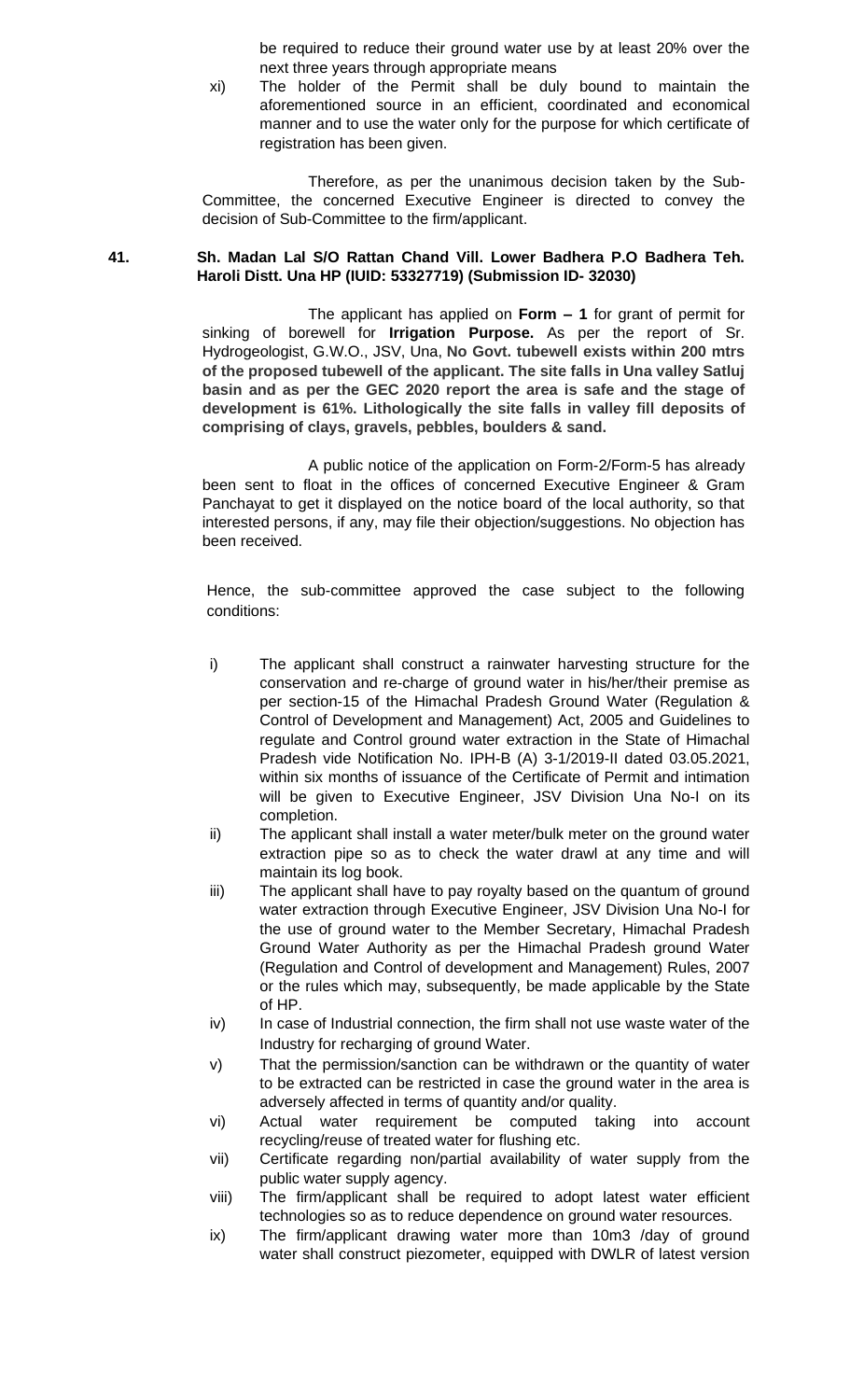within six months shall consultation with the Sr. Hydrogeologist, GWO, JSV, Una (HP) and monthly water level date shall be submitted to the Ground Water Organization and Himachal Pradesh Ground Water Authority.

- x) All stakeholders abstracting ground water in excess of 100 m3/d shall be required to undertake annual water audit through Confederation of India Industries (CII)/Federation Indian Chamber of Commerce and Industry (FICCI)/National Productivity Council (NPC) certified auditors and submit audit reports within three months of completion of the same to Himachal Pradesh Ground Water Authority. All such stakeholders shall be required to reduce their ground water use by at least 20% over the next three years through appropriate means
- xi) The holder of the Permit shall be duly bound to maintain the aforementioned source in an efficient, coordinated and economical manner and to use the water only for the purpose for which certificate of registration has been given.
- xii) Supporting document in respect of farm size and crop type.

Therefore, as per the unanimous decision taken by the Sub-Committee, the concerned Executive Engineer is directed to convey the decision of Sub-Committee to the firm/applicant.

# **42. Sh. Prem Sukh S/O Santokha Ram VPO. Barin Teh. Baldwara Distt Mandi H.P. (IUID: 94920609) (Submission ID- 31859)**

The applicant has applied on **Form – 1** for grant of permit for sinking of borewell for **Irrigation Purpose.** As per the report of Sr. Hydrogeologist, G.W.O., JSV, Una, **No departmental energized borewell exists within a distance of 300m from the proposed tubewell of the applicant. The area comprises of valley fill deposits, comprising of granular material ranging in the size from sand to boulder grade with intercalation of clay and underlain by sandstone. Ground water prospect in the area are good to moderate.**

A public notice of the application on Form-2/Form-5 has already been sent to float in the offices of concerned Executive Engineer & Gram Panchayat to get it displayed on the notice board of the local authority, so that interested persons, if any, may file their objection/suggestions. No objection has been received.

- i) The applicant shall construct a rainwater harvesting structure for the conservation and re-charge of ground water in his/her/their premise as per section-15 of the Himachal Pradesh Ground Water (Regulation & Control of Development and Management) Act, 2005 and Guidelines to regulate and Control ground water extraction in the State of Himachal Pradesh vide Notification No. IPH-B (A) 3-1/2019-II dated 03.05.2021, within six months of issuance of the Certificate of Permit and intimation will be given to Executive Engineer, JSV Division Sarkaghat on its completion.
- ii) The applicant shall install a water meter/bulk meter on the ground water extraction pipe so as to check the water drawl at any time and will maintain its log book.
- iii) The applicant shall have to pay royalty based on the quantum of ground water extraction through Executive Engineer, JSV Division Sarkaghat for the use of ground water to the Member Secretary, Himachal Pradesh Ground Water Authority as per the Himachal Pradesh ground Water (Regulation and Control of development and Management) Rules, 2007 or the rules which may, subsequently, be made applicable by the State of HP.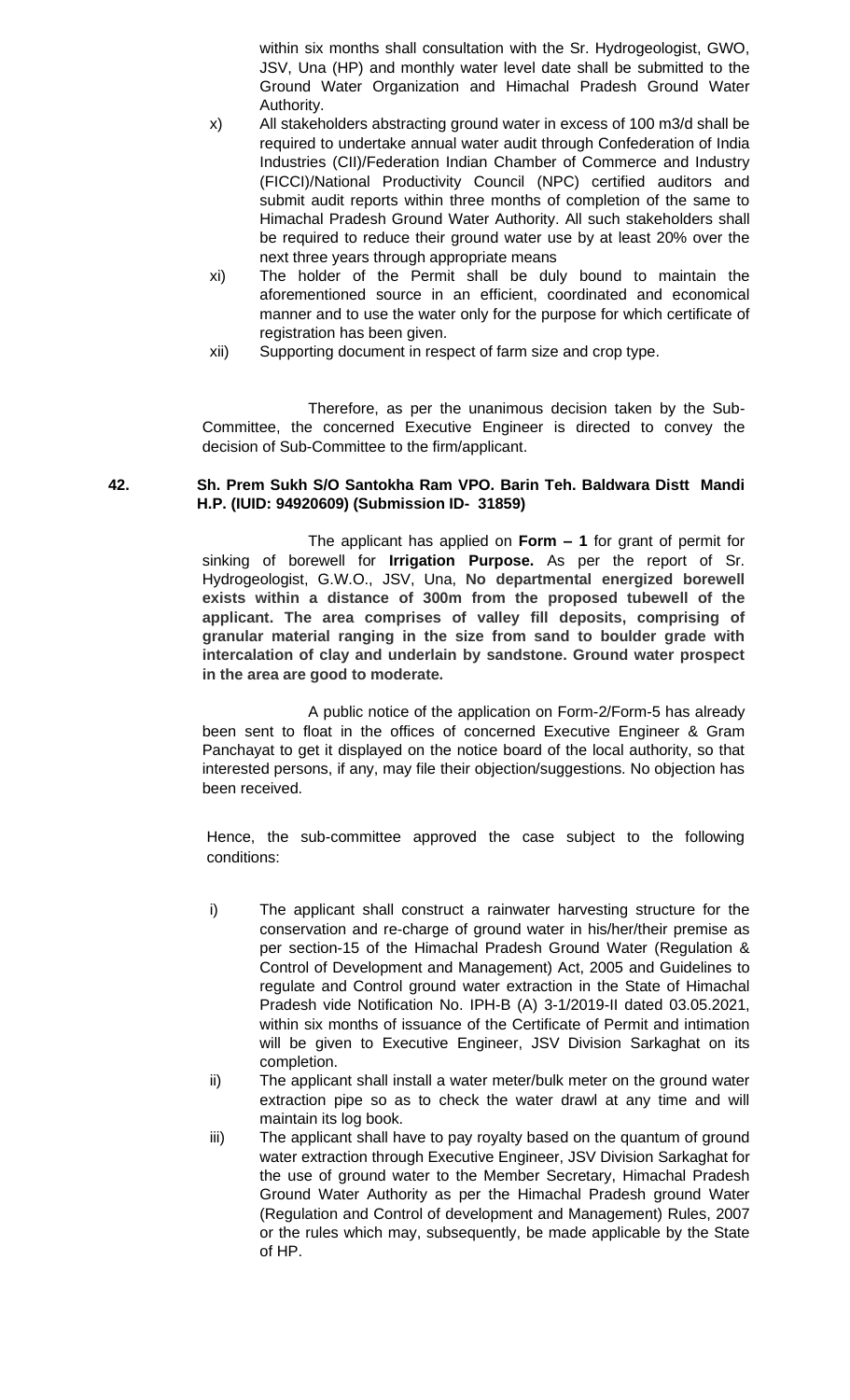- iv) In case of Industrial connection, the firm shall not use waste water of the Industry for recharging of ground Water.
- v) That the permission/sanction can be withdrawn or the quantity of water to be extracted can be restricted in case the ground water in the area is adversely affected in terms of quantity and/or quality.
- vi) Actual water requirement be computed taking into account recycling/reuse of treated water for flushing etc.
- vii) Certificate regarding non/partial availability of water supply from the public water supply agency.
- viii) The firm/applicant shall be required to adopt latest water efficient technologies so as to reduce dependence on ground water resources.
- ix) The firm/applicant drawing water more than 10m3 /day of ground water shall construct piezometer, equipped with DWLR of latest version within six months shall consultation with the Sr. Hydrogeologist, GWO, JSV, Una (HP) and monthly water level date shall be submitted to the Ground Water Organization and Himachal Pradesh Ground Water Authority.
- x) All stakeholders abstracting ground water in excess of 100 m3/d shall be required to undertake annual water audit through Confederation of India Industries (CII)/Federation Indian Chamber of Commerce and Industry (FICCI)/National Productivity Council (NPC) certified auditors and submit audit reports within three months of completion of the same to Himachal Pradesh Ground Water Authority. All such stakeholders shall be required to reduce their ground water use by at least 20% over the next three years through appropriate means
- xi) The holder of the Permit shall be duly bound to maintain the aforementioned source in an efficient, coordinated and economical manner and to use the water only for the purpose for which certificate of registration has been given.
- xii) Supporting document in respect of farm size and crop type.

#### **43. Sh. Madan Lal S/O Haru Ram W/No. 2 V.P.O Tikkri Duhki Teh. Baijnath Distt. Kangra H.P (IUID: 44224645) (Submission ID- 31776)**

The applicant has applied on **Form – 1** for grant of permit for sinking of borewell for **Irrigation Purpose.** As per the report of Sr. Hydrogeologist, G.W.O., JSV, Una, **Three numbers Departmental energized borewell exists within a distance of 300m form the proposed borewell of the applicant. The site located is in alluvial fan deposits underlain by sandstones and boulder conglomerates of Shiwalik formation.**

A public notice of the application on Form-2/Form-5 has already been sent to float in the offices of concerned Executive Engineer & Gram Panchayat to get it displayed on the notice board of the local authority, so that interested persons, if any, may file their objection/suggestions. No objection has been received.

#### **The Sub-Committee has considered the case and the applicant is requested to change the site for not fulfilling the minimum distance criteria as per Section 7(5)(f) of the Himachal Pradesh Ground Water Act, 2005.**

 Therefore, as per the unanimous decision taken by the Sub-Committee, the concerned Executive Engineer (Baijnath) is directed to convey the decision of Sub-Committee to the firm/applicant.

#### **44. Sh. Jagdish Chand S/O Chamaru Ram Vill. Suja P.O Bir Tehsil Baijnath District Kangra H.P (IUID: 57537976) (Submission ID- 31496)**

The applicant has applied on **Form – 1** for grant of permit for sinking of borewell for **Domestic Purpose.** As per the report of Sr. Hydrogeologist, G.W.O., JSV, Una, **Four number departmental energized**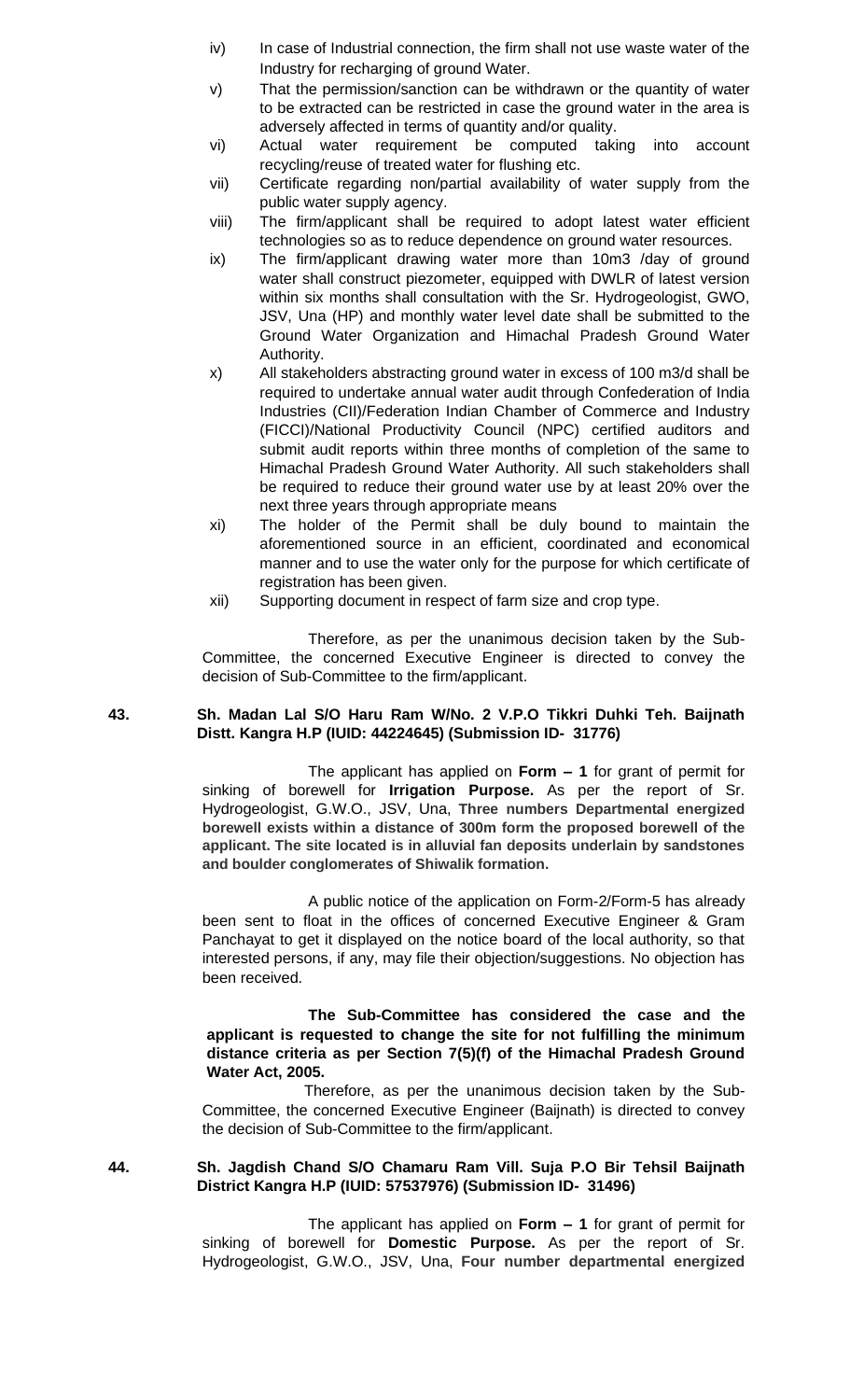**borewell exists within a distance of 300m from the proposed borewell of the applicant. The site is located in alluvial fan deposits underlain by sandstones and boulder conglomerates of Shiwalik formation.**

#### **The Sub-Committee has considered the case and the applicant is requested to change the site for not fulfilling the minimum distance criteria as per Section 7(5)(f) of the Himachal Pradesh Ground Water Act, 2005.**

 Therefore, as per the unanimous decision taken by the Sub-Committee, the concerned Executive Engineer (Baijnath) is directed to convey the decision of Sub-Committee to the firm/applicant.

**45. Sh. Krishan Kumar S/O Dhani Ram Vill. Niyal P.O Harnota Teh. Jawali Distt. Kangra H.P (IUID: 99682937) (Submission ID- 31220)**

> The applicant has applied on **Form – 1** for grant of permit for sinking of borewell for **Irrigation Purpose.** As per the report of Sr. Hydrogeologist, G.W.O., JSV, Una, **No departmental energized borewell exists within a distance of around 200m from the proposed borewell site of the applicant. The site falls in Nurpur Indora valley and as per the GEC 2020 report the area is safe and the stage of development is 29%. Lithologically the site falls in alluvial fan deposits comprising of sand, silt and clays.**

> A public notice of the application on Form-2/Form-5 has already been sent to float in the offices of concerned Executive Engineer & Gram Panchayat to get it displayed on the notice board of the local authority, so that interested persons, if any, may file their objection/suggestions. No objection has been received.

- i) The applicant shall construct a rainwater harvesting structure for the conservation and re-charge of ground water in his/her/their premise as per section-15 of the Himachal Pradesh Ground Water (Regulation & Control of Development and Management) Act, 2005 and Guidelines to regulate and Control ground water extraction in the State of Himachal Pradesh vide Notification No. IPH-B (A) 3-1/2019-II dated 03.05.2021, within six months of issuance of the Certificate of Permit and intimation will be given to Executive Engineer, JSV Division Jawali on its completion.
- ii) The applicant shall install a water meter/bulk meter on the ground water extraction pipe so as to check the water drawl at any time and will maintain its log book.
- iii) The applicant shall have to pay royalty based on the quantum of ground water extraction through Executive Engineer, JSV Division Jawali for the use of ground water to the Member Secretary, Himachal Pradesh Ground Water Authority as per the Himachal Pradesh ground Water (Regulation and Control of development and Management) Rules, 2007 or the rules which may, subsequently, be made applicable by the State of HP.
- iv) In case of Industrial connection, the firm shall not use waste water of the Industry for recharging of ground Water.
- v) That the permission/sanction can be withdrawn or the quantity of water to be extracted can be restricted in case the ground water in the area is adversely affected in terms of quantity and/or quality.
- vi) Actual water requirement be computed taking into account recycling/reuse of treated water for flushing etc.
- vii) Certificate regarding non/partial availability of water supply from the public water supply agency.
- viii) The firm/applicant shall be required to adopt latest water efficient technologies so as to reduce dependence on ground water resources.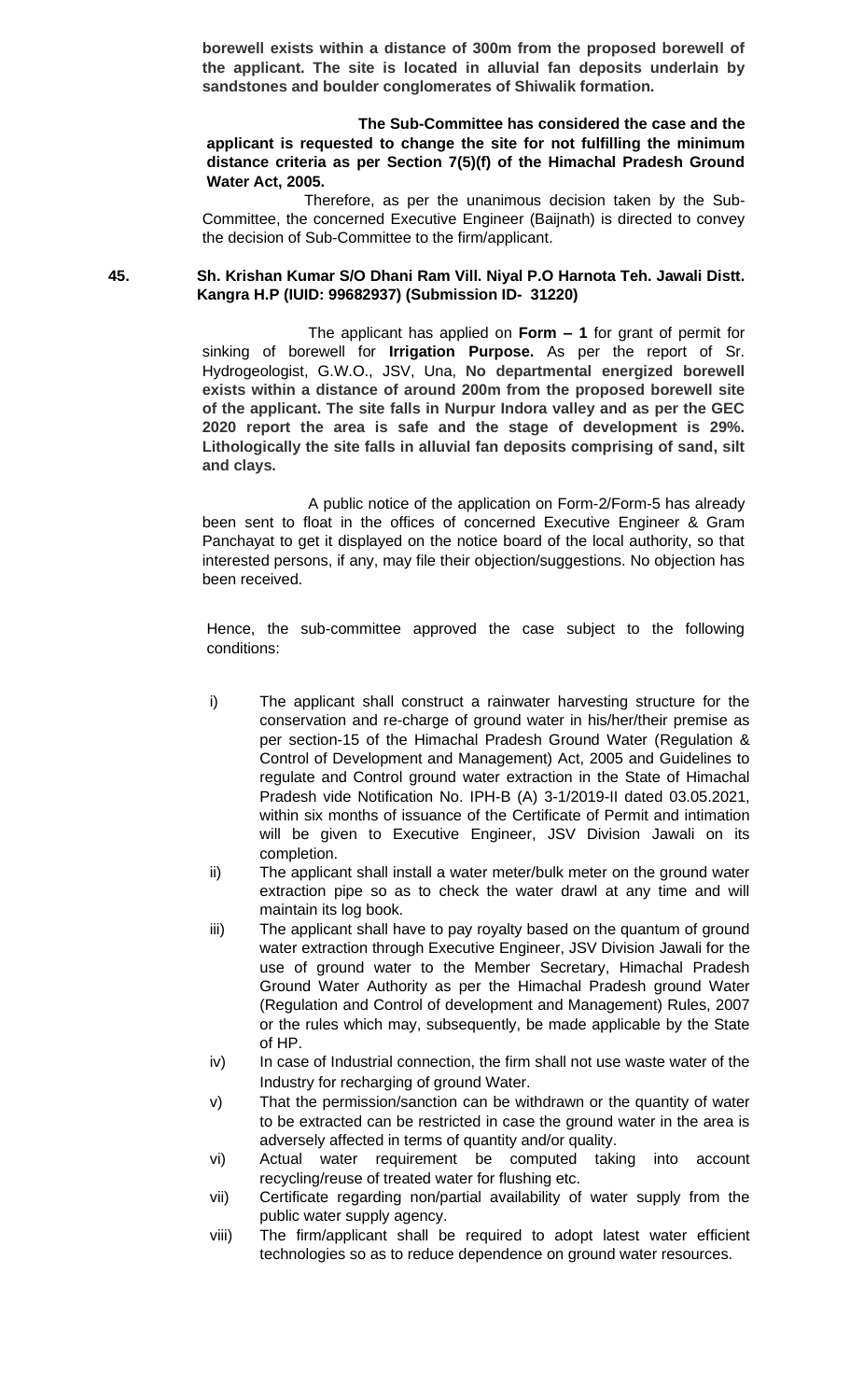- ix) The firm/applicant drawing water more than 10m3 /day of ground water shall construct piezometer, equipped with DWLR of latest version within six months shall consultation with the Sr. Hydrogeologist, GWO, JSV, Una (HP) and monthly water level date shall be submitted to the Ground Water Organization and Himachal Pradesh Ground Water Authority.
- x) All stakeholders abstracting ground water in excess of 100 m3/d shall be required to undertake annual water audit through Confederation of India Industries (CII)/Federation Indian Chamber of Commerce and Industry (FICCI)/National Productivity Council (NPC) certified auditors and submit audit reports within three months of completion of the same to Himachal Pradesh Ground Water Authority. All such stakeholders shall be required to reduce their ground water use by at least 20% over the next three years through appropriate means
- xi) The holder of the Permit shall be duly bound to maintain the aforementioned source in an efficient, coordinated and economical manner and to use the water only for the purpose for which certificate of registration has been given.
- xii) Supporting document in respect of farm size and crop type.

### **46. Sh. Ashwani Kumar s/o Fanchi Ram Vill. Amned (Rahjol) P.O Tal Tehsil Hamirpur H.P (IUID: 96398130) (Submission ID- 31352)**

The applicant has applied on **Form – 1** for grant of permit for sinking of borewell for **Irrigation Purpose.** As per the report of Sr. Hydrogeologist, G.W.O., JSV, Una, **The applicant has applied for sinking of borewell but has already drilled tubewell during Jan 2022.There is no existing departmental energised borewell within 300 mtrs. of the existing borewell site of the applicant. The tubewell of the applicant lies in low dissected denudational hills comprising of Sandstone and Clays of Middle Shiwalik formations.**

A public notice of the application on Form-2/Form-5 has already been sent to float in the offices of concerned Executive Engineer & Gram Panchayat to get it displayed on the notice board of the local authority, so that interested persons, if any, may file their objection/suggestions. No objection has been received.

**The case was discussed and after detailed discussions it was decided that as the borewell had already been drilled during 01/2022 as per site inspection report which is in contravention of the Himachal Pradesh Ground water Act, 2005, hence the concerned Executive Engineer (Barsar) shall intimate the action taken for the offence under various provisions of the Act.**

## **47. Sh. Devinder Singh Thakur S/O Sh. Relu Ram, Vill Hoshiana PO Houri Devi, Teh Fatehpur, Distt Kangra (HP) (IUID: 10907379) (Submission ID- 35391)**

The applicant has applied on **Form – 1** for grant of permit for sinking of borewell for **Irrigation Purpose.** As per the report of Sr. Hydrogeologist, G.W.O., JSV, Una, **There is no existing departmental energised borewell within 300 mtrs. of the proposed tubewell site of the applicant. The proposed tubewell of the applicant lies in highly dissected denudational hills comprising of boulder conglomerates of Upper Shiwalik formations.**

A public notice of the application on Form-2/Form-5 has already been sent to float in the offices of concerned Executive Engineer & Gram Panchayat to get it displayed on the notice board of the local authority, so that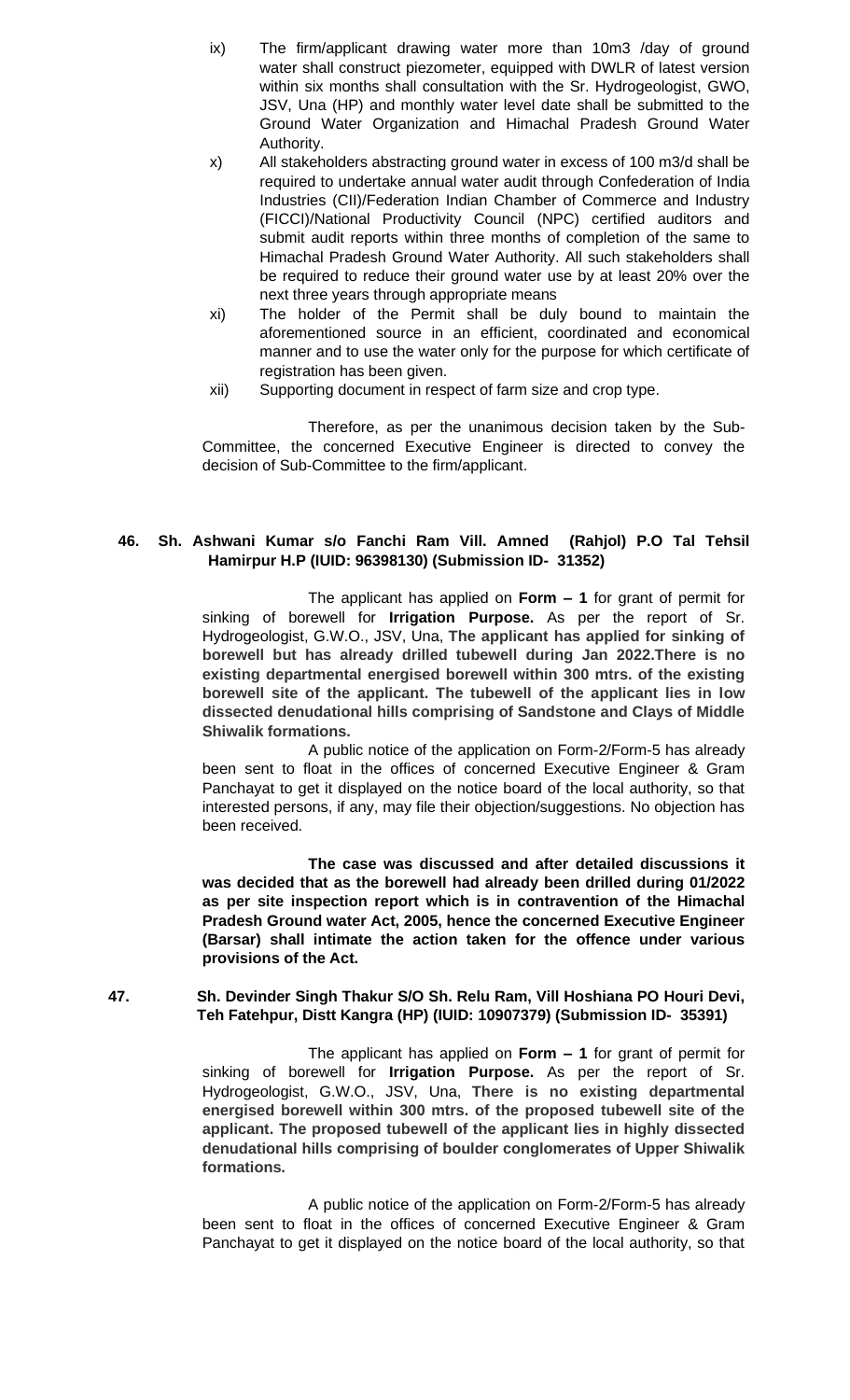interested persons, if any, may file their objection/suggestions. No objection has been received.

Hence, the sub-committee approved the case subject to the following conditions:

- i) The applicant shall construct a rainwater harvesting structure for the conservation and re-charge of ground water in his/her/their premise as per section-15 of the Himachal Pradesh Ground Water (Regulation & Control of Development and Management) Act, 2005 and Guidelines to regulate and Control ground water extraction in the State of Himachal Pradesh vide Notification No. IPH-B (A) 3-1/2019-II dated 03.05.2021, within six months of issuance of the Certificate of Permit and intimation will be given to Executive Engineer, JSV Division Indora on its completion.
- ii) The applicant shall install a water meter/bulk meter on the ground water extraction pipe so as to check the water drawl at any time and will maintain its log book.
- iii) The applicant shall have to pay royalty based on the quantum of ground water extraction through Executive Engineer, JSV Division Indora for the use of ground water to the Member Secretary, Himachal Pradesh Ground Water Authority as per the Himachal Pradesh ground Water (Regulation and Control of development and Management) Rules, 2007 or the rules which may, subsequently, be made applicable by the State of HP.
- iv) In case of Industrial connection, the firm shall not use waste water of the Industry for recharging of ground Water.
- v) That the permission/sanction can be withdrawn or the quantity of water to be extracted can be restricted in case the ground water in the area is adversely affected in terms of quantity and/or quality.
- vi) Actual water requirement be computed taking into account recycling/reuse of treated water for flushing etc.
- vii) Certificate regarding non/partial availability of water supply from the public water supply agency.
- viii) The firm/applicant shall be required to adopt latest water efficient technologies so as to reduce dependence on ground water resources.
- ix) The firm/applicant drawing water more than 10m3 /day of ground water shall construct piezometer, equipped with DWLR of latest version within six months shall consultation with the Sr. Hydrogeologist, GWO, JSV, Una (HP) and monthly water level date shall be submitted to the Ground Water Organization and Himachal Pradesh Ground Water Authority.
- x) All stakeholders abstracting ground water in excess of 100 m3/d shall be required to undertake annual water audit through Confederation of India Industries (CII)/Federation Indian Chamber of Commerce and Industry (FICCI)/National Productivity Council (NPC) certified auditors and submit audit reports within three months of completion of the same to Himachal Pradesh Ground Water Authority. All such stakeholders shall be required to reduce their ground water use by at least 20% over the next three years through appropriate means
- xi) The holder of the Permit shall be duly bound to maintain the aforementioned source in an efficient, coordinated and economical manner and to use the water only for the purpose for which certificate of registration has been given.
- xii) Supporting document in respect of farm size and crop type.

Therefore, as per the unanimous decision taken by the Sub-Committee, the concerned Executive Engineer is directed to convey the decision of Sub-Committee to the firm/applicant.

# **48. Sh. Subash Chand S/o Sh. Khusi Ram, Ward No. 7 Nurpur Jaasalta Tehsil Nurpur Distt Kangra (HP) (IUID: 68434866) (Submission ID- 31658)**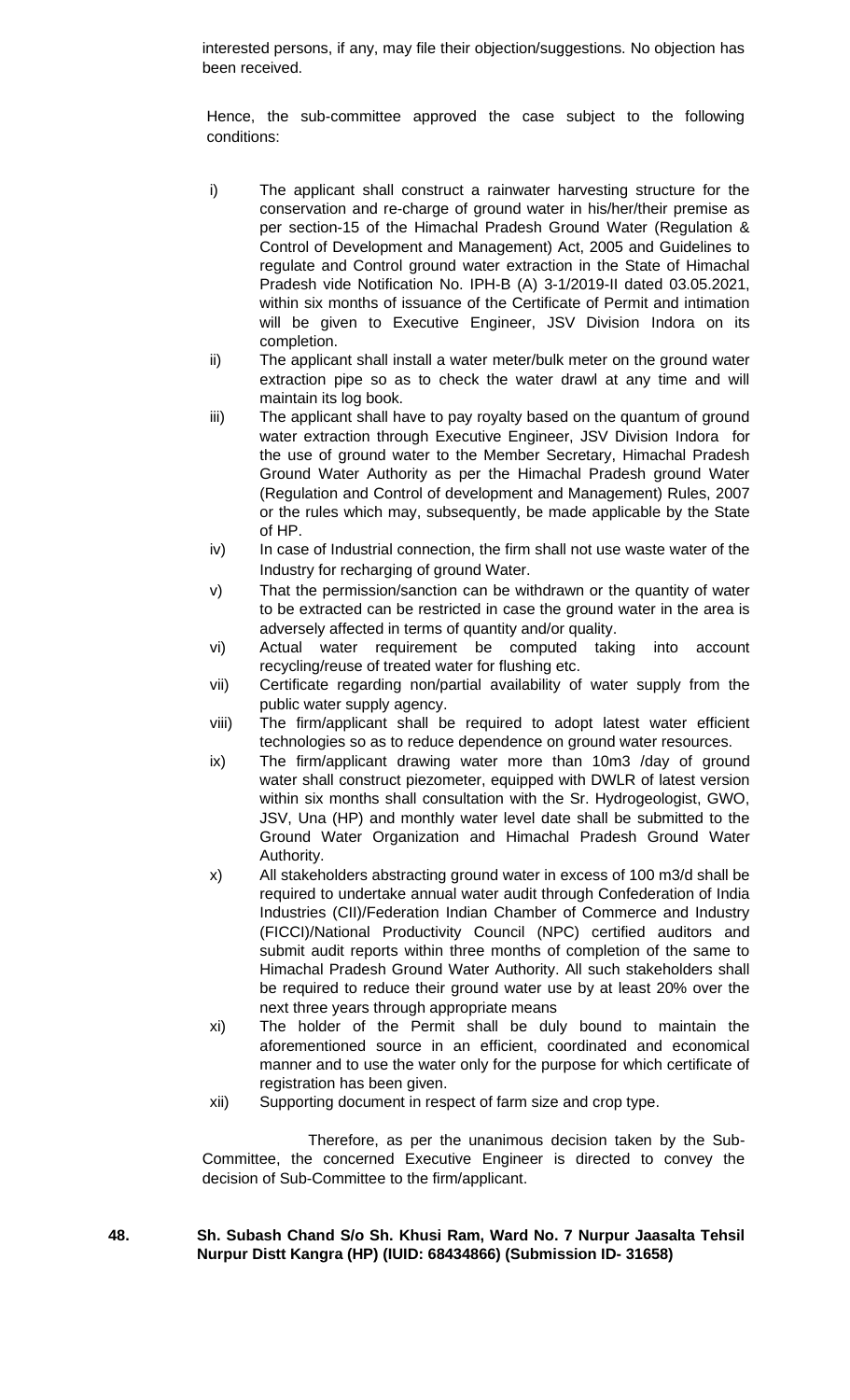The applicant has applied on **Form – 1** for grant of permit for sinking of borewell for **Domestic Purpose.** As per the report of Sr. Hydrogeologist, G.W.O., JSV, Una, **There is no existing departmental energised borewell within 200 mtrs. of the proposed borewell site of the applicant. The proposed tubewell of the applicant lies in low dissected structural hills comprising of Sandstone and Clays of Shiwalik formations.**

A public notice of the application on Form-2/Form-5 has already been sent to float in the offices of concerned Executive Engineer & Gram Panchayat to get it displayed on the notice board of the local authority, so that interested persons, if any, may file their objection/suggestions. No objection has been received.

- i) The applicant shall construct a rainwater harvesting structure for the conservation and re-charge of ground water in his/her/their premise as per section-15 of the Himachal Pradesh Ground Water (Regulation & Control of Development and Management) Act, 2005 and Guidelines to regulate and Control ground water extraction in the State of Himachal Pradesh vide Notification No. IPH-B (A) 3-1/2019-II dated 03.05.2021, within six months of issuance of the Certificate of Permit and intimation will be given to Executive Engineer, JSV Division Nurpur on its completion.
- ii) The applicant shall install a water meter/bulk meter on the ground water extraction pipe so as to check the water drawl at any time and will maintain its log book.
- iii) The applicant shall have to pay royalty based on the quantum of ground water extraction through Executive Engineer, JSV Division Nurpur for the use of ground water to the Member Secretary, Himachal Pradesh Ground Water Authority as per the Himachal Pradesh ground Water (Regulation and Control of development and Management) Rules, 2007 or the rules which may, subsequently, be made applicable by the State of HP.
- iv) In case of Industrial connection, the firm shall not use waste water of the Industry for recharging of ground Water.
- v) That the permission/sanction can be withdrawn or the quantity of water to be extracted can be restricted in case the ground water in the area is adversely affected in terms of quantity and/or quality.
- vi) Actual water requirement be computed taking into account recycling/reuse of treated water for flushing etc.
- vii) Certificate regarding non/partial availability of water supply from the public water supply agency.
- viii) The firm/applicant shall be required to adopt latest water efficient technologies so as to reduce dependence on ground water resources.
- ix) The firm/applicant drawing water more than 10m3 /day of ground water shall construct piezometer, equipped with DWLR of latest version within six months shall consultation with the Sr. Hydrogeologist, GWO, JSV, Una (HP) and monthly water level date shall be submitted to the Ground Water Organization and Himachal Pradesh Ground Water Authority.
- x) All stakeholders abstracting ground water in excess of 100 m3/d shall be required to undertake annual water audit through Confederation of India Industries (CII)/Federation Indian Chamber of Commerce and Industry (FICCI)/National Productivity Council (NPC) certified auditors and submit audit reports within three months of completion of the same to Himachal Pradesh Ground Water Authority. All such stakeholders shall be required to reduce their ground water use by at least 20% over the next three years through appropriate means
- xi) The holder of the Permit shall be duly bound to maintain the aforementioned source in an efficient, coordinated and economical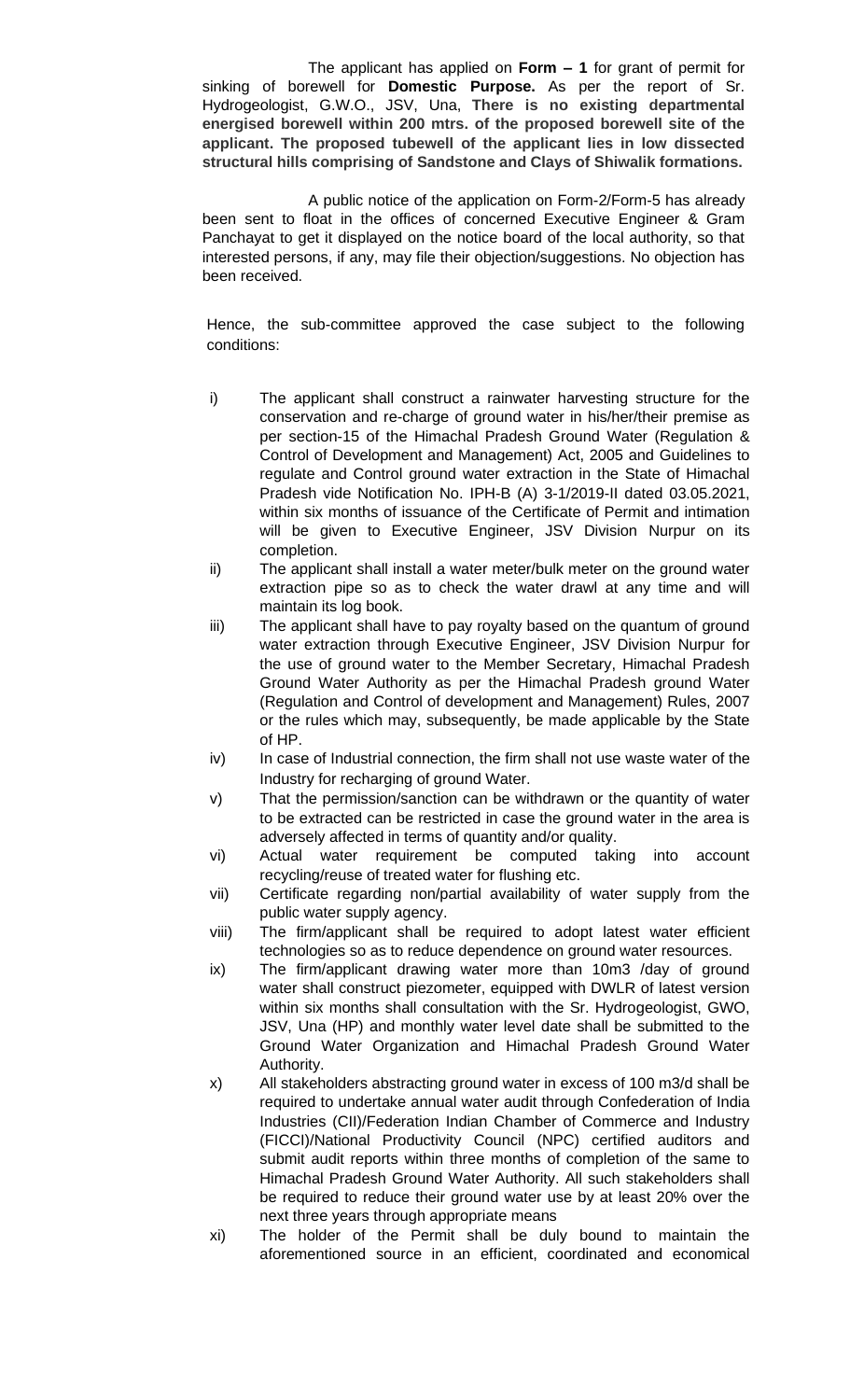manner and to use the water only for the purpose for which certificate of registration has been given.

Therefore, as per the unanimous decision taken by the Sub-Committee, the concerned Executive Engineer is directed to convey the decision of Sub-Committee to the firm/applicant.

### **49. Sh. Padmesh Buildwell, S/o Swaroop, Flat No.- 628. Flat No-628 L.I.G., opp GKT Depot. Sanjay Enclave, Adarsh Nagar, SanjharPur (IUID: 56030179) (Submission ID- 30469)**

The applicant has applied on **Form – 1A** for grant of permit for sinking of borewell for **Commercial Purpose.** As per the report of Sr. Hydrogeologist, G.W.O., JSV, Una, **There is no existing departmental energised borewell within 300mts. of the proposed borewell site of the applicant. The proposed site of the applicant lies amidst Sedimentary rocks primarily Sandstone and limestone.**

A public notice of the application on Form-2/Form-5 has already been sent to float in the offices of concerned Executive Engineer & Gram Panchayat to get it displayed on the notice board of the local authority, so that interested persons, if any, may file their objection/suggestions. No objection has been received.

- i) The applicant shall construct a rainwater harvesting structure for the conservation and re-charge of ground water in his/her/their premise as per section-15 of the Himachal Pradesh Ground Water (Regulation & Control of Development and Management) Act, 2005 and Guidelines to regulate and Control ground water extraction in the State of Himachal Pradesh vide Notification No. IPH-B (A) 3-1/2019-II dated 03.05.2021, within six months of issuance of the Certificate of Permit and intimation will be given to Executive Engineer, JSV Division Solan on its completion.
- ii) The applicant shall install a water meter/bulk meter on the ground water extraction pipe so as to check the water drawl at any time and will maintain its log book.
- iii) The applicant shall have to pay royalty based on the quantum of ground water extraction through Executive Engineer, JSV Division Solan for the use of ground water to the Member Secretary, Himachal Pradesh Ground Water Authority as per the Himachal Pradesh ground Water (Regulation and Control of development and Management) Rules, 2007 or the rules which may, subsequently, be made applicable by the State of HP.
- iv) In case of Industrial connection, the firm shall not use waste water of the Industry for recharging of ground Water.
- v) That the permission/sanction can be withdrawn or the quantity of water to be extracted can be restricted in case the ground water in the area is adversely affected in terms of quantity and/or quality.
- vi) Actual water requirement be computed taking into account recycling/reuse of treated water for flushing etc.
- vii) Certificate regarding non/partial availability of water supply from the public water supply agency.
- viii) The firm/applicant shall be required to adopt latest water efficient technologies so as to reduce dependence on ground water resources.
- ix) The firm/applicant drawing water more than 10m3 /day of ground water shall construct piezometer, equipped with DWLR of latest version within six months shall consultation with the Sr. Hydrogeologist, GWO, JSV, Una (HP) and monthly water level date shall be submitted to the Ground Water Organization and Himachal Pradesh Ground Water Authority.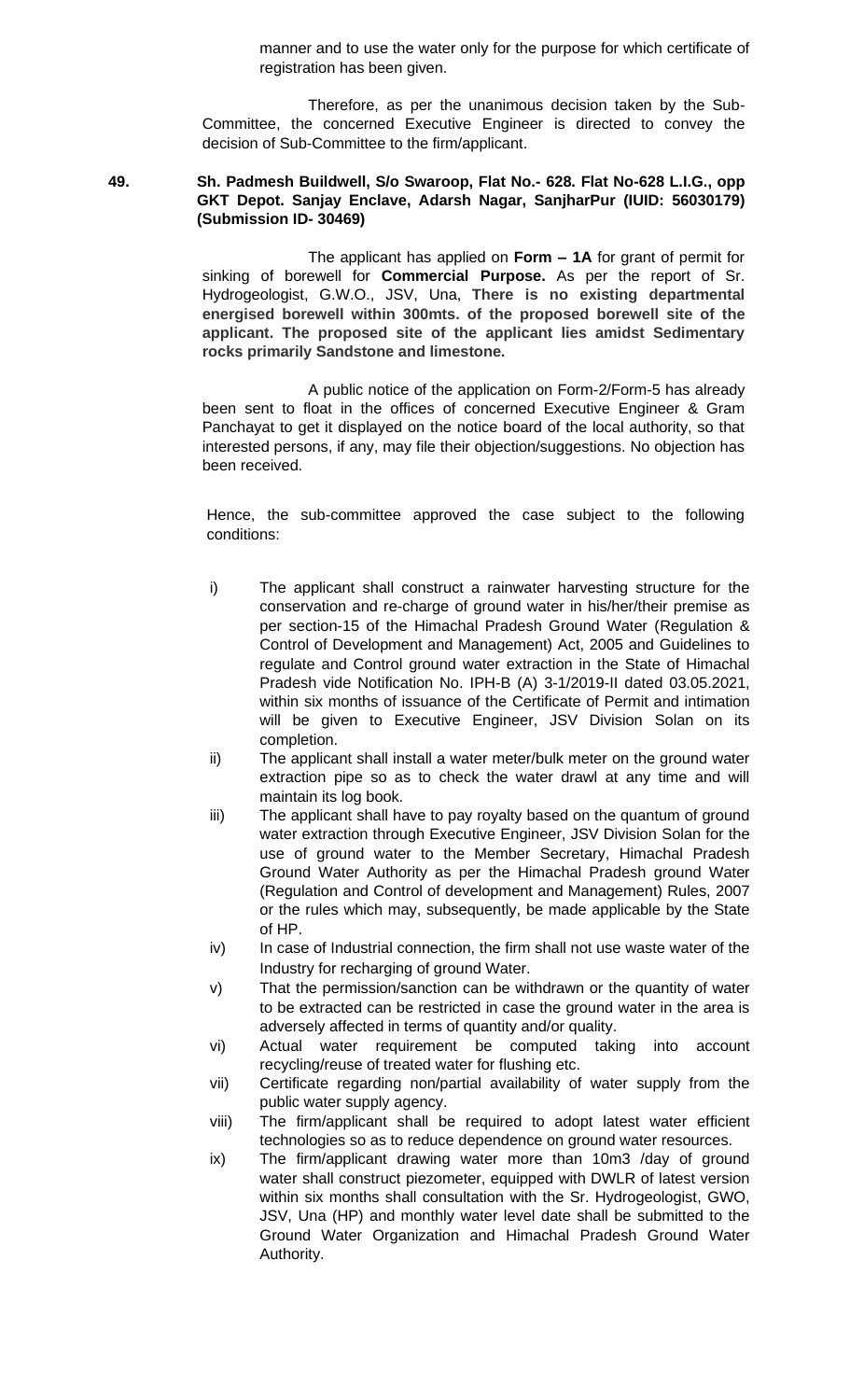- x) All stakeholders abstracting ground water in excess of 100 m3/d shall be required to undertake annual water audit through Confederation of India Industries (CII)/Federation Indian Chamber of Commerce and Industry (FICCI)/National Productivity Council (NPC) certified auditors and submit audit reports within three months of completion of the same to Himachal Pradesh Ground Water Authority. All such stakeholders shall be required to reduce their ground water use by at least 20% over the next three years through appropriate means
- xi) The holder of the Permit shall be duly bound to maintain the aforementioned source in an efficient, coordinated and economical manner and to use the water only for the purpose for which certificate of registration has been given.

# **50. Sh. Padmesh Buildwell, S/o Swaroop, Flat No.- 628. Flat No-628 L.I.G., opp GKT Depot. Sanjay Enclave, Adarsh Nagar, SanjharPur (IUID: 56030179) (Submission ID- 30467)**

The applicant has applied on **Form – 1A** for grant of permit for sinking of borewell for **Commercial Purpose.** As per the report of Sr. Hydrogeologist, G.W.O., JSV, Una, **The applicant wants to construct a shallow borewell at this site. There is no existing departmental energised borewell within 200mts. of the proposed borewell site of the applicant. The proposed site of the applicant lies amidst Sedimentary rocks primarily Shales and limestone.**

A public notice of the application on Form-2/Form-5 has already been sent to float in the offices of concerned Executive Engineer & Gram Panchayat to get it displayed on the notice board of the local authority, so that interested persons, if any, may file their objection/suggestions. No objection has been received.

- i) The applicant shall construct a rainwater harvesting structure for the conservation and re-charge of ground water in his/her/their premise as per section-15 of the Himachal Pradesh Ground Water (Regulation & Control of Development and Management) Act, 2005 and Guidelines to regulate and Control ground water extraction in the State of Himachal Pradesh vide Notification No. IPH-B (A) 3-1/2019-II dated 03.05.2021, within six months of issuance of the Certificate of Permit and intimation will be given to Executive Engineer, JSV Division Solan on its completion.
- ii) The applicant shall install a water meter/bulk meter on the ground water extraction pipe so as to check the water drawl at any time and will maintain its log book.
- iii) The applicant shall have to pay royalty based on the quantum of ground water extraction through Executive Engineer, JSV Division Solan for the use of ground water to the Member Secretary, Himachal Pradesh Ground Water Authority as per the Himachal Pradesh ground Water (Regulation and Control of development and Management) Rules, 2007 or the rules which may, subsequently, be made applicable by the State of HP.
- iv) In case of Industrial connection, the firm shall not use waste water of the Industry for recharging of ground Water.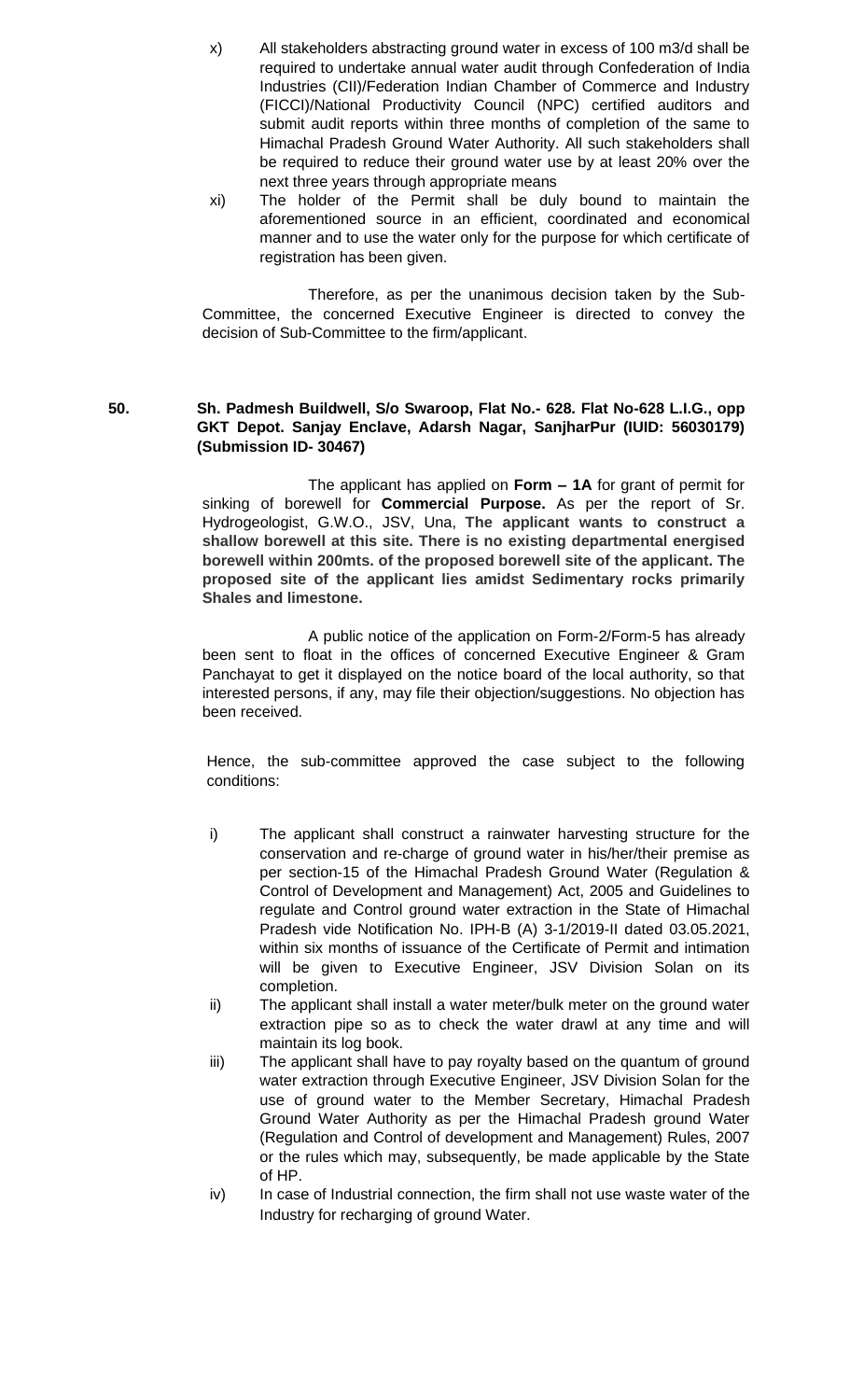- v) That the permission/sanction can be withdrawn or the quantity of water to be extracted can be restricted in case the ground water in the area is adversely affected in terms of quantity and/or quality.
- vi) Actual water requirement be computed taking into account recycling/reuse of treated water for flushing etc.
- vii) Certificate regarding non/partial availability of water supply from the public water supply agency.
- viii) The firm/applicant shall be required to adopt latest water efficient technologies so as to reduce dependence on ground water resources.
- ix) The firm/applicant drawing water more than 10m3 /day of ground water shall construct piezometer, equipped with DWLR of latest version within six months shall consultation with the Sr. Hydrogeologist, GWO, JSV, Una (HP) and monthly water level date shall be submitted to the Ground Water Organization and Himachal Pradesh Ground Water Authority.
- x) All stakeholders abstracting ground water in excess of 100 m3/d shall be required to undertake annual water audit through Confederation of India Industries (CII)/Federation Indian Chamber of Commerce and Industry (FICCI)/National Productivity Council (NPC) certified auditors and submit audit reports within three months of completion of the same to Himachal Pradesh Ground Water Authority. All such stakeholders shall be required to reduce their ground water use by at least 20% over the next three years through appropriate means
- xi) The holder of the Permit shall be duly bound to maintain the aforementioned source in an efficient, coordinated and economical manner and to use the water only for the purpose for which certificate of registration has been given.

# **51. Sh. Padmesh Buildwell, S/o Swaroop, Flat No.- 628. Flat No-628 L.I.G., opp GKT Depot. Sanjay Enclave, Adarsh Nagar, Sanjh (IUID: 47209511) (Submission ID- 30439)**

The applicant has applied on **Form – 1A** for grant of permit for sinking of borewell for **Commercial Purpose.** As per the report of Sr. Hydrogeologist, G.W.O., JSV, Una, **There is no existing departmental energised borewell within 300mts. of the proposed borewell site of the applicant. The proposed site of the applicant lies amidst Sedimentary rocks primarily Shales and limestone.**

A public notice of the application on Form-2/Form-5 has already been sent to float in the offices of concerned Executive Engineer & Gram Panchayat to get it displayed on the notice board of the local authority, so that interested persons, if any, may file their objection/suggestions. No objection has been received.

Hence, the sub-committee approved the case subject to the following conditions:

i) The applicant shall construct a rainwater harvesting structure for the conservation and re-charge of ground water in his/her/their premise as per section-15 of the Himachal Pradesh Ground Water (Regulation & Control of Development and Management) Act, 2005 and Guidelines to regulate and Control ground water extraction in the State of Himachal Pradesh vide Notification No. IPH-B (A) 3-1/2019-II dated 03.05.2021, within six months of issuance of the Certificate of Permit and intimation will be given to Executive Engineer, JSV Division Solan on its completion.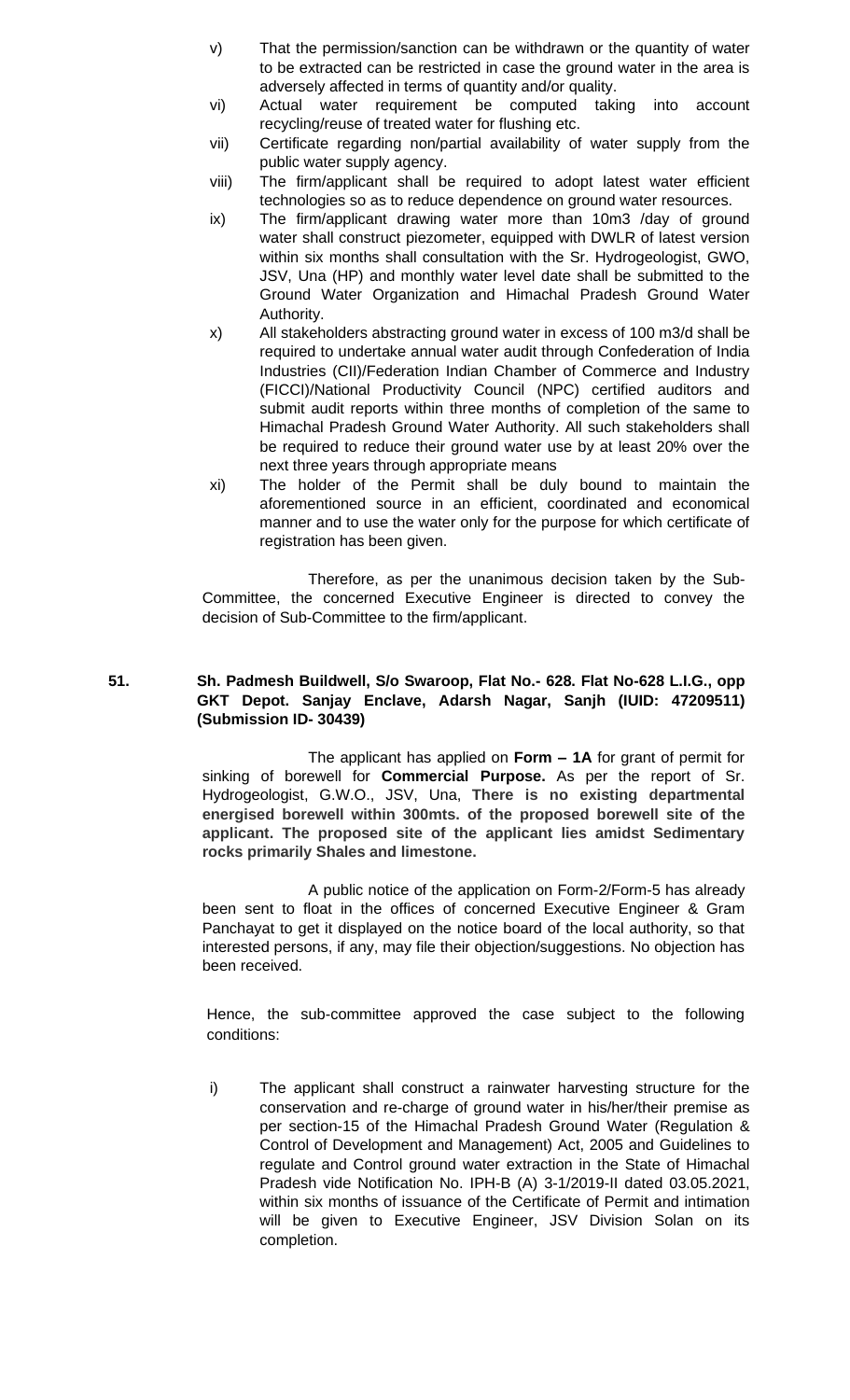- ii) The applicant shall install a water meter/bulk meter on the ground water extraction pipe so as to check the water drawl at any time and will maintain its log book.
- iii) The applicant shall have to pay royalty based on the quantum of ground water extraction through Executive Engineer, JSV Division Solan for the use of ground water to the Member Secretary, Himachal Pradesh Ground Water Authority as per the Himachal Pradesh ground Water (Regulation and Control of development and Management) Rules, 2007 or the rules which may, subsequently, be made applicable by the State of HP.
- iv) In case of Industrial connection, the firm shall not use waste water of the Industry for recharging of ground Water.
- v) That the permission/sanction can be withdrawn or the quantity of water to be extracted can be restricted in case the ground water in the area is adversely affected in terms of quantity and/or quality.
- vi) Actual water requirement be computed taking into account recycling/reuse of treated water for flushing etc.
- vii) Certificate regarding non/partial availability of water supply from the public water supply agency.
- viii) The firm/applicant shall be required to adopt latest water efficient technologies so as to reduce dependence on ground water resources.
- ix) The firm/applicant drawing water more than 10m3 /day of ground water shall construct piezometer, equipped with DWLR of latest version within six months shall consultation with the Sr. Hydrogeologist, GWO, JSV, Una (HP) and monthly water level date shall be submitted to the Ground Water Organization and Himachal Pradesh Ground Water Authority.
- x) All stakeholders abstracting ground water in excess of 100 m3/d shall be required to undertake annual water audit through Confederation of India Industries (CII)/Federation Indian Chamber of Commerce and Industry (FICCI)/National Productivity Council (NPC) certified auditors and submit audit reports within three months of completion of the same to Himachal Pradesh Ground Water Authority. All such stakeholders shall be required to reduce their ground water use by at least 20% over the next three years through appropriate means
- xi) The holder of the Permit shall be duly bound to maintain the aforementioned source in an efficient, coordinated and economical manner and to use the water only for the purpose for which certificate of registration has been given.

## **52. Smt. Shanta Gupta W/O Sunil Gupta Vill. Anji P.O Barog Tehsil and Distt. Solan (IUID: 26324973) (Submission ID- 9914)**

The applicant has applied on **Form – 1** for grant of permit for sinking of borewell for **Irrigation Purpose.** As per the report of Sr. Hydrogeologist, G.W.O., JSV, Una, **One Departmental energized borewell exists at village Rundan Ghoron which lies within 300 mtrs. Of the proposed bore well site of the applicant. The site is located in highly dissected structural hills comprising of alternate beds of sandstone and shales of Dharamshala group of rocks.**

A public notice of the application on Form-2/Form-5 has already been sent to float in the offices of concerned Executive Engineer (Solan) & Gram Panchayat to get it displayed on the notice board of the local authority, so that interested persons, if any, may file their objection/suggestions. No objection has been received.

**The Sub-Committee has considered the case and the applicant is requested to change the site for not fulfilling the minimum**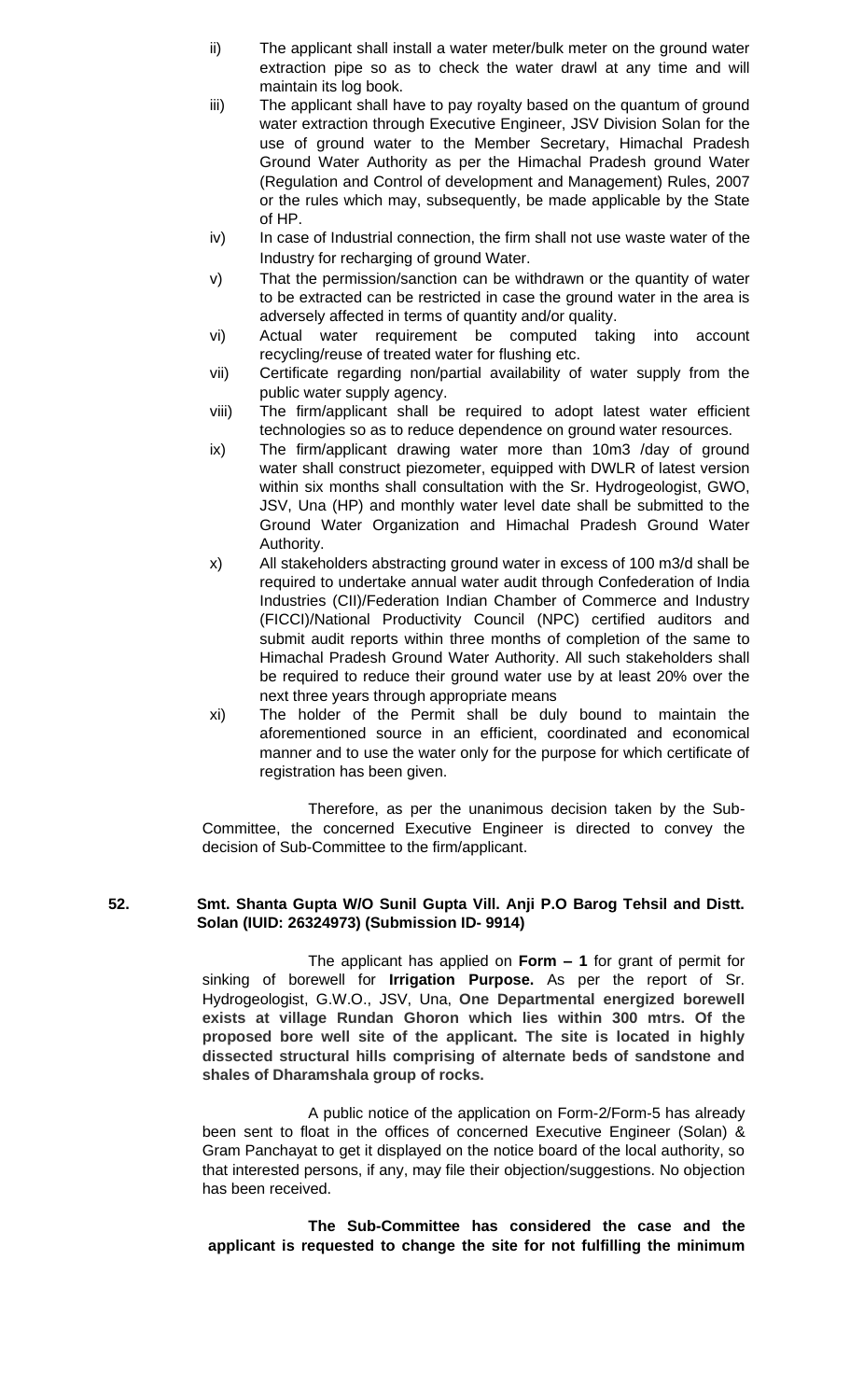## **distance criteria as per Section 7(5)(f) of the Himachal Pradesh Ground Water Act, 2005.**

 Therefore, as per the unanimous decision taken by the Sub-Committee, the concerned Executive Engineer (Solan) is directed to convey the decision of Sub-Committee to the firm/applicant.

# **53. Sh. Perm Lal S/O louhka Ram Vill. Kathalag P.O Badhaghat Teh. Ghumarwin Distt. Bilaspur (IUID: 19422983) (Submission ID- 29772)**

The applicant has applied on **Form – 1** for grant of permit for sinking of borewell for **Irrigation Purpose.** As per the report of Sr. Hydrogeologist, G.W.O., JSV, Una, **There is no departmental energised bore well within 300 mtrs. from the proposed bore well of the applicant. The site is located in moderately dissected denudational hills comprising of Sandstones with shales of Lower Shiwalik formations and the ground water prospects are moderate in the area.**

A public notice of the application on Form-2/Form-5 has already been sent to float in the offices of concerned Executive Engineer & Gram Panchayat to get it displayed on the notice board of the local authority, so that interested persons, if any, may file their objection/suggestions. No objection has been received.

- i) The applicant shall construct a rainwater harvesting structure for the conservation and re-charge of ground water in his/her/their premise as per section-15 of the Himachal Pradesh Ground Water (Regulation & Control of Development and Management) Act, 2005 and Guidelines to regulate and Control ground water extraction in the State of Himachal Pradesh vide Notification No. IPH-B (A) 3-1/2019-II dated 03.05.2021, within six months of issuance of the Certificate of Permit and intimation will be given to Executive Engineer, JSV Division Bilaspur on its completion.
- ii) The applicant shall install a water meter/bulk meter on the ground water extraction pipe so as to check the water drawl at any time and will maintain its log book.
- iii) The applicant shall have to pay royalty based on the quantum of ground water extraction through Executive Engineer, JSV Division Bilaspur for the use of ground water to the Member Secretary, Himachal Pradesh Ground Water Authority as per the Himachal Pradesh ground Water (Regulation and Control of development and Management) Rules, 2007 or the rules which may, subsequently, be made applicable by the State of HP.
- iv) In case of Industrial connection, the firm shall not use waste water of the Industry for recharging of ground Water.
- v) That the permission/sanction can be withdrawn or the quantity of water to be extracted can be restricted in case the ground water in the area is adversely affected in terms of quantity and/or quality.
- vi) Actual water requirement be computed taking into account recycling/reuse of treated water for flushing etc.
- vii) Certificate regarding non/partial availability of water supply from the public water supply agency.
- viii) The firm/applicant shall be required to adopt latest water efficient technologies so as to reduce dependence on ground water resources.
- ix) The firm/applicant drawing water more than 10m3 /day of ground water shall construct piezometer, equipped with DWLR of latest version within six months shall consultation with the Sr. Hydrogeologist, GWO, JSV, Una (HP) and monthly water level date shall be submitted to the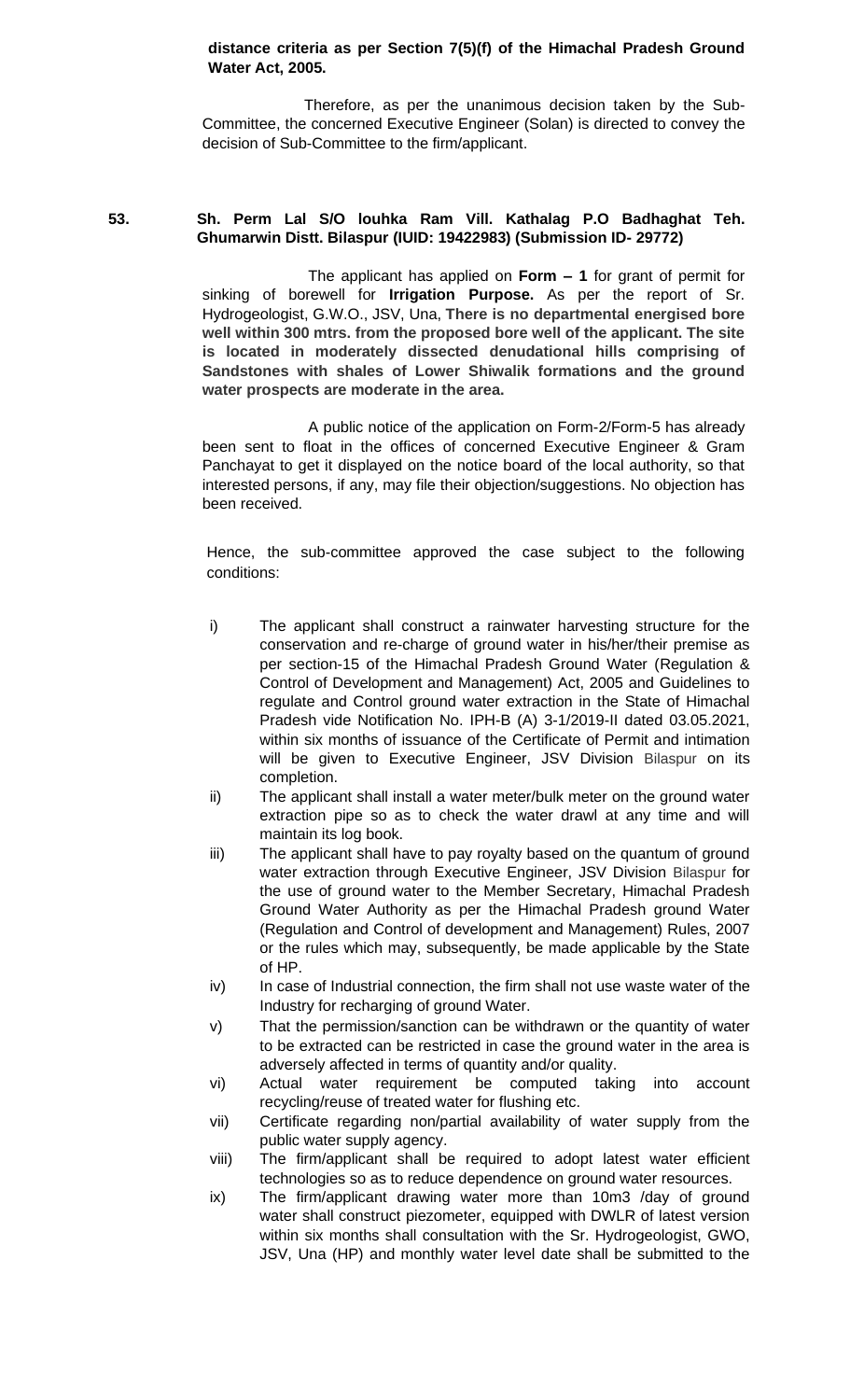Ground Water Organization and Himachal Pradesh Ground Water Authority.

- x) All stakeholders abstracting ground water in excess of 100 m3/d shall be required to undertake annual water audit through Confederation of India Industries (CII)/Federation Indian Chamber of Commerce and Industry (FICCI)/National Productivity Council (NPC) certified auditors and submit audit reports within three months of completion of the same to Himachal Pradesh Ground Water Authority. All such stakeholders shall be required to reduce their ground water use by at least 20% over the next three years through appropriate means
- xi) The holder of the Permit shall be duly bound to maintain the aforementioned source in an efficient, coordinated and economical manner and to use the water only for the purpose for which certificate of registration has been given.
- xii) Supporting document in respect of farm size and crop type.

Therefore, as per the unanimous decision taken by the Sub-Committee, the concerned Executive Engineer is directed to convey the decision of Sub-Committee to the firm/applicant.

## **54. Sh. Ashwani Sood, S/O P C Sood, Hotel Varuna, 5 Sherwood Estate, Near Railway Board Building, AG Chowk, The Mall Road, Shimla.171003. (IUID: 57847612) (Submission ID- 36227)**

The applicant has applied on **Form – 1** for grant of permit for sinking of borewell for **Commercial Purpose.** As per the report of Sr. Hydrogeologist, G.W.O., JSV, Una, **No departmental energized borewell exists within a distance of 300m from the proposed borewell of the applicant. The site located is in hill cut terrace comprising of schist with slate and phyllites.**

A public notice of the application on Form-2/Form-5 has already been sent to float in the offices of concerned Executive Engineer & Gram Panchayat to get it displayed on the notice board of the local authority, so that interested persons, if any, may file their objection/suggestions. No objection has been received.

- i) The applicant shall construct a rainwater harvesting structure for the conservation and re-charge of ground water in his/her/their premise as per section-15 of the Himachal Pradesh Ground Water (Regulation & Control of Development and Management) Act, 2005 and Guidelines to regulate and Control ground water extraction in the State of Himachal Pradesh vide Notification No. IPH-B (A) 3-1/2019-II dated 03.05.2021, within six months of issuance of the Certificate of Permit and intimation will be given to Executive Engineer, JSV Division Kasumpti Shimla-9 on its completion.
- ii) The applicant shall install a water meter/bulk meter on the ground water extraction pipe so as to check the water drawl at any time and will maintain its log book.
- iii) The applicant shall have to pay royalty based on the quantum of ground water extraction through Executive Engineer, JSV Division Kasumpti Shimla-9 for the use of ground water to the Member Secretary, Himachal Pradesh Ground Water Authority as per the Himachal Pradesh ground Water (Regulation and Control of development and Management) Rules, 2007 or the rules which may, subsequently, be made applicable by the State of HP.
- iv) In case of Industrial connection, the firm shall not use waste water of the Industry for recharging of ground Water.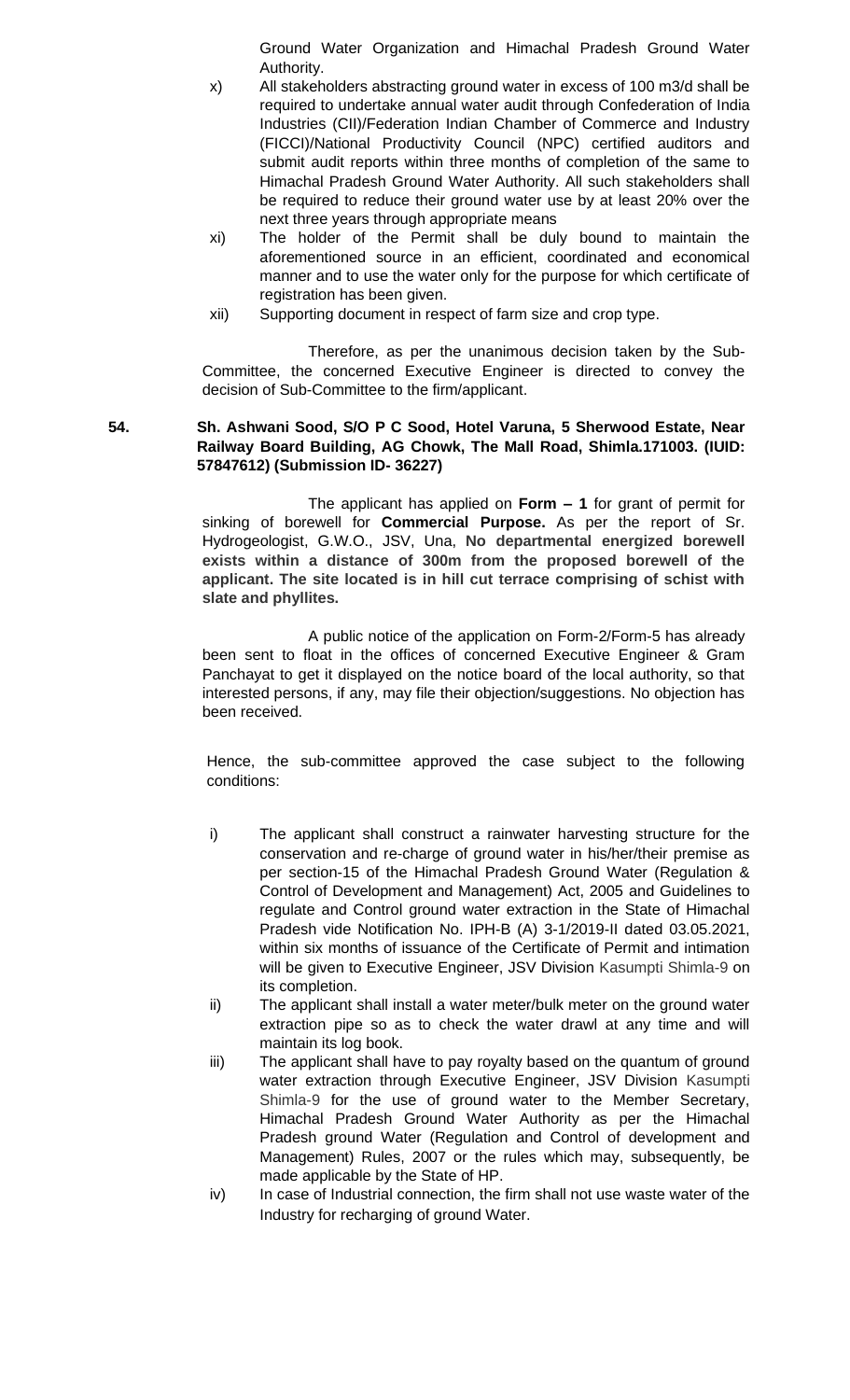- v) That the permission/sanction can be withdrawn or the quantity of water to be extracted can be restricted in case the ground water in the area is adversely affected in terms of quantity and/or quality.
- vi) Actual water requirement be computed taking into account recycling/reuse of treated water for flushing etc.
- vii) Certificate regarding non/partial availability of water supply from the public water supply agency.
- viii) The firm/applicant shall be required to adopt latest water efficient technologies so as to reduce dependence on ground water resources.
- ix) The firm/applicant drawing water more than 10m3 /day of ground water shall construct piezometer, equipped with DWLR of latest version within six months shall consultation with the Sr. Hydrogeologist, GWO, JSV, Una (HP) and monthly water level date shall be submitted to the Ground Water Organization and Himachal Pradesh Ground Water Authority.
- x) All stakeholders abstracting ground water in excess of 100 m3/d shall be required to undertake annual water audit through Confederation of India Industries (CII)/Federation Indian Chamber of Commerce and Industry (FICCI)/National Productivity Council (NPC) certified auditors and submit audit reports within three months of completion of the same to Himachal Pradesh Ground Water Authority. All such stakeholders shall be required to reduce their ground water use by at least 20% over the next three years through appropriate means
- xi) The holder of the Permit shall be duly bound to maintain the aforementioned source in an efficient, coordinated and economical manner and to use the water only for the purpose for which certificate of registration has been given.

## **55. Sh. Pawan Bir Singh Lamba S/O Balbir Singh Lamba, Village Mauja Mashobra Tehsil Kasauli Distt. Solan (HP) (IUID: 46534515) (Submission ID-36298)**

The applicant has applied on **Form – 1** for grant of permit for sinking of borewell for **Irrigation Purpose.** As per the report of Sr. Hydrogeologist, G.W.O., JSV, Una, **There is no existing departmental energised borewell within 300mts. of the proposed borewell site of the applicant. The proposed site of the applicant lies amidst Sedimentary rocks primarily Sandstone and Shales where sandstone are the dominant water bearing lithounits.**

A public notice of the application on Form-2/Form-5 has already been sent to float in the offices of concerned Executive Engineer & Gram Panchayat to get it displayed on the notice board of the local authority, so that interested persons, if any, may file their objection/suggestions. No objection has been received.

Hence, the sub-committee approved the case subject to the following conditions:

i) The applicant shall construct a rainwater harvesting structure for the conservation and re-charge of ground water in his/her/their premise as per section-15 of the Himachal Pradesh Ground Water (Regulation & Control of Development and Management) Act, 2005 and Guidelines to regulate and Control ground water extraction in the State of Himachal Pradesh vide Notification No. IPH-B (A) 3-1/2019-II dated 03.05.2021, within six months of issuance of the Certificate of Permit and intimation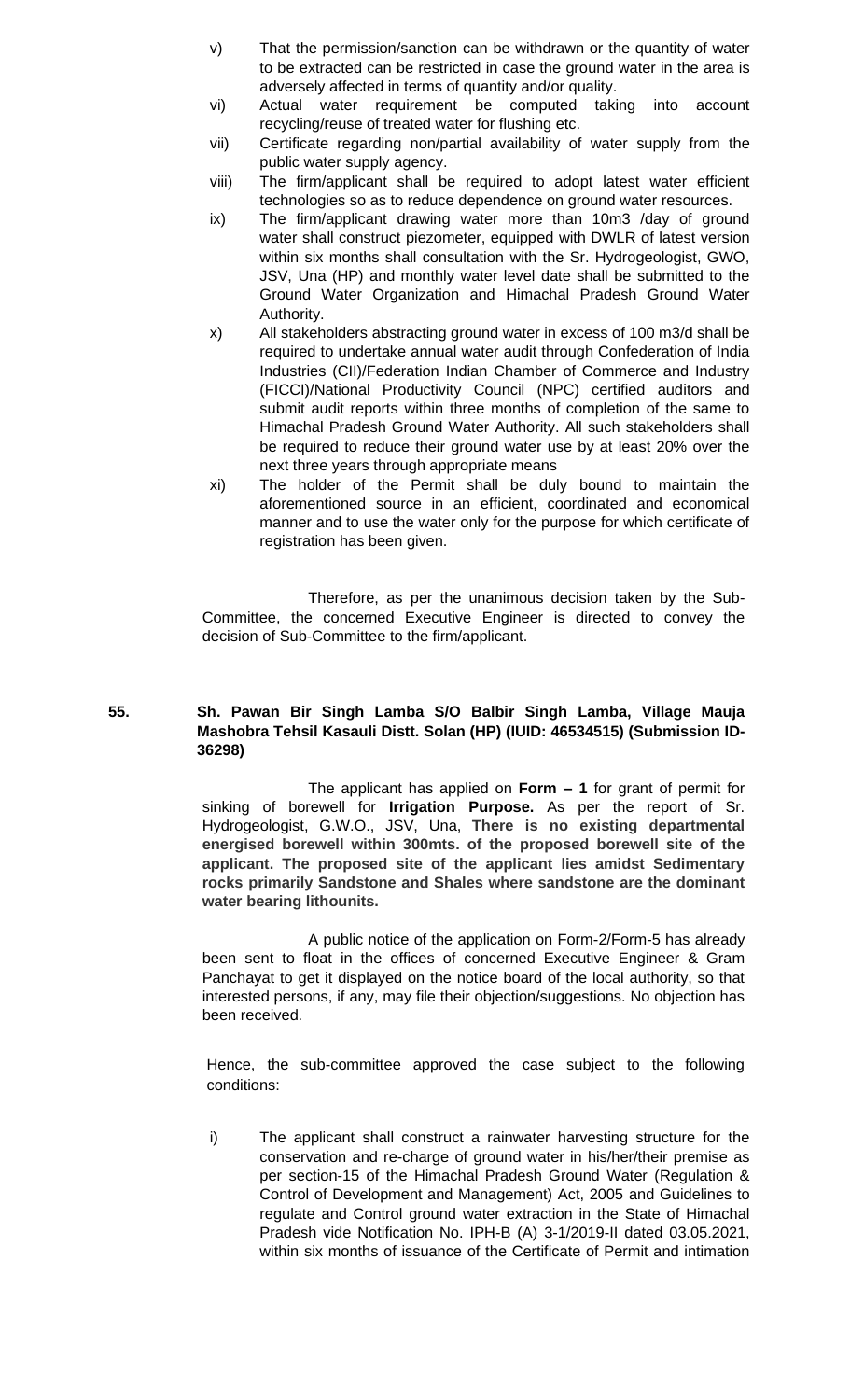will be given to Executive Engineer, JSV Division Solan on its completion.

- ii) The applicant shall install a water meter/bulk meter on the ground water extraction pipe so as to check the water drawl at any time and will maintain its log book.
- iii) The applicant shall have to pay royalty based on the quantum of ground water extraction through Executive Engineer, JSV Division Solan for the use of ground water to the Member Secretary, Himachal Pradesh Ground Water Authority as per the Himachal Pradesh ground Water (Regulation and Control of development and Management) Rules, 2007 or the rules which may, subsequently, be made applicable by the State of HP.
- iv) In case of Industrial connection, the firm shall not use waste water of the Industry for recharging of ground Water.
- v) That the permission/sanction can be withdrawn or the quantity of water to be extracted can be restricted in case the ground water in the area is adversely affected in terms of quantity and/or quality.
- vi) Actual water requirement be computed taking into account recycling/reuse of treated water for flushing etc.
- vii) Certificate regarding non/partial availability of water supply from the public water supply agency.
- viii) The firm/applicant shall be required to adopt latest water efficient technologies so as to reduce dependence on ground water resources.
- ix) The firm/applicant drawing water more than 10m3 /day of ground water shall construct piezometer, equipped with DWLR of latest version within six months shall consultation with the Sr. Hydrogeologist, GWO, JSV, Una (HP) and monthly water level date shall be submitted to the Ground Water Organization and Himachal Pradesh Ground Water Authority.
- x) All stakeholders abstracting ground water in excess of 100 m3/d shall be required to undertake annual water audit through Confederation of India Industries (CII)/Federation Indian Chamber of Commerce and Industry (FICCI)/National Productivity Council (NPC) certified auditors and submit audit reports within three months of completion of the same to Himachal Pradesh Ground Water Authority. All such stakeholders shall be required to reduce their ground water use by at least 20% over the next three years through appropriate means
- xi) The holder of the Permit shall be duly bound to maintain the aforementioned source in an efficient, coordinated and economical manner and to use the water only for the purpose for which certificate of registration has been given.
- xii) Supporting document in respect of farm size and crop type.

Therefore, as per the unanimous decision taken by the Sub-Committee, the concerned Executive Engineer is directed to convey the decision of Sub-Committee to the firm/applicant.

# **56. Sh. Vikas Labroo, S/O Late Sh Brij Krishan Labroo, Village Samkar, PO. Dhameta Tehsil Fatehpur Distt. Kangra (HP). (IUID: 24748129) (Submission ID- 37033)**

The applicant has applied on **Form – 1** for grant of permit for sinking of borewell for **Irrigation Purpose.** As per the report of Sr. Hydrogeologist, G.W.O., JSV, Una, **No departmental tubewell exists within a distance of 200m from the proposed borewell of the applicant. The site is located within the Nurpur Valley and area comprising of Sand Gravel Boulder intercalation with clay beds. The area falls under Safe Category as per DGWRE report (As on March, 2020).**

A public notice of the application on Form-2/Form-5 has already been sent to float in the offices of concerned Executive Engineer & Gram Panchayat to get it displayed on the notice board of the local authority, so that interested persons, if any, may file their objection/suggestions. No objection has been received.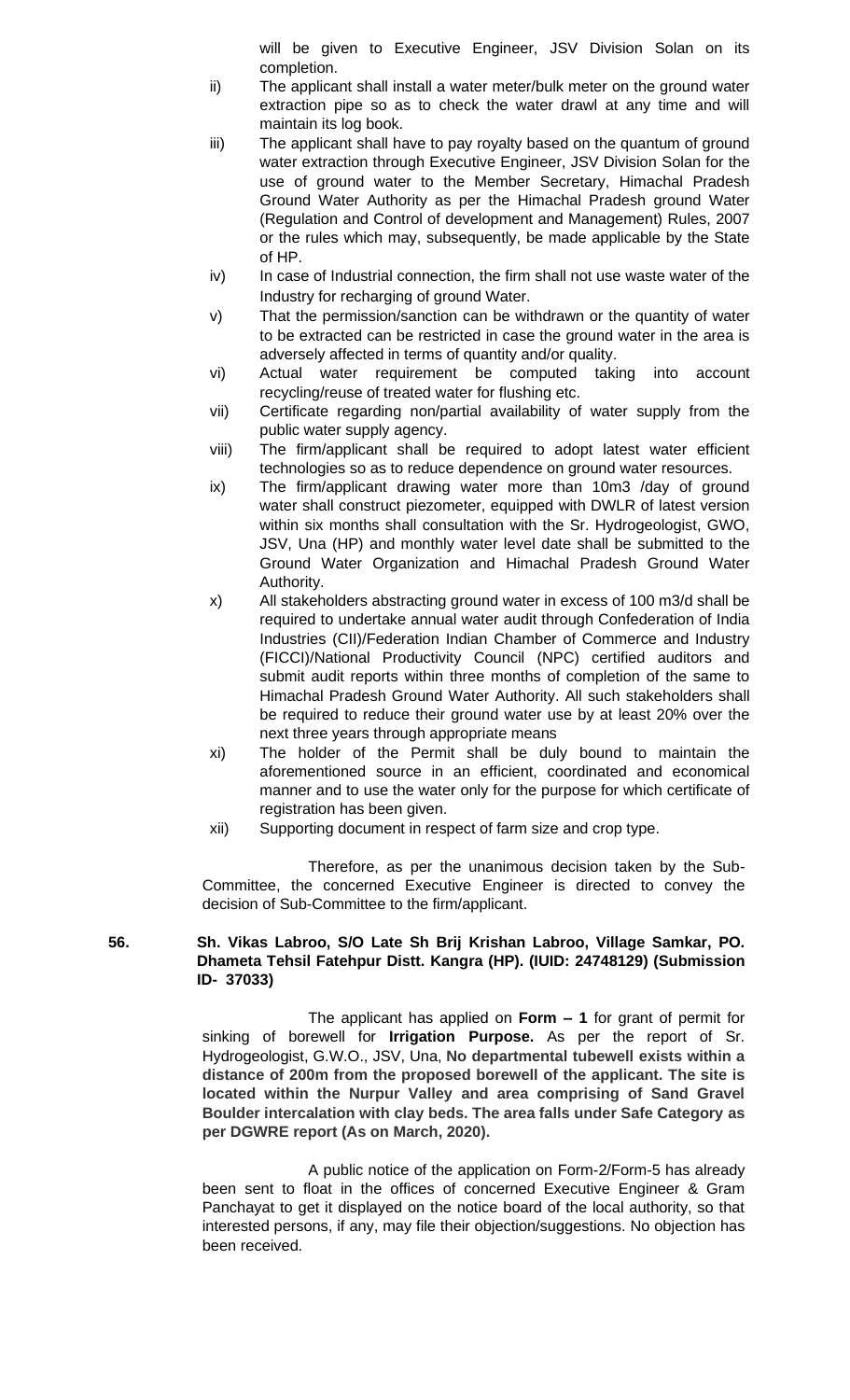Hence, the sub-committee approved the case subject to the following conditions:

- i) The applicant shall construct a rainwater harvesting structure for the conservation and re-charge of ground water in his/her/their premise as per section-15 of the Himachal Pradesh Ground Water (Regulation & Control of Development and Management) Act, 2005 and Guidelines to regulate and Control ground water extraction in the State of Himachal Pradesh vide Notification No. IPH-B (A) 3-1/2019-II dated 03.05.2021, within six months of issuance of the Certificate of Permit and intimation will be given to Executive Engineer, JSV Division Fatehpur on its completion.
- ii) The applicant shall install a water meter/bulk meter on the ground water extraction pipe so as to check the water drawl at any time and will maintain its log book.
- iii) The applicant shall have to pay royalty based on the quantum of ground water extraction through Executive Engineer, JSV Division Fatehpur for the use of ground water to the Member Secretary, Himachal Pradesh Ground Water Authority as per the Himachal Pradesh ground Water (Regulation and Control of development and Management) Rules, 2007 or the rules which may, subsequently, be made applicable by the State of HP.
- iv) In case of Industrial connection, the firm shall not use waste water of the Industry for recharging of ground Water.
- v) That the permission/sanction can be withdrawn or the quantity of water to be extracted can be restricted in case the ground water in the area is adversely affected in terms of quantity and/or quality.
- vi) Actual water requirement be computed taking into account recycling/reuse of treated water for flushing etc.
- vii) Certificate regarding non/partial availability of water supply from the public water supply agency.
- viii) The firm/applicant shall be required to adopt latest water efficient technologies so as to reduce dependence on ground water resources.
- ix) The firm/applicant drawing water more than 10m3 /day of ground water shall construct piezometer, equipped with DWLR of latest version within six months shall consultation with the Sr. Hydrogeologist, GWO, JSV, Una (HP) and monthly water level date shall be submitted to the Ground Water Organization and Himachal Pradesh Ground Water Authority.
- x) All stakeholders abstracting ground water in excess of 100 m3/d shall be required to undertake annual water audit through Confederation of India Industries (CII)/Federation Indian Chamber of Commerce and Industry (FICCI)/National Productivity Council (NPC) certified auditors and submit audit reports within three months of completion of the same to Himachal Pradesh Ground Water Authority. All such stakeholders shall be required to reduce their ground water use by at least 20% over the next three years through appropriate means
- xi) The holder of the Permit shall be duly bound to maintain the aforementioned source in an efficient, coordinated and economical manner and to use the water only for the purpose for which certificate of registration has been given.
- xii) Supporting document in respect of farm size and crop type.

Therefore, as per the unanimous decision taken by the Sub-Committee, the concerned Executive Engineer is directed to convey the decision of Sub-Committee to the firm/applicant.

# **57. Sh. Jai Kumar, S/O Thakur Singh, Vill. Thalehr (105), P.O. Marathu, Teh. Sadar, Distt. Mandi (HP) (IUID: 20641699) (Submission ID- 33934)**

The applicant has applied on **Form – 1** for grant of permit for sinking of borewell for **Irrigation Purpose.** As per the report of Sr.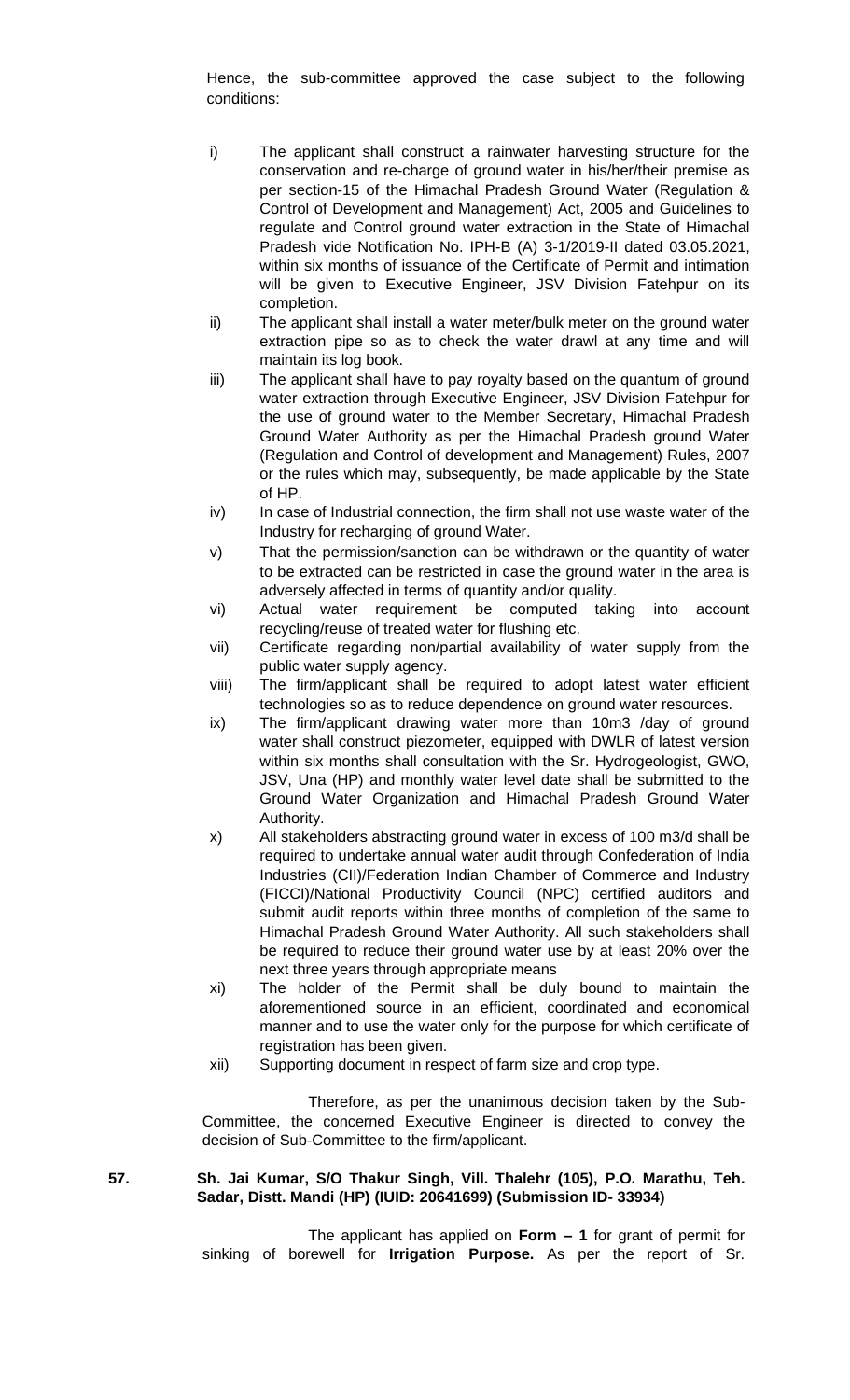Hydrogeologist, G.W.O., JSV, Una, **There is no existing departmental energised borewell within 300 mtrs. of the proposed borewell site of the applicant. The proposed borewell of the applicant lies in low dissected structural hills comprising of Sandstone, shales and Clays of Dharamshala formations. Ground water prospect in the area are good to moderate.**

A public notice of the application on Form-2/Form-5 has already been sent to float in the offices of concerned Executive Engineer & Gram Panchayat to get it displayed on the notice board of the local authority, so that interested persons, if any, may file their objection/suggestions. No objection has been received.

- i) The applicant shall construct a rainwater harvesting structure for the conservation and re-charge of ground water in his/her/their premise as per section-15 of the Himachal Pradesh Ground Water (Regulation & Control of Development and Management) Act, 2005 and Guidelines to regulate and Control ground water extraction in the State of Himachal Pradesh vide Notification No. IPH-B (A) 3-1/2019-II dated 03.05.2021, within six months of issuance of the Certificate of Permit and intimation will be given to Executive Engineer, JSV Division Mandi on its completion.
- ii) The applicant shall install a water meter/bulk meter on the ground water extraction pipe so as to check the water drawl at any time and will maintain its log book.
- iii) The applicant shall have to pay royalty based on the quantum of ground water extraction through Executive Engineer, JSV Division Mandi for the use of ground water to the Member Secretary, Himachal Pradesh Ground Water Authority as per the Himachal Pradesh ground Water (Regulation and Control of development and Management) Rules, 2007 or the rules which may, subsequently, be made applicable by the State of HP.
- iv) In case of Industrial connection, the firm shall not use waste water of the Industry for recharging of ground Water.
- v) That the permission/sanction can be withdrawn or the quantity of water to be extracted can be restricted in case the ground water in the area is adversely affected in terms of quantity and/or quality.
- vi) Actual water requirement be computed taking into account recycling/reuse of treated water for flushing etc.
- vii) Certificate regarding non/partial availability of water supply from the public water supply agency.
- viii) The firm/applicant shall be required to adopt latest water efficient technologies so as to reduce dependence on ground water resources.
- ix) The firm/applicant drawing water more than 10m3 /day of ground water shall construct piezometer, equipped with DWLR of latest version within six months shall consultation with the Sr. Hydrogeologist, GWO, JSV, Una (HP) and monthly water level date shall be submitted to the Ground Water Organization and Himachal Pradesh Ground Water Authority.
- x) All stakeholders abstracting ground water in excess of 100 m3/d shall be required to undertake annual water audit through Confederation of India Industries (CII)/Federation Indian Chamber of Commerce and Industry (FICCI)/National Productivity Council (NPC) certified auditors and submit audit reports within three months of completion of the same to Himachal Pradesh Ground Water Authority. All such stakeholders shall be required to reduce their ground water use by at least 20% over the next three years through appropriate means
- xi) The holder of the Permit shall be duly bound to maintain the aforementioned source in an efficient, coordinated and economical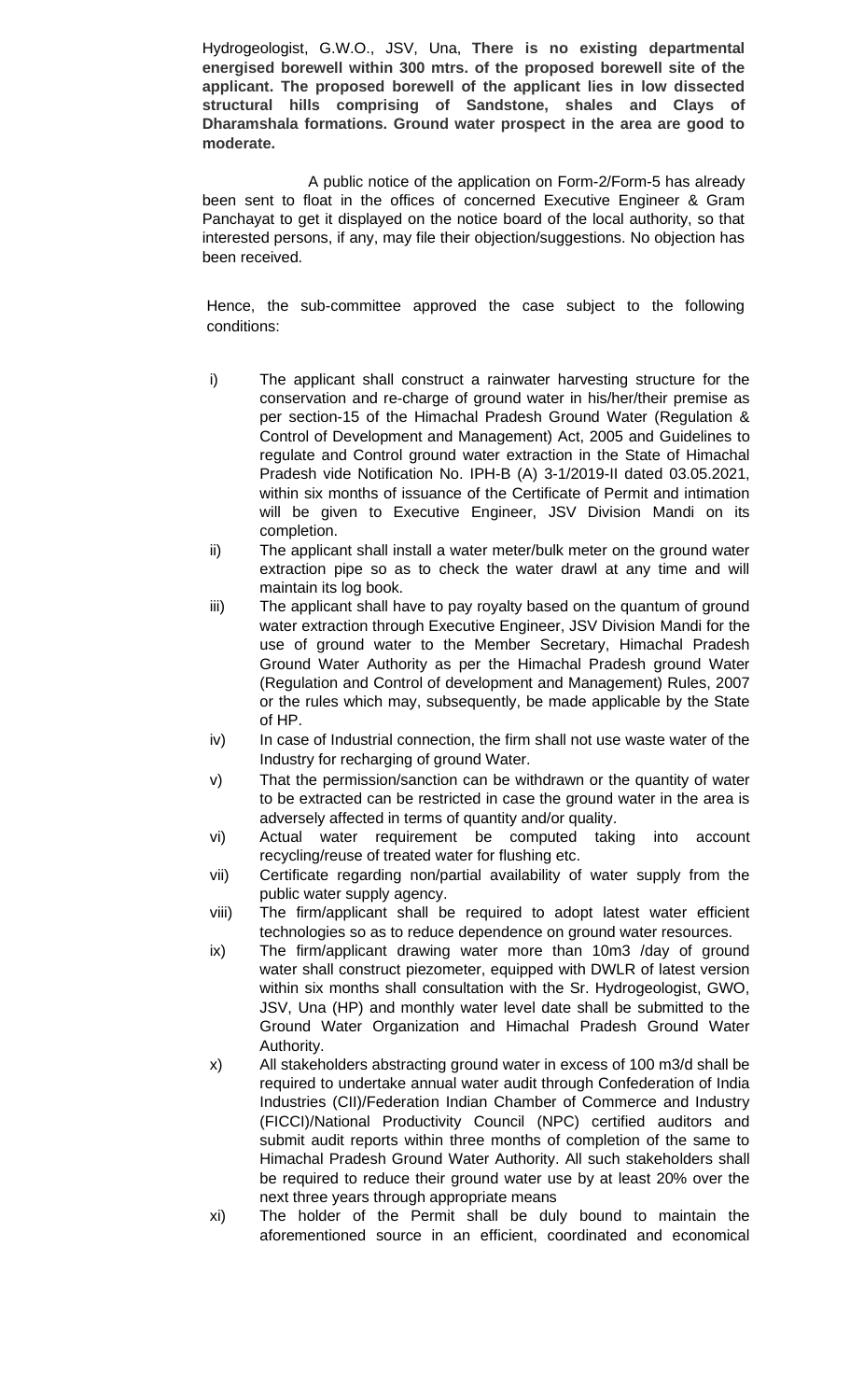manner and to use the water only for the purpose for which certificate of registration has been given.

xii) Supporting document in respect of farm size and crop type.

Therefore, as per the unanimous decision taken by the Sub-Committee, the concerned Executive Engineer is directed to convey the decision of Sub-Committee to the firm/applicant.

## **58. Sh. Anil Kumar S/O Raj Kumar, Village Koti Post office Jabli Tehsil kasauli Distt Solan 173209 (IUID: 39185692) (Submission ID- 32398)**

The applicant has applied on **Form – 1** for grant of permit for sinking of borewell for **Domestic Purpose.** As per the report of Sr. Hydrogeologist, G.W.O., JSV, Una, **There is no existing departmental energized borewell within 300 mtrs. of the proposed borewell site of the applicant. The proposed borewell site of the applicant. The proposed site of the applicant lies amidst sedimentary rocks primarily sandstones & shales of Dharamshala formation.**

A public notice of the application on Form-2/Form-5 has already been sent to float in the offices of concerned Executive Engineer & Gram Panchayat to get it displayed on the notice board of the local authority, so that interested persons, if any, may file their objection/suggestions. No objection has been received.

- i) The applicant shall construct a rainwater harvesting structure for the conservation and re-charge of ground water in his/her/their premise as per section-15 of the Himachal Pradesh Ground Water (Regulation & Control of Development and Management) Act, 2005 and Guidelines to regulate and Control ground water extraction in the State of Himachal Pradesh vide Notification No. IPH-B (A) 3-1/2019-II dated 03.05.2021, within six months of issuance of the Certificate of Permit and intimation will be given to Executive Engineer, JSV Division Solan on its completion.
- ii) The applicant shall install a water meter/bulk meter on the ground water extraction pipe so as to check the water drawl at any time and will maintain its log book.
- iii) The applicant shall have to pay royalty based on the quantum of ground water extraction through Executive Engineer, JSV Division Solan for the use of ground water to the Member Secretary, Himachal Pradesh Ground Water Authority as per the Himachal Pradesh ground Water (Regulation and Control of development and Management) Rules, 2007 or the rules which may, subsequently, be made applicable by the State of HP.
- iv) In case of Industrial connection, the firm shall not use waste water of the Industry for recharging of ground Water.
- v) That the permission/sanction can be withdrawn or the quantity of water to be extracted can be restricted in case the ground water in the area is adversely affected in terms of quantity and/or quality.
- vi) Actual water requirement be computed taking into account recycling/reuse of treated water for flushing etc.
- vii) Certificate regarding non/partial availability of water supply from the public water supply agency.
- viii) The firm/applicant shall be required to adopt latest water efficient technologies so as to reduce dependence on ground water resources.
- ix) The firm/applicant drawing water more than 10m3 /day of ground water shall construct piezometer, equipped with DWLR of latest version within six months shall consultation with the Sr. Hydrogeologist, GWO,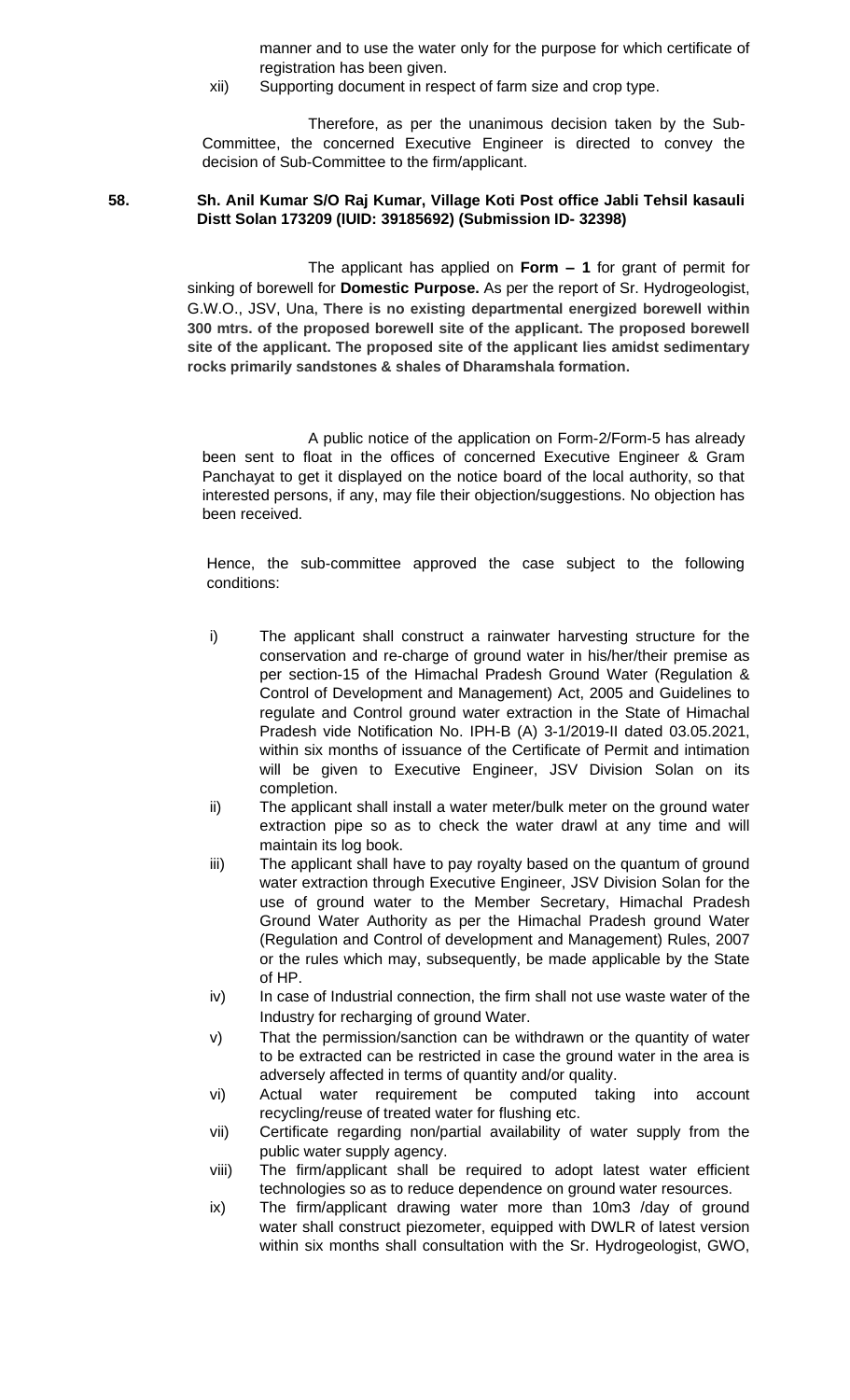JSV, Una (HP) and monthly water level date shall be submitted to the Ground Water Organization and Himachal Pradesh Ground Water Authority.

- x) All stakeholders abstracting ground water in excess of 100 m3/d shall be required to undertake annual water audit through Confederation of India Industries (CII)/Federation Indian Chamber of Commerce and Industry (FICCI)/National Productivity Council (NPC) certified auditors and submit audit reports within three months of completion of the same to Himachal Pradesh Ground Water Authority. All such stakeholders shall be required to reduce their ground water use by at least 20% over the next three years through appropriate means
- xi) The holder of the Permit shall be duly bound to maintain the aforementioned source in an efficient, coordinated and economical manner and to use the water only for the purpose for which certificate of registration has been given.

Therefore, as per the unanimous decision taken by the Sub-Committee, the concerned Executive Engineer is directed to convey the decision of Sub-Committee to the firm/applicant.

# **59. Smt. Anjna Devi, W/o Parveen Kumar, W/o Parveen Kumar, Vill Jijal, Po Adhwani, Teh. Jawalamukhi, Distt Kangra (HP) (IUID: 29005853) (Submission ID- 34472)**

The applicant has applied on **Form – 1** for grant of permit for sinking of borewell for **Irrigation Purpose.** As per the report of Sr. Hydrogeologist, G.W.O., JSV, Una, **There is no existing departmental energised borewell within 300 mtrs. of the proposed borewell site of the applicant. The proposed borewell of the applicant lies in highly dissected structural hills comprising of boulder conglomerates of Siwalik formation.**

A public notice of the application on Form-2/Form-5 has already been sent to float in the offices of concerned Executive Engineer & Gram Panchayat to get it displayed on the notice board of the local authority, so that interested persons, if any, may file their objection/suggestions. No objection has been received.

- i) The applicant shall construct a rainwater harvesting structure for the conservation and re-charge of ground water in his/her/their premise as per section-15 of the Himachal Pradesh Ground Water (Regulation & Control of Development and Management) Act, 2005 and Guidelines to regulate and Control ground water extraction in the State of Himachal Pradesh vide Notification No. IPH-B (A) 3-1/2019-II dated 03.05.2021, within six months of issuance of the Certificate of Permit and intimation will be given to Executive Engineer, JSV Division Dehra on its completion.
- ii) The applicant shall install a water meter/bulk meter on the ground water extraction pipe so as to check the water drawl at any time and will maintain its log book.
- iii) The applicant shall have to pay royalty based on the quantum of ground water extraction through Executive Engineer, JSV Division Dehra for the use of ground water to the Member Secretary, Himachal Pradesh Ground Water Authority as per the Himachal Pradesh ground Water (Regulation and Control of development and Management) Rules, 2007 or the rules which may, subsequently, be made applicable by the State of HP.
- iv) In case of Industrial connection, the firm shall not use waste water of the Industry for recharging of ground Water.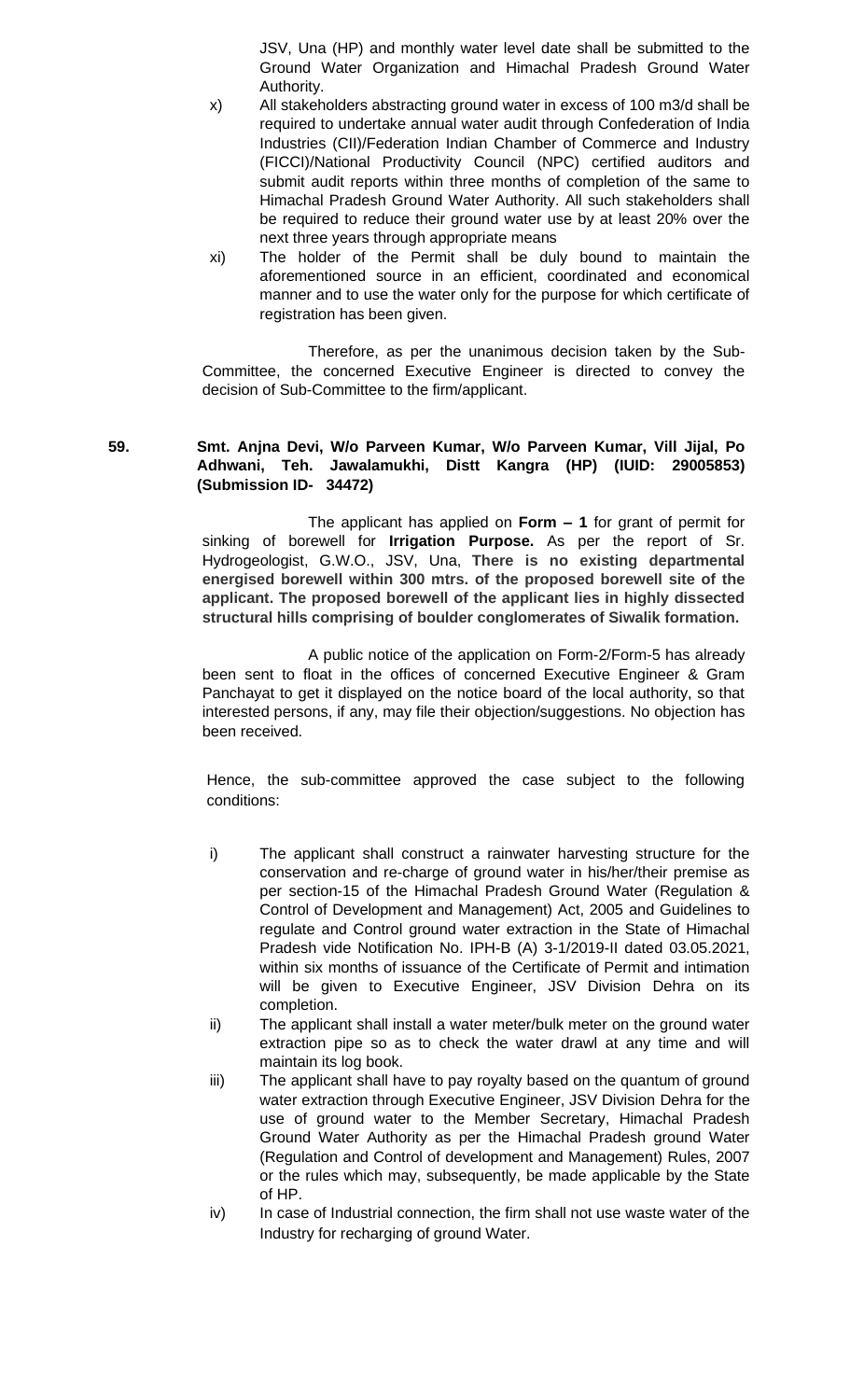- v) That the permission/sanction can be withdrawn or the quantity of water to be extracted can be restricted in case the ground water in the area is adversely affected in terms of quantity and/or quality.
- vi) Actual water requirement be computed taking into account recycling/reuse of treated water for flushing etc.
- vii) Certificate regarding non/partial availability of water supply from the public water supply agency.
- viii) The firm/applicant shall be required to adopt latest water efficient technologies so as to reduce dependence on ground water resources.
- ix) The firm/applicant drawing water more than 10m3 /day of ground water shall construct piezometer, equipped with DWLR of latest version within six months shall consultation with the Sr. Hydrogeologist, GWO, JSV, Una (HP) and monthly water level date shall be submitted to the Ground Water Organization and Himachal Pradesh Ground Water Authority.
- x) All stakeholders abstracting ground water in excess of 100 m3/d shall be required to undertake annual water audit through Confederation of India Industries (CII)/Federation Indian Chamber of Commerce and Industry (FICCI)/National Productivity Council (NPC) certified auditors and submit audit reports within three months of completion of the same to Himachal Pradesh Ground Water Authority. All such stakeholders shall be required to reduce their ground water use by at least 20% over the next three years through appropriate means
- xi) The holder of the Permit shall be duly bound to maintain the aforementioned source in an efficient, coordinated and economical manner and to use the water only for the purpose for which certificate of registration has been given.
- xii) Supporting document in respect of farm size and crop type.

## **60. Sh. Surinder Kumar, S/O Gainda Ram, Village Darnu (Upper Barol) PO Dharamshala Distt kangra (HP) (IUID: 15550014) (Submission ID- 36167)**

The applicant has applied on **Form – 1** for grant of permit for sinking of borewell for **Domestic Purpose.** As per the report of Sr. Hydrogeologist, G.W.O., JSV, Una**, One No. departmental energized borewell exists within a distance of around 30 m from the proposed borewell site of the applicant. The site falls in Dharamshala Palampur valley and as per the GEC 2020 report the area is safe and the stage of development is 13.76%. Lithologically the site falls in alluvial fan deposits comprising of sand gravel boulder and clays.**

A public notice of the application on Form-2/Form-5 has already been sent to float in the offices of concerned Executive Engineer & Gram Panchayat to get it displayed on the notice board of the local authority, so that interested persons, if any, may file their objection/suggestions. No objection has been received.

### **The Sub-Committee has considered the case and the applicant is requested to change the site for not fulfilling the minimum distance criteria as per Section 7(5)(f) of the Himachal Pradesh Ground Water Act, 2005.**

 Therefore, as per the unanimous decision taken by the Sub-Committee, the concerned Executive Engineer (Dharamshala) is directed to convey the decision of Sub-Committee to the firm/applicant.

#### **61. Sh. Tilak Chand, S/O Sh. Shakti Chand, VPO Rajeher, Teh Palampur Distt Kangra (HP) (IUID: 48789805) (Submission ID- 35649)**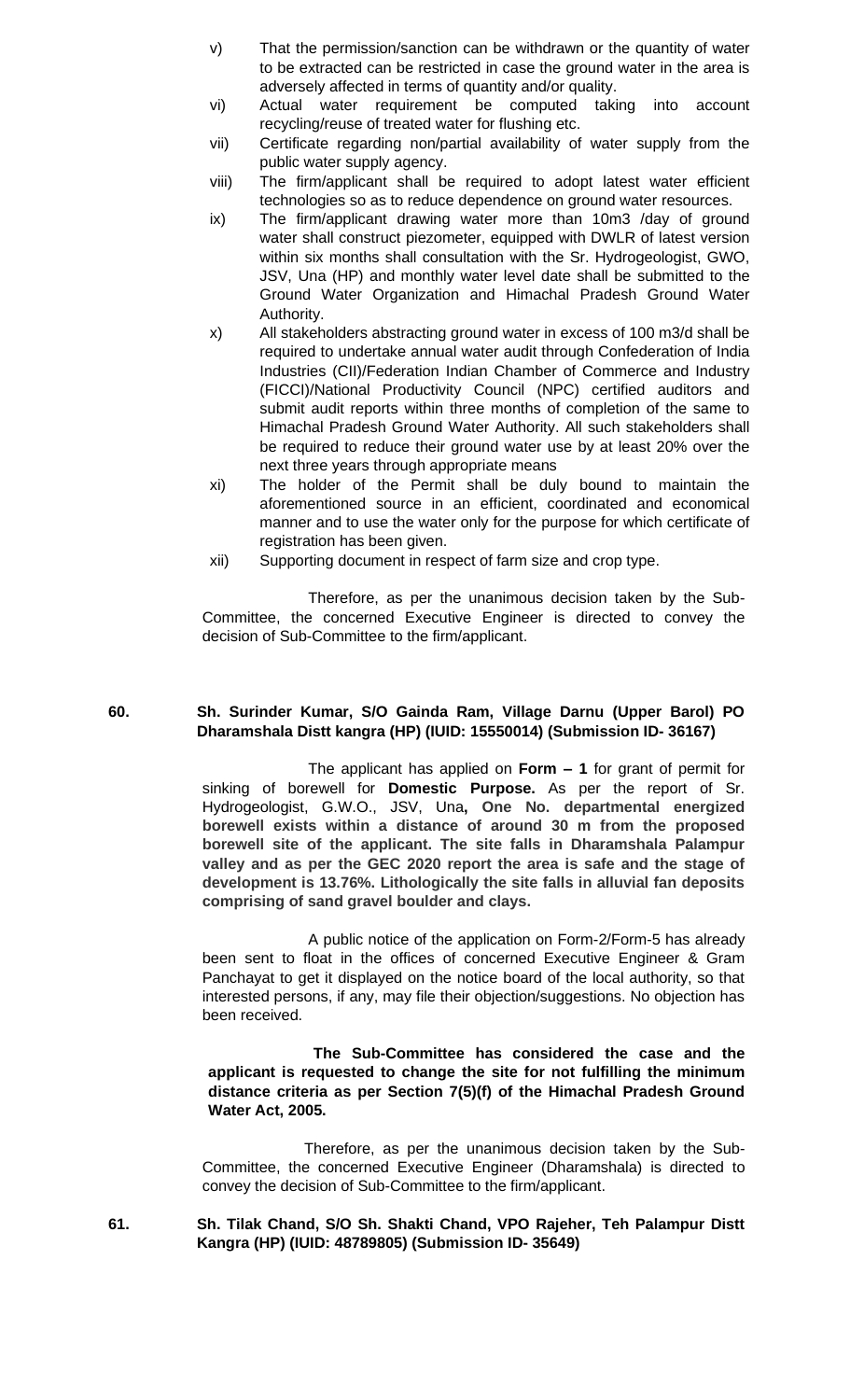The applicant has applied on **Form – 1** for grant of permit for sinking of borewell for **Irrigation Purpose.** As per the report of Sr. Hydrogeologist, G.W.O., JSV, Una, **No Govt. tubewell exist within 300mtrs of the existing tubewell of the applicant. The site falls in Dharamshala Palampur valley and as per the GEC 2020 report the area is safe and the stage of development is 13.76%. Lithologically the site falls in alluvial fan deposits comprising of sand gravel boulder and clays.**

A public notice of the application on Form-2/Form-5 has already been sent to float in the offices of concerned Executive Engineer & Gram Panchayat to get it displayed on the notice board of the local authority, so that interested persons, if any, may file their objection/suggestions. No objection has been received.

- i) The applicant shall construct a rainwater harvesting structure for the conservation and re-charge of ground water in his/her/their premise as per section-15 of the Himachal Pradesh Ground Water (Regulation & Control of Development and Management) Act, 2005 and Guidelines to regulate and Control ground water extraction in the State of Himachal Pradesh vide Notification No. IPH-B (A) 3-1/2019-II dated 03.05.2021, within six months of issuance of the Certificate of Permit and intimation will be given to Executive Engineer, JSV Division Baijnath on its completion.
- ii) The applicant shall install a water meter/bulk meter on the ground water extraction pipe so as to check the water drawl at any time and will maintain its log book.
- iii) The applicant shall have to pay royalty based on the quantum of ground water extraction through Executive Engineer, JSV Division Baijnath for the use of ground water to the Member Secretary, Himachal Pradesh Ground Water Authority as per the Himachal Pradesh ground Water (Regulation and Control of development and Management) Rules, 2007 or the rules which may, subsequently, be made applicable by the State of HP.
- iv) In case of Industrial connection, the firm shall not use waste water of the Industry for recharging of ground Water.
- v) That the permission/sanction can be withdrawn or the quantity of water to be extracted can be restricted in case the ground water in the area is adversely affected in terms of quantity and/or quality.
- vi) Actual water requirement be computed taking into account recycling/reuse of treated water for flushing etc.
- vii) Certificate regarding non/partial availability of water supply from the public water supply agency.
- viii) The firm/applicant shall be required to adopt latest water efficient technologies so as to reduce dependence on ground water resources.
- ix) The firm/applicant drawing water more than 10m3 /day of ground water shall construct piezometer, equipped with DWLR of latest version within six months shall consultation with the Sr. Hydrogeologist, GWO, JSV, Una (HP) and monthly water level date shall be submitted to the Ground Water Organization and Himachal Pradesh Ground Water Authority.
- x) All stakeholders abstracting ground water in excess of 100 m3/d shall be required to undertake annual water audit through Confederation of India Industries (CII)/Federation Indian Chamber of Commerce and Industry (FICCI)/National Productivity Council (NPC) certified auditors and submit audit reports within three months of completion of the same to Himachal Pradesh Ground Water Authority. All such stakeholders shall be required to reduce their ground water use by at least 20% over the next three years through appropriate means
- xi) The holder of the Permit shall be duly bound to maintain the aforementioned source in an efficient, coordinated and economical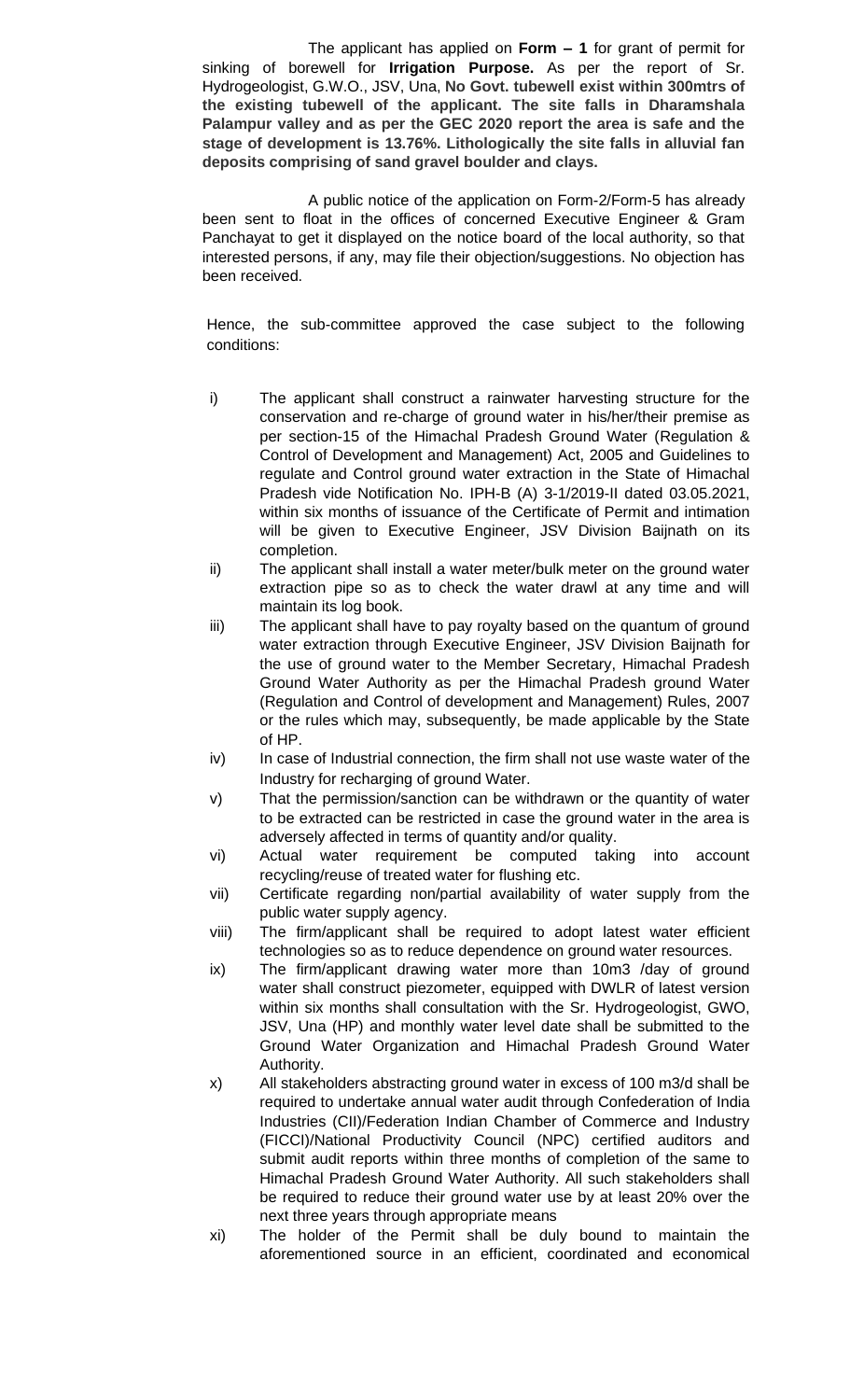manner and to use the water only for the purpose for which certificate of registration has been given.

xii) Supporting document in respect of farm size and crop type.

Therefore, as per the unanimous decision taken by the Sub-Committee, the concerned Executive Engineer is directed to convey the decision of Sub-Committee to the firm/applicant.

#### **62. Sh. Amarjyot Singh, S/o Sh. Sant Singh Gyani, Pinegrove School, Kasauli Road, Vill Mangoti, (105) Solan 173209 (IUID: 93223987) (Submission ID-35727)**

The applicant has applied on **Form – 1** for grant of permit for sinking of borewell for **Irrigation Purpose.** As per the report of Sr. Hydrogeologist, G.W.O., JSV, Una**, There is no existing departmental energised borewell within 300mts. of the proposed borewell site of the applicant. The proposed site of the applicant lies amidst Sedimentary rocks primarily Sandstone and Shales.**

A public notice of the application on Form-2/Form-5 has already been sent to float in the offices of concerned Executive Engineer (Solan) & Gram Panchayat to get it displayed on the notice board of the local authority, so that interested persons, if any, may file their objection/suggestions. Objection has been received from Gram Panchayat Sanwara.

An expert committee has been constituted to inspect the site and submit the recommendations within a week. After the report of expert committee the decision regarding issuing the permit for sinking of borewell shall be taken accordingly.

#### **63. Sh. Kishan Dass, S/O Kutu, Village/post office-Gurumajra, Tehsil Baddi Distt. Solan (HP) (IUID: 20419881) (Submission ID- 34200)**

The applicant has applied on **Form – 1** for grant of permit for sinking of borewell for **Irrigation Purpose.** As per the report of Sr. Hydrogeologist, G.W.O., JSV, Una**, There is no existing departmental tubewell within 300 mts. of the proposed borewell site of the applicant. The proposed site of the applicant borewell of the applicant lies amidst valley full deposits of Nalagarh valley comprising of Clays, Gravels, Pebbles, boulders & sand.**

A public notice of the application on Form-2/Form-5 has already been sent to float in the offices of concerned Executive Engineer & Gram Panchayat to get it displayed on the notice board of the local authority, so that interested persons, if any, may file their objection/suggestions. No objection has been received.

It was decided by the sub-committee that under section 2(o) of Himachal Pradesh Ground Water Act, 2005 the domestic users does not fall in the category of ground water user, hence may be allowed.

Hence, the sub-committee approved the case subject to the following conditions:

i) The applicant shall construct a rainwater harvesting structure for the conservation and re-charge of ground water in his/her/their premise as per section-15 of the Himachal Pradesh Ground Water (Regulation & Control of Development and Management) Act, 2005 and Guidelines to regulate and Control ground water extraction in the State of Himachal Pradesh vide Notification No. IPH-B (A) 3-1/2019-II dated 03.05.2021, within six months of issuance of the Certificate of Permit and intimation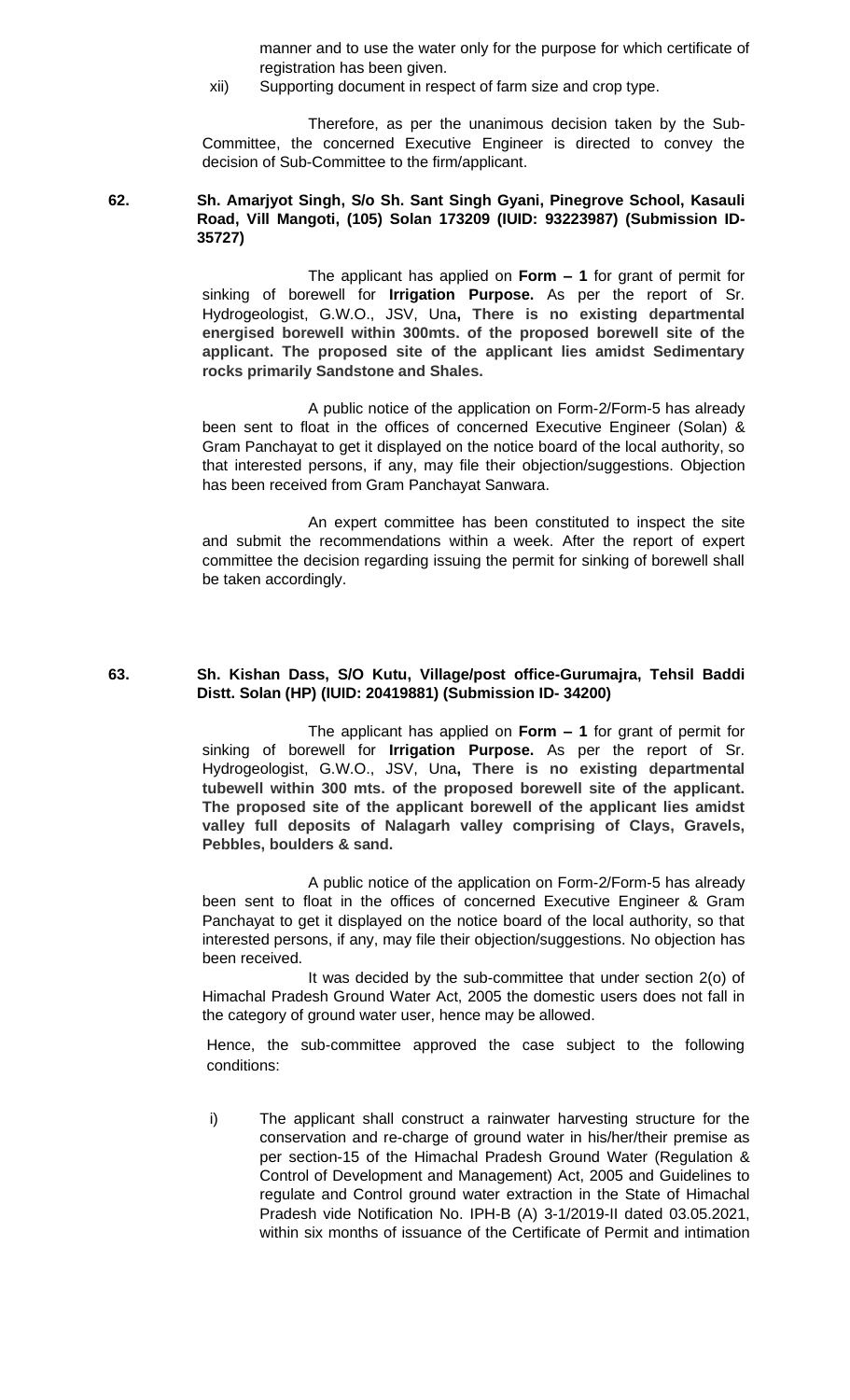will be given to Executive Engineer, JSV Division Nalagarh on its completion.

- ii) The applicant shall install a water meter/bulk meter on the ground water extraction pipe so as to check the water drawl at any time and will maintain its log book.
- iii) The applicant shall have to pay royalty based on the quantum of ground water extraction through Executive Engineer, JSV Division Nalagarh for the use of ground water to the Member Secretary, Himachal Pradesh Ground Water Authority as per the Himachal Pradesh ground Water (Regulation and Control of development and Management) Rules, 2007 or the rules which may, subsequently, be made applicable by the State of HP.
- iv) In case of Industrial connection, the firm shall not use waste water of the Industry for recharging of ground Water.
- v) That the permission/sanction can be withdrawn or the quantity of water to be extracted can be restricted in case the ground water in the area is adversely affected in terms of quantity and/or quality.
- vi) Actual water requirement be computed taking into account recycling/reuse of treated water for flushing etc.
- vii) Certificate regarding non/partial availability of water supply from the public water supply agency.
- viii) The firm/applicant shall be required to adopt latest water efficient technologies so as to reduce dependence on ground water resources.
- ix) The firm/applicant drawing water more than 10m3 /day of ground water shall construct piezometer, equipped with DWLR of latest version within six months shall consultation with the Sr. Hydrogeologist, GWO, JSV, Una (HP) and monthly water level date shall be submitted to the Ground Water Organization and Himachal Pradesh Ground Water Authority.
- x) All stakeholders abstracting ground water in excess of 100 m3/d shall be required to undertake annual water audit through Confederation of India Industries (CII)/Federation Indian Chamber of Commerce and Industry (FICCI)/National Productivity Council (NPC) certified auditors and submit audit reports within three months of completion of the same to Himachal Pradesh Ground Water Authority. All such stakeholders shall be required to reduce their ground water use by at least 20% over the next three years through appropriate means
- xi) The holder of the Permit shall be duly bound to maintain the aforementioned source in an efficient, coordinated and economical manner and to use the water only for the purpose for which certificate of registration has been given.
- xii) Supporting document in respect of farm size and crop type.

Therefore, as per the unanimous decision taken by the Sub-Committee, the concerned Executive Engineer is directed to convey the decision of Sub-Committee to the firm/applicant.

# **64. Sh. Amarjyot Singh Gyani, S/O Sant Singh Gyani, Pinegrove School, Kasauli Road, Mangoti, (105) Solan, H.P. 173209 (IUID: 60905579) (Submission ID- 36265)**

The applicant has applied on **Form – 1** for grant of permit for sinking of borewell for **Irrigation Purpose.** As per the report of Sr. Hydrogeologist, G.W.O., JSV, Una**, There is no existing departmental energised borewell within 300mts. of the proposed borewell site of the applicant. The proposed site of the applicant lies amidst Sedimentary rocks primarily Sandstone and Shales.**

A public notice of the application on Form-2/Form-5 has already been sent to float in the offices of concerned Executive Engineer (Solan) & Gram Panchayat to get it displayed on the notice board of the local authority, so that interested persons, if any, may file their objection/suggestions. Objection has been received from Gram Panchayat Sanwara.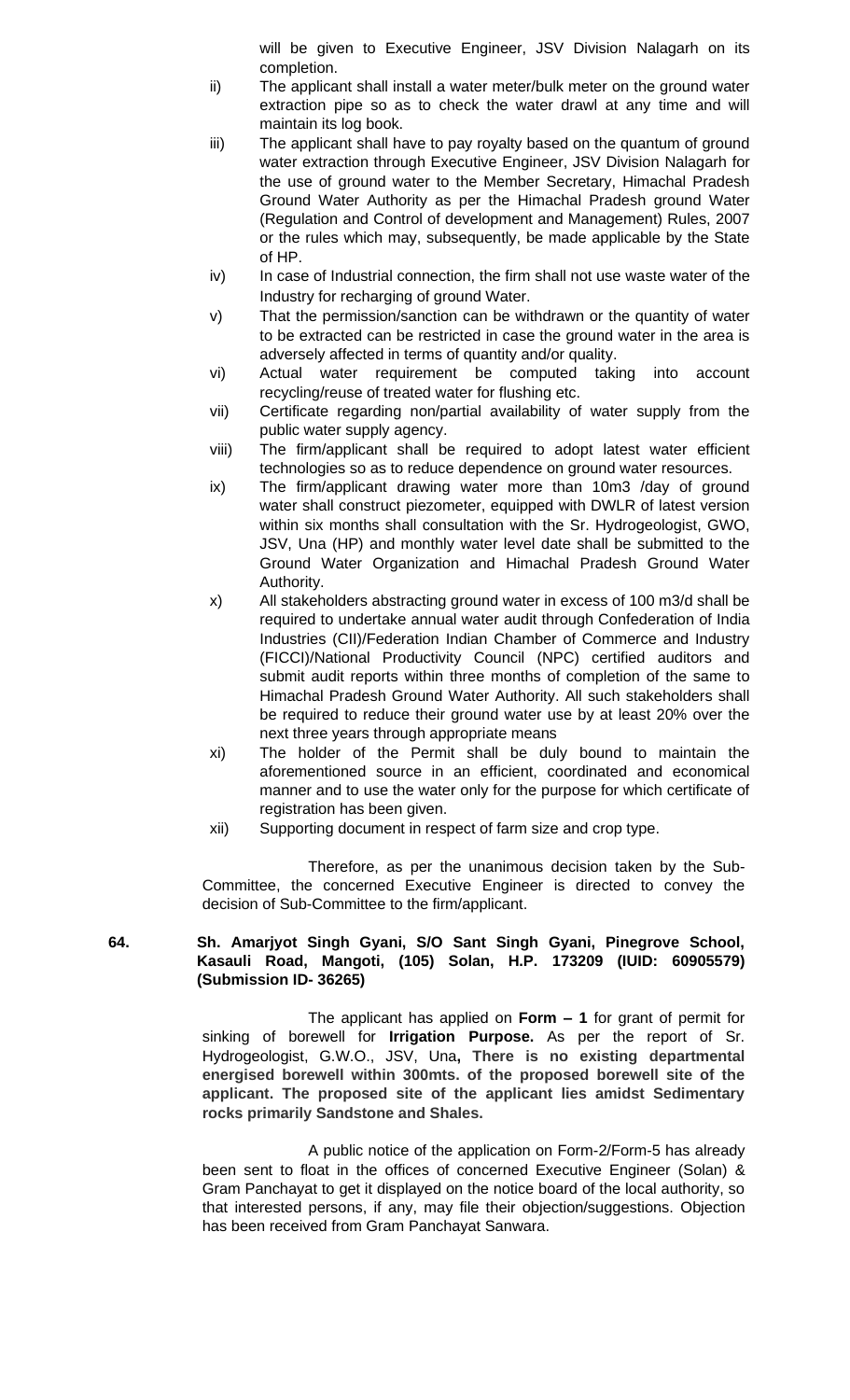**An expert committee has been constituted to inspect the site and submit the recommendations within a week. After the report of expert committee the decision regarding issuing the permit for sinking of borewell shall be taken accordingly.**

# **65. Sh. Amarjyot Singh Gyani, S/O Sant Singh Gyani, Pinegrove School, Kasauli Road, Mangoti, (105) Solan, H.P. 173209 (IUID: 60905579) (Submission ID- 35723)**

The applicant has applied on **Form – 1** for grant of permit for sinking of borewell for **Irrigation Purpose.** As per the report of Sr. Hydrogeologist, G.W.O., JSV, Una**, There is no existing departmental energised borewell within 300mts. of the proposed borewell site of the applicant at village Gahar, Tehsil Kasauli. The proposed site of the applicant lies amidst Sedimentary rocks primarily Shales and Sandstone.**

A public notice of the application on Form-2/Form-5 has already been sent to float in the offices of concerned Executive Engineer & Gram Panchayat to get it displayed on the notice board of the local authority, so that interested persons, if any, may file their objection/suggestions. No objection has been received.

- i) The applicant shall construct a rainwater harvesting structure for the conservation and re-charge of ground water in his/her/their premise as per section-15 of the Himachal Pradesh Ground Water (Regulation & Control of Development and Management) Act, 2005 and Guidelines to regulate and Control ground water extraction in the State of Himachal Pradesh vide Notification No. IPH-B (A) 3-1/2019-II dated 03.05.2021, within six months of issuance of the Certificate of Permit and intimation will be given to Executive Engineer, JSV Division Solan on its completion.
- ii) The applicant shall install a water meter/bulk meter on the ground water extraction pipe so as to check the water drawl at any time and will maintain its log book.
- iii) The applicant shall have to pay royalty based on the quantum of ground water extraction through Executive Engineer, JSV Division Solan for the use of ground water to the Member Secretary, Himachal Pradesh Ground Water Authority as per the Himachal Pradesh ground Water (Regulation and Control of development and Management) Rules, 2007 or the rules which may, subsequently, be made applicable by the State of HP.
- iv) In case of Industrial connection, the firm shall not use waste water of the Industry for recharging of ground Water.
- v) That the permission/sanction can be withdrawn or the quantity of water to be extracted can be restricted in case the ground water in the area is adversely affected in terms of quantity and/or quality.
- vi) Actual water requirement be computed taking into account recycling/reuse of treated water for flushing etc.
- vii) Certificate regarding non/partial availability of water supply from the public water supply agency.
- viii) The firm/applicant shall be required to adopt latest water efficient technologies so as to reduce dependence on ground water resources.
- ix) The firm/applicant drawing water more than 10m3 /day of ground water shall construct piezometer, equipped with DWLR of latest version within six months shall consultation with the Sr. Hydrogeologist, GWO, JSV, Una (HP) and monthly water level date shall be submitted to the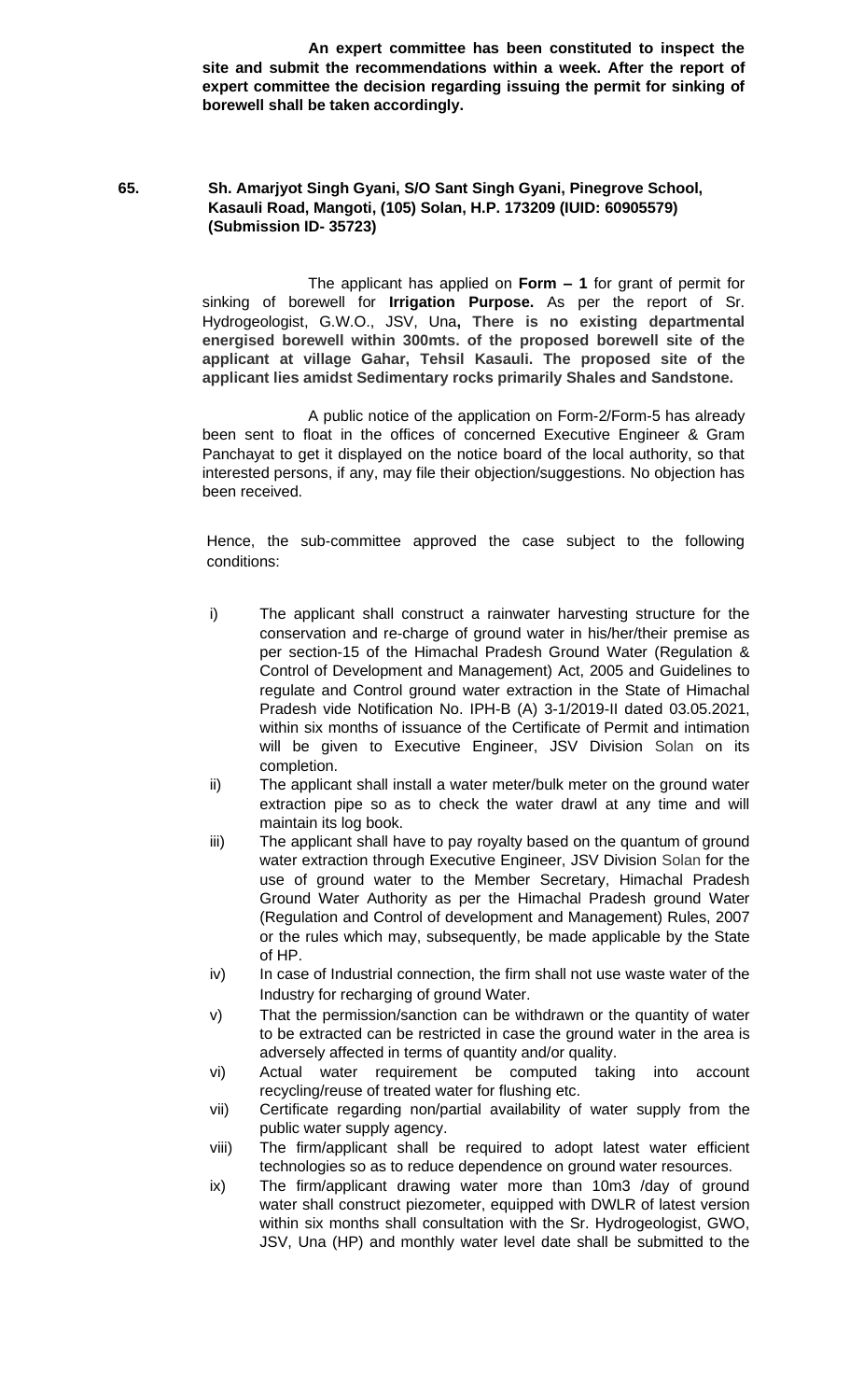Ground Water Organization and Himachal Pradesh Ground Water Authority.

- x) All stakeholders abstracting ground water in excess of 100 m3/d shall be required to undertake annual water audit through Confederation of India Industries (CII)/Federation Indian Chamber of Commerce and Industry (FICCI)/National Productivity Council (NPC) certified auditors and submit audit reports within three months of completion of the same to Himachal Pradesh Ground Water Authority. All such stakeholders shall be required to reduce their ground water use by at least 20% over the next three years through appropriate means
- xi) The holder of the Permit shall be duly bound to maintain the aforementioned source in an efficient, coordinated and economical manner and to use the water only for the purpose for which certificate of registration has been given.
- xii) Supporting document in respect of farm size and crop type.

Therefore, as per the unanimous decision taken by the Sub-Committee, the concerned Executive Engineer is directed to convey the decision of Sub-Committee to the firm/applicant.

#### **66. Smt. Reeta Pal W/O Sh. Ranjeet singh Pal, V.P.O. Domehar, Tehsil Arki, Distt. Solan (HP) (IUID: 93831468) (Submission ID- 33105)**

The applicant has applied on **Form – 1** for grant of permit for sinking of borewell for **Irrigation Purpose.** As per the report of Sr. Hydrogeologist, G.W.O., JSV, Una**, There is no departmental tubewell exists within a distance of 200m from the proposed borewell of the applicant. The site fall in the Alluvial fan deposits comprising of sand gravel boulder and clay.**

A public notice of the application on Form-2/Form-5 has already been sent to float in the offices of concerned Executive Engineer & Gram Panchayat to get it displayed on the notice board of the local authority, so that interested persons, if any, may file their objection/suggestions. No objection has been received.

- i) The applicant shall construct a rainwater harvesting structure for the conservation and re-charge of ground water in his/her/their premise as per section-15 of the Himachal Pradesh Ground Water (Regulation & Control of Development and Management) Act, 2005 and Guidelines to regulate and Control ground water extraction in the State of Himachal Pradesh vide Notification No. IPH-B (A) 3-1/2019-II dated 03.05.2021, within six months of issuance of the Certificate of Permit and intimation will be given to Executive Engineer, JSV Division Solan on its completion.
- ii) The applicant shall install a water meter/bulk meter on the ground water extraction pipe so as to check the water drawl at any time and will maintain its log book.
- iii) The applicant shall have to pay royalty based on the quantum of ground water extraction through Executive Engineer, JSV Division Solan for the use of ground water to the Member Secretary, Himachal Pradesh Ground Water Authority as per the Himachal Pradesh ground Water (Regulation and Control of development and Management) Rules, 2007 or the rules which may, subsequently, be made applicable by the State of HP.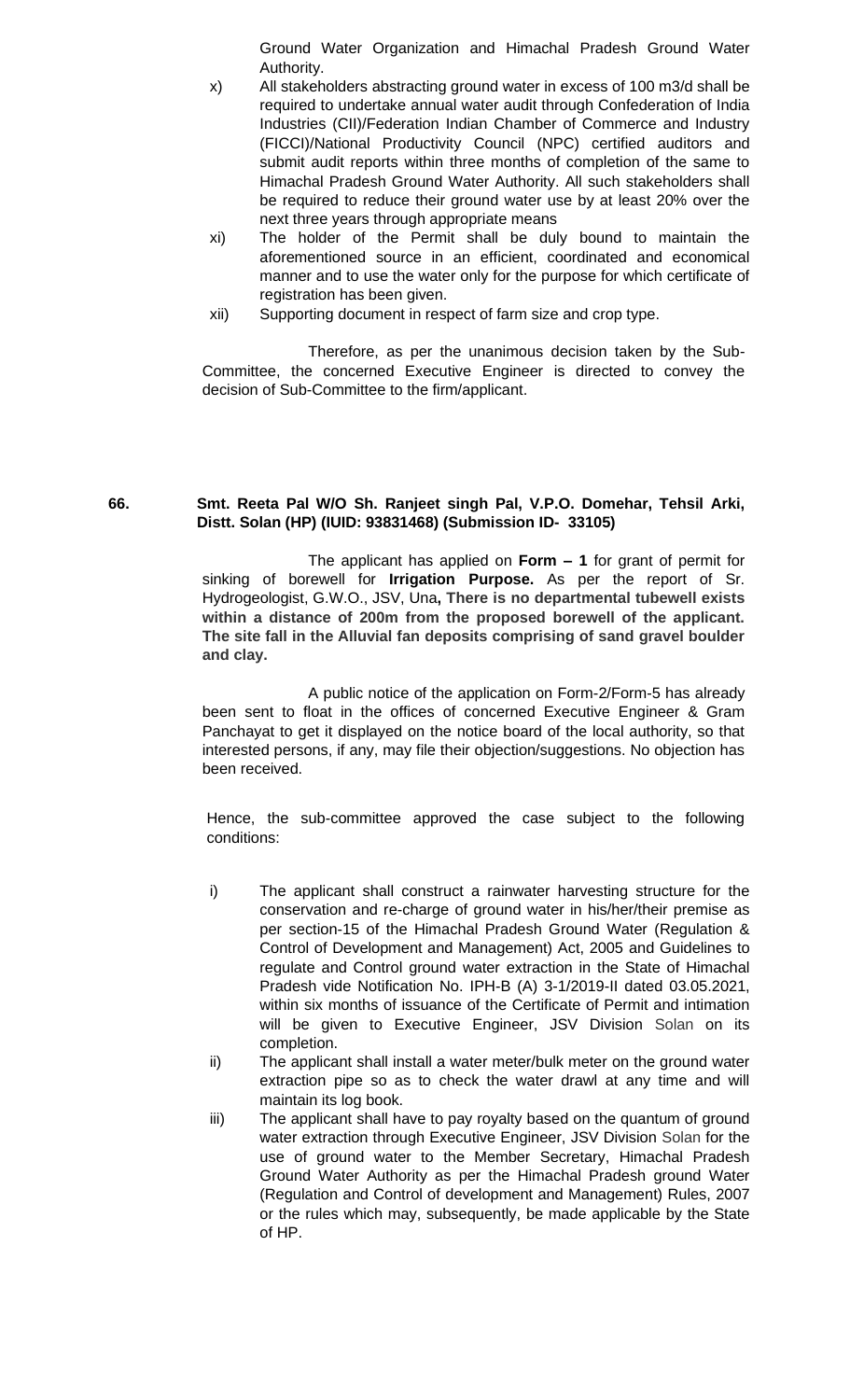- iv) In case of Industrial connection, the firm shall not use waste water of the Industry for recharging of ground Water.
- v) That the permission/sanction can be withdrawn or the quantity of water to be extracted can be restricted in case the ground water in the area is adversely affected in terms of quantity and/or quality.
- vi) Actual water requirement be computed taking into account recycling/reuse of treated water for flushing etc.
- vii) Certificate regarding non/partial availability of water supply from the public water supply agency.
- viii) The firm/applicant shall be required to adopt latest water efficient technologies so as to reduce dependence on ground water resources.
- ix) The firm/applicant drawing water more than 10m3 /day of ground water shall construct piezometer, equipped with DWLR of latest version within six months shall consultation with the Sr. Hydrogeologist, GWO, JSV, Una (HP) and monthly water level date shall be submitted to the Ground Water Organization and Himachal Pradesh Ground Water Authority.
- x) All stakeholders abstracting ground water in excess of 100 m3/d shall be required to undertake annual water audit through Confederation of India Industries (CII)/Federation Indian Chamber of Commerce and Industry (FICCI)/National Productivity Council (NPC) certified auditors and submit audit reports within three months of completion of the same to Himachal Pradesh Ground Water Authority. All such stakeholders shall be required to reduce their ground water use by at least 20% over the next three years through appropriate means
- xi) The holder of the Permit shall be duly bound to maintain the aforementioned source in an efficient, coordinated and economical manner and to use the water only for the purpose for which certificate of registration has been given.
- xii) Supporting document in respect of farm size and crop type.

### **67. Sh. Chaman Lal S/O Sh. Ram Swaroop, Village Nalka PO Manpura Tehsil Baddi, Distt Solan (HP) (IUID: 39892010) (Submission ID- 34661)**

The applicant has applied on **Form – 1** for grant of permit for sinking of borewell for **Domestic Purpose. As per the report of Sr. Hydrogeologist, G.W.O., JSV, Una, The applicant has applied for permit for sinking of a new borewell, however, the bore has already drilled by the applicant in May 2021.There is no existing departmental tubewell within 300mtrs of the existing borewell. The site falls in Nalagarh valley and as per the GEC 2020 report the area is safe and the stage of development is 58%.Lithologically the site falls in valley fill deposits of comprising of clays , gravels, pebbles, boulders & sand.**

**The case was discussed and after detailed discussions it was decided that as the borewell had already been drilled during 05/2021 as per site inspection report which is in contravention of the Himachal Pradesh Ground water Act, 2005, hence the concerned Executive Engineer (Nalagarh) shall intimate the action taken for the offence under various provisions of the Act.**

**68. Sh. Rajesh Kaushal, S/O Sh. Chaman Lal Kaushal, Vill-Samkar, Post Office Dhameta, Tehsil Fatehpur, Distt-Kangra (HP) (IUID: 24340959) (Submission ID- 36785)**

> The applicant has applied on **Form – 1** for grant of permit for sinking of borewell for **Domestic Purpose.** As per the report of Sr. Hydrogeologist, G.W.O., JSV, Una**, No Govt tubewell exists within a distance of 300 m from the proposed borewell location of the applicant.**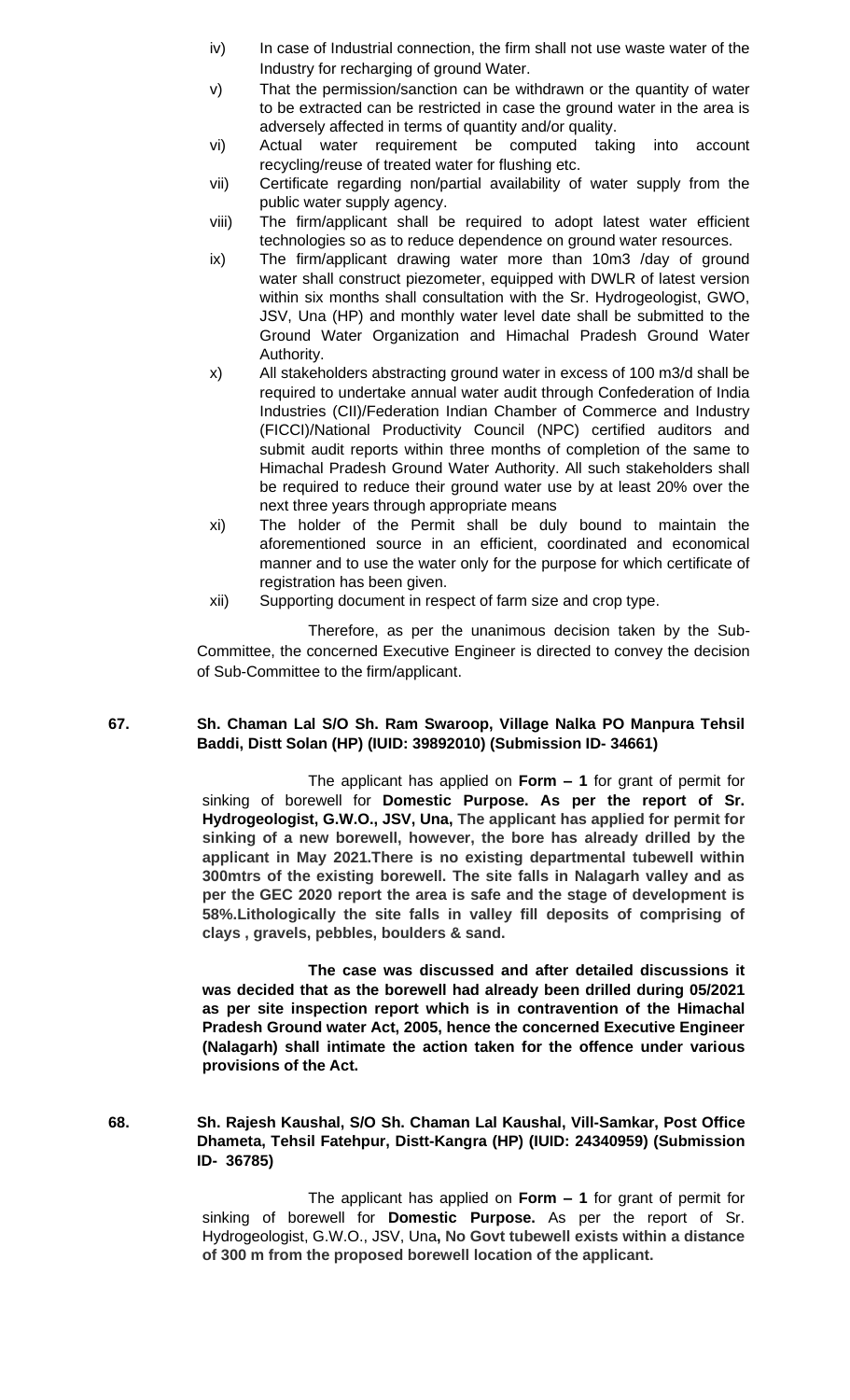A public notice of the application on Form-2/Form-5 has already been sent to float in the offices of concerned Executive Engineer & Gram Panchayat to get it displayed on the notice board of the local authority, so that interested persons, if any, may file their objection/suggestions. No objection has been received.

Hence, the sub-committee approved the case subject to the following conditions:

- i) The applicant shall construct a rainwater harvesting structure for the conservation and re-charge of ground water in his/her/their premise as per section-15 of the Himachal Pradesh Ground Water (Regulation & Control of Development and Management) Act, 2005 and Guidelines to regulate and Control ground water extraction in the State of Himachal Pradesh vide Notification No. IPH-B (A) 3-1/2019-II dated 03.05.2021, within six months of issuance of the Certificate of Permit and intimation will be given to Executive Engineer, JSV Division Fatehpur on its completion.
- ii) The applicant shall install a water meter/bulk meter on the ground water extraction pipe so as to check the water drawl at any time and will maintain its log book.
- iii) The applicant shall have to pay royalty based on the quantum of ground water extraction through Executive Engineer, JSV Division Fatehpur for the use of ground water to the Member Secretary, Himachal Pradesh Ground Water Authority as per the Himachal Pradesh ground Water (Regulation and Control of development and Management) Rules, 2007 or the rules which may, subsequently, be made applicable by the State of HP.
- iv) In case of Industrial connection, the firm shall not use waste water of the Industry for recharging of ground Water.
- v) That the permission/sanction can be withdrawn or the quantity of water to be extracted can be restricted in case the ground water in the area is adversely affected in terms of quantity and/or quality.
- vi) Actual water requirement be computed taking into account recycling/reuse of treated water for flushing etc.
- vii) Certificate regarding non/partial availability of water supply from the public water supply agency.
- viii) The firm/applicant shall be required to adopt latest water efficient technologies so as to reduce dependence on ground water resources.
- ix) The firm/applicant drawing water more than 10m3 /day of ground water shall construct piezometer, equipped with DWLR of latest version within six months shall consultation with the Sr. Hydrogeologist, GWO, JSV, Una (HP) and monthly water level date shall be submitted to the Ground Water Organization and Himachal Pradesh Ground Water Authority.
- x) All stakeholders abstracting ground water in excess of 100 m3/d shall be required to undertake annual water audit through Confederation of India Industries (CII)/Federation Indian Chamber of Commerce and Industry (FICCI)/National Productivity Council (NPC) certified auditors and submit audit reports within three months of completion of the same to Himachal Pradesh Ground Water Authority. All such stakeholders shall be required to reduce their ground water use by at least 20% over the next three years through appropriate means
- xi) The holder of the Permit shall be duly bound to maintain the aforementioned source in an efficient, coordinated and economical manner and to use the water only for the purpose for which certificate of registration has been given.

Therefore, as per the unanimous decision taken by the Sub-Committee, the concerned Executive Engineer is directed to convey the decision of Sub-Committee to the firm/applicant.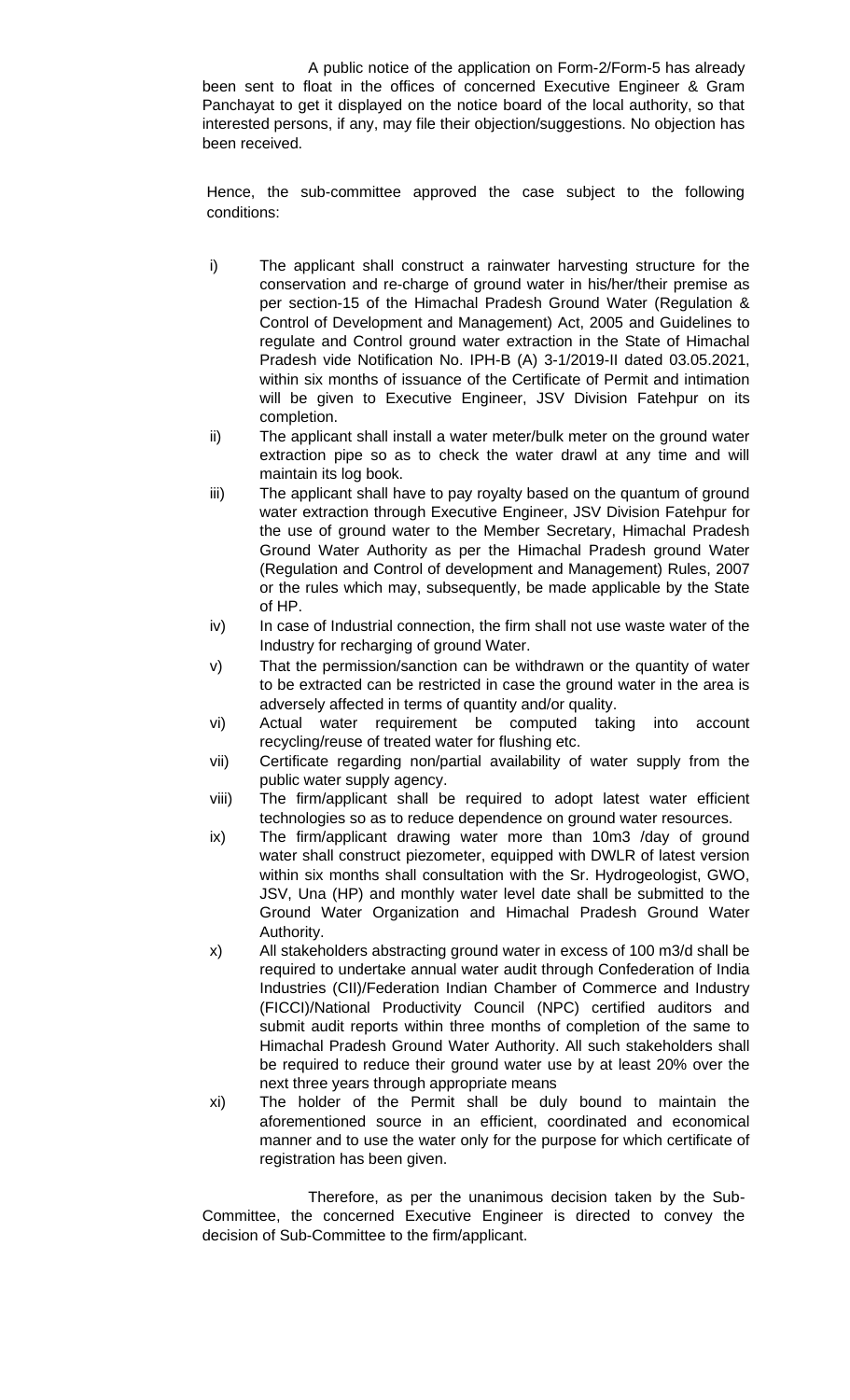#### **69. Sh. Bisi Ram, S/O Hiru Ram, Vill Bughar Kanaitan PO Rampur Sub Teh Krishangarh Distt Solan (HP) (IUID: 98921369) (Submission ID- 32134)**

The applicant has applied on **Form – 1** for grant of permit for sinking of borewell for **Irrigation Purpose.** As per the report of Sr. Hydrogeologist, G.W.O., JSV, Una**, There is no existing departmental energised borewell within 300mts. of the proposed borewell site of the applicant. The proposed site of the applicant lies amidst Sedimentary rocks primarily Sandstone and Shales of Dharamshala formation.**

A public notice of the application on Form-2/Form-5 has already been sent to float in the offices of concerned Executive Engineer & Gram Panchayat to get it displayed on the notice board of the local authority, so that interested persons, if any, may file their objection/suggestions. No objection has been received.

- i) The applicant shall construct a rainwater harvesting structure for the conservation and re-charge of ground water in his/her/their premise as per section-15 of the Himachal Pradesh Ground Water (Regulation & Control of Development and Management) Act, 2005 and Guidelines to regulate and Control ground water extraction in the State of Himachal Pradesh vide Notification No. IPH-B (A) 3-1/2019-II dated 03.05.2021, within six months of issuance of the Certificate of Permit and intimation will be given to Executive Engineer, JSV Division Nalagarh on its completion.
- ii) The applicant shall install a water meter/bulk meter on the ground water extraction pipe so as to check the water drawl at any time and will maintain its log book.
- iii) The applicant shall have to pay royalty based on the quantum of ground water extraction through Executive Engineer, JSV Division Nalagarh for the use of ground water to the Member Secretary, Himachal Pradesh Ground Water Authority as per the Himachal Pradesh ground Water (Regulation and Control of development and Management) Rules, 2007 or the rules which may, subsequently, be made applicable by the State of HP.
- iv) In case of Industrial connection, the firm shall not use waste water of the Industry for recharging of ground Water.
- v) That the permission/sanction can be withdrawn or the quantity of water to be extracted can be restricted in case the ground water in the area is adversely affected in terms of quantity and/or quality.
- vi) Actual water requirement be computed taking into account recycling/reuse of treated water for flushing etc.
- vii) Certificate regarding non/partial availability of water supply from the public water supply agency.
- viii) The firm/applicant shall be required to adopt latest water efficient technologies so as to reduce dependence on ground water resources.
- ix) The firm/applicant drawing water more than 10m3 /day of ground water shall construct piezometer, equipped with DWLR of latest version within six months shall consultation with the Sr. Hydrogeologist, GWO, JSV, Una (HP) and monthly water level date shall be submitted to the Ground Water Organization and Himachal Pradesh Ground Water Authority.
- x) All stakeholders abstracting ground water in excess of 100 m3/d shall be required to undertake annual water audit through Confederation of India Industries (CII)/Federation Indian Chamber of Commerce and Industry (FICCI)/National Productivity Council (NPC) certified auditors and submit audit reports within three months of completion of the same to Himachal Pradesh Ground Water Authority. All such stakeholders shall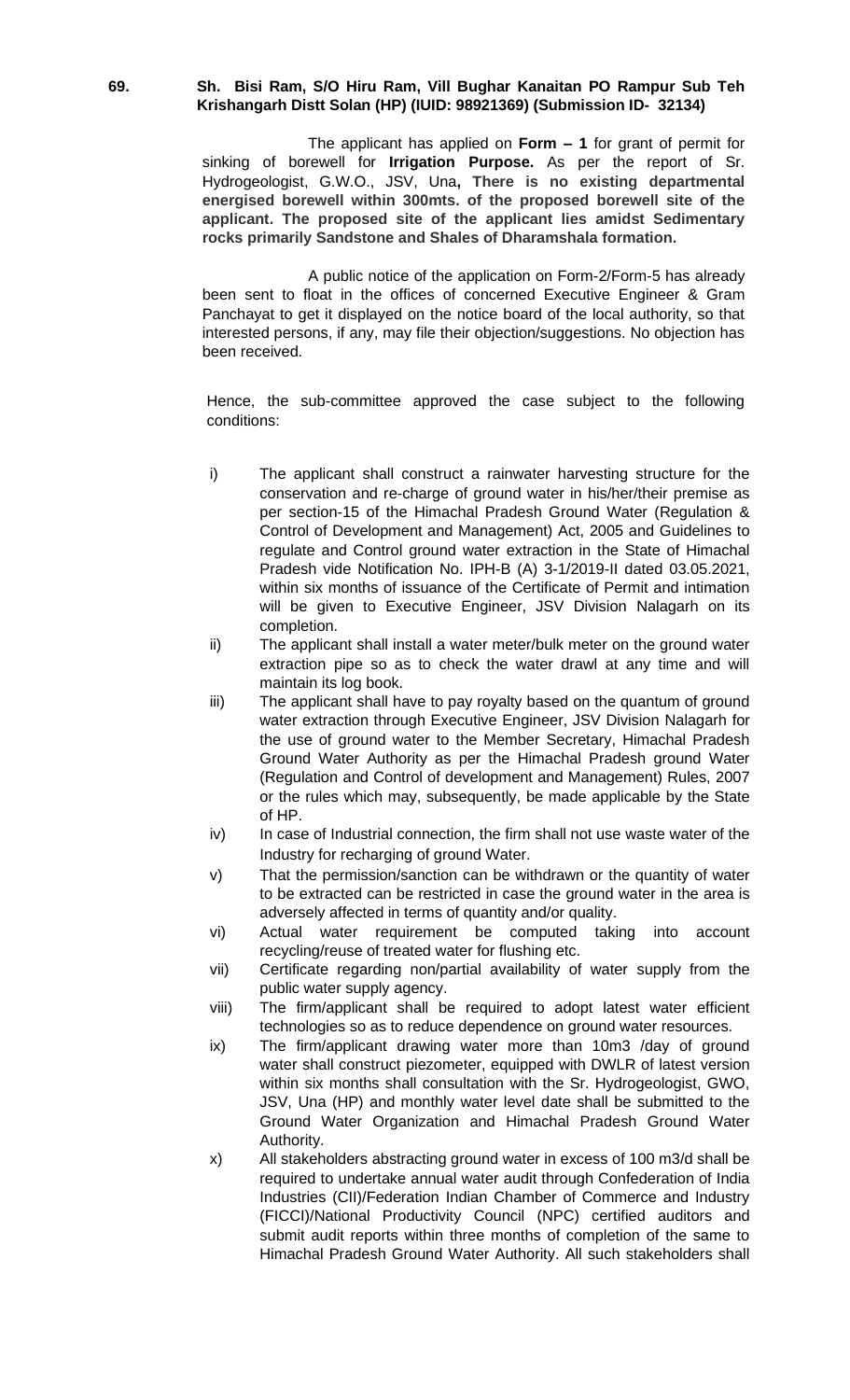be required to reduce their ground water use by at least 20% over the next three years through appropriate means

- xi) The holder of the Permit shall be duly bound to maintain the aforementioned source in an efficient, coordinated and economical manner and to use the water only for the purpose for which certificate of registration has been given.
- xii) Supporting document in respect of farm size and crop type.

Therefore, as per the unanimous decision taken by the Sub-Committee, the concerned Executive Engineer is directed to convey the decision of Sub-Committee to the firm/applicant.

## **70. Sh. Budhi Singh, S/O Late Sh Sawaru, Village Gharwasra, PO. Dhalwan, Tehsil Baldwara, Distt. Mandi (HP) (IUID: 86720138) (Submission ID- 23877)**

The applicant has applied on **Form – 1** for grant of permit for sinking of borewell for **Domestic Purpose.** As per the report of Sr. Hydrogeologist, G.W.O., JSV, Una**, There is no existing departmental energised borewell within 300 mtrs. of the existing borewell site of the applicant. The borewell of the applicant lies in highly dissected structural hills comprising of Sandstone and Shales of Dharamshala formation.**

A public notice of the application on Form-2/Form-5 has already been sent to float in the offices of concerned Executive Engineer & Gram Panchayat to get it displayed on the notice board of the local authority, so that interested persons, if any, may file their objection/suggestions. No objection has been received.

- i) The applicant shall construct a rainwater harvesting structure for the conservation and re-charge of ground water in his/her/their premise as per section-15 of the Himachal Pradesh Ground Water (Regulation & Control of Development and Management) Act, 2005 and Guidelines to regulate and Control ground water extraction in the State of Himachal Pradesh vide Notification No. IPH-B (A) 3-1/2019-II dated 03.05.2021, within six months of issuance of the Certificate of Permit and intimation will be given to Executive Engineer, JSV Division Sarkaghat on its completion.
- ii) The applicant shall install a water meter/bulk meter on the ground water extraction pipe so as to check the water drawl at any time and will maintain its log book.
- iii) The applicant shall have to pay royalty based on the quantum of ground water extraction through Executive Engineer, JSV Division Sarkaghat for the use of ground water to the Member Secretary, Himachal Pradesh Ground Water Authority as per the Himachal Pradesh ground Water (Regulation and Control of development and Management) Rules, 2007 or the rules which may, subsequently, be made applicable by the State of HP.
- iv) In case of Industrial connection, the firm shall not use waste water of the Industry for recharging of ground Water.
- v) That the permission/sanction can be withdrawn or the quantity of water to be extracted can be restricted in case the ground water in the area is adversely affected in terms of quantity and/or quality.
- vi) Actual water requirement be computed taking into account recycling/reuse of treated water for flushing etc.
- vii) Certificate regarding non/partial availability of water supply from the public water supply agency.
- viii) The firm/applicant shall be required to adopt latest water efficient technologies so as to reduce dependence on ground water resources.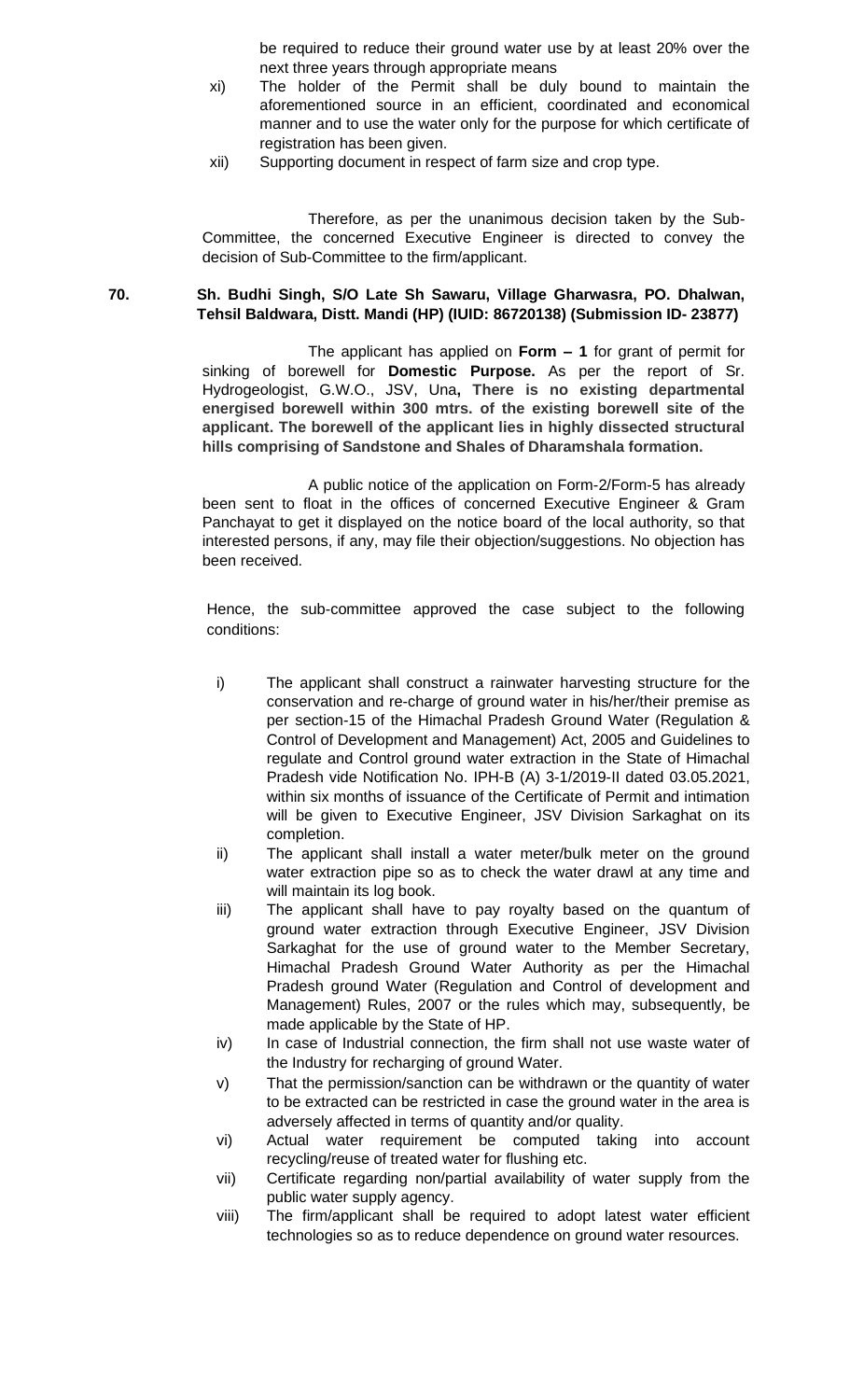- ix) The firm/applicant drawing water more than 10m3 /day of ground water shall construct piezometer, equipped with DWLR of latest version within six months shall consultation with the Sr. Hydrogeologist, GWO, JSV, Una (HP) and monthly water level date shall be submitted to the Ground Water Organization and Himachal Pradesh Ground Water Authority.
- x) All stakeholders abstracting ground water in excess of 100 m3/d shall be required to undertake annual water audit through Confederation of India Industries (CII)/Federation Indian Chamber of Commerce and Industry (FICCI)/National Productivity Council (NPC) certified auditors and submit audit reports within three months of completion of the same to Himachal Pradesh Ground Water Authority. All such stakeholders shall be required to reduce their ground water use by at least 20% over the next three years through appropriate means
- xi) The holder of the Permit shall be duly bound to maintain the aforementioned source in an efficient, coordinated and economical manner and to use the water only for the purpose for which certificate of registration has been given.

# **71. Sh. Devender Kumar Sharma, S/o Sh. Munshi Ram Sharma, Village Paplove, P.O. Dubloo,Via Chail, Sub Tehsil Junga,Distt. Shimla (HP) (IUID: 88986995) (Submission ID- 33131)**

The applicant has applied on **Form – 1** for grant of permit for sinking of borewell for **Irrigation Purpose.** As per the report of Sr. Hydrogeologist, G.W.O., JSV, Una**, There is no existing departmental energised borewell within 300 mtrs. of the proposed borewell site of the applicant. The proposed borewell of the applicant lies in highly dissected structural hills comprising of slate, shale, sandstone and limestone of Manjir formations.**

A public notice of the application on Form-2/Form-5 has already been sent to float in the offices of concerned Executive Engineer & Gram Panchayat to get it displayed on the notice board of the local authority, so that interested persons, if any, may file their objection/suggestions. No objection has been received.

- i) The applicant shall construct a rainwater harvesting structure for the conservation and re-charge of ground water in his/her/their premise as per section-15 of the Himachal Pradesh Ground Water (Regulation & Control of Development and Management) Act, 2005 and Guidelines to regulate and Control ground water extraction in the State of Himachal Pradesh vide Notification No. IPH-B (A) 3-1/2019-II dated 03.05.2021, within six months of issuance of the Certificate of Permit and intimation will be given to Executive Engineer, JSV Division Kasumpti Shimla-9 on its completion.
- ii) The applicant shall install a water meter/bulk meter on the ground water extraction pipe so as to check the water drawl at any time and will maintain its log book.
- iii) The applicant shall have to pay royalty based on the quantum of ground water extraction through Executive Engineer, JSV Division Kasumpti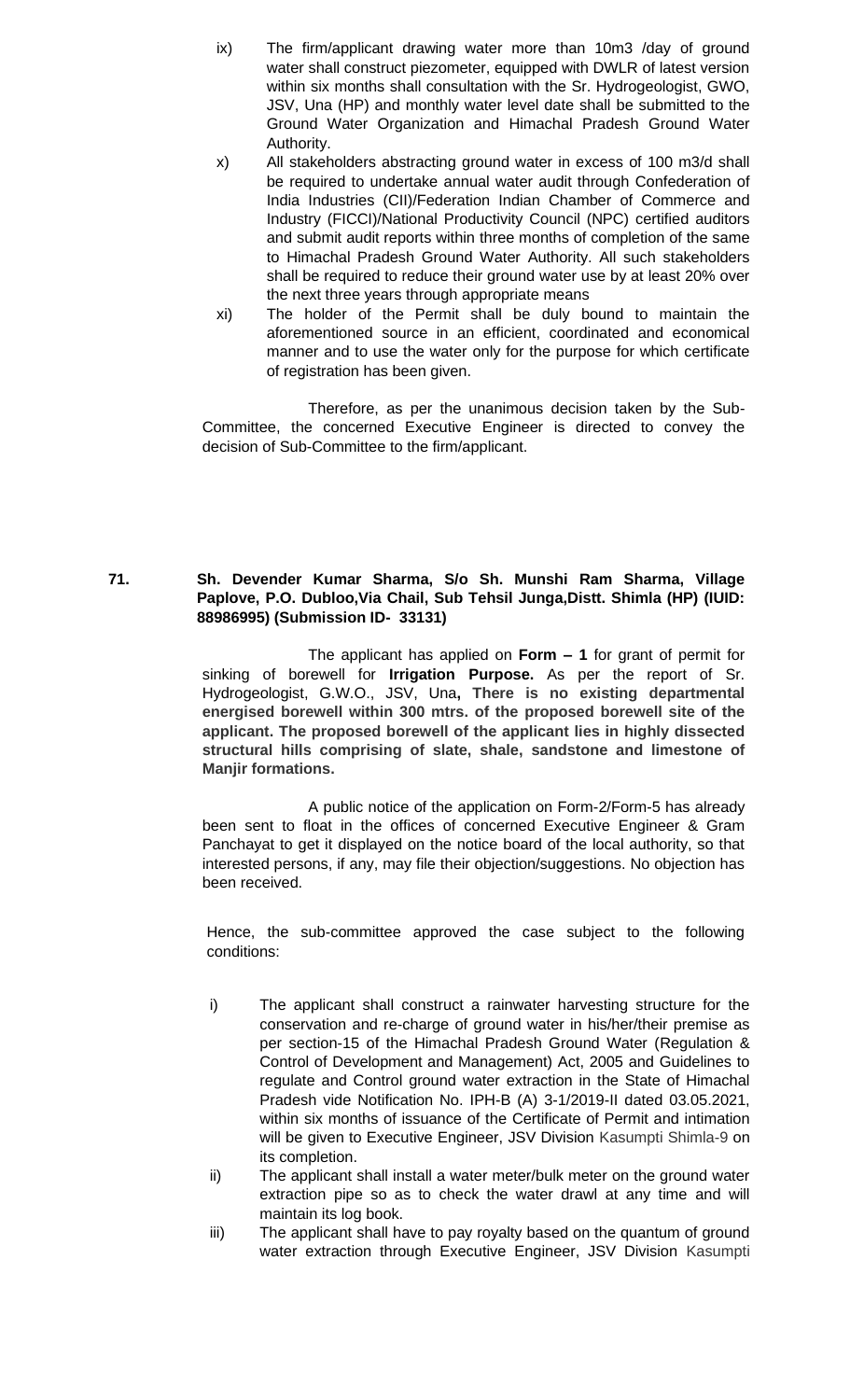Shimla-9 for the use of ground water to the Member Secretary, Himachal Pradesh Ground Water Authority as per the Himachal Pradesh ground Water (Regulation and Control of development and Management) Rules, 2007 or the rules which may, subsequently, be made applicable by the State of HP.

- iv) In case of Industrial connection, the firm shall not use waste water of the Industry for recharging of ground Water.
- v) That the permission/sanction can be withdrawn or the quantity of water to be extracted can be restricted in case the ground water in the area is adversely affected in terms of quantity and/or quality.
- vi) Actual water requirement be computed taking into account recycling/reuse of treated water for flushing etc.
- vii) Certificate regarding non/partial availability of water supply from the public water supply agency.
- viii) The firm/applicant shall be required to adopt latest water efficient technologies so as to reduce dependence on ground water resources.
- ix) The firm/applicant drawing water more than 10m3 /day of ground water shall construct piezometer, equipped with DWLR of latest version within six months shall consultation with the Sr. Hydrogeologist, GWO, JSV, Una (HP) and monthly water level date shall be submitted to the Ground Water Organization and Himachal Pradesh Ground Water Authority.
- x) All stakeholders abstracting ground water in excess of 100 m3/d shall be required to undertake annual water audit through Confederation of India Industries (CII)/Federation Indian Chamber of Commerce and Industry (FICCI)/National Productivity Council (NPC) certified auditors and submit audit reports within three months of completion of the same to Himachal Pradesh Ground Water Authority. All such stakeholders shall be required to reduce their ground water use by at least 20% over the next three years through appropriate means
- xi) The holder of the Permit shall be duly bound to maintain the aforementioned source in an efficient, coordinated and economical manner and to use the water only for the purpose for which certificate of registration has been given.
- xii) Supporting document in respect of farm size and crop type.

Therefore, as per the unanimous decision taken by the Sub-Committee, the concerned Executive Engineer is directed to convey the decision of Sub-Committee to the firm/applicant.

# **72. Sh. Samiksha Singh W/O Amarjyot Singh Gyani, Pinegrove School, Kasauli Road, Mangoti (105) Solan (HP) (IUID: 48171280) (Submission ID- 35706)**

The applicant has applied on **Form – 1** for grant of permit for sinking of borewell for **Irrigation Purpose.** As per the report of Sr. Hydrogeologist, G.W.O., JSV, Una**, There is no existing departmental energised borewell within 300mts. of the proposed borewell site of the applicant. The proposed site of the applicant lies amidst Sedimentary rocks primarily Sandstone and Shales.**

A public notice of the application on Form-2/Form-5 has already been sent to float in the offices of concerned Executive Engineer & Gram Panchayat to get it displayed on the notice board of the local authority, so that interested persons, if any, may file their objection/suggestions. No objection has been received.

Hence, the sub-committee approved the case subject to the following conditions:

i) The applicant shall construct a rainwater harvesting structure for the conservation and re-charge of ground water in his/her/their premise as per section-15 of the Himachal Pradesh Ground Water (Regulation &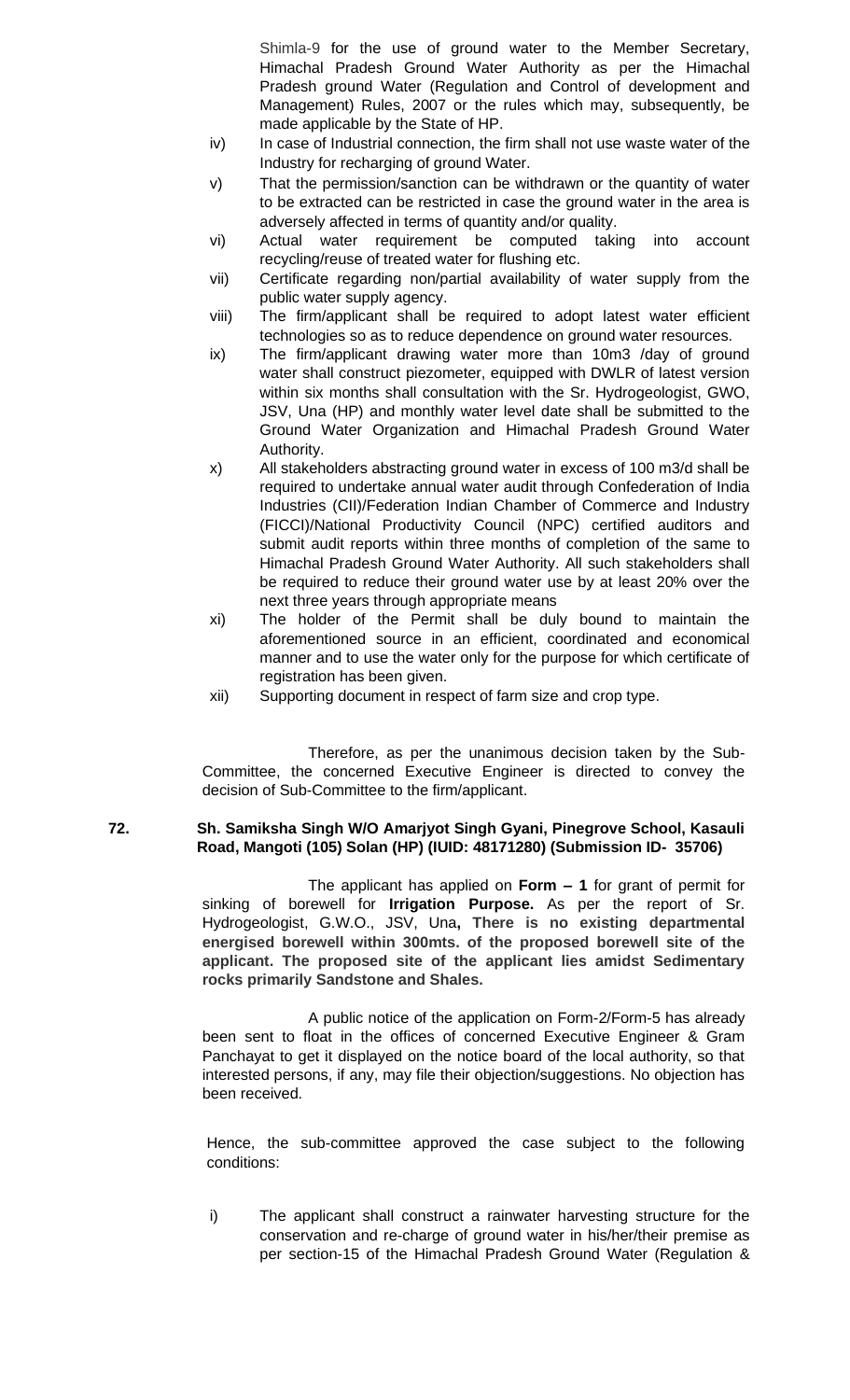Control of Development and Management) Act, 2005 and Guidelines to regulate and Control ground water extraction in the State of Himachal Pradesh vide Notification No. IPH-B (A) 3-1/2019-II dated 03.05.2021, within six months of issuance of the Certificate of Permit and intimation will be given to Executive Engineer, JSV Division Arki on its completion.

- ii) The applicant shall install a water meter/bulk meter on the ground water extraction pipe so as to check the water drawl at any time and will maintain its log book.
- iii) The applicant shall have to pay royalty based on the quantum of ground water extraction through Executive Engineer, JSV Division Arki for the use of ground water to the Member Secretary, Himachal Pradesh Ground Water Authority as per the Himachal Pradesh ground Water (Regulation and Control of development and Management) Rules, 2007 or the rules which may, subsequently, be made applicable by the State of HP.
- iv) In case of Industrial connection, the firm shall not use waste water of the Industry for recharging of ground Water.
- v) That the permission/sanction can be withdrawn or the quantity of water to be extracted can be restricted in case the ground water in the area is adversely affected in terms of quantity and/or quality.
- vi) Actual water requirement be computed taking into account recycling/reuse of treated water for flushing etc.
- vii) Certificate regarding non/partial availability of water supply from the public water supply agency.
- viii) The firm/applicant shall be required to adopt latest water efficient technologies so as to reduce dependence on ground water resources.
- ix) The firm/applicant drawing water more than 10m3 /day of ground water shall construct piezometer, equipped with DWLR of latest version within six months shall consultation with the Sr. Hydrogeologist, GWO, JSV, Una (HP) and monthly water level date shall be submitted to the Ground Water Organization and Himachal Pradesh Ground Water Authority.
- x) All stakeholders abstracting ground water in excess of 100 m3/d shall be required to undertake annual water audit through Confederation of India Industries (CII)/Federation Indian Chamber of Commerce and Industry (FICCI)/National Productivity Council (NPC) certified auditors and submit audit reports within three months of completion of the same to Himachal Pradesh Ground Water Authority. All such stakeholders shall be required to reduce their ground water use by at least 20% over the next three years through appropriate means
- xi) The holder of the Permit shall be duly bound to maintain the aforementioned source in an efficient, coordinated and economical manner and to use the water only for the purpose for which certificate of registration has been given.
- xii) Supporting document in respect of farm size and crop type.

Therefore, as per the unanimous decision taken by the Sub-Committee, the concerned Executive Engineer is directed to convey the decision of Sub-Committee to the firm/applicant.

#### **73. Sh. Chain Singh S/O Kung Lal, Village Daroli PO Draman Tehsil-Shahpur, Distt Kangra (HP) (IUID: 15955815) (Submission ID- 32838)**

The applicant has applied on **Form – 1** for grant of permit for sinking of borewell for **Domestic Purpose.** As per the report of Sr. Hydrogeologist, G.W.O., JSV, Una**, No departmental energized borewell exists within a distance of 300m from the proposed borewell of the applicant. The site is located in alluvium deposits comprising of clays, gravels, pebbles, boulders & sand, underlain by boulder conglomerates of Upper Shiwalik formation.**

A public notice of the application on Form-2/Form-5 has already been sent to float in the offices of concerned Executive Engineer & Gram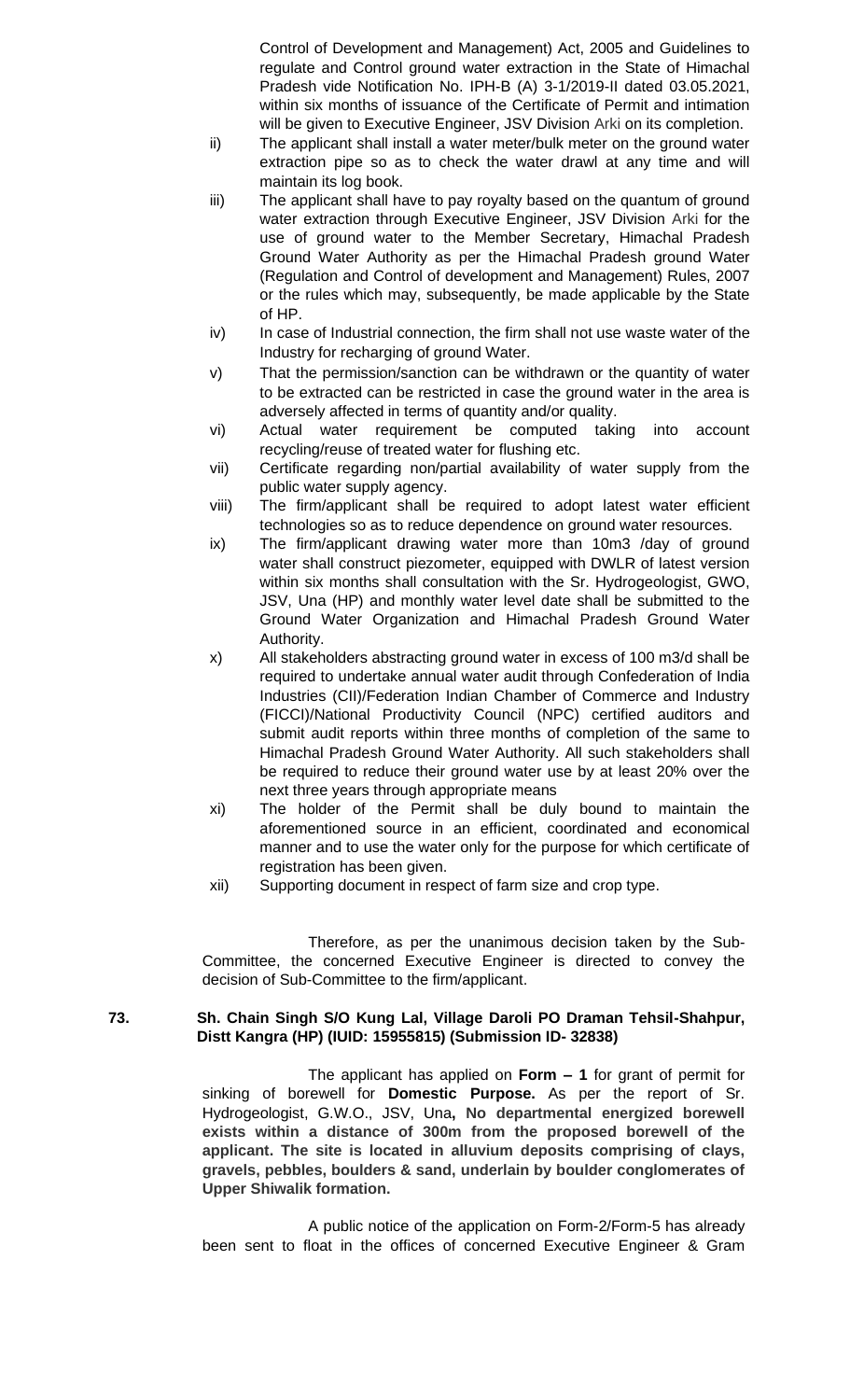Panchayat to get it displayed on the notice board of the local authority, so that interested persons, if any, may file their objection/suggestions. No objection has been received.

Hence, the sub-committee approved the case subject to the following conditions:

- i) The applicant shall construct a rainwater harvesting structure for the conservation and re-charge of ground water in his/her/their premise as per section-15 of the Himachal Pradesh Ground Water (Regulation & Control of Development and Management) Act, 2005 and Guidelines to regulate and Control ground water extraction in the State of Himachal Pradesh vide Notification No. IPH-B (A) 3-1/2019-II dated 03.05.2021, within six months of issuance of the Certificate of Permit and intimation will be given to Executive Engineer, JSV Division Shahpur on its completion.
- ii) The applicant shall install a water meter/bulk meter on the ground water extraction pipe so as to check the water drawl at any time and will maintain its log book.
- iii) The applicant shall have to pay royalty based on the quantum of ground water extraction through Executive Engineer, JSV Division Shahpur for the use of ground water to the Member Secretary, Himachal Pradesh Ground Water Authority as per the Himachal Pradesh ground Water (Regulation and Control of development and Management) Rules, 2007 or the rules which may, subsequently, be made applicable by the State of HP.
- iv) In case of Industrial connection, the firm shall not use waste water of the Industry for recharging of ground Water.
- v) That the permission/sanction can be withdrawn or the quantity of water to be extracted can be restricted in case the ground water in the area is adversely affected in terms of quantity and/or quality.
- vi) Actual water requirement be computed taking into account recycling/reuse of treated water for flushing etc.
- vii) Certificate regarding non/partial availability of water supply from the public water supply agency.
- viii) The firm/applicant shall be required to adopt latest water efficient technologies so as to reduce dependence on ground water resources.
- ix) The firm/applicant drawing water more than 10m3 /day of ground water shall construct piezometer, equipped with DWLR of latest version within six months shall consultation with the Sr. Hydrogeologist, GWO, JSV, Una (HP) and monthly water level date shall be submitted to the Ground Water Organization and Himachal Pradesh Ground Water Authority.
- x) All stakeholders abstracting ground water in excess of 100 m3/d shall be required to undertake annual water audit through Confederation of India Industries (CII)/Federation Indian Chamber of Commerce and Industry (FICCI)/National Productivity Council (NPC) certified auditors and submit audit reports within three months of completion of the same to Himachal Pradesh Ground Water Authority. All such stakeholders shall be required to reduce their ground water use by at least 20% over the next three years through appropriate means
- xi) The holder of the Permit shall be duly bound to maintain the aforementioned source in an efficient, coordinated and economical manner and to use the water only for the purpose for which certificate of registration has been given.

Therefore, as per the unanimous decision taken by the Sub-Committee, the concerned Executive Engineer is directed to convey the decision of Sub-Committee to the firm/applicant.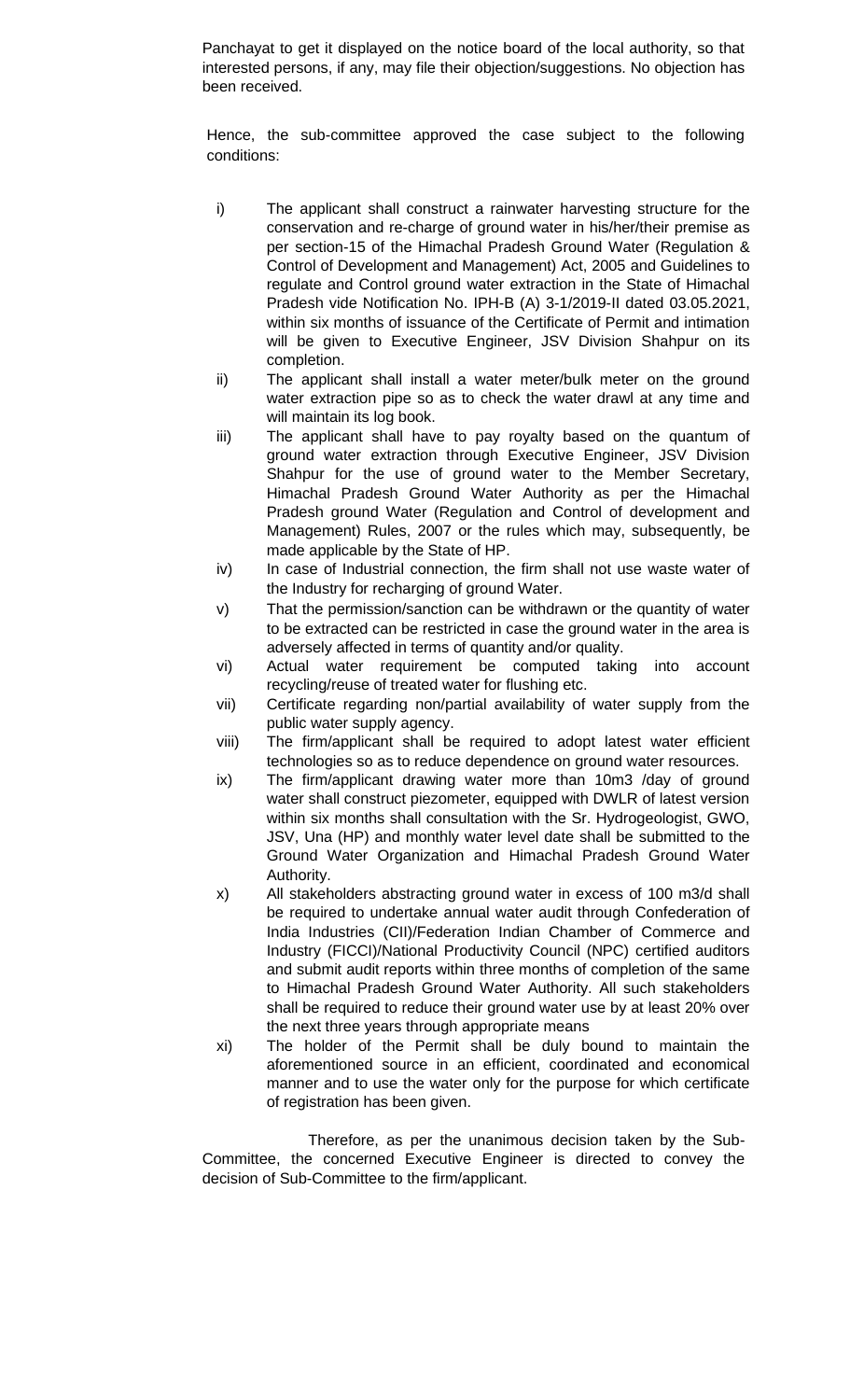**74. Sh. Sahib Singh Kanwar, S/O Sh Sohan Singh Kanwar, Village Bhatoli PO Tyali Tehsil Theog Distt Shimla HP (IUID: 74314346) (Submission ID-35461)**

> The applicant has applied on **Form – 1** for grant of permit for sinking of borewell for **Irrigation Purpose.** As per the report of Sr. Hydrogeologist, G.W.O., JSV, Una**, No government energized borewell exists within a distance of 300m from the proposed borewell of the applicant. The site is located in highly dissected structural hills comprising of alternate bed of sandstone and shale.**

> A public notice of the application on Form-2/Form-5 has already been sent to float in the offices of concerned Executive Engineer & Gram Panchayat to get it displayed on the notice board of the local authority, so that interested persons, if any, may file their objection/suggestions. No objection has been received.

- i) The applicant shall construct a rainwater harvesting structure for the conservation and re-charge of ground water in his/her/their premise as per section-15 of the Himachal Pradesh Ground Water (Regulation & Control of Development and Management) Act, 2005 and Guidelines to regulate and Control ground water extraction in the State of Himachal Pradesh vide Notification No. IPH-B (A) 3-1/2019-II dated 03.05.2021, within six months of issuance of the Certificate of Permit and intimation will be given to Executive Engineer, JSV Division Kasumpti Shimla-9 on its completion.
- ii) The applicant shall install a water meter/bulk meter on the ground water extraction pipe so as to check the water drawl at any time and will maintain its log book.
- iii) The applicant shall have to pay royalty based on the quantum of ground water extraction through Executive Engineer, JSV Division Kasumpti Shimla-9 for the use of ground water to the Member Secretary, Himachal Pradesh Ground Water Authority as per the Himachal Pradesh ground Water (Regulation and Control of development and Management) Rules, 2007 or the rules which may, subsequently, be made applicable by the State of HP.
- iv) In case of Industrial connection, the firm shall not use waste water of the Industry for recharging of ground Water.
- v) That the permission/sanction can be withdrawn or the quantity of water to be extracted can be restricted in case the ground water in the area is adversely affected in terms of quantity and/or quality.
- vi) Actual water requirement be computed taking into account recycling/reuse of treated water for flushing etc.
- vii) Certificate regarding non/partial availability of water supply from the public water supply agency.
- viii) The firm/applicant shall be required to adopt latest water efficient technologies so as to reduce dependence on ground water resources.
- ix) The firm/applicant drawing water more than 10m3 /day of ground water shall construct piezometer, equipped with DWLR of latest version within six months shall consultation with the Sr. Hydrogeologist, GWO, JSV, Una (HP) and monthly water level date shall be submitted to the Ground Water Organization and Himachal Pradesh Ground Water Authority.
- x) All stakeholders abstracting ground water in excess of 100 m3/d shall be required to undertake annual water audit through Confederation of India Industries (CII)/Federation Indian Chamber of Commerce and Industry (FICCI)/National Productivity Council (NPC) certified auditors and submit audit reports within three months of completion of the same to Himachal Pradesh Ground Water Authority. All such stakeholders shall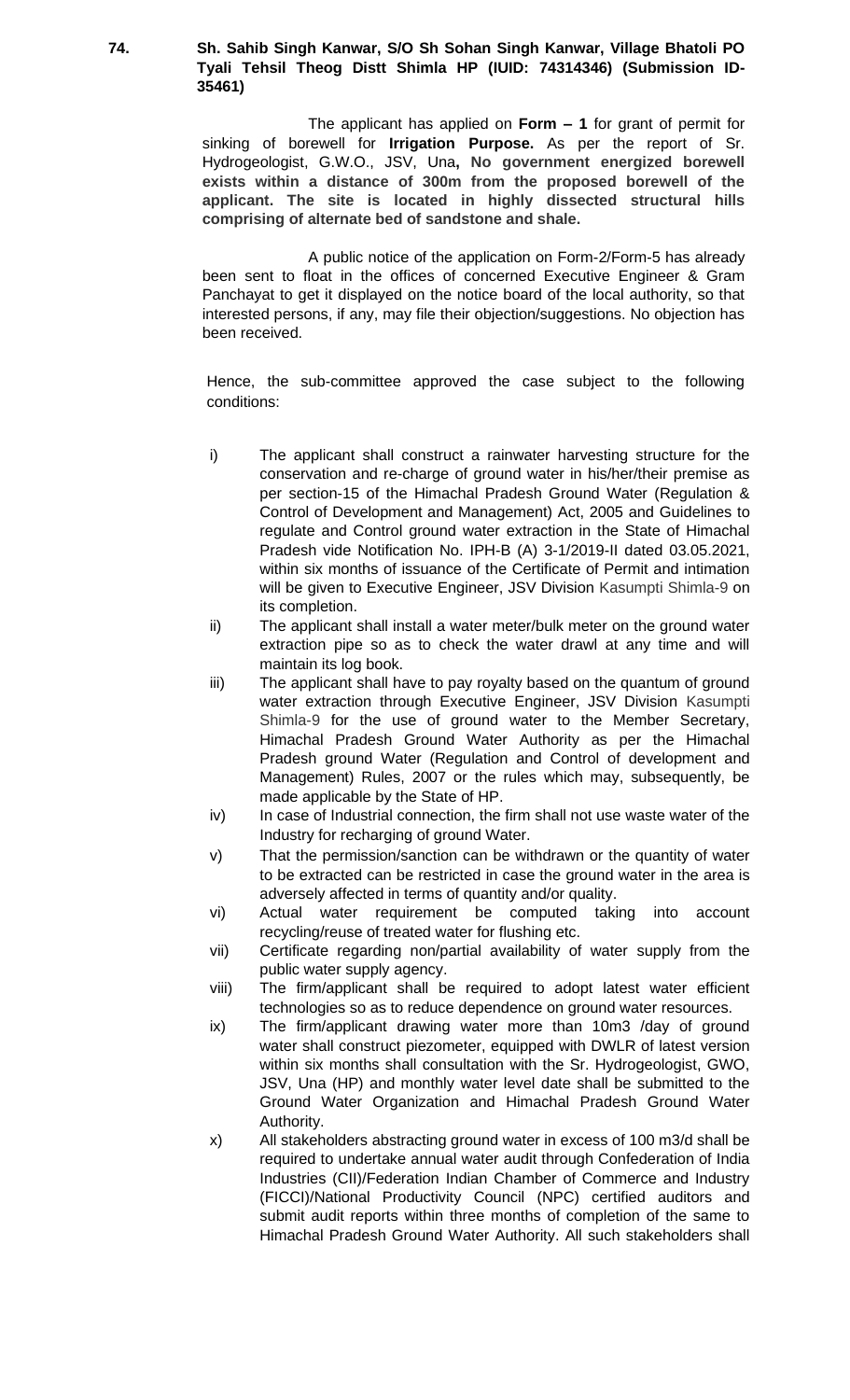be required to reduce their ground water use by at least 20% over the next three years through appropriate means

- xi) The holder of the Permit shall be duly bound to maintain the aforementioned source in an efficient, coordinated and economical manner and to use the water only for the purpose for which certificate of registration has been given.
- xii) Supporting document in respect of farm size and crop type.

Therefore, as per the unanimous decision taken by the Sub-Committee, the concerned Executive Engineer is directed to convey the decision of Sub-Committee to the firm/applicant.

# **75. Sh. Bhupinder Kumar Karkara S/O Jugal kishore Karkara, village Nayanagar PO Sabathu Sub Tehsil Krishangarh Distt Solan HP (IUID: 94639517) (Submission ID- 33111)**

The applicant has applied on **Form – 1** for grant of permit for sinking of borewell for **Irrigation Purpose.** As per the report of Sr. Hydrogeologist, G.W.O., JSV, Una**, There is no existing departmental energised borewell within 300mts. of the proposed borewell site of the applicant. However there is one number manually operated departmental handpump which exist at a distance of around 175mts. from the proposed borewell site of the applicant. One number spring source of G.W.S.S. Chiali also exist at a distance of around 20mts. from the proposed borewell site of the applicant. The proposed site of the applicant lies amidst Sedimentary rocks primarily Shales and limestone.**

A public notice of the application on Form-2/Form-5 has already been sent to float in the offices of concerned Executive Engineer & Gram Panchayat to get it displayed on the notice board of the local authority, so that interested persons, if any, may file their objection/suggestions. No objection has been received.

- i) The applicant shall construct a rainwater harvesting structure for the conservation and re-charge of ground water in his/her/their premise as per section-15 of the Himachal Pradesh Ground Water (Regulation & Control of Development and Management) Act, 2005 and Guidelines to regulate and Control ground water extraction in the State of Himachal Pradesh vide Notification No. IPH-B (A) 3-1/2019-II dated 03.05.2021, within six months of issuance of the Certificate of Permit and intimation will be given to Executive Engineer, JSV Division Arki on its completion.
- ii) The applicant shall install a water meter/bulk meter on the ground water extraction pipe so as to check the water drawl at any time and will maintain its log book.
- iii) The applicant shall have to pay royalty based on the quantum of ground water extraction through Executive Engineer, JSV Division Arki for the use of ground water to the Member Secretary, Himachal Pradesh Ground Water Authority as per the Himachal Pradesh ground Water (Regulation and Control of development and Management) Rules, 2007 or the rules which may, subsequently, be made applicable by the State of HP.
- iv) In case of Industrial connection, the firm shall not use waste water of the Industry for recharging of ground Water.
- v) That the permission/sanction can be withdrawn or the quantity of water to be extracted can be restricted in case the ground water in the area is adversely affected in terms of quantity and/or quality.
- vi) Actual water requirement be computed taking into account recycling/reuse of treated water for flushing etc.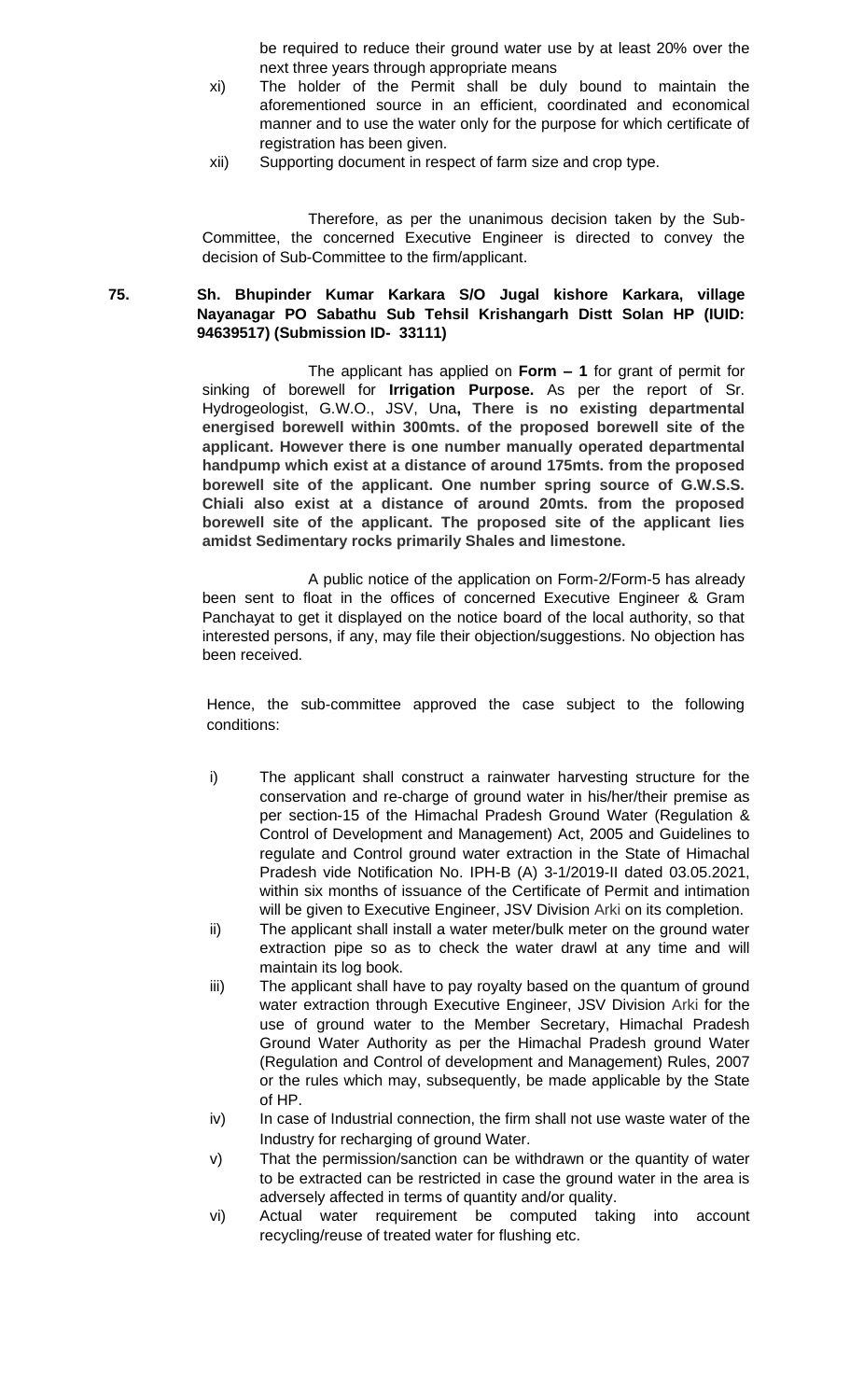- vii) Certificate regarding non/partial availability of water supply from the public water supply agency.
- viii) The firm/applicant shall be required to adopt latest water efficient technologies so as to reduce dependence on ground water resources.
- ix) The firm/applicant drawing water more than 10m3 /day of ground water shall construct piezometer, equipped with DWLR of latest version within six months shall consultation with the Sr. Hydrogeologist, GWO, JSV, Una (HP) and monthly water level date shall be submitted to the Ground Water Organization and Himachal Pradesh Ground Water Authority.
- x) All stakeholders abstracting ground water in excess of 100 m3/d shall be required to undertake annual water audit through Confederation of India Industries (CII)/Federation Indian Chamber of Commerce and Industry (FICCI)/National Productivity Council (NPC) certified auditors and submit audit reports within three months of completion of the same to Himachal Pradesh Ground Water Authority. All such stakeholders shall be required to reduce their ground water use by at least 20% over the next three years through appropriate means
- xi) The holder of the Permit shall be duly bound to maintain the aforementioned source in an efficient, coordinated and economical manner and to use the water only for the purpose for which certificate of registration has been given.
- xii) Supporting document in respect of farm size and crop type.

# **76. Sh. Lehar Singh, S/O Sh Rasila Ram, VPO Soldha Sub Tehsil Kotla Tehsil Jawali Distt Kangra (HP) (IUID: 72765268) (Submission ID- 36742)**

The applicant has applied on **Form – 1** for grant of permit for sinking of borewell for **Irrigation Purpose.** As per the report of Sr. Hydrogeologist, G.W.O., JSV, Una**, There is no existing departmental energized borewell within 200 mtrs. of the proposed borewell site of the applicant. The proposed borewell of the applicant lies in low dissected structural hills comprising of Sandstone and Clays of Middle Shiwalik formations.**

A public notice of the application on Form-2/Form-5 has already been sent to float in the offices of concerned Executive Engineer & Gram Panchayat to get it displayed on the notice board of the local authority, so that interested persons, if any, may file their objection/suggestions. No objection has been received.

- i) The applicant shall construct a rainwater harvesting structure for the conservation and re-charge of ground water in his/her/their premise as per section-15 of the Himachal Pradesh Ground Water (Regulation & Control of Development and Management) Act, 2005 and Guidelines to regulate and Control ground water extraction in the State of Himachal Pradesh vide Notification No. IPH-B (A) 3-1/2019-II dated 03.05.2021, within six months of issuance of the Certificate of Permit and intimation will be given to Executive Engineer, JSV Division Jawali on its completion.
- ii) The applicant shall install a water meter/bulk meter on the ground water extraction pipe so as to check the water drawl at any time and will maintain its log book.
- iii) The applicant shall have to pay royalty based on the quantum of ground water extraction through Executive Engineer, JSV Division Jawali for the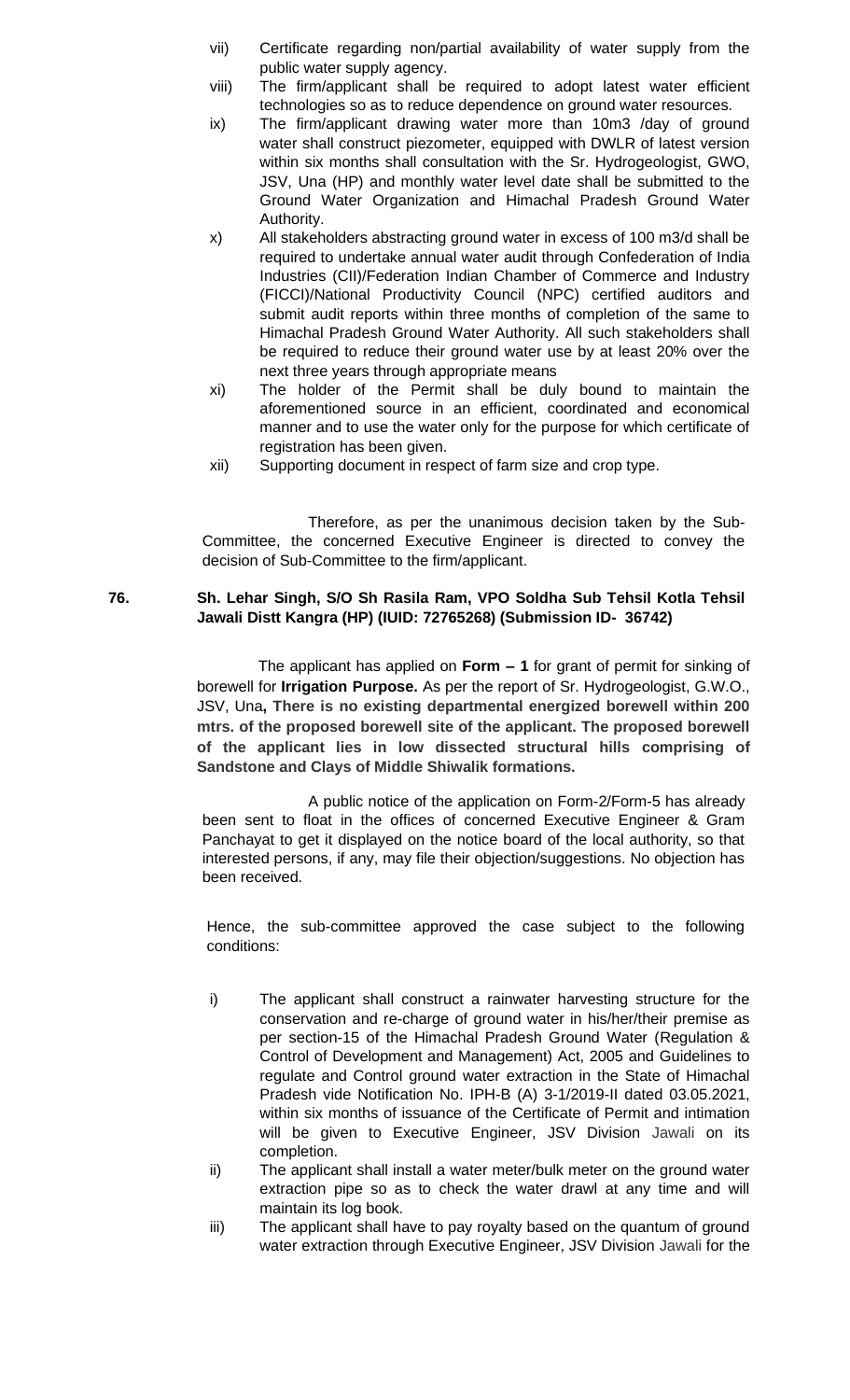use of ground water to the Member Secretary, Himachal Pradesh Ground Water Authority as per the Himachal Pradesh ground Water (Regulation and Control of development and Management) Rules, 2007 or the rules which may, subsequently, be made applicable by the State of HP.

- iv) In case of Industrial connection, the firm shall not use waste water of the Industry for recharging of ground Water.
- v) That the permission/sanction can be withdrawn or the quantity of water to be extracted can be restricted in case the ground water in the area is adversely affected in terms of quantity and/or quality.
- vi) Actual water requirement be computed taking into account recycling/reuse of treated water for flushing etc.
- vii) Certificate regarding non/partial availability of water supply from the public water supply agency.
- viii) The firm/applicant shall be required to adopt latest water efficient technologies so as to reduce dependence on ground water resources.
- ix) The firm/applicant drawing water more than 10m3 /day of ground water shall construct piezometer, equipped with DWLR of latest version within six months shall consultation with the Sr. Hydrogeologist, GWO, JSV, Una (HP) and monthly water level date shall be submitted to the Ground Water Organization and Himachal Pradesh Ground Water Authority.
- x) All stakeholders abstracting ground water in excess of 100 m3/d shall be required to undertake annual water audit through Confederation of India Industries (CII)/Federation Indian Chamber of Commerce and Industry (FICCI)/National Productivity Council (NPC) certified auditors and submit audit reports within three months of completion of the same to Himachal Pradesh Ground Water Authority. All such stakeholders shall be required to reduce their ground water use by at least 20% over the next three years through appropriate means
- xi) The holder of the Permit shall be duly bound to maintain the aforementioned source in an efficient, coordinated and economical manner and to use the water only for the purpose for which certificate of registration has been given.
- xii) Supporting document in respect of farm size and crop type.

Therefore, as per the unanimous decision taken by the Sub-Committee, the concerned Executive Engineer is directed to convey the decision of Sub-Committee to the firm/applicant.

# **77. Smt. Veena Devi W/o Tara Chand Sharma, VPO KHUDLA TEH BALDWARA DISTT MANDI HP 175033 (IUID: 90075657) (Submission ID- 34028)**

 The applicant has applied on **Form – 1** for grant of permit for sinking of borewell for **Irrigation Purpose.** As per the report of Sr. Hydrogeologist, G.W.O., JSV, Una**, There is no existing departmental energized borewell within 300 mtrs. of the proposed borewell site of the applicant. The proposed borewell of the applicant lies in highly dissected structural hills comprising of Sandstone and Shales of Dharamshala formation. Ground water prospect in the area are good to moderate.**

A public notice of the application on Form-2/Form-5 has already been sent to float in the offices of concerned Executive Engineer & Gram Panchayat to get it displayed on the notice board of the local authority, so that interested persons, if any, may file their objection/suggestions. No objection has been received.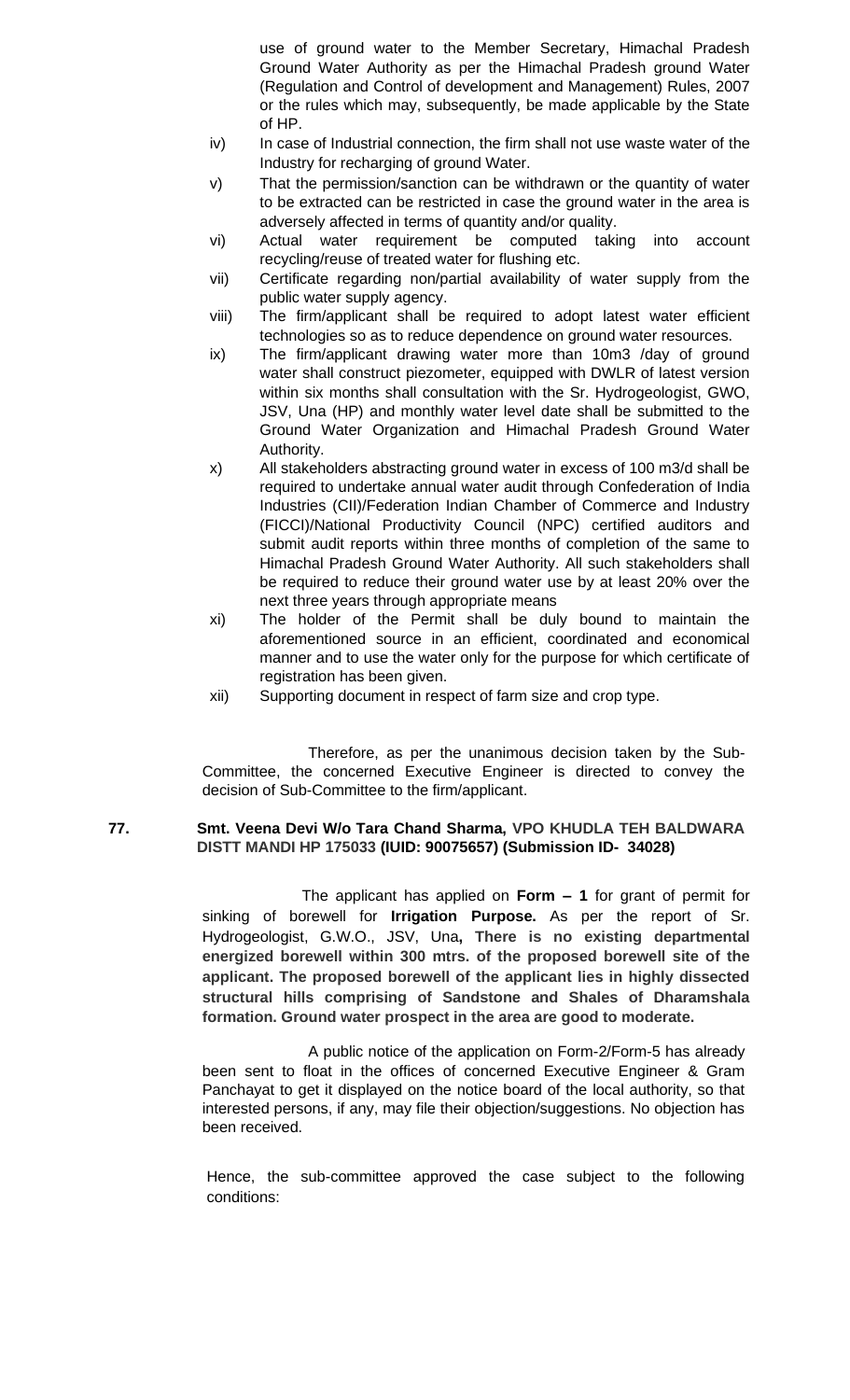- i) The applicant shall construct a rainwater harvesting structure for the conservation and re-charge of ground water in his/her/their premise as per section-15 of the Himachal Pradesh Ground Water (Regulation & Control of Development and Management) Act, 2005 and Guidelines to regulate and Control ground water extraction in the State of Himachal Pradesh vide Notification No. IPH-B (A) 3-1/2019-II dated 03.05.2021, within six months of issuance of the Certificate of Permit and intimation will be given to Executive Engineer, JSV Division Sarkaghat on its completion.
- ii) The applicant shall install a water meter/bulk meter on the ground water extraction pipe so as to check the water drawl at any time and will maintain its log book.
- iii) The applicant shall have to pay royalty based on the quantum of ground water extraction through Executive Engineer, JSV Division Sarkaghat for the use of ground water to the Member Secretary, Himachal Pradesh Ground Water Authority as per the Himachal Pradesh ground Water (Regulation and Control of development and Management) Rules, 2007 or the rules which may, subsequently, be made applicable by the State of HP.
- iv) In case of Industrial connection, the firm shall not use waste water of the Industry for recharging of ground Water.
- v) That the permission/sanction can be withdrawn or the quantity of water to be extracted can be restricted in case the ground water in the area is adversely affected in terms of quantity and/or quality.
- vi) Actual water requirement be computed taking into account recycling/reuse of treated water for flushing etc.
- vii) Certificate regarding non/partial availability of water supply from the public water supply agency.
- viii) The firm/applicant shall be required to adopt latest water efficient technologies so as to reduce dependence on ground water resources.
- ix) The firm/applicant drawing water more than 10m3 /day of ground water shall construct piezometer, equipped with DWLR of latest version within six months shall consultation with the Sr. Hydrogeologist, GWO, JSV, Una (HP) and monthly water level date shall be submitted to the Ground Water Organization and Himachal Pradesh Ground Water Authority.
- x) All stakeholders abstracting ground water in excess of 100 m3/d shall be required to undertake annual water audit through Confederation of India Industries (CII)/Federation Indian Chamber of Commerce and Industry (FICCI)/National Productivity Council (NPC) certified auditors and submit audit reports within three months of completion of the same to Himachal Pradesh Ground Water Authority. All such stakeholders shall be required to reduce their ground water use by at least 20% over the next three years through appropriate means
- xi) The holder of the Permit shall be duly bound to maintain the aforementioned source in an efficient, coordinated and economical manner and to use the water only for the purpose for which certificate of registration has been given.
- xii) Supporting document in respect of farm size and crop type.

# **78. Surinder Kumar S/O Sh. Girdhari Lal VPO. Bharmar Tehsil Jawali Distt. Kangra (HP) (IUID: 44195064) (Submission ID- 34348)**

 The applicant has applied on **Form – 1** for grant of permit for sinking of borewell for **Irrigation Purpose.** As per the report of Sr. Hydrogeologist, G.W.O., JSV, Una**, No Govt. tubewell exists within 200mtrs of the proposed site of the applicant. The site falls in Nurpur Indora valley and as per the GEC 2020 report the area is safe and the stage of**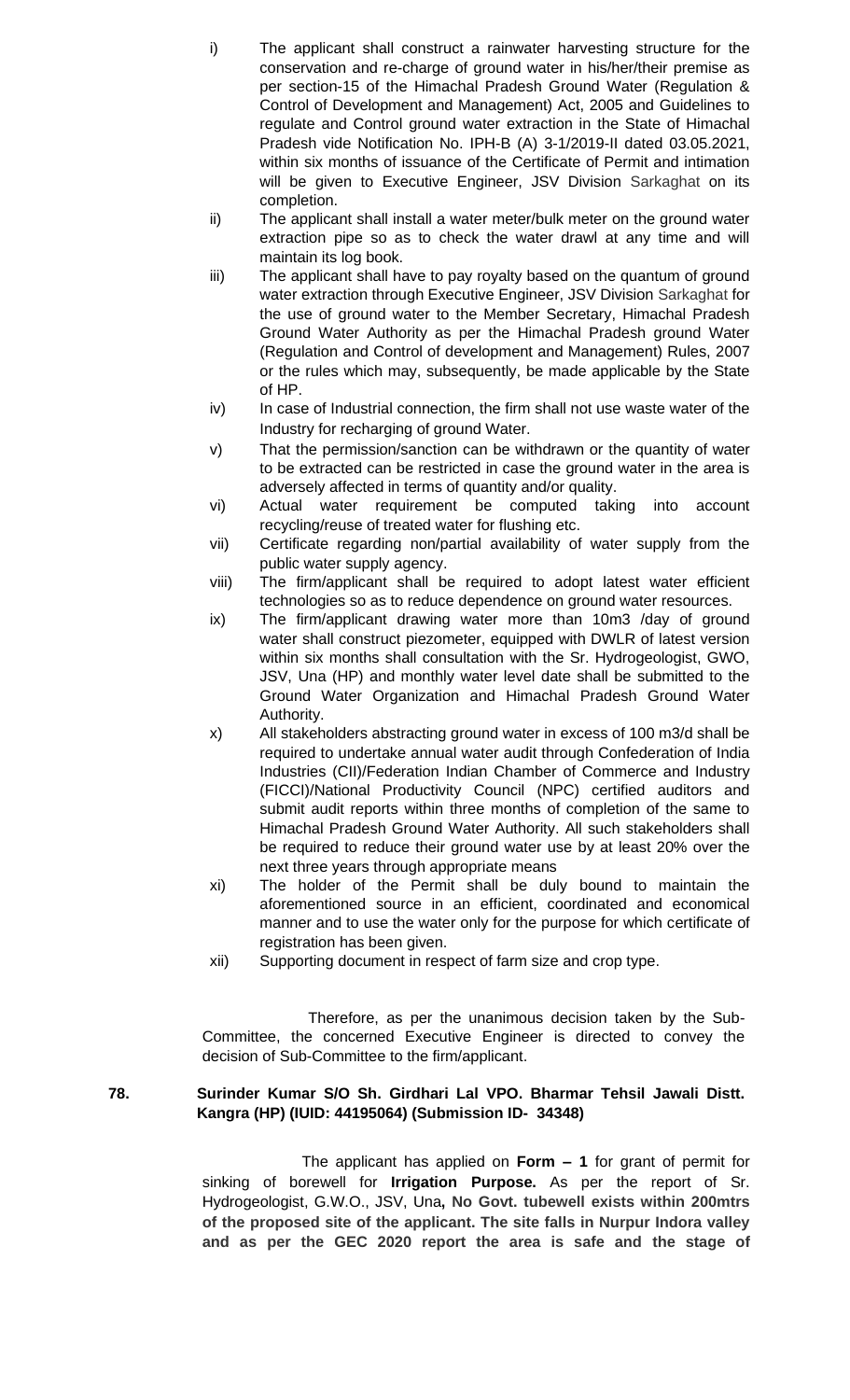**development is 29%. Lithologically the site falls in valley fill deposits of comprising of clays, gravels, pebbles, boulders & sand.**

A public notice of the application on Form-2/Form-5 has already been sent to float in the offices of concerned Executive Engineer & Gram Panchayat to get it displayed on the notice board of the local authority, so that interested persons, if any, may file their objection/suggestions. No objection has been received.

- i) The applicant shall construct a rainwater harvesting structure for the conservation and re-charge of ground water in his/her/their premise as per section-15 of the Himachal Pradesh Ground Water (Regulation & Control of Development and Management) Act, 2005 and Guidelines to regulate and Control ground water extraction in the State of Himachal Pradesh vide Notification No. IPH-B (A) 3-1/2019-II dated 03.05.2021, within six months of issuance of the Certificate of Permit and intimation will be given to Executive Engineer, JSV Division Fatehpur on its completion.
- ii) The applicant shall install a water meter/bulk meter on the ground water extraction pipe so as to check the water drawl at any time and will maintain its log book.
- iii) The applicant shall have to pay royalty based on the quantum of ground water extraction through Executive Engineer, JSV Division Fatehpur for the use of ground water to the Member Secretary, Himachal Pradesh Ground Water Authority as per the Himachal Pradesh ground Water (Regulation and Control of development and Management) Rules, 2007 or the rules which may, subsequently, be made applicable by the State of HP.
- $iv)$  In case of Industrial connection, the firm shall not use waste water of the Industry for recharging of ground Water.
- v) That the permission/sanction can be withdrawn or the quantity of water to be extracted can be restricted in case the ground water in the area is adversely affected in terms of quantity and/or quality.
- vi) Actual water requirement be computed taking into account recycling/reuse of treated water for flushing etc.
- vii) Certificate regarding non/partial availability of water supply from the public water supply agency.
- viii) The firm/applicant shall be required to adopt latest water efficient technologies so as to reduce dependence on ground water resources.
- ix) The firm/applicant drawing water more than 10m3 /day of ground water shall construct piezometer, equipped with DWLR of latest version within six months shall consultation with the Sr. Hydrogeologist, GWO, JSV, Una (HP) and monthly water level date shall be submitted to the Ground Water Organization and Himachal Pradesh Ground Water Authority.
- x) All stakeholders abstracting ground water in excess of 100 m3/d shall be required to undertake annual water audit through Confederation of India Industries (CII)/Federation Indian Chamber of Commerce and Industry (FICCI)/National Productivity Council (NPC) certified auditors and submit audit reports within three months of completion of the same to Himachal Pradesh Ground Water Authority. All such stakeholders shall be required to reduce their ground water use by at least 20% over the next three years through appropriate means
- xi) The holder of the Permit shall be duly bound to maintain the aforementioned source in an efficient, coordinated and economical manner and to use the water only for the purpose for which certificate of registration has been given.
- xii) Supporting document in respect of farm size and crop type.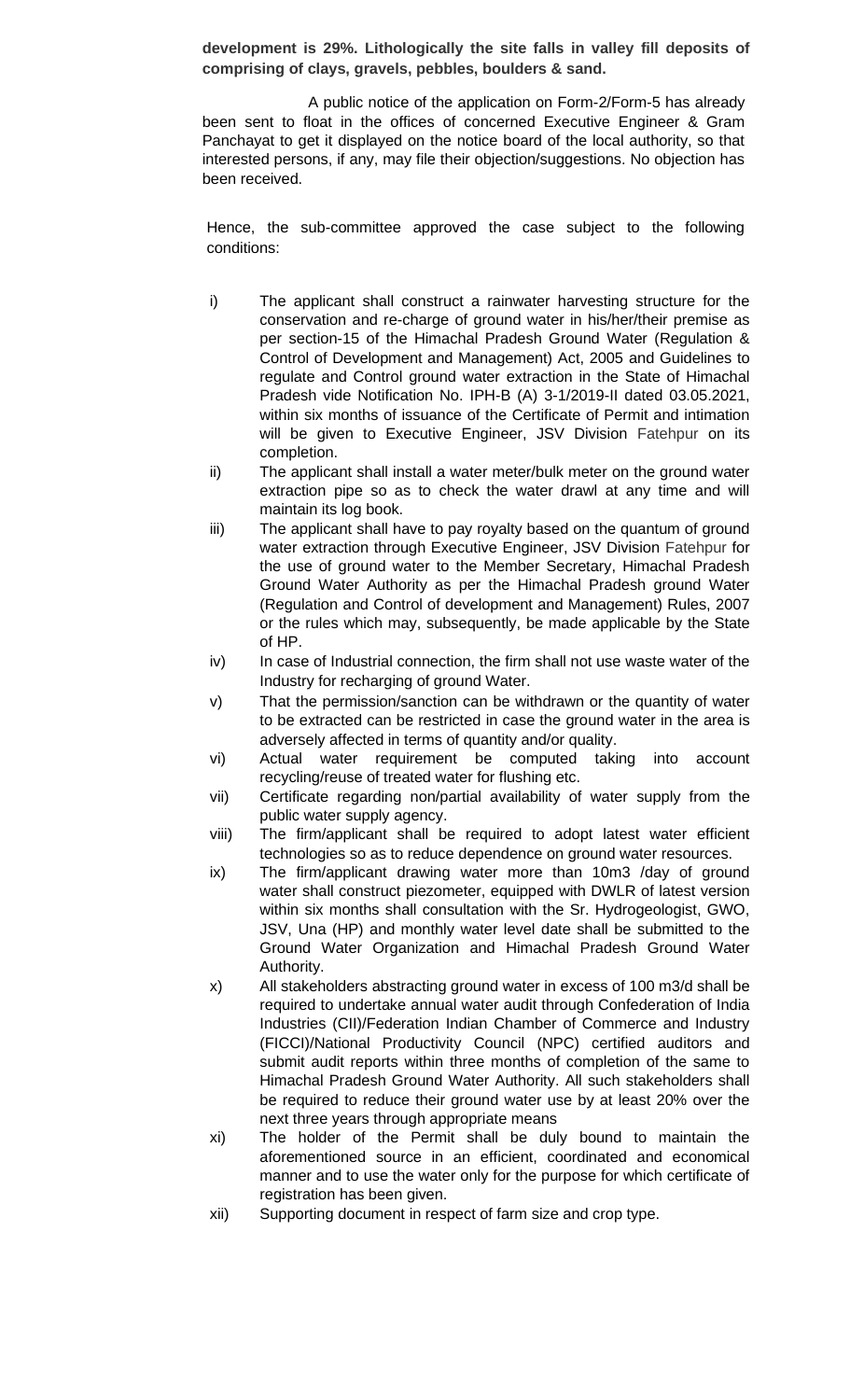### **79. Sh. Om Prakash Sharma, S/O Sh. Mansa Ram, Vill- Chaina PO Mundaghat, Teh and Distt Shimla. (HP) (IUID: 90925462) (Submission ID- 35705)**

 The applicant has applied on **Form – 1** for grant of permit for sinking of borewell for **Irrigation Purpose.** As per the report of Sr. Hydrogeologist, G.W.O., JSV, Una**, There is no existing departmental energized borewell within 300 mtrs. of the proposed borewell site of the applicant. The proposed borewell of the applicant lies in highly dissected structural hills comprising of limestone and shales.**

A public notice of the application on Form-2/Form-5 has already been sent to float in the offices of concerned Executive Engineer & Gram Panchayat to get it displayed on the notice board of the local authority, so that interested persons, if any, may file their objection/suggestions. No objection has been received.

- i) The applicant shall construct a rainwater harvesting structure for the conservation and re-charge of ground water in his/her/their premise as per section-15 of the Himachal Pradesh Ground Water (Regulation & Control of Development and Management) Act, 2005 and Guidelines to regulate and Control ground water extraction in the State of Himachal Pradesh vide Notification No. IPH-B (A) 3-1/2019-II dated 03.05.2021, within six months of issuance of the Certificate of Permit and intimation will be given to Executive Engineer, JSV Division Kasumpti Shimla-9 on its completion.
- ii) The applicant shall install a water meter/bulk meter on the ground water extraction pipe so as to check the water drawl at any time and will maintain its log book.
- iii) The applicant shall have to pay royalty based on the quantum of ground water extraction through Executive Engineer, JSV Division Kasumpti Shimla-9 for the use of ground water to the Member Secretary, Himachal Pradesh Ground Water Authority as per the Himachal Pradesh ground Water (Regulation and Control of development and Management) Rules, 2007 or the rules which may, subsequently, be made applicable by the State of HP.
- iv) In case of Industrial connection, the firm shall not use waste water of the Industry for recharging of ground Water.
- v) That the permission/sanction can be withdrawn or the quantity of water to be extracted can be restricted in case the ground water in the area is adversely affected in terms of quantity and/or quality.
- vi) Actual water requirement be computed taking into account recycling/reuse of treated water for flushing etc.
- vii) Certificate regarding non/partial availability of water supply from the public water supply agency.
- viii) The firm/applicant shall be required to adopt latest water efficient technologies so as to reduce dependence on ground water resources.
- ix) The firm/applicant drawing water more than 10m3 /day of ground water shall construct piezometer, equipped with DWLR of latest version within six months shall consultation with the Sr. Hydrogeologist, GWO, JSV, Una (HP) and monthly water level date shall be submitted to the Ground Water Organization and Himachal Pradesh Ground Water Authority.
- x) All stakeholders abstracting ground water in excess of 100 m3/d shall be required to undertake annual water audit through Confederation of India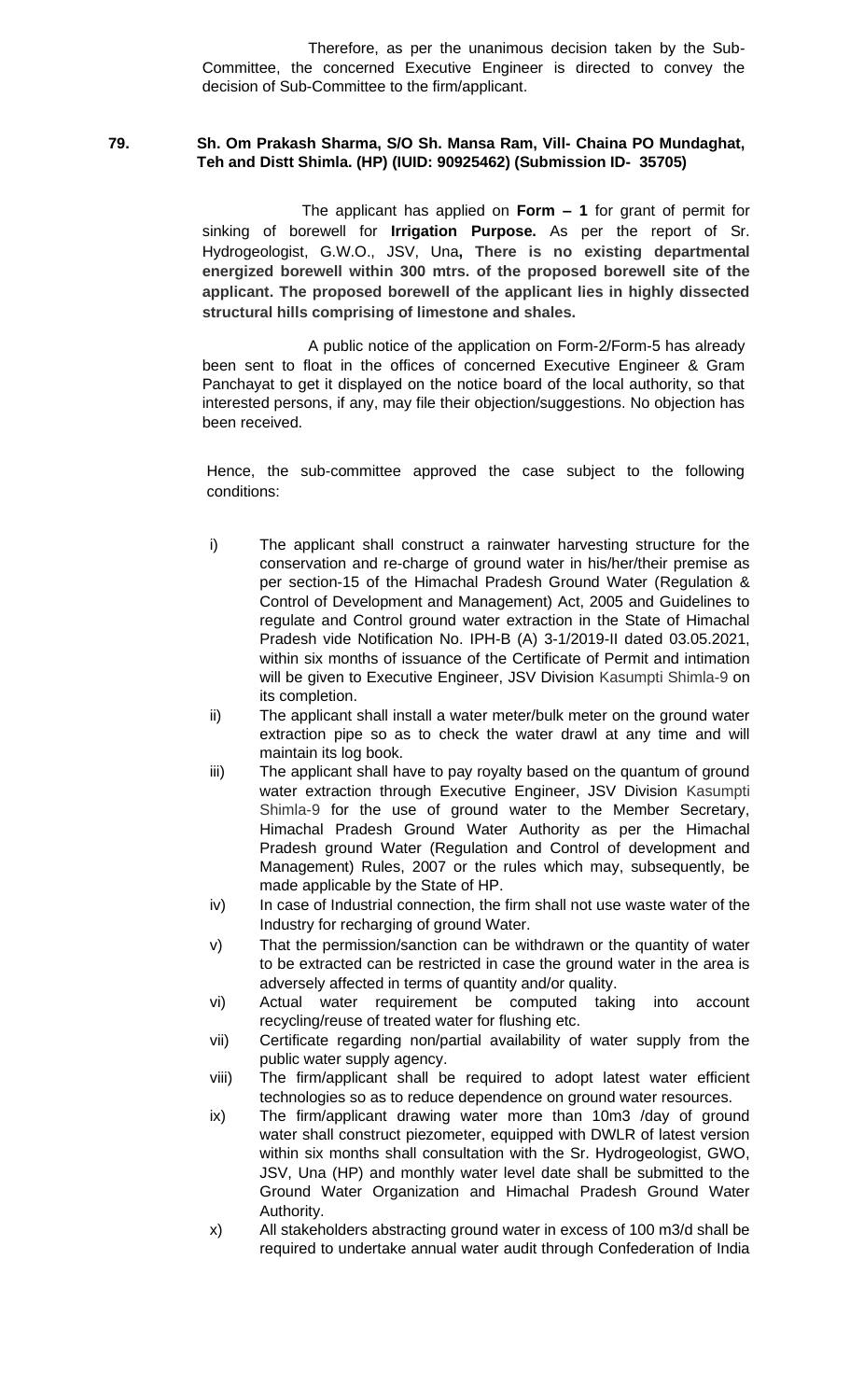Industries (CII)/Federation Indian Chamber of Commerce and Industry (FICCI)/National Productivity Council (NPC) certified auditors and submit audit reports within three months of completion of the same to Himachal Pradesh Ground Water Authority. All such stakeholders shall be required to reduce their ground water use by at least 20% over the next three years through appropriate means

- xi) The holder of the Permit shall be duly bound to maintain the aforementioned source in an efficient, coordinated and economical manner and to use the water only for the purpose for which certificate of registration has been given.
- xii) Supporting document in respect of farm size and crop type.

Therefore, as per the unanimous decision taken by the Sub-Committee, the concerned Executive Engineer is directed to convey the decision of Sub-Committee to the firm/applicant.

# **80. Sh. Jeet Singh, S/O Sh. Ram Singh, Vill- Junat, P.O. Baroona The. Fatehpur Distt. Kangra (HP) (IUID: 22274816) (Submission ID- 35848)**

The applicant has applied on **Form – 1** for grant of permit for sinking of borewell for **Domestic Purpose.** As per the report of Sr. Hydrogeologist, G.W.O., JSV, Una**, No departmental tubewell exists within a distance of 200m from the proposed borewell of the applicant. The site is located within the Nurpur Valley and area comprising of Sand Gravel Boulder intercalation with clay well and area falls under Safe Category.**

A public notice of the application on Form-2/Form-5 has already been sent to float in the offices of concerned Executive Engineer & Gram Panchayat to get it displayed on the notice board of the local authority, so that interested persons, if any, may file their objection/suggestions. No objection has been received.

- i) The applicant shall construct a rainwater harvesting structure for the conservation and re-charge of ground water in his/her/their premise as per section-15 of the Himachal Pradesh Ground Water (Regulation & Control of Development and Management) Act, 2005 and Guidelines to regulate and Control ground water extraction in the State of Himachal Pradesh vide Notification No. IPH-B (A) 3-1/2019-II dated 03.05.2021, within six months of issuance of the Certificate of Permit and intimation will be given to Executive Engineer, JSV Division Fatehpur on its completion.
- ii) The applicant shall install a water meter/bulk meter on the ground water extraction pipe so as to check the water drawl at any time and will maintain its log book.
- iii) The applicant shall have to pay royalty based on the quantum of ground water extraction through Executive Engineer, JSV Division Fatehpur for the use of ground water to the Member Secretary, Himachal Pradesh Ground Water Authority as per the Himachal Pradesh ground Water (Regulation and Control of development and Management) Rules, 2007 or the rules which may, subsequently, be made applicable by the State of HP.
- iv) In case of Industrial connection, the firm shall not use waste water of the Industry for recharging of ground Water.
- v) That the permission/sanction can be withdrawn or the quantity of water to be extracted can be restricted in case the ground water in the area is adversely affected in terms of quantity and/or quality.
- vi) Actual water requirement be computed taking into account recycling/reuse of treated water for flushing etc.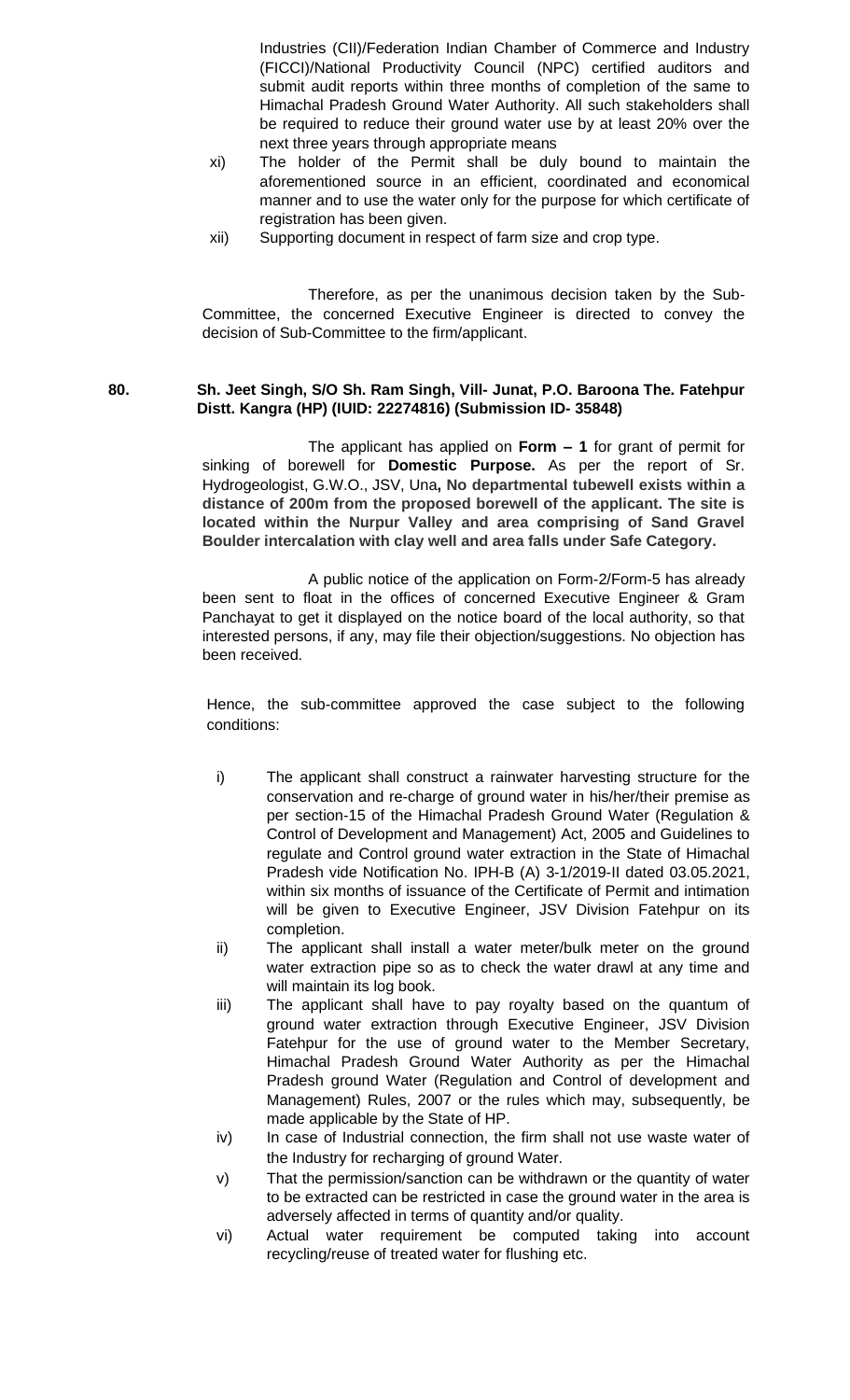- vii) Certificate regarding non/partial availability of water supply from the public water supply agency.
- viii) The firm/applicant shall be required to adopt latest water efficient technologies so as to reduce dependence on ground water resources.
- ix) The firm/applicant drawing water more than 10m3 /day of ground water shall construct piezometer, equipped with DWLR of latest version within six months shall consultation with the Sr. Hydrogeologist, GWO, JSV, Una (HP) and monthly water level date shall be submitted to the Ground Water Organization and Himachal Pradesh Ground Water Authority.
- x) All stakeholders abstracting ground water in excess of 100 m3/d shall be required to undertake annual water audit through Confederation of India Industries (CII)/Federation Indian Chamber of Commerce and Industry (FICCI)/National Productivity Council (NPC) certified auditors and submit audit reports within three months of completion of the same to Himachal Pradesh Ground Water Authority. All such stakeholders shall be required to reduce their ground water use by at least 20% over the next three years through appropriate means
- xi) The holder of the Permit shall be duly bound to maintain the aforementioned source in an efficient, coordinated and economical manner and to use the water only for the purpose for which certificate of registration has been given.

The sub-committee approved the case subject to the condition that the certificate of grant of permit will be issued by the Member Secy. (HPGWA)-cum-S.E. P&I-II to the firm/applicant only after submission of following document by the firm/applicant to the HP Ground Water Authority Shimla.

### **Detail of documents**

1) Undertaking that I/we will not withdraw water more than 2500 LPD for the Domestic use.

 Therefore, as per the unanimous decision taken by the Sub-Committee, the concerned Executive Engineer, Fatehpur is directed to convey the decision of Sub-Committee to the firm/applicant and ensure the submission of the required document to this office on or before 25.07.2022 above failing which the case will be referred to the Main Committee (HPGWA) for taking the final decision.

### **81. Sh. Sudesh Chandel, S/O Sh. Sher Singh Chandel, Vill- Barot, PO And Tehsil-Baldwara, Distt Mandi (HP) (IUID: 35872274) (Submission ID- 36825)**

 The applicant has applied on **Form – 1** for grant of permit for sinking of borewell for **Irrigation Purpose.** As per the report of Sr. Hydrogeologist, G.W.O., JSV, Una**, There is no existing departmental energized borewell within 300 mtrs. of the proposed borewell site of the applicant. The proposed borewell of the applicant lies in highly dissected structural hills comprising of Sandstone and shale of Shiwalik formations.**

A public notice of the application on Form-2/Form-5 has already been sent to float in the offices of concerned Executive Engineer & Gram Panchayat to get it displayed on the notice board of the local authority, so that interested persons, if any, may file their objection/suggestions. No objection has been received.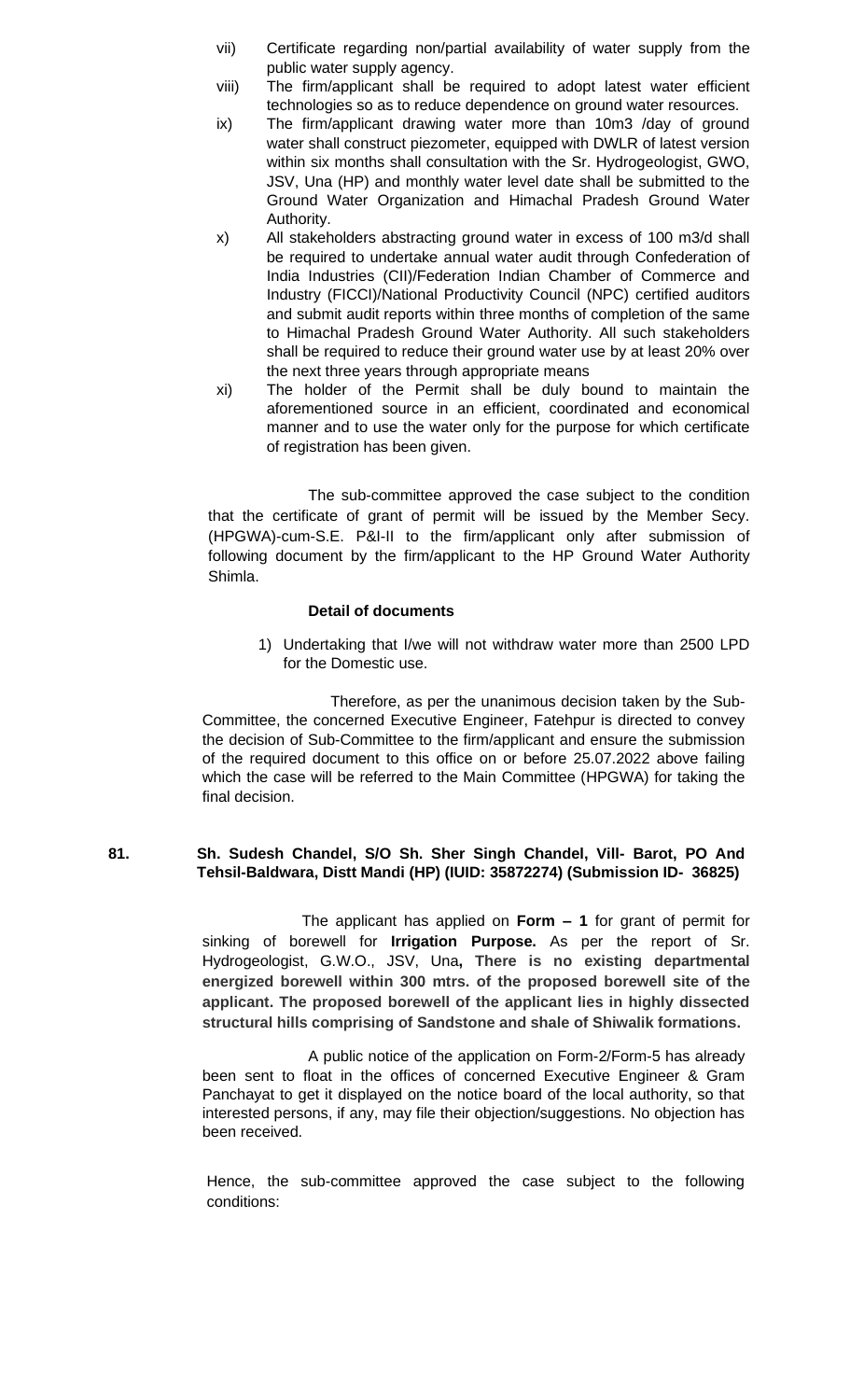- i) The applicant shall construct a rainwater harvesting structure for the conservation and re-charge of ground water in his/her/their premise as per section-15 of the Himachal Pradesh Ground Water (Regulation & Control of Development and Management) Act, 2005 and Guidelines to regulate and Control ground water extraction in the State of Himachal Pradesh vide Notification No. IPH-B (A) 3-1/2019-II dated 03.05.2021, within six months of issuance of the Certificate of Permit and intimation will be given to Executive Engineer, JSV Division Sarkaghat on its completion.
- ii) The applicant shall install a water meter/bulk meter on the ground water extraction pipe so as to check the water drawl at any time and will maintain its log book.
- iii) The applicant shall have to pay royalty based on the quantum of ground water extraction through Executive Engineer, JSV Division Sarkaghat for the use of ground water to the Member Secretary, Himachal Pradesh Ground Water Authority as per the Himachal Pradesh ground Water (Regulation and Control of development and Management) Rules, 2007 or the rules which may, subsequently, be made applicable by the State of HP.
- iv) In case of Industrial connection, the firm shall not use waste water of the Industry for recharging of ground Water.
- v) That the permission/sanction can be withdrawn or the quantity of water to be extracted can be restricted in case the ground water in the area is adversely affected in terms of quantity and/or quality.
- vi) Actual water requirement be computed taking into account recycling/reuse of treated water for flushing etc.
- vii) Certificate regarding non/partial availability of water supply from the public water supply agency.
- viii) The firm/applicant shall be required to adopt latest water efficient technologies so as to reduce dependence on ground water resources.
- ix) The firm/applicant drawing water more than 10m3 /day of ground water shall construct piezometer, equipped with DWLR of latest version within six months shall consultation with the Sr. Hydrogeologist, GWO, JSV, Una (HP) and monthly water level date shall be submitted to the Ground Water Organization and Himachal Pradesh Ground Water Authority.
- x) All stakeholders abstracting ground water in excess of 100 m3/d shall be required to undertake annual water audit through Confederation of India Industries (CII)/Federation Indian Chamber of Commerce and Industry (FICCI)/National Productivity Council (NPC) certified auditors and submit audit reports within three months of completion of the same to Himachal Pradesh Ground Water Authority. All such stakeholders shall be required to reduce their ground water use by at least 20% over the next three years through appropriate means
- xi) The holder of the Permit shall be duly bound to maintain the aforementioned source in an efficient, coordinated and economical manner and to use the water only for the purpose for which certificate of registration has been given.
- xii) Supporting document in respect of farm size and crop type.

# **82. Sh. Ramesh Chand, S/O Madu Ram, Vill- Bhater, P/O Baldwara, Tehsil/Distt Mandi (HP) (IUID: 93644213) (Submission ID- 34167)**

 The applicant has applied on **Form – 1** for grant of permit for sinking of borewell for **Irrigation Purpose.** As per the report of Sr. Hydrogeologist, G.W.O., JSV, Una**, No departmental energized borewell exists within a distance of 300m from the proposed borewell of the applicant. , Lithologically comprise of sandstone and shale. Ground water prospect in the area are good to moderate.**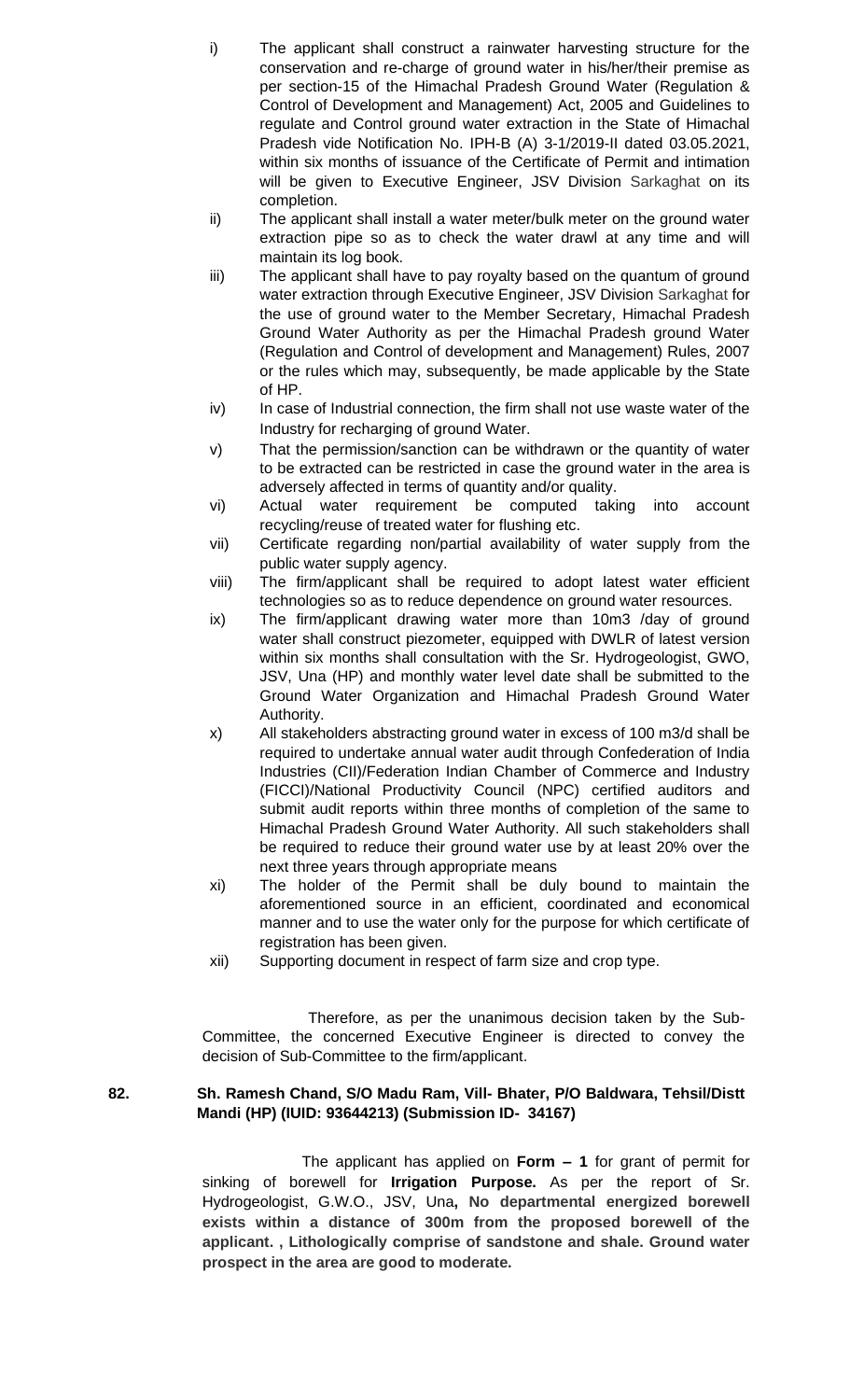A public notice of the application on Form-2/Form-5 has already been sent to float in the offices of concerned Executive Engineer & Gram Panchayat to get it displayed on the notice board of the local authority, so that interested persons, if any, may file their objection/suggestions. No objection has been received.

Hence, the sub-committee approved the case subject to the following conditions:

- i) The applicant shall construct a rainwater harvesting structure for the conservation and re-charge of ground water in his/her/their premise as per section-15 of the Himachal Pradesh Ground Water (Regulation & Control of Development and Management) Act, 2005 and Guidelines to regulate and Control ground water extraction in the State of Himachal Pradesh vide Notification No. IPH-B (A) 3-1/2019-II dated 03.05.2021, within six months of issuance of the Certificate of Permit and intimation will be given to Executive Engineer, JSV Division Sarkaghat on its completion.
- ii) The applicant shall install a water meter/bulk meter on the ground water extraction pipe so as to check the water drawl at any time and will maintain its log book.
- iii) The applicant shall have to pay royalty based on the quantum of ground water extraction through Executive Engineer, JSV Division Sarkaghat for the use of ground water to the Member Secretary, Himachal Pradesh Ground Water Authority as per the Himachal Pradesh ground Water (Regulation and Control of development and Management) Rules, 2007 or the rules which may, subsequently, be made applicable by the State of HP.
- iv) In case of Industrial connection, the firm shall not use waste water of the Industry for recharging of ground Water.
- v) That the permission/sanction can be withdrawn or the quantity of water to be extracted can be restricted in case the ground water in the area is adversely affected in terms of quantity and/or quality.
- vi) Actual water requirement be computed taking into account recycling/reuse of treated water for flushing etc.
- vii) Certificate regarding non/partial availability of water supply from the public water supply agency.
- viii) The firm/applicant shall be required to adopt latest water efficient technologies so as to reduce dependence on ground water resources.
- ix) The firm/applicant drawing water more than 10m3 /day of ground water shall construct piezometer, equipped with DWLR of latest version within six months shall consultation with the Sr. Hydrogeologist, GWO, JSV, Una (HP) and monthly water level date shall be submitted to the Ground Water Organization and Himachal Pradesh Ground Water Authority.
- x) All stakeholders abstracting ground water in excess of 100 m3/d shall be required to undertake annual water audit through Confederation of India Industries (CII)/Federation Indian Chamber of Commerce and Industry (FICCI)/National Productivity Council (NPC) certified auditors and submit audit reports within three months of completion of the same to Himachal Pradesh Ground Water Authority. All such stakeholders shall be required to reduce their ground water use by at least 20% over the next three years through appropriate means
- xi) The holder of the Permit shall be duly bound to maintain the aforementioned source in an efficient, coordinated and economical manner and to use the water only for the purpose for which certificate of registration has been given.
- xii) Supporting document in respect of farm size and crop type.

Therefore, as per the unanimous decision taken by the Sub-Committee, the concerned Executive Engineer is directed to convey the decision of Sub-Committee to the firm/applicant.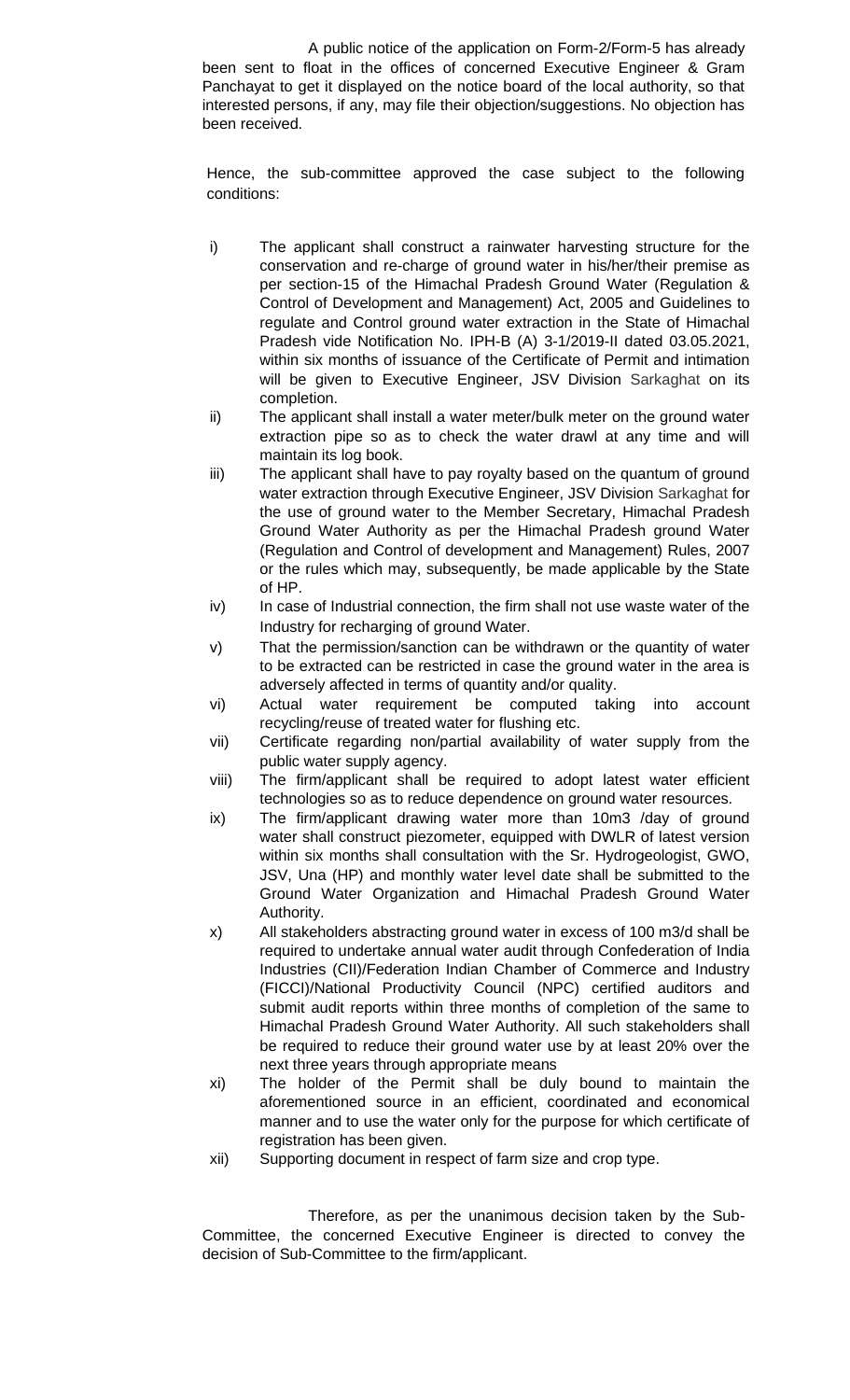#### **83. Sh. Daya Chand, S/O Ram, Vill Surajpur, PO Piplughat, Teh. Arki Distt Solan (HP) (IUID: 58070848) (Submission ID- 37153)**

 The applicant has applied on **Form – 1** for grant of permit for sinking of borewell for **Irrigation Purpose.** As per the report of Sr. Hydrogeologist, G.W.O., JSV, Una**, There is no existing departmental energized borewell within 300 mtrs. of the proposed borewell site of the applicant. The proposed borewell of the applicant lies in low dissected structural hills comprising of Sedimentary rocks primarily Sandstone and Shales of Dharamshala formation.**

A public notice of the application on Form-2/Form-5 has already been sent to float in the offices of concerned Executive Engineer & Gram Panchayat to get it displayed on the notice board of the local authority, so that interested persons, if any, may file their objection/suggestions. No objection has been received.

- i) The applicant shall construct a rainwater harvesting structure for the conservation and re-charge of ground water in his/her/their premise as per section-15 of the Himachal Pradesh Ground Water (Regulation & Control of Development and Management) Act, 2005 and Guidelines to regulate and Control ground water extraction in the State of Himachal Pradesh vide Notification No. IPH-B (A) 3-1/2019-II dated 03.05.2021, within six months of issuance of the Certificate of Permit and intimation will be given to Executive Engineer, JSV Division Arki on its completion.
- ii) The applicant shall install a water meter/bulk meter on the ground water extraction pipe so as to check the water drawl at any time and will maintain its log book.
- iii) The applicant shall have to pay royalty based on the quantum of ground water extraction through Executive Engineer, JSV Division Arki for the use of ground water to the Member Secretary, Himachal Pradesh Ground Water Authority as per the Himachal Pradesh ground Water (Regulation and Control of development and Management) Rules, 2007 or the rules which may, subsequently, be made applicable by the State of HP.
- iv) In case of Industrial connection, the firm shall not use waste water of the Industry for recharging of ground Water.
- v) That the permission/sanction can be withdrawn or the quantity of water to be extracted can be restricted in case the ground water in the area is adversely affected in terms of quantity and/or quality.
- vi) Actual water requirement be computed taking into account recycling/reuse of treated water for flushing etc.
- vii) Certificate regarding non/partial availability of water supply from the public water supply agency.
- viii) The firm/applicant shall be required to adopt latest water efficient technologies so as to reduce dependence on ground water resources.
- ix) The firm/applicant drawing water more than 10m3 /day of ground water shall construct piezometer, equipped with DWLR of latest version within six months shall consultation with the Sr. Hydrogeologist, GWO, JSV, Una (HP) and monthly water level date shall be submitted to the Ground Water Organization and Himachal Pradesh Ground Water Authority.
- x) All stakeholders abstracting ground water in excess of 100 m3/d shall be required to undertake annual water audit through Confederation of India Industries (CII)/Federation Indian Chamber of Commerce and Industry (FICCI)/National Productivity Council (NPC) certified auditors and submit audit reports within three months of completion of the same to Himachal Pradesh Ground Water Authority. All such stakeholders shall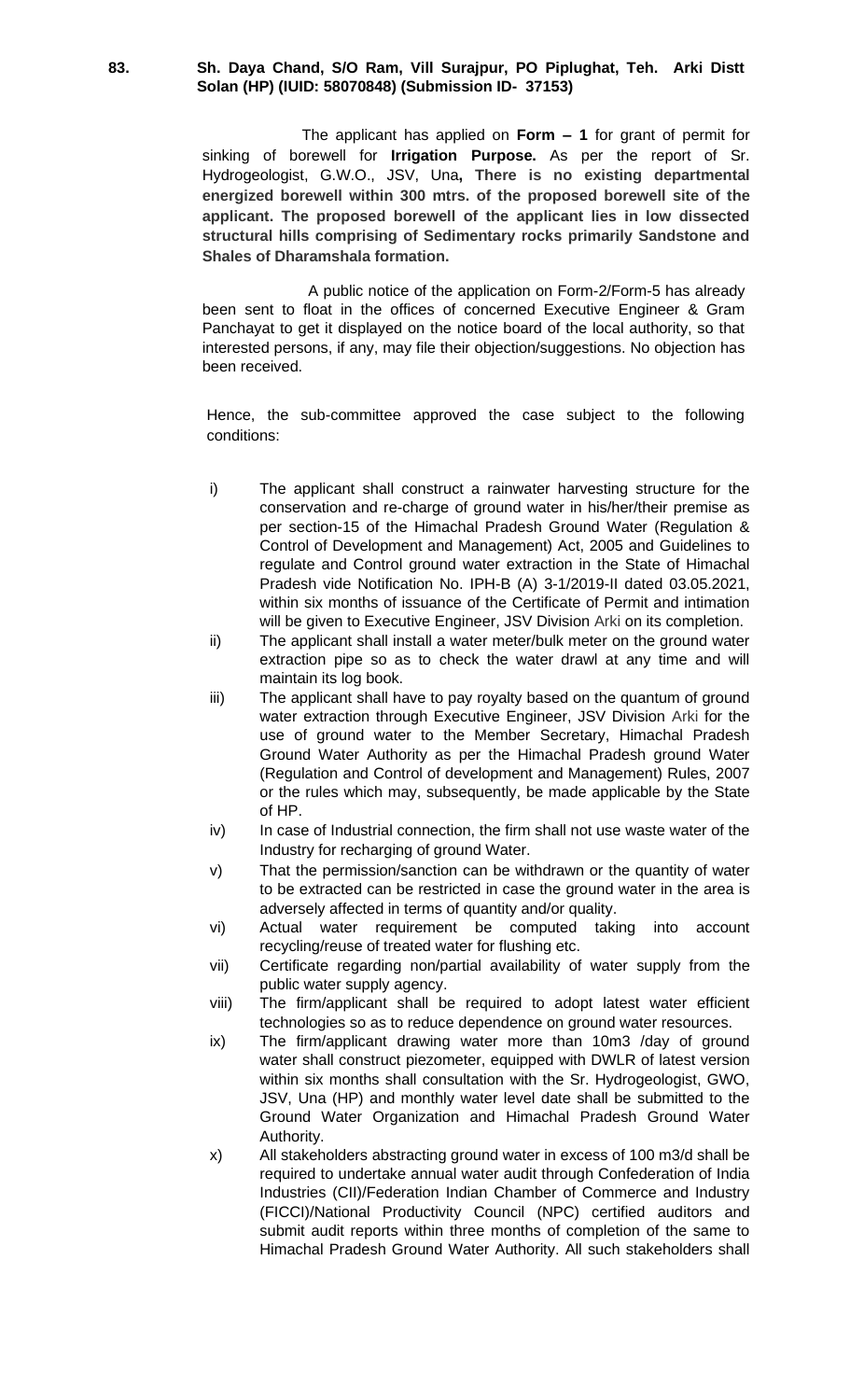be required to reduce their ground water use by at least 20% over the next three years through appropriate means

- xi) The holder of the Permit shall be duly bound to maintain the aforementioned source in an efficient, coordinated and economical manner and to use the water only for the purpose for which certificate of registration has been given.
- xii) Supporting document in respect of farm size and crop type.

Therefore, as per the unanimous decision taken by the Sub-Committee, the concerned Executive Engineer is directed to convey the decision of Sub-Committee to the firm/applicant.

#### **84. Sh. Bhagi Rath, S/o Ram Lal, Vill Deora PO- Domehar Teh Arki Distt Solan (HP) (IUID: 71160597) (Submission ID- 36735)**

 The applicant has applied on **Form – 1** for grant of permit for sinking of borewell for **Irrigation Purpose.** As per the report of Sr. Hydrogeologist, G.W.O., JSV, Una**, There is no existing departmental energized borewell within 300 mtrs. of the proposed borewell site of the applicant. The proposed borewell of the applicant lies in low dissected structural hills Sedimentary rocks primarily Sandstone and Shales of Dharamshala formation.**

A public notice of the application on Form-2/Form-5 has already been sent to float in the offices of concerned Executive Engineer & Gram Panchayat to get it displayed on the notice board of the local authority, so that interested persons, if any, may file their objection/suggestions. No objection has been received.

- i) The applicant shall construct a rainwater harvesting structure for the conservation and re-charge of ground water in his/her/their premise as per section-15 of the Himachal Pradesh Ground Water (Regulation & Control of Development and Management) Act, 2005 and Guidelines to regulate and Control ground water extraction in the State of Himachal Pradesh vide Notification No. IPH-B (A) 3-1/2019-II dated 03.05.2021, within six months of issuance of the Certificate of Permit and intimation will be given to Executive Engineer, JSV Division Arki on its completion.
- ii) The applicant shall install a water meter/bulk meter on the ground water extraction pipe so as to check the water drawl at any time and will maintain its log book.
- iii) The applicant shall have to pay royalty based on the quantum of ground water extraction through Executive Engineer, JSV Division Arki for the use of ground water to the Member Secretary, Himachal Pradesh Ground Water Authority as per the Himachal Pradesh ground Water (Regulation and Control of development and Management) Rules, 2007 or the rules which may, subsequently, be made applicable by the State of HP.
- iv) In case of Industrial connection, the firm shall not use waste water of the Industry for recharging of ground Water.
- v) That the permission/sanction can be withdrawn or the quantity of water to be extracted can be restricted in case the ground water in the area is adversely affected in terms of quantity and/or quality.
- vi) Actual water requirement be computed taking into account recycling/reuse of treated water for flushing etc.
- vii) Certificate regarding non/partial availability of water supply from the public water supply agency.
- viii) The firm/applicant shall be required to adopt latest water efficient technologies so as to reduce dependence on ground water resources.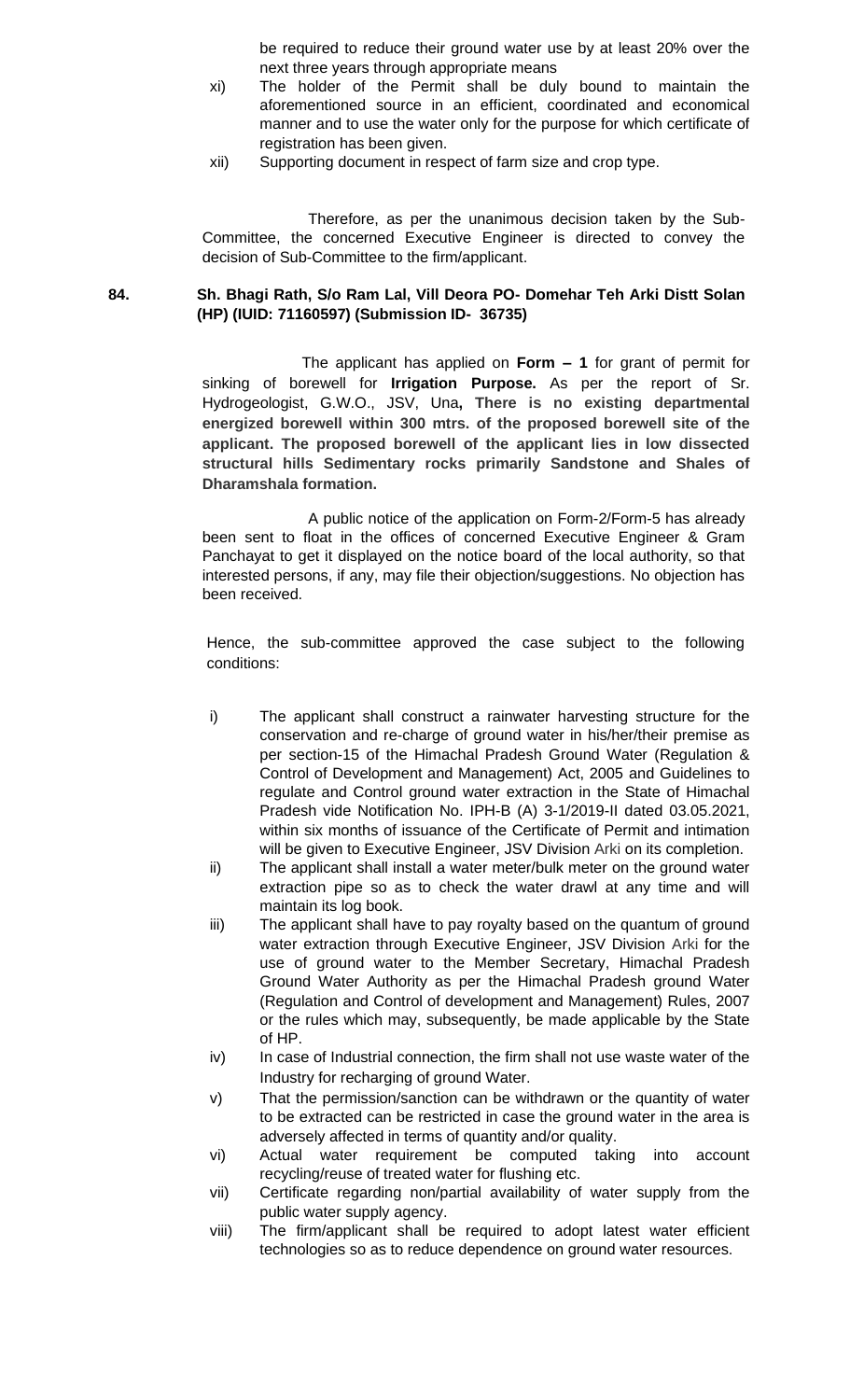- ix) The firm/applicant drawing water more than 10m3 /day of ground water shall construct piezometer, equipped with DWLR of latest version within six months shall consultation with the Sr. Hydrogeologist, GWO, JSV, Una (HP) and monthly water level date shall be submitted to the Ground Water Organization and Himachal Pradesh Ground Water Authority.
- x) All stakeholders abstracting ground water in excess of 100 m3/d shall be required to undertake annual water audit through Confederation of India Industries (CII)/Federation Indian Chamber of Commerce and Industry (FICCI)/National Productivity Council (NPC) certified auditors and submit audit reports within three months of completion of the same to Himachal Pradesh Ground Water Authority. All such stakeholders shall be required to reduce their ground water use by at least 20% over the next three years through appropriate means
- xi) The holder of the Permit shall be duly bound to maintain the aforementioned source in an efficient, coordinated and economical manner and to use the water only for the purpose for which certificate of registration has been given.
- xii) Supporting document in respect of farm size and crop type.

# **85. Smt. Kamla Devi, W/O Sh. Tulsi Ram, Vill Palata PO Okhroo The. Arki Distt. Solan (HP) (IUID: 35368165) (Submission ID- 32683)**

 The applicant has applied on **Form – 1** for grant of permit for sinking of borewell for **Irrigation Purpose.** As per the report of Sr. Hydrogeologist, G.W.O., JSV, Una**, There is no existing departmental energized borewell within 300 mtrs. of the proposed borewell site of the applicant. The proposed borewell of the applicant lies in low dissected structural hills comprising of Shale with lime stone of Shiwalik formations.**

A public notice of the application on Form-2/Form-5 has already been sent to float in the offices of concerned Executive Engineer & Gram Panchayat to get it displayed on the notice board of the local authority, so that interested persons, if any, may file their objection/suggestions. No objection has been received.

- i) The applicant shall construct a rainwater harvesting structure for the conservation and re-charge of ground water in his/her/their premise as per section-15 of the Himachal Pradesh Ground Water (Regulation & Control of Development and Management) Act, 2005 and Guidelines to regulate and Control ground water extraction in the State of Himachal Pradesh vide Notification No. IPH-B (A) 3-1/2019-II dated 03.05.2021, within six months of issuance of the Certificate of Permit and intimation will be given to Executive Engineer, JSV Division Arki on its completion.
- ii) The applicant shall install a water meter/bulk meter on the ground water extraction pipe so as to check the water drawl at any time and will maintain its log book.
- iii) The applicant shall have to pay royalty based on the quantum of ground water extraction through Executive Engineer, JSV Division Arki for the use of ground water to the Member Secretary, Himachal Pradesh Ground Water Authority as per the Himachal Pradesh ground Water (Regulation and Control of development and Management) Rules, 2007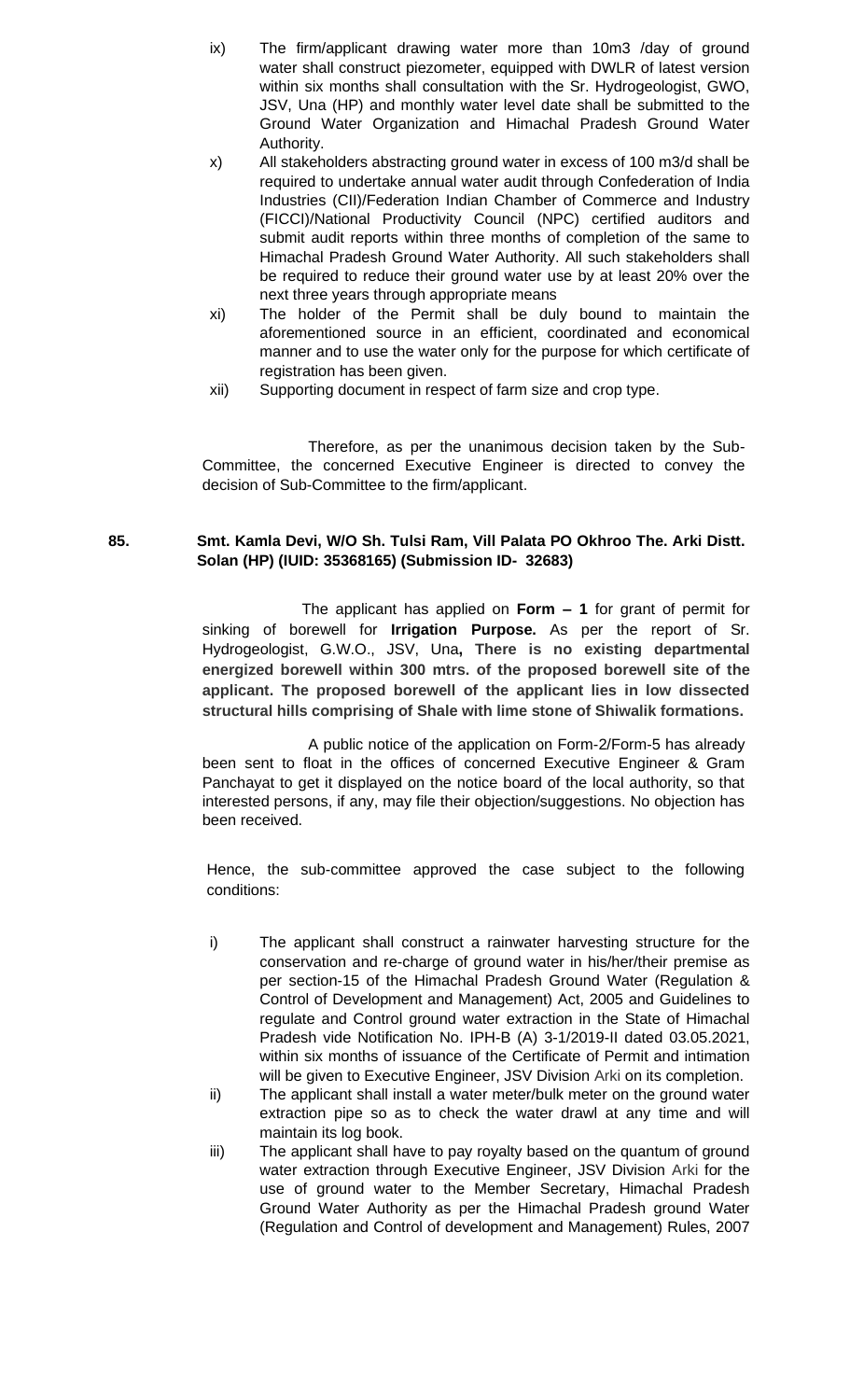or the rules which may, subsequently, be made applicable by the State of HP.

- iv) In case of Industrial connection, the firm shall not use waste water of the Industry for recharging of ground Water.
- v) That the permission/sanction can be withdrawn or the quantity of water to be extracted can be restricted in case the ground water in the area is adversely affected in terms of quantity and/or quality.
- vi) Actual water requirement be computed taking into account recycling/reuse of treated water for flushing etc.
- vii) Certificate regarding non/partial availability of water supply from the public water supply agency.
- viii) The firm/applicant shall be required to adopt latest water efficient technologies so as to reduce dependence on ground water resources.
- ix) The firm/applicant drawing water more than 10m3 /day of ground water shall construct piezometer, equipped with DWLR of latest version within six months shall consultation with the Sr. Hydrogeologist, GWO, JSV, Una (HP) and monthly water level date shall be submitted to the Ground Water Organization and Himachal Pradesh Ground Water Authority.
- x) All stakeholders abstracting ground water in excess of 100 m3/d shall be required to undertake annual water audit through Confederation of India Industries (CII)/Federation Indian Chamber of Commerce and Industry (FICCI)/National Productivity Council (NPC) certified auditors and submit audit reports within three months of completion of the same to Himachal Pradesh Ground Water Authority. All such stakeholders shall be required to reduce their ground water use by at least 20% over the next three years through appropriate means
- xi) The holder of the Permit shall be duly bound to maintain the aforementioned source in an efficient, coordinated and economical manner and to use the water only for the purpose for which certificate of registration has been given.
- xii) Supporting document in respect of farm size and crop type.

Therefore, as per the unanimous decision taken by the Sub-Committee, the concerned Executive Engineer is directed to convey the decision of Sub-Committee to the firm/applicant.

**86. Pardhan Chand Thakur S/O Late Shri Wazir Chand, Village and Post office Kudail, Teh. Baijnath Distt. Kangra (IUID: 35368165) (Submission ID-32683)**

> The applicant has applied on **Form – 1** for grant of permit for sinking of borewell for **Irrigation Purpose.** As per the report of Sr. Hydrogeologist, G.W.O., JSV, Una**, There is no existing departmental energized borewell within 300 mtrs. of the proposed borewell site of the applicant. The site falls in Dharamshala Palampur valley and as per the GEC 2020 report the area is safe and the stage of development is 13.76%. Lithologically the site falls in alluvial fan deposits comprising of sand gravel boulder and clays.**

> A public notice of the application on Form-2/Form-5 has already been sent to float in the offices of concerned Executive Engineer & Gram Panchayat to get it displayed on the notice board of the local authority, so that interested persons, if any, may file their objection/suggestions. No objection has been received.

> Hence, the sub-committee approved the case subject to the following conditions:

> i) The applicant shall construct a rainwater harvesting structure for the conservation and re-charge of ground water in his/her/their premise as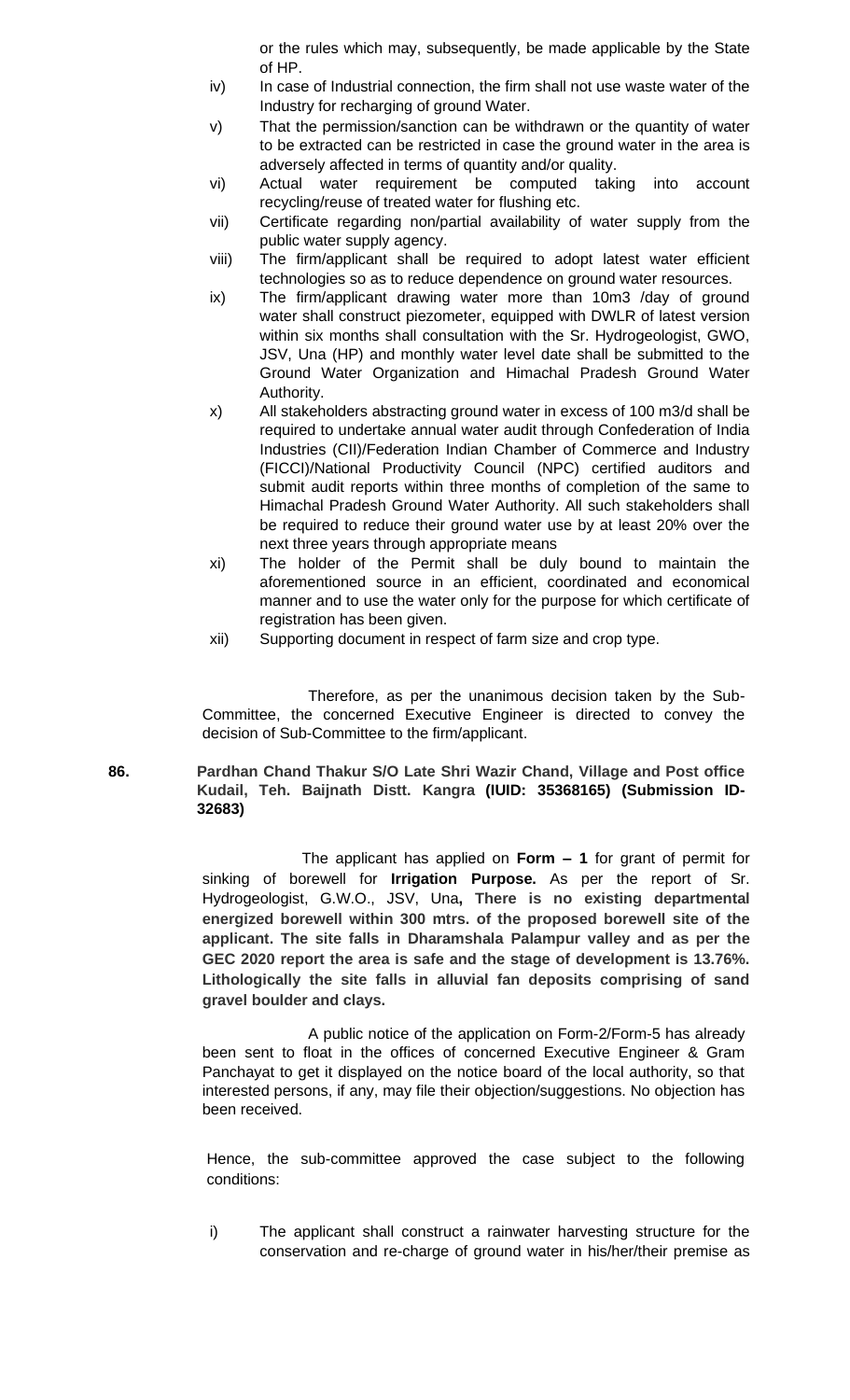per section-15 of the Himachal Pradesh Ground Water (Regulation & Control of Development and Management) Act, 2005 and Guidelines to regulate and Control ground water extraction in the State of Himachal Pradesh vide Notification No. IPH-B (A) 3-1/2019-II dated 03.05.2021, within six months of issuance of the Certificate of Permit and intimation will be given to Executive Engineer, JSV Division Baijnath on its completion.

- ii) The applicant shall install a water meter/bulk meter on the ground water extraction pipe so as to check the water drawl at any time and will maintain its log book.
- iii) The applicant shall have to pay royalty based on the quantum of ground water extraction through Executive Engineer, JSV Division Baijnath for the use of ground water to the Member Secretary, Himachal Pradesh Ground Water Authority as per the Himachal Pradesh ground Water (Regulation and Control of development and Management) Rules, 2007 or the rules which may, subsequently, be made applicable by the State of HP.
- iv) In case of Industrial connection, the firm shall not use waste water of the Industry for recharging of ground Water.
- v) That the permission/sanction can be withdrawn or the quantity of water to be extracted can be restricted in case the ground water in the area is adversely affected in terms of quantity and/or quality.
- vi) Actual water requirement be computed taking into account recycling/reuse of treated water for flushing etc.
- vii) Certificate regarding non/partial availability of water supply from the public water supply agency.
- viii) The firm/applicant shall be required to adopt latest water efficient technologies so as to reduce dependence on ground water resources.
- ix) The firm/applicant drawing water more than 10m3 /day of ground water shall construct piezometer, equipped with DWLR of latest version within six months shall consultation with the Sr. Hydrogeologist, GWO, JSV, Una (HP) and monthly water level date shall be submitted to the Ground Water Organization and Himachal Pradesh Ground Water Authority.
- x) All stakeholders abstracting ground water in excess of 100 m3/d shall be required to undertake annual water audit through Confederation of India Industries (CII)/Federation Indian Chamber of Commerce and Industry (FICCI)/National Productivity Council (NPC) certified auditors and submit audit reports within three months of completion of the same to Himachal Pradesh Ground Water Authority. All such stakeholders shall be required to reduce their ground water use by at least 20% over the next three years through appropriate means
- xi) The holder of the Permit shall be duly bound to maintain the aforementioned source in an efficient, coordinated and economical manner and to use the water only for the purpose for which certificate of registration has been given.
- xii) Supporting document in respect of farm size and crop type.

Therefore, as per the unanimous decision taken by the Sub-Committee, the concerned Executive Engineer is directed to convey the decision of Sub-Committee to the firm/applicant.

### **87. M/S Glenview Vilas Kasauli Kimmughat-Dochi Road, Kasauli (HP) (IUID: 60570327) (Submission ID-30222)**

The applicant has applied on **Form – 1A** for grant of permit for sinking of borewell for **Commercial Purpose.** The case of the applicant was placed before the sub-committee in 40th meeting of Sub-committee of HP ground Water Authority and It has been decided that the applicant will have to change his/her site due to non-fulfilment of minimum distance criteria as per section 7(5)(f) of Himachal Pradesh Ground water Act, 2005.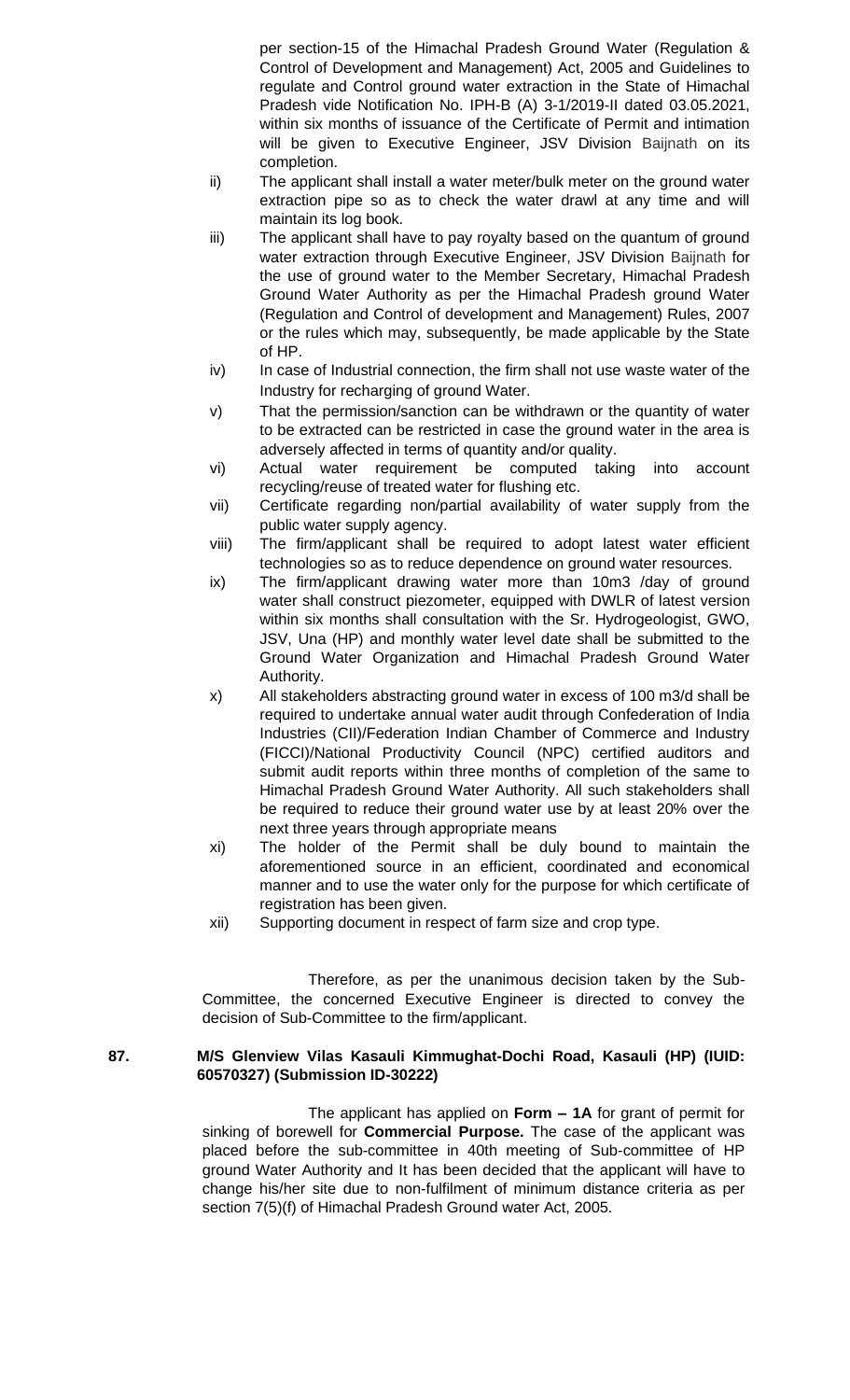**The applicant has changed the site and inspection report with new coordinates (Latitude N30° 52' 43.9" Longitude E76° 58' 57.8") has been received from STA Devesh Kumar Singh vide letter No. JSV-SLN / S.T.A Registration/Permit-2022: 839-41 dated 18.04.2022 also copied to Executive Engineer JSV Solan and Sr. Hydrogeologist, JSV GWO Una. The latest site inspection report shows that there is no existing departmental energized borewell within 300 mtrs. of the new proposed borewell site of the applicant and applicant proposes to drill a deep borewell with tentative depth of around 400-450 feet.**

A public notice of the application on Form-2/Form-5 has already been sent to float in the offices of concerned Executive Engineer & Gram Panchayat to get it displayed on the notice board of the local authority, so that interested persons, if any, may file their objection/suggestions. No objection has been received.

- i) The applicant shall construct a rainwater harvesting structure for the conservation and re-charge of ground water in his/her/their premise as per section-15 of the Himachal Pradesh Ground Water (Regulation & Control of Development and Management) Act, 2005 and Guidelines to regulate and Control ground water extraction in the State of Himachal Pradesh vide Notification No. IPH-B (A) 3-1/2019-II dated 03.05.2021, within six months of issuance of the Certificate of Permit and intimation will be given to Executive Engineer, JSV Division Solan on its completion.
- ii) The applicant shall install a water meter/bulk meter on the ground water extraction pipe so as to check the water drawl at any time and will maintain its log book.
- iii) The applicant shall have to pay royalty based on the quantum of ground water extraction through Executive Engineer, JSV Division Solan for the use of ground water to the Member Secretary, Himachal Pradesh Ground Water Authority as per the Himachal Pradesh ground Water (Regulation and Control of development and Management) Rules, 2007 or the rules which may, subsequently, be made applicable by the State of HP.
- iv) In case of Industrial connection, the firm shall not use waste water of the Industry for recharging of ground Water.
- v) That the permission/sanction can be withdrawn or the quantity of water to be extracted can be restricted in case the ground water in the area is adversely affected in terms of quantity and/or quality.
- vi) Actual water requirement be computed taking into account recycling/reuse of treated water for flushing etc.
- vii) Certificate regarding non/partial availability of water supply from the public water supply agency.
- viii) The firm/applicant shall be required to adopt latest water efficient technologies so as to reduce dependence on ground water resources.
- ix) The firm/applicant drawing water more than 10m3 /day of ground water shall construct piezometer, equipped with DWLR of latest version within six months shall consultation with the Sr. Hydrogeologist, GWO, JSV, Una (HP) and monthly water level date shall be submitted to the Ground Water Organization and Himachal Pradesh Ground Water Authority.
- x) All stakeholders abstracting ground water in excess of 100 m3/d shall be required to undertake annual water audit through Confederation of India Industries (CII)/Federation Indian Chamber of Commerce and Industry (FICCI)/National Productivity Council (NPC) certified auditors and submit audit reports within three months of completion of the same to Himachal Pradesh Ground Water Authority. All such stakeholders shall be required to reduce their ground water use by at least 20% over the next three years through appropriate means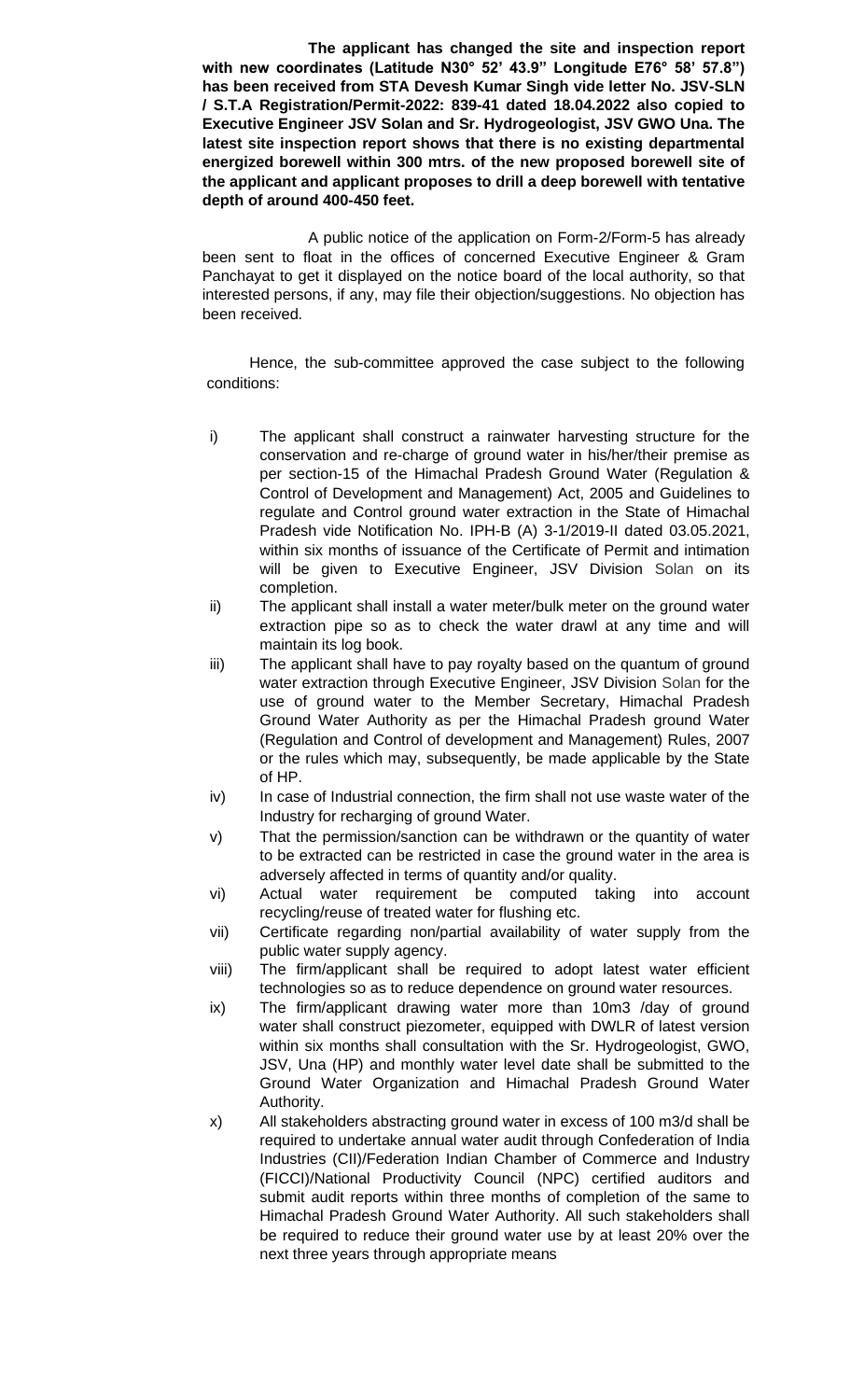xi) The holder of the Permit shall be duly bound to maintain the aforementioned source in an efficient, coordinated and economical manner and to use the water only for the purpose for which certificate of registration has been given.

Therefore, as per the unanimous decision taken by the Sub-Committee, the concerned Executive Engineer is directed to convey the decision of Sub-Committee to the firm/applicant.

# **88. Sh. Pushpinder Singh Chimni S/o Sh. Davinder Singh House No. 1635 sector 36D Chandigarh (IUID: 87394004) (Submission ID-30997)**

The applicant has applied on **Form – 1A** for grant of permit for sinking of borewell for **Industrial Purpose.** The case of the applicant was placed before the sub-committee in 40th meeting of Sub-committee of HP ground Water Authority and It has been decided that the applicant will have to change his/her site due to non-fulfilment of minimum distance criteria as per section 7(5)(f) of Himachal Pradesh Ground water Act, 2005.

**The applicant has change the site and inspection report with new coordinates (Latitude N30° 52' 45.6" Longitude E76° 58' 55.0") has been received from STA Devesh Kumar Singh vide letter No. JSV-SLN / S.T.A Registration/Permit-2022: 842-44 dated 18.04.2022 also copied to Executive Engineer JSV Solan and Sr. Hydrogeologist, JSV GWO Una. The latest site inspection report shows that there is no existing departmental energized borewell within 200 mtrs. of the new proposed borewell site of the applicant and applicant proposes to drill a shallow borewell, around 50-55mts deep at the proposed site with tentative depth of around 400-450 feet.**

A public notice of the application on Form-2/Form-5 has already been sent to float in the offices of concerned Executive Engineer & Gram Panchayat to get it displayed on the notice board of the local authority, so that interested persons, if any, may file their objection/suggestions. No objection has been received.

- i) The applicant shall construct a rainwater harvesting structure for the conservation and re-charge of ground water in his/her/their premise as per section-15 of the Himachal Pradesh Ground Water (Regulation & Control of Development and Management) Act, 2005 and Guidelines to regulate and Control ground water extraction in the State of Himachal Pradesh vide Notification No. IPH-B (A) 3-1/2019-II dated 03.05.2021, within six months of issuance of the Certificate of Permit and intimation will be given to Executive Engineer, JSV Division Solan on its completion.
- ii) The applicant shall install a water meter/bulk meter on the ground water extraction pipe so as to check the water drawl at any time and will maintain its log book.
- iii) The applicant shall have to pay royalty based on the quantum of ground water extraction through Executive Engineer, JSV Division Solan for the use of ground water to the Member Secretary, Himachal Pradesh Ground Water Authority as per the Himachal Pradesh ground Water (Regulation and Control of development and Management) Rules, 2007 or the rules which may, subsequently, be made applicable by the State of HP.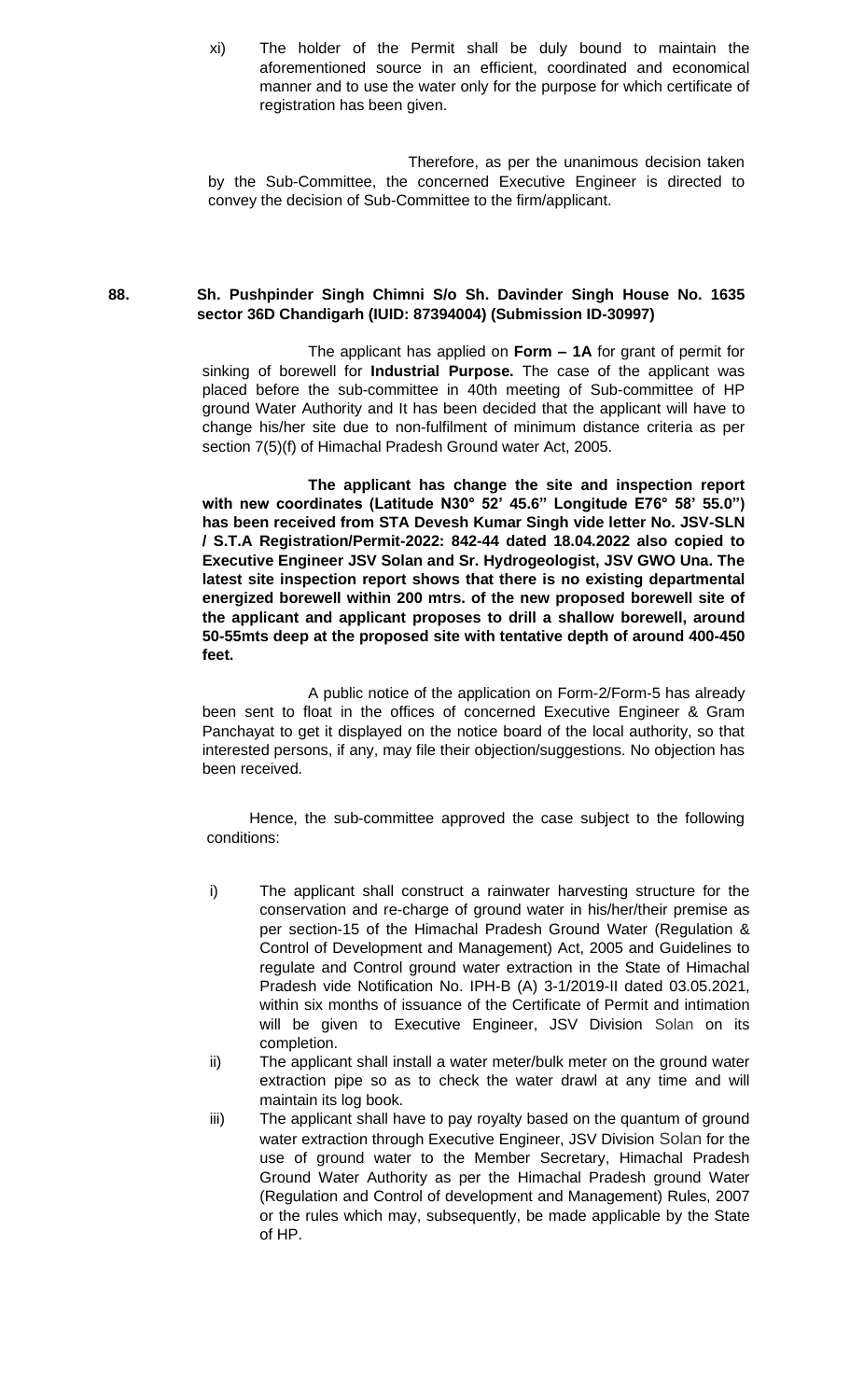- iv) In case of Industrial connection, the firm shall not use waste water of the Industry for recharging of ground Water.
- v) That the permission/sanction can be withdrawn or the quantity of water to be extracted can be restricted in case the ground water in the area is adversely affected in terms of quantity and/or quality.
- vi) Actual water requirement be computed taking into account recycling/reuse of treated water for flushing etc.
- vii) Certificate regarding non/partial availability of water supply from the public water supply agency.
- viii) The firm/applicant shall be required to adopt latest water efficient technologies so as to reduce dependence on ground water resources.
- ix) The firm/applicant drawing water more than 10m3 /day of ground water shall construct piezometer, equipped with DWLR of latest version within six months shall consultation with the Sr. Hydrogeologist, GWO, JSV, Una (HP) and monthly water level date shall be submitted to the Ground Water Organization and Himachal Pradesh Ground Water Authority.
- x) All stakeholders abstracting ground water in excess of 100 m3/d shall be required to undertake annual water audit through Confederation of India Industries (CII)/Federation Indian Chamber of Commerce and Industry (FICCI)/National Productivity Council (NPC) certified auditors and submit audit reports within three months of completion of the same to Himachal Pradesh Ground Water Authority. All such stakeholders shall be required to reduce their ground water use by at least 20% over the next three years through appropriate means
- xi) The holder of the Permit shall be duly bound to maintain the aforementioned source in an efficient, coordinated and economical manner and to use the water only for the purpose for which certificate of registration has been given.
- xii) The supporting document in r/o water requirement mentioned at the time of registration with Industry Department.

# **89. Sh. Sanjay Kumar S/O Sh. Kishor Chand Vill. Gujrehra PO. Bari Tehsil Palampur Distt. Kangra (HP) (IUID: 96638459) (Submission ID- 30216)**

The applicant has applied on **Form – 1A** for grant of permit for sinking of borewell for **Irrigation Purpose.** The case of the applicant was placed before the sub-committee in 40th meeting of Sub-committee of HP ground Water Authority and It has been decided that the applicant will have to change his/her site due to non-fulfilment of minimum distance criteria as per section 7(5)(f) of Himachal Pradesh Ground water Act, 2005.

### **The applicant has change the site and as per latest site inspection report from STA Rakesh Sharma, JS Division Palampur, there is no existing departmental Handpump within radius of 200/300m of the proposed borewell site of the applicant.**

A public notice of the application on Form-2/Form-5 has already been sent to float in the offices of concerned Executive Engineer & Gram Panchayat to get it displayed on the notice board of the local authority, so that interested persons, if any, may file their objection/suggestions. No objection has been received.

Hence, the sub-committee approved the case subject to the following conditions:

i) The applicant shall construct a rainwater harvesting structure for the conservation and re-charge of ground water in his/her/their premise as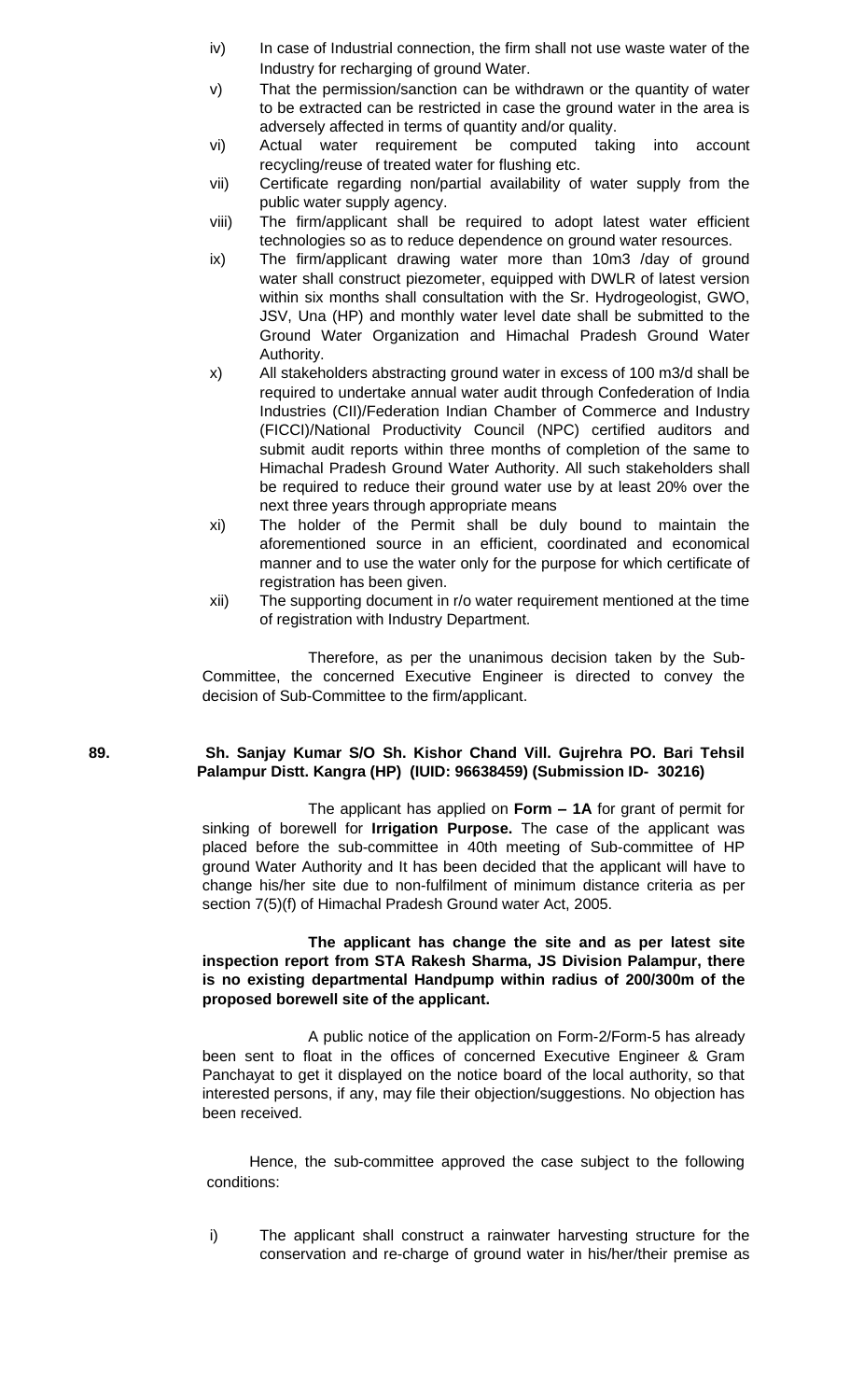per section-15 of the Himachal Pradesh Ground Water (Regulation & Control of Development and Management) Act, 2005 and Guidelines to regulate and Control ground water extraction in the State of Himachal Pradesh vide Notification No. IPH-B (A) 3-1/2019-II dated 03.05.2021, within six months of issuance of the Certificate of Permit and intimation will be given to Executive Engineer, JSV Division Palampur on its completion.

- ii) The applicant shall install a water meter/bulk meter on the ground water extraction pipe so as to check the water drawl at any time and will maintain its log book.
- iii) The applicant shall have to pay royalty based on the quantum of ground water extraction through Executive Engineer, JSV Division Palampur for the use of ground water to the Member Secretary, Himachal Pradesh Ground Water Authority as per the Himachal Pradesh ground Water (Regulation and Control of development and Management) Rules, 2007 or the rules which may, subsequently, be made applicable by the State of HP.
- iv) In case of Industrial connection, the firm shall not use waste water of the Industry for recharging of ground Water.
- v) That the permission/sanction can be withdrawn or the quantity of water to be extracted can be restricted in case the ground water in the area is adversely affected in terms of quantity and/or quality.
- vi) Actual water requirement be computed taking into account recycling/reuse of treated water for flushing etc.
- vii) Certificate regarding non/partial availability of water supply from the public water supply agency.
- viii) The firm/applicant shall be required to adopt latest water efficient technologies so as to reduce dependence on ground water resources.
- ix) The firm/applicant drawing water more than 10m3 /day of ground water shall construct piezometer, equipped with DWLR of latest version within six months shall consultation with the Sr. Hydrogeologist, GWO, JSV, Una (HP) and monthly water level date shall be submitted to the Ground Water Organization and Himachal Pradesh Ground Water Authority.
- x) All stakeholders abstracting ground water in excess of 100 m3/d shall be required to undertake annual water audit through Confederation of India Industries (CII)/Federation Indian Chamber of Commerce and Industry (FICCI)/National Productivity Council (NPC) certified auditors and submit audit reports within three months of completion of the same to Himachal Pradesh Ground Water Authority. All such stakeholders shall be required to reduce their ground water use by at least 20% over the next three years through appropriate means
- xi) The holder of the Permit shall be duly bound to maintain the aforementioned source in an efficient, coordinated and economical manner and to use the water only for the purpose for which certificate of registration has been given.
- xii) Supporting document in respect of farm size and crop type.

Therefore, as per the unanimous decision taken by the Sub-Committee, the concerned Executive Engineer is directed to convey the decision of Sub-Committee to the firm/applicant.

# **Offline applications for Grant of Permit for sinking of borewell**

# **90. Sh. Ram Pal S/O Late Sh. Tej Ram, VPO Balakh, Tehsil Nurpur, Distt. Kangra (HP) (M. No. 88941-90109)**

The applicant has applied on **Form – 1** for grant of permit for sinking of borewell for **Irrigation Purpose.** As per the report of Sr.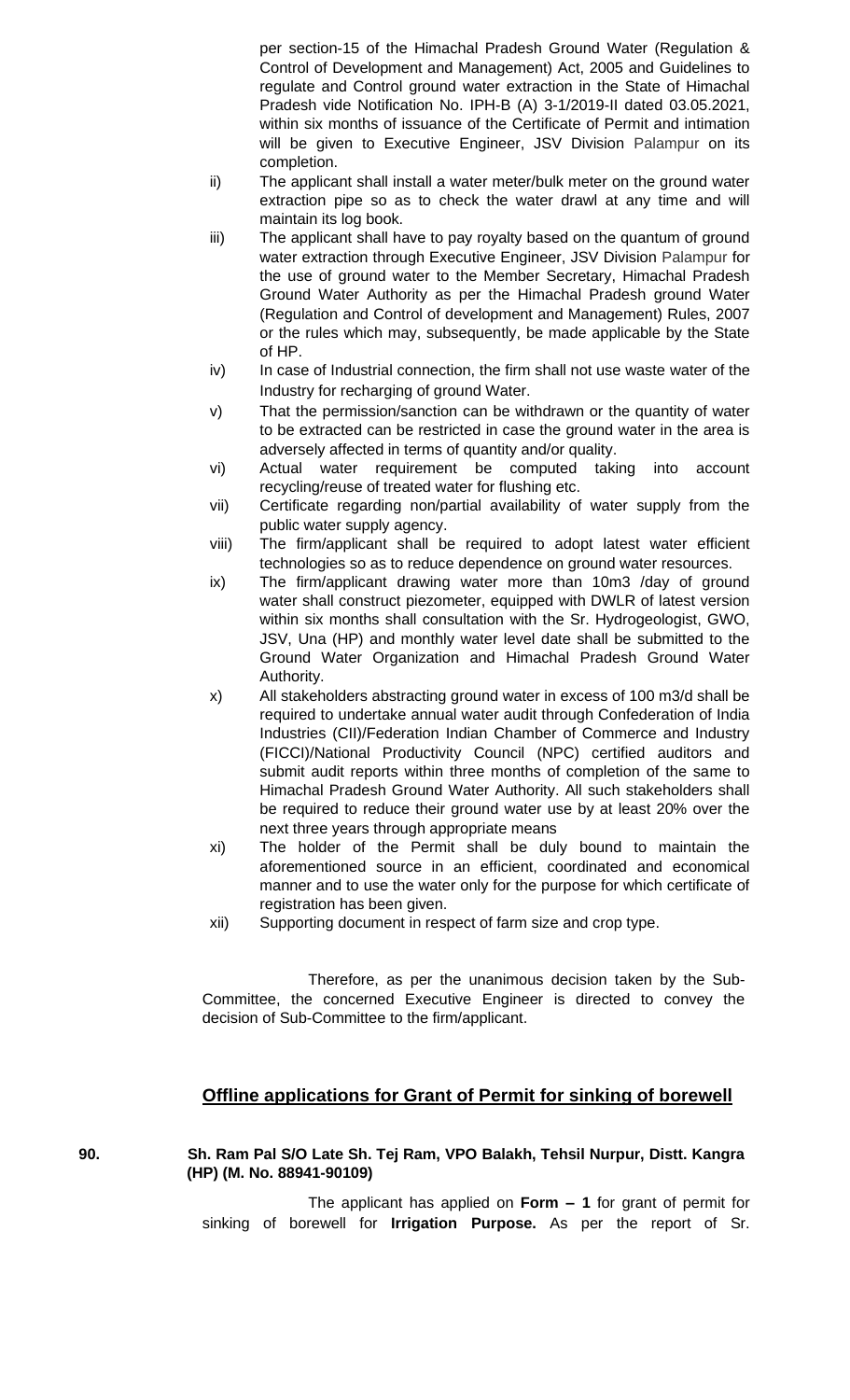Hydrogeologist, G.W.O., JSV, Una, **No Govt tubewell exists within a distance of 200'm from the proposed borewell of the applicant.**

A Public notice of the application prepared in this office on Form-2 has already been sent to Executive Engineer JSV Division Nurpur **(**HP) & Secy. Gram Panchayat Balakh, Tehsil Nurpur, Distt. Kangra (HP) to get it displayed on the notice board of the local authority. However, no objection has been received.

- i) The applicant shall construct a rainwater harvesting structure for the conservation and re-charge of ground water in his/her/their premise as per section-15 of the Himachal Pradesh Ground Water (Regulation & Control of Development and Management) Act, 2005 and Guidelines to regulate and Control ground water extraction in the State of Himachal Pradesh vide Notification No. IPH-B(A)3-1/2019-II dated 03.05.2021, within six months of issuance of the Certificate of Permit and intimation will be given to Executive Engineer, JSV Division Nurpur on its completion.
- ii) The applicant shall install a water meter/bulk meter on the ground water extraction pipe so as to check the water drawl at any time and will maintain its log book.
- iii) The applicant shall have to pay royalty based on the quantum of ground water extraction through Executive Engineer, JSV Division Nurpur for the use of ground water to the Member Secretary, Himachal Pradesh Ground Water Authority as per the Himachal Pradesh ground Water (Regulation and Control of development and Management) Rules, 2007 or the rules which may, subsequently, be made applicable by the State of HP.
- $iv)$  In case of Industrial connection, the firm shall not use waste water of the Industry for recharging of ground Water.
- v) That the permission/sanction can be withdrawn or the quantity of water to be extracted can be restricted in case the ground water in the area is adversely affected in terms of quantity and/or quality.
- vi) Actual water requirement be computed taking into account recycling/reuse of treated water for flushing etc.
- vii) Certificate regarding non/partial availability of water supply from the public water supply agency.
- viii) The firm/applicant shall be required to adopt latest water efficient technologies so as to reduce dependence on ground water resources.
- ix) The firm/applicant drawing water more than 10m3 /day of ground water shall construct piezometer, equipped with DWLR of latest version within six months shall consultation with the Sr. Hydrogeologist, GWO, JSV, Una (HP) and monthly water level date shall be submitted to the Ground Water Organization and Himachal Pradesh Ground Water Authority.
- x) All stakeholders abstracting ground water in excess of 100 m3/d shall be required to undertake annual water audit through Confederation of India Industries (CII)/Federation Indian Chamber of Commerce and Industry (FICCI)/National Productivity Council (NPC) certified auditors and submit audit reports within three months of completion of the same to Himachal Pradesh Ground Water Authority. All such stakeholders shall be required to reduce their ground water use by at least 20% over the next three years through appropriate means
- xi) The holder of the Permit shall be duly bound to maintain the aforementioned source in an efficient, coordinated and economical manner and to use the water only for the purpose for which certificate of registration has been given.
- xii) Supporting document in respect of farm size and crop type.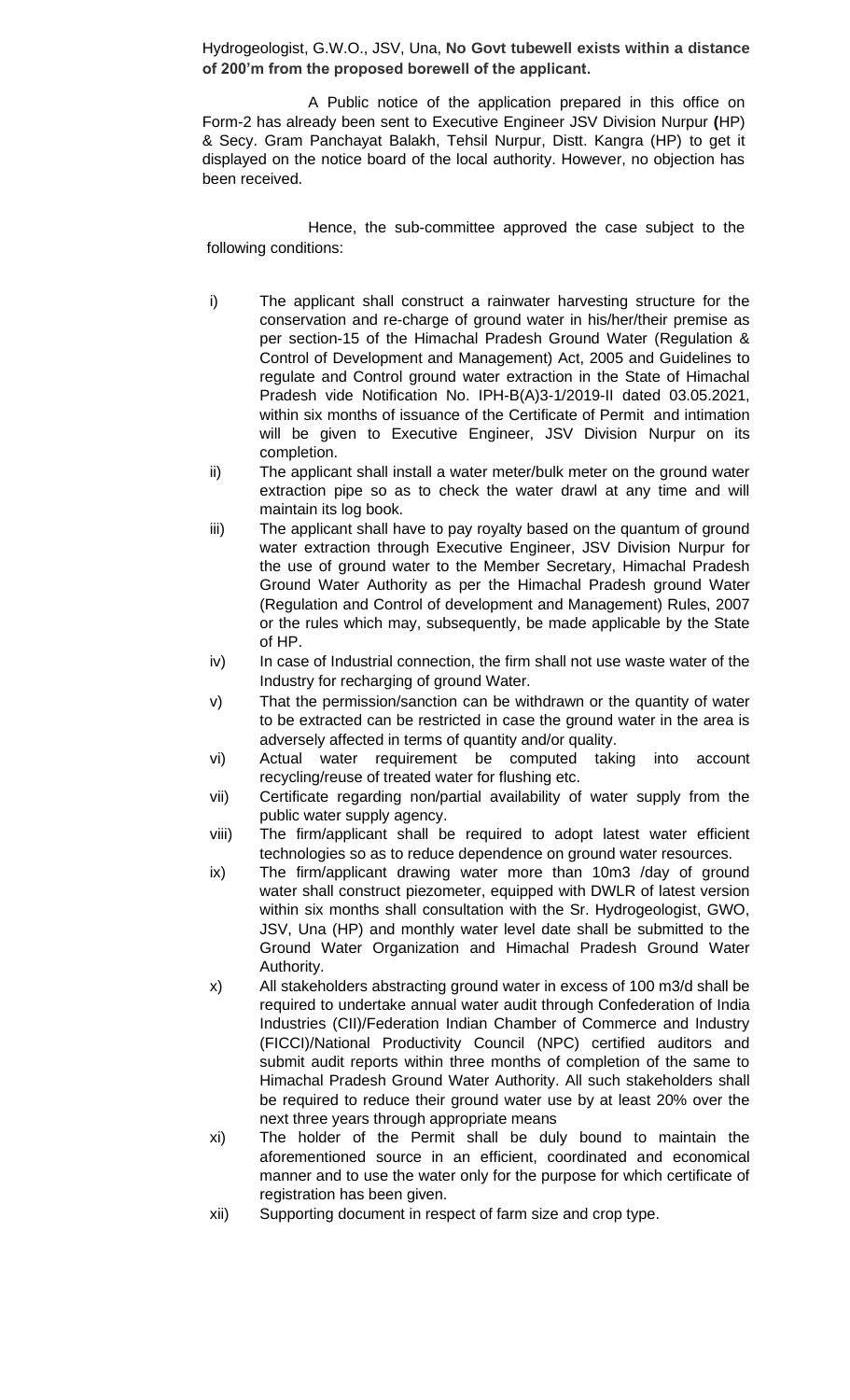The sub-committee approved the case subject to the condition the grant of permit for sinking of borewell will be issued by the Member Secy. (HPGWA)-cum-S.E. P&I-II to the firm/applicant only after submission of the following document mentioned below:

# **Detail of documents**

1) Affidavit or Undertaking for construction of Ground Water Extraction Structure on Non-judicial stamp paper.

Therefore, as per the unanimous decision taken by the Sub-Committee, the concerned Executive Engineer is directed to convey the decision of Sub-Committee to the firm/applicant and ensure the submission of the above required documents to this office on or before 25.07.2022 failing which the case will be referred to the Main Committee (HPGWA) for taking the final decision.

### **91. Sh. Hakam Singh S/o Khajana, V.P.O. Attara, Tehsil Nurpur Distt. Kangra (HP) (M. No. 89881-70652, 86290-88331)**

The applicant has applied on **Form – 1** for grant of permit for sinking of borewell for **Irrigation Purpose.** As per the report of Sr. Hydrogeologist, G.W.O., JSV, Una, **No Govt tubewell exists within a distance of 200'm from the Existing tubewell of the applicant.**

A Public notice of the application prepared in this office on Form-2 has already been sent to Executive Engineer, JSV Division Nurpur (HP) & Secy. Gram Panchayat Attara, Tehsil Nurpur, Distt. Kangra (HP) to get it displayed on the notice board of the local authority. However, no objection has been received.

- i) The applicant shall construct a rainwater harvesting structure for the conservation and re-charge of ground water in his/her/their premise as per section-15 of the Himachal Pradesh Ground Water (Regulation & Control of Development and Management) Act, 2005 and Guidelines to regulate and Control ground water extraction in the State of Himachal Pradesh vide Notification No. IPH-B(A)3-1/2019-II dated 03.05.2021, within six months of issuance of the Certificate of Permit and intimation will be given to Executive Engineer, JSV Division Nurpur on its completion.
- ii) The applicant shall install a water meter/bulk meter on the ground water extraction pipe so as to check the water drawl at any time and will maintain its log book.
- iii) The applicant shall have to pay royalty based on the quantum of ground water extraction through Executive Engineer, JSV Division Nurpur for the use of ground water to the Member Secretary, Himachal Pradesh Ground Water Authority as per the Himachal Pradesh ground Water (Regulation and Control of development and Management) Rules, 2007 or the rules which may, subsequently, be made applicable by the State of HP.
- iv) In case of Industrial connection, the firm shall not use waste water of the Industry for recharging of ground Water.
- v) That the permission/sanction can be withdrawn or the quantity of water to be extracted can be restricted in case the ground water in the area is adversely affected in terms of quantity and/or quality.
- vi) Actual water requirement be computed taking into account recycling/reuse of treated water for flushing etc.
- vii) Certificate regarding non/partial availability of water supply from the public water supply agency.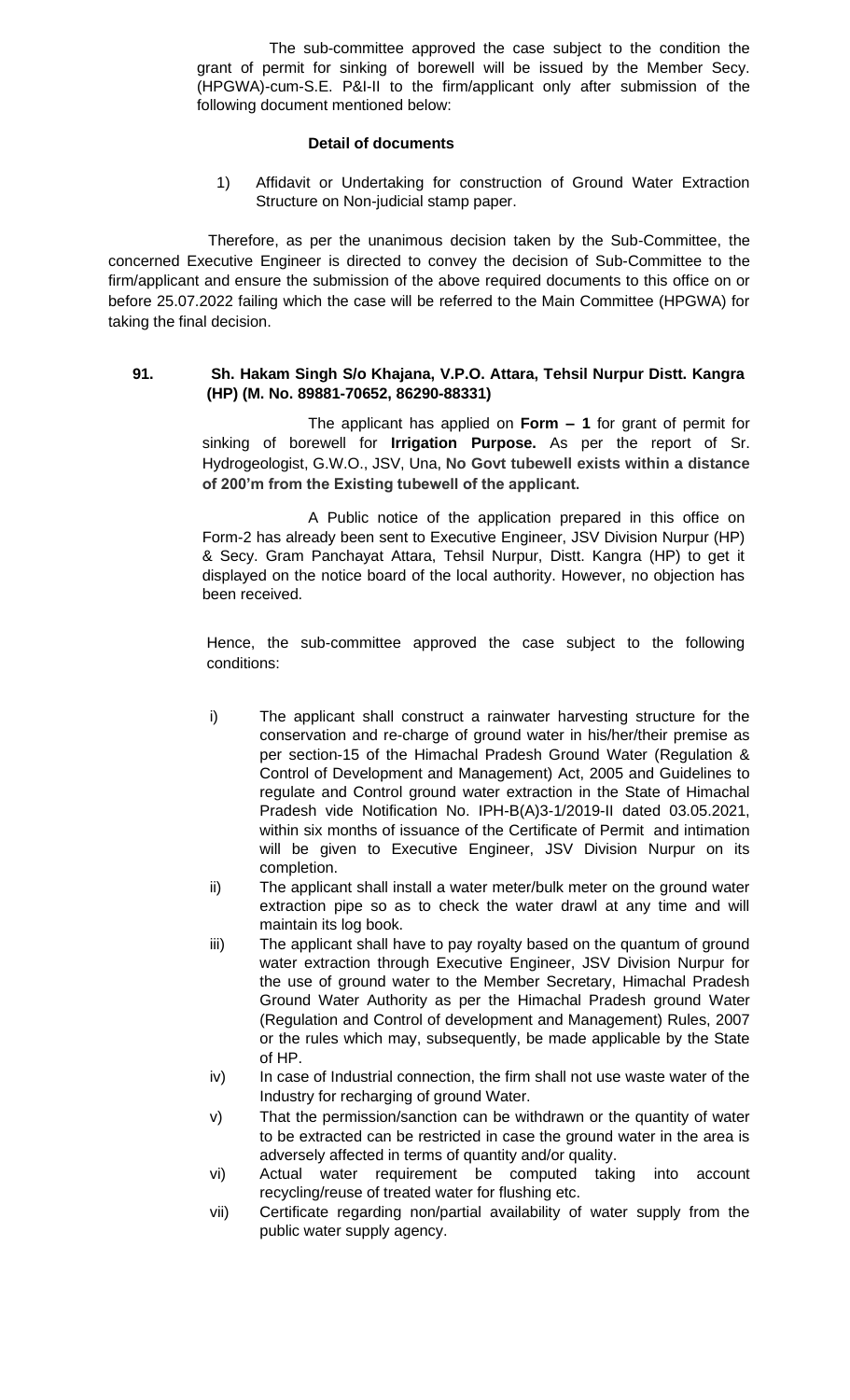- viii) The firm/applicant shall be required to adopt latest water efficient technologies so as to reduce dependence on ground water resources.
- ix) The firm/applicant drawing water more than 10m3 /day of ground water shall construct piezometer, equipped with DWLR of latest version within six months shall consultation with the Sr. Hydrogeologist, GWO, JSV, Una (HP) and monthly water level date shall be submitted to the Ground Water Organization and Himachal Pradesh Ground Water Authority.
- x) All stakeholders abstracting ground water in excess of 100 m3/d shall be required to undertake annual water audit through Confederation of India Industries (CII)/Federation Indian Chamber of Commerce and Industry (FICCI)/National Productivity Council (NPC) certified auditors and submit audit reports within three months of completion of the same to Himachal Pradesh Ground Water Authority. All such stakeholders shall be required to reduce their ground water use by at least 20% over the next three years through appropriate means
- xi) The holder of the Permit shall be duly bound to maintain the aforementioned source in an efficient, coordinated and economical manner and to use the water only for the purpose for which certificate of registration has been given.
- xii) Supporting document in respect of farm size and crop type.

 The sub-committee approved the case subject to the condition the grant of permit for sinking of borewell will be issued by the Member Secy. (HPGWA)-cum-S.E. P&I-II to the firm/applicant only after submission of the following document mentioned below:

### **Detail of documents**

1) Affidavit or Undertaking for construction of Ground Water Extraction Structure on Non-judicial stamp paper.

Therefore, as per the unanimous decision taken by the Sub-Committee, the concerned Executive Engineer is directed to convey the decision of Sub-Committee to the firm/applicant and ensure the submission of the above required documents to this office on or before 25.07.2022 failing which the case will be referred to the Main Committee (HPGWA) for taking the final decision.

#### **92. Sh. Shiv Charan, S/O Shri Roshan Lal, V.P.O. Gangath, Teh Nurpur, Distt-Kangra (HP) (M. No. 94180-11838, 98161-22300)**

The applicant has applied on **Form – 1** for grant of permit for sinking of borewell for **Irrigation Purpose.** As per the report of Sr. Hydrogeologist, G.W.O., JSV, Una, **No Govt tubewell exists within a distance of 300'm from the Existing tubewell of the applicant. In addition to this, the tubewell falls in Indora Valley and based on latest DGWRE study (As on March, 2020), The stage of ground water development of the valley falls under Safe Category.**

A Public notice of the application prepared in this office on Form-2 has already been sent to **Executive Engineer, JSV Division Nurpur (HP) & Secy. Gram Panchayat Gangath, Tehsil Nurpur, Distt. Kangra (HP)**  to get it displayed on the notice board of the local authority. However, no objection has been received.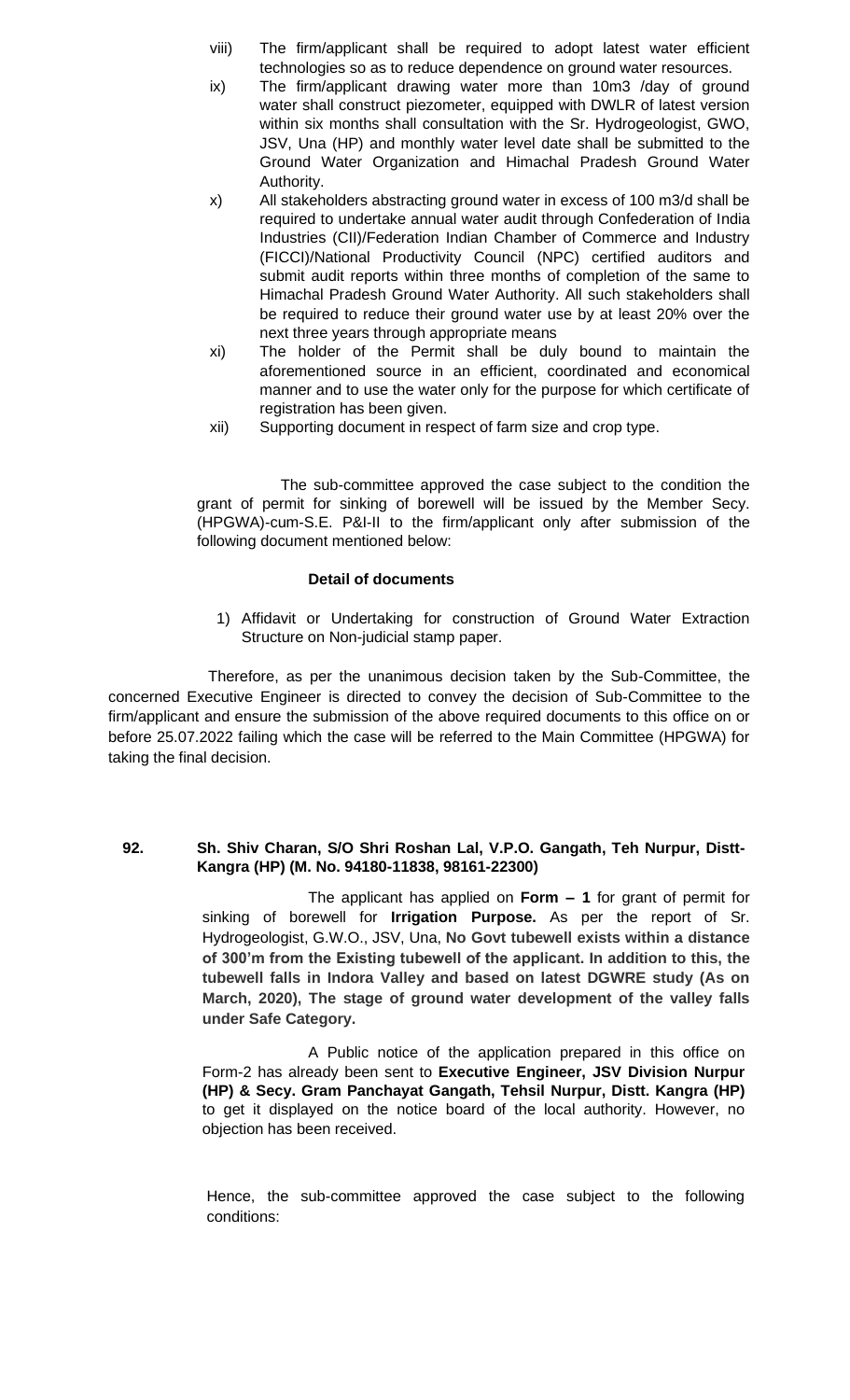- i) The applicant shall construct a rainwater harvesting structure for the conservation and re-charge of ground water in his/her/their premise as per section-15 of the Himachal Pradesh Ground Water (Regulation & Control of Development and Management) Act, 2005 and Guidelines to regulate and Control ground water extraction in the State of Himachal Pradesh vide Notification No. IPH-B(A)3-1/2019-II dated 03.05.2021, within six months of issuance of the Certificate of Permit and intimation will be given to Executive Engineer, JSV Division Nurpur on its completion.
- ii) The applicant shall install a water meter/bulk meter on the ground water extraction pipe so as to check the water drawl at any time and will maintain its log book.
- iii) The applicant shall have to pay royalty based on the quantum of ground water extraction through Executive Engineer, JSV Division Nurpur for the use of ground water to the Member Secretary, Himachal Pradesh Ground Water Authority as per the Himachal Pradesh ground Water (Regulation and Control of development and Management) Rules, 2007 or the rules which may, subsequently, be made applicable by the State of HP.
- iv) In case of Industrial connection, the firm shall not use waste water of the Industry for recharging of ground Water.
- v) That the permission/sanction can be withdrawn or the quantity of water to be extracted can be restricted in case the ground water in the area is adversely affected in terms of quantity and/or quality.
- vi) Actual water requirement be computed taking into account recycling/reuse of treated water for flushing etc.
- vii) Certificate regarding non/partial availability of water supply from the public water supply agency.
- viii) The firm/applicant shall be required to adopt latest water efficient technologies so as to reduce dependence on ground water resources.
- ix) The firm/applicant drawing water more than 10m3 /day of ground water shall construct piezometer, equipped with DWLR of latest version within six months shall consultation with the Sr. Hydrogeologist, GWO, JSV, Una (HP) and monthly water level date shall be submitted to the Ground Water Organization and Himachal Pradesh Ground Water Authority.
- x) All stakeholders abstracting ground water in excess of 100 m3/d shall be required to undertake annual water audit through Confederation of India Industries (CII)/Federation Indian Chamber of Commerce and Industry (FICCI)/National Productivity Council (NPC) certified auditors and submit audit reports within three months of completion of the same to Himachal Pradesh Ground Water Authority. All such stakeholders shall be required to reduce their ground water use by at least 20% over the next three years through appropriate means
- xi) The holder of the Permit shall be duly bound to maintain the aforementioned source in an efficient, coordinated and economical manner and to use the water only for the purpose for which certificate of registration has been given.
- xii) Supporting document in respect of farm size and crop type.

 The sub-committee approved the case subject to the condition the grant of permit for sinking of borewell will be issued by the Member Secy. (HPGWA)-cum-S.E. P&I-II to the firm/applicant only after submission of the following document mentioned below:

# **Detail of documents**

1) Affidavit or Undertaking for construction of Ground Water Extraction Structure on Non-judicial stamp paper.

Therefore, as per the unanimous decision taken by the Sub-Committee, the concerned Executive Engineer is directed to convey the decision of Sub-Committee to the firm/applicant and ensure the submission of the above required documents to this office on or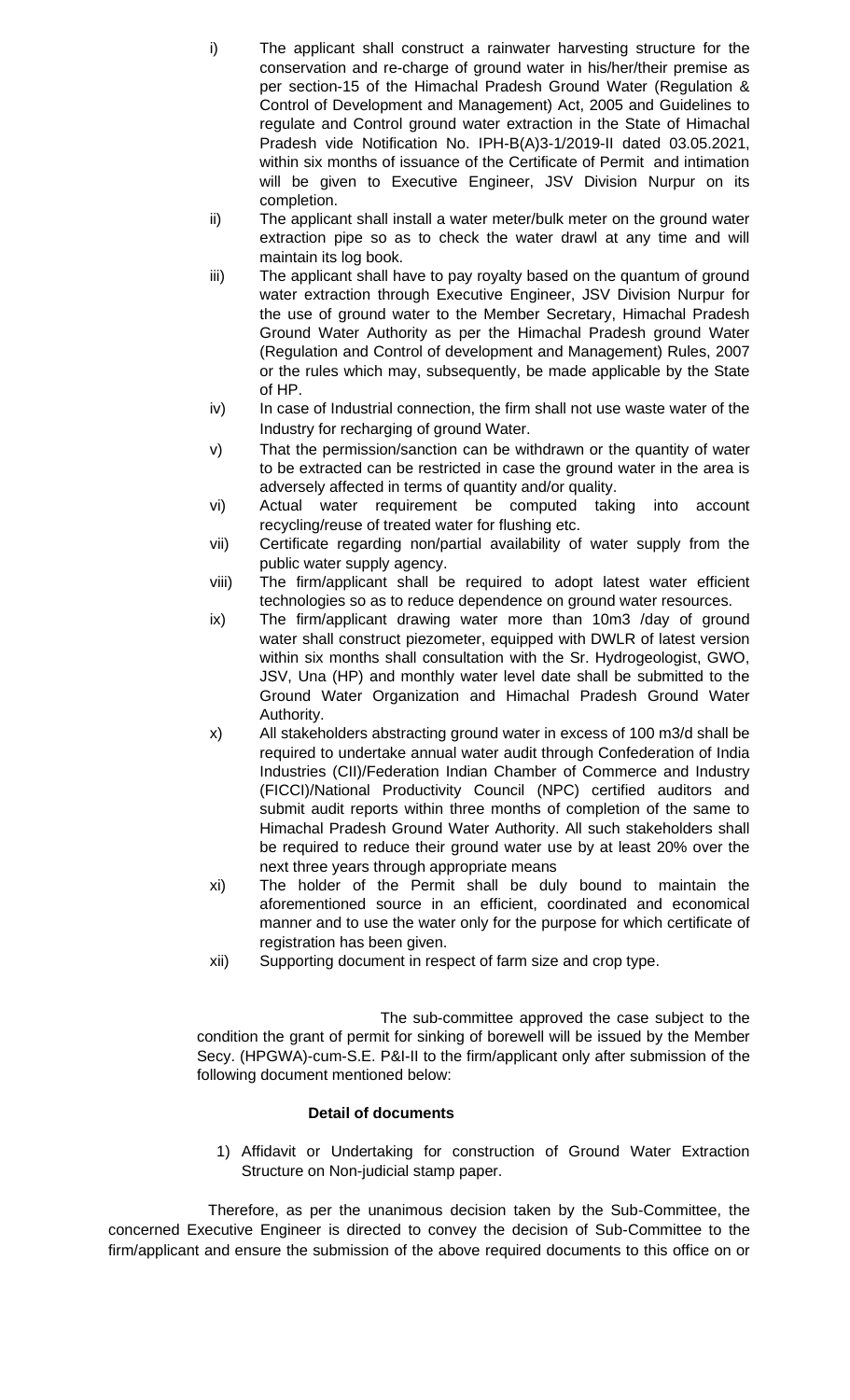# **93. Sh. Joginder Singh, S/o Sh. Sarv Singh, Vill. Dhadho P.O. Fattu Ka Bagh, Teh. Nurpur Distt Kangra (HP) (M. No. 98166-20932)**

The applicant has applied on **Form – 1** for grant of permit for sinking of borewell for **Irrigation Purpose.** As per the report of Sr. Hydrogeologist, G.W.O., JSV, Una, **No Govt. tubewell exists within a distance of 300 m from the existing borewell of the applicant.**

A Public notice of the application prepared in this office on Form-2 has already been sent to **Executive Engineer, JSV Division Nurpur (HP) & Secy. Gram Panchayat Dhado, P.O. Fattu Ka Bagh, Tehsil Nurpur, Distt. Kangra (HP)** to get it displayed on the notice board of the local authority. However, no objection has been received.

- i) The applicant shall construct a rainwater harvesting structure for the conservation and re-charge of ground water in his/her/their premise as per section-15 of the Himachal Pradesh Ground Water (Regulation & Control of Development and Management) Act, 2005 and Guidelines to regulate and Control ground water extraction in the State of Himachal Pradesh vide Notification No. IPH-B(A)3-1/2019-II dated 03.05.2021, within six months of issuance of the Certificate of Permit and intimation will be given to Executive Engineer, JSV Division Nurpur on its completion.
- ii) The applicant shall install a water meter/bulk meter on the ground water extraction pipe so as to check the water drawl at any time and will maintain its log book.
- iii) The applicant shall have to pay royalty based on the quantum of ground water extraction through Executive Engineer, JSV Division Nurpur for the use of ground water to the Member Secretary, Himachal Pradesh Ground Water Authority as per the Himachal Pradesh ground Water (Regulation and Control of development and Management) Rules, 2007 or the rules which may, subsequently, be made applicable by the State of HP.
- iv) In case of Industrial connection, the firm shall not use waste water of the Industry for recharging of ground Water.
- v) That the permission/sanction can be withdrawn or the quantity of water to be extracted can be restricted in case the ground water in the area is adversely affected in terms of quantity and/or quality.
- vi) Actual water requirement be computed taking into account recycling/reuse of treated water for flushing etc.
- vii) Certificate regarding non/partial availability of water supply from the public water supply agency.
- viii) The firm/applicant shall be required to adopt latest water efficient technologies so as to reduce dependence on ground water resources.
- ix) The firm/applicant drawing water more than 10m3 /day of ground water shall construct piezometer, equipped with DWLR of latest version within six months shall consultation with the Sr. Hydrogeologist, GWO, JSV, Una (HP) and monthly water level date shall be submitted to the Ground Water Organization and Himachal Pradesh Ground Water Authority.
- x) All stakeholders abstracting ground water in excess of 100 m3/d shall be required to undertake annual water audit through Confederation of India Industries (CII)/Federation Indian Chamber of Commerce and Industry (FICCI)/National Productivity Council (NPC) certified auditors and submit audit reports within three months of completion of the same to Himachal Pradesh Ground Water Authority. All such stakeholders shall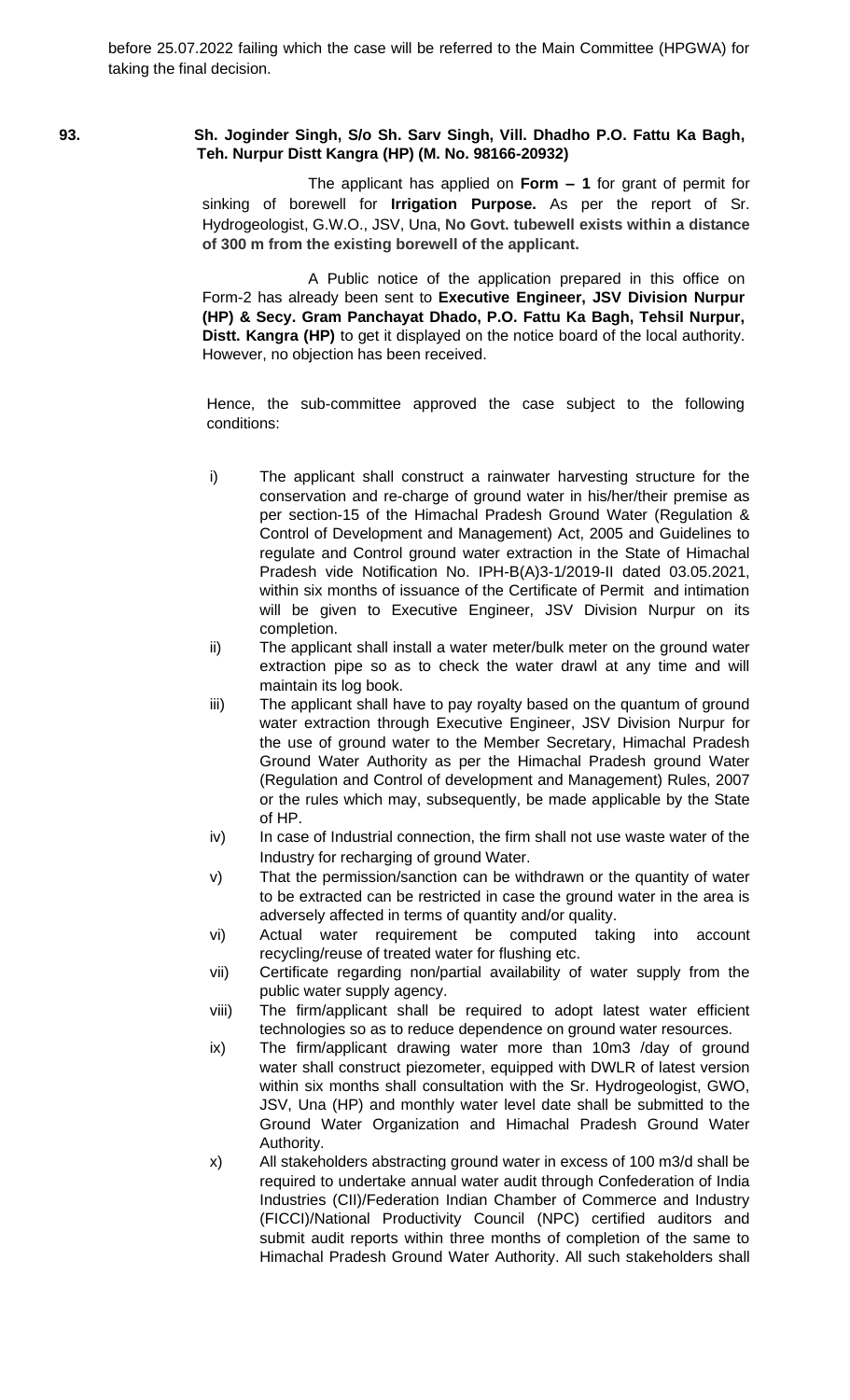be required to reduce their ground water use by at least 20% over the next three years through appropriate means

- xi) The holder of the Permit shall be duly bound to maintain the aforementioned source in an efficient, coordinated and economical manner and to use the water only for the purpose for which certificate of registration has been given.
- xii) Supporting document in respect of farm size and crop type.

 The sub-committee approved the case subject to the condition the grant of permit for sinking of borewell will be issued by the Member Secy. (HPGWA)-cum-S.E. P&I-II to the firm/applicant only after submission of the following document mentioned below:

# **Detail of document**

1) Affidavit or Undertaking for construction of Ground Water Extraction Structure on Non-judicial stamp paper.

Therefore, as per the unanimous decision taken by the Sub-Committee, the concerned Executive Engineer is directed to convey the decision of Sub-Committee to the firm/applicant and ensure the submission of the above required documents to this office on or before 25.07.2022 failing which the case will be referred to the Main Committee (HPGWA) for taking the final decision.

### **94. Sh. Sawarn Singh, S/O Sh. Ram Rattan, Vill & P.O. Bhud, Tehsil Baddi, Distt Solan (HP) (M. NO. 98050-00281)**

The applicant has applied on **Form – 1** for grant of permit for sinking of borewell for **Irrigation Purpose.** As per the report of Sr. Hydrogeologist, G.W.O., JSV, Una, **No Govt. tubewell exists within a distance of 300 m from the proposed borewell of the applicant. However, the applicant has applied for the sinking of borewell but the borewell has already been drilled during August-2004.**

A Public notice of the application prepared in this office on Form-2 has already been sent to **Executive Engineer, JSV Division Nalagarh (HP) & Secy. Gram Panchayat Bhud, Tehsil Baddi, Distt. Solan (HP)** to get it displayed on the notice board of the local authority. However, no objection has been received.

 **The Sub-Committee has considered the case and as per site inspection report the borewell was drilled during August/2004 before the notification of notified area in Himachal Pradesh i.e 09.08.2011. Therefore, sub–committee decided to consider this case as for registration of existing borewell.** 

**95. Sh. Jai Ram, S/O Sh. Prem Chand, Vill. Harraipur, P.O. Gurumajra Tehsil Baddi, Distt. Solan (HP)**

> The applicant has applied on **Form – 1** for grant of permit for sinking of borewell for **Irrigation Purpose.** As per the report of Sr. Hydrogeologist, G.W.O., JSV, Una, **No govt. tubewell exists within a distance of 300 m from the proposed borewell of the applicant. However, the applicant has applied for the sinking of borewell but the borewell has already been drilled during Nov.2006 without prior permission of the Authority.**

**The Sub-Committee has considered the case and as per site inspection report the borewell was drilled during Nov./2006 before the**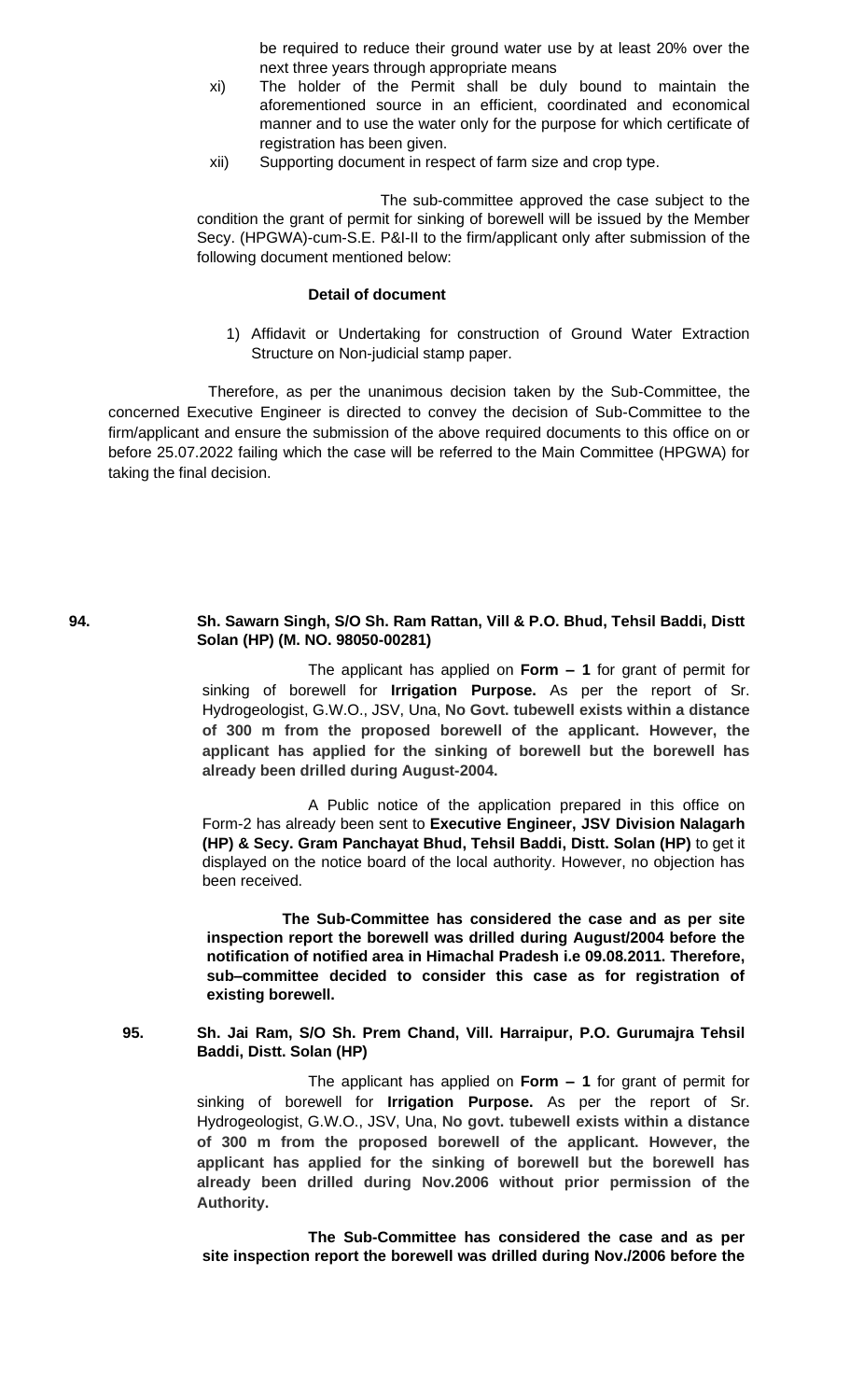**notification of notified area in Himachal Pradesh i.e 09.08.2011. Therefore, sub–committee decided to consider this case as for registration of existing borewell.**

# **96. Sh. Gagan Singh S/o Sh. Dhani Ram, Village Ghollo, P.O. Lohara, Tehsil Fatehpur, Distt. Kangra (HP)**

The applicant has applied on **Form – 1** for grant of permit for sinking of borewell for **Irrigation Purpose.** As per the report of Sr. Hydrogeologist, G.W.O., JSV, Una, **No tubewell exists within a distance of 200 m from the proposed borewell of the applicant. In addition to this, the tubewell falls in the Fatehpur Valley and based on latest DGWRE study (As on March 2020), the stage of ground water development of the valley is considered under Safe Category as per the report of above study.**

A Public notice of the application prepared in this office on Form-2 has already been sent to **Executive Engineer, JSV Division Fatehpur (HP) & Secy. Gram Panchayat Ghali (Lohara), Tehsil Fatehpur, Distt. Kangra (HP)** to get it displayed on the notice board of the local authority. However, no objection has been received.

- i) The applicant shall construct a rainwater harvesting structure for the conservation and re-charge of ground water in his/her/their premise as per section-15 of the Himachal Pradesh Ground Water (Regulation & Control of Development and Management) Act, 2005 and Guidelines to regulate and Control ground water extraction in the State of Himachal Pradesh vide Notification No. IPH-B(A)3-1/2019-II dated 03.05.2021, within six months of issuance of the Certificate of Permit and intimation will be given to Executive Engineer, JSV Division Fatehpur on its completion.
- ii) The applicant shall install a water meter/bulk meter on the ground water extraction pipe so as to check the water drawl at any time and will maintain its log book.
- iii) The applicant shall have to pay royalty based on the quantum of ground water extraction through Executive Engineer, JSV Division Fatehpur for the use of ground water to the Member Secretary, Himachal Pradesh Ground Water Authority as per the Himachal Pradesh ground Water (Regulation and Control of development and Management) Rules, 2007 or the rules which may, subsequently, be made applicable by the State of HP.
- iv) In case of Industrial connection, the firm shall not use waste water of the Industry for recharging of ground Water.
- v) That the permission/sanction can be withdrawn or the quantity of water to be extracted can be restricted in case the ground water in the area is adversely affected in terms of quantity and/or quality.
- vi) Actual water requirement be computed taking into account recycling/reuse of treated water for flushing etc.
- vii) Certificate regarding non/partial availability of water supply from the public water supply agency.
- viii) The firm/applicant shall be required to adopt latest water efficient technologies so as to reduce dependence on ground water resources.
- ix) The firm/applicant drawing water more than 10m3 /day of ground water shall construct piezometer, equipped with DWLR of latest version within six months shall consultation with the Sr. Hydrogeologist, GWO, JSV, Una (HP) and monthly water level date shall be submitted to the Ground Water Organization and Himachal Pradesh Ground Water Authority.
- x) All stakeholders abstracting ground water in excess of 100 m3/d shall be required to undertake annual water audit through Confederation of India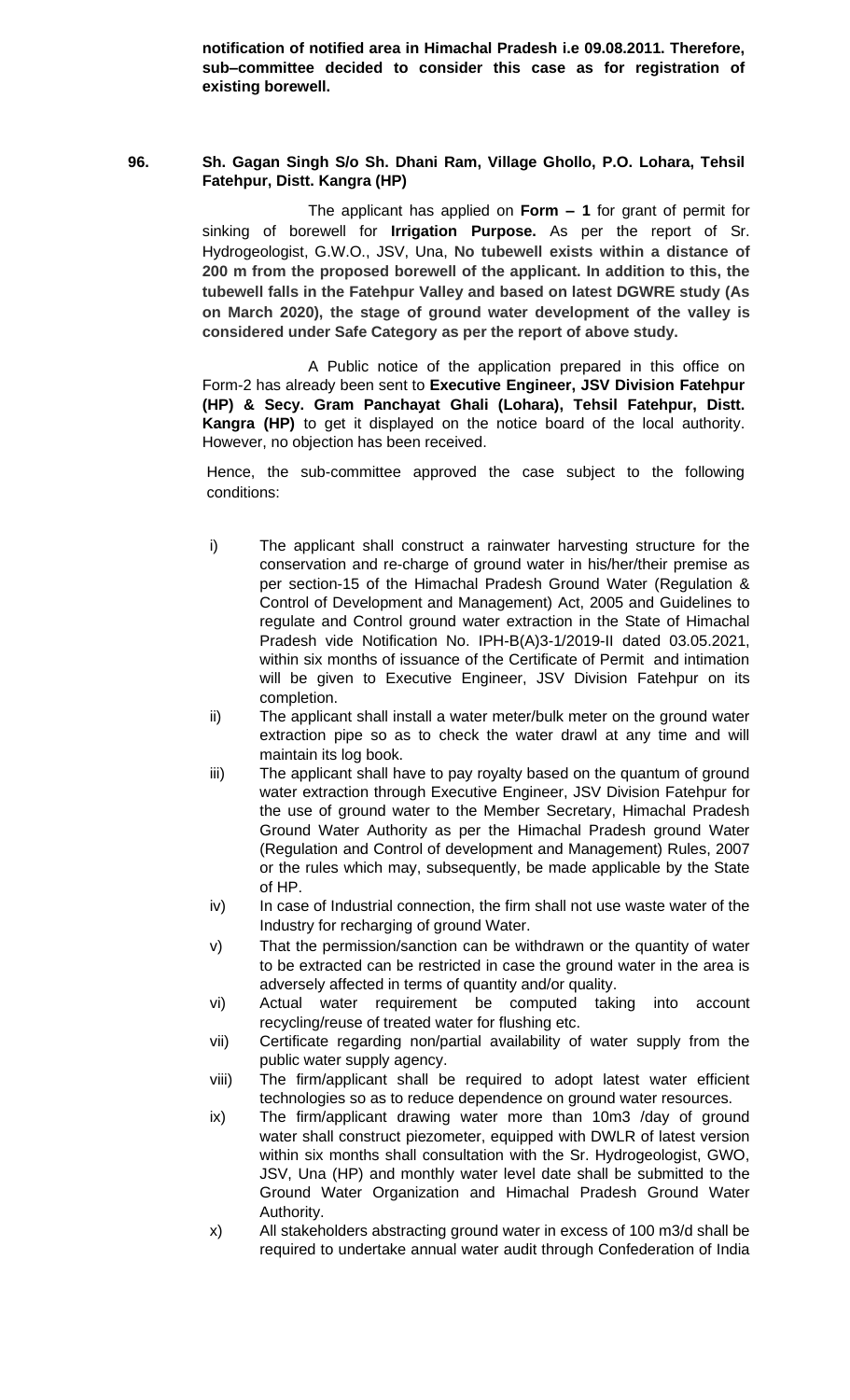Industries (CII)/Federation Indian Chamber of Commerce and Industry (FICCI)/National Productivity Council (NPC) certified auditors and submit audit reports within three months of completion of the same to Himachal Pradesh Ground Water Authority. All such stakeholders shall be required to reduce their ground water use by at least 20% over the next three years through appropriate means

- xi) The holder of the Permit shall be duly bound to maintain the aforementioned source in an efficient, coordinated and economical manner and to use the water only for the purpose for which certificate of registration has been given.
- xii) Supporting document in respect of farm size and crop type.

The sub-committee approved the case subject to the condition the grant of permit for sinking of borewell will be issued by the Member Secy. (HPGWA)-cum-S.E. P&I-II to the firm/applicant only after submission of the following document mentioned below:

# **Detail of document**

1) Affidavit or Undertaking for construction of Ground Water Extraction Structure on Non-judicial stamp paper.

Therefore, as per the unanimous decision taken by the Sub-Committee, the concerned Executive Engineer is directed to convey the decision of Sub-Committee to the firm/applicant and ensure the submission of the above required document to this office on or before 25.07.2022 failing which the case will be referred to the Main Committee (HPGWA) for taking the final decision.

# **Online cases for certificate of registration**

# **97. Sh. Bahadur Singh, S/O Sh Duni Chand, Vill- Bakan, PO- Dole, Teh- Jawali, Distt-Kangra (HP)176210 (***IUID No.-* **65940104***, Submission ID No.-* **5805***)*

The applicant has applied on **Form–4** for certificate of registration of borewell/tubewell and use of ground water for **Domestic purpose.** As per the report of Sr. Hydrogeologist, G.W.O., JSV, Una, **No departmental tubewell exists within a distance of 300m from the existing borewell of the applicant. The site is located in low dissected structural hills comprising of alternate beds of Sandstone and Clays of Siwalik group of rocks.**

A public notice of the application on Form-2/Form-5 has already been sent to the offices of concerned Executive Engineer & Gram Panchayat to get it displayed on the notice board of the local authority, so that interested persons, if any, may file their objection/suggestions. No objection has been received.

As per the report of Sr. Hydrogeologist GWO, JSV, Una, the borewell/tubewell has been drilled **during 2016.** However, the HP Ground Water Act, 2005 & Rules, 2007 came into force w.e.f. 09.08.2011. Hence, the sub-committee approved the case subject to the following conditions:

i) The applicant shall construct a rainwater harvesting structure for the conservation and re-charge of ground water in his/her/their premise as per section-15 of the Himachal Pradesh Ground Water (Regulation & Control of Development and Management) Act, 2005 and Guidelines to regulate and Control ground water extraction in the State of Himachal Pradesh vide Notification No. IPH-B(A)3-1/2019-II dated 03.05.2021 within six months of issuance of the Certificate of Registration and intimation will be given to Executive Engineer, JSV Division Nurpur on its completion.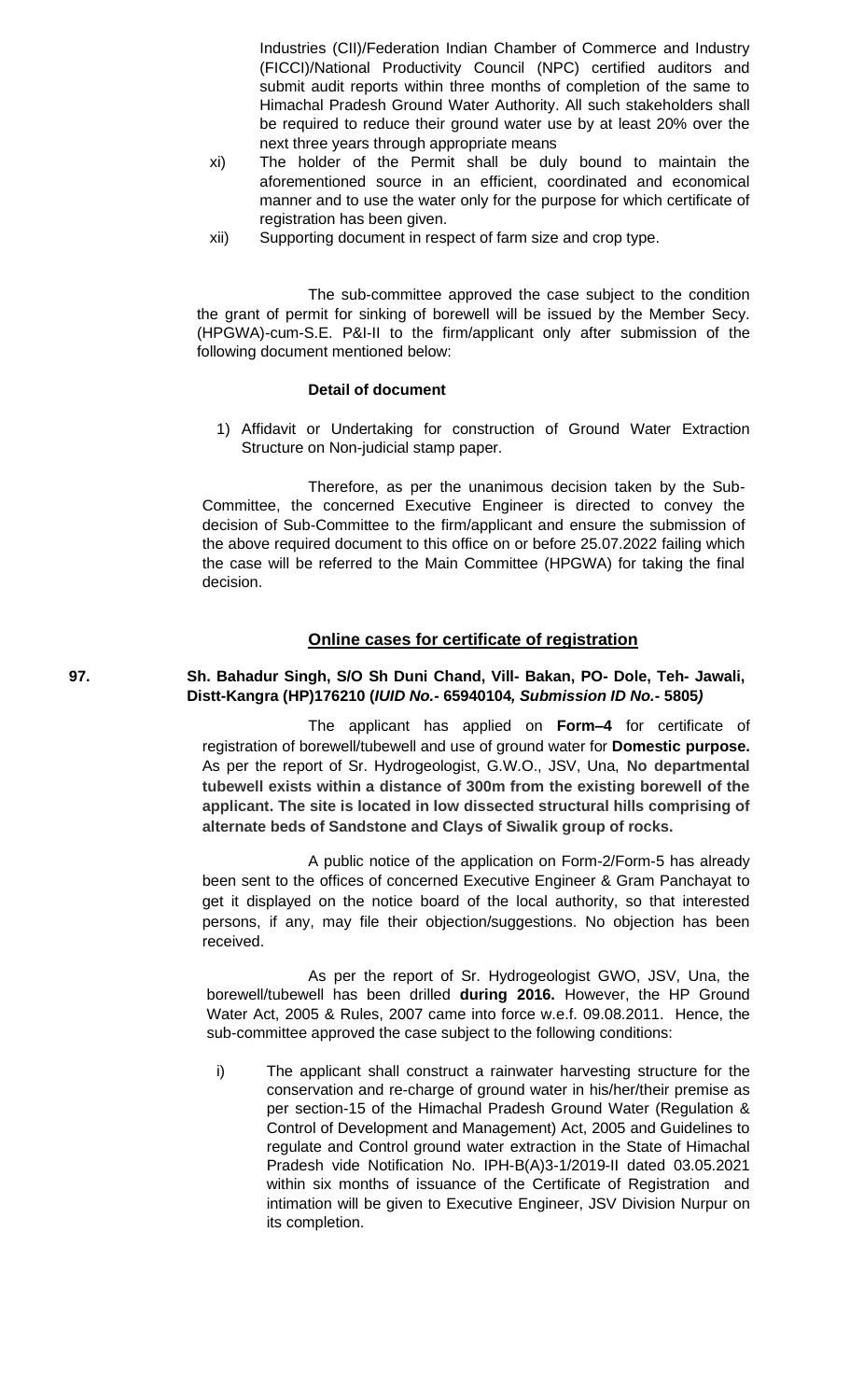- ii) The applicant shall install a water meter/bulk meter on the ground water extraction pipe so as to check the water drawl at any time and will maintain its log book.
- iii) The applicant shall have to pay royalty based on the quantum of ground water extraction through Executive Engineer, JSV Division Nurpur for the use of ground water to the Member Secretary, Himachal Pradesh Ground Water Authority as per the Himachal Pradesh ground Water (Regulation and Control of development and Management) Rules, 2007 or the rules which may, subsequently, be made applicable by the State of HP.
- iv) In case of Industrial connection, the firm shall not use waste water of the Industry for recharging of ground Water.
- v) That the permission/sanction can be withdrawn or the quantity of water to be extracted can be restricted in case the ground water in the area is adversely affected in terms of quantity and/or quality.
- vi) Actual water requirement be computed taking into account recycling/reuse of treated water for flushing etc.
- vii) Certificate regarding non/partial availability of water supply from the public water supply agency.
- viii) The firm/applicant shall be required to adopt latest water efficient technologies so as to reduce dependence on ground water resources.
- ix) The firm/applicant drawing water more than 10m3 /day of ground water shall construct piezometer, equipped with DWLR of latest version within six months in consultation with the Sr. Hydrogeologist, GWO, JSV, Una (HP) and monthly water level date shall be submitted to the Ground Water Organization and Himachal Pradesh Ground Water Authority.
- x) All stakeholders abstracting ground water in excess of 100 m3/d shall be required to undertake annual water audit through Confederation of India Industries (CII)/Federation Indian Chamber of Commerce and Industry (FICCI)/National Productivity Council (NPC) certified auditors and submit audit reports within three months of completion of the same to Himachal Pradesh Ground Water Authority. All such stakeholders shall be required to reduce their ground water use by at least 20% over the next three years through appropriate means
- xi) The holder of the registration of certificate shall be duly bound to maintain the aforementioned source in an efficient, coordinated and economical manner and to use the water only for the purpose for which certificate of registration has been given.

### **98. Sh. Harbans Singh Rana, Vill. Talial P.O. Dole Teh. Jawali. Kangra Pin.176210 (***IUID No.-* **55151929***, Submission ID No.-* **6207***)*

The applicant has applied on **Form–4** for certificate of registration of borewell/tubewell and use of ground water for **Domestic purpose.** As per the report of Sr. Hydrogeologist, G.W.O., JSV, Una, **No departmental tubewell exists within a distance of 300m from the existing borewell of the applicant. The site is located in low dissected structural hills comprising of alternate beds of Sandstone and Clays of Siwalik group of rocks.**

A public notice of the application on Form-2/Form-5 has already been sent to the offices of concerned Executive Engineer & Gram Panchayat to get it displayed on the notice board of the local authority, so that interested persons, if any, may file their objection/suggestions. No objection has been received.

As per the report of Sr. Hydrogeologist GWO, JSV, Una, the borewell/tubewell has been drilled **during 1995.** However, the HP Ground Water Act, 2005 & Rules, 2007 came into force w.e.f. 09.08.2011. Hence, the sub-committee approved the case subject to the following conditions: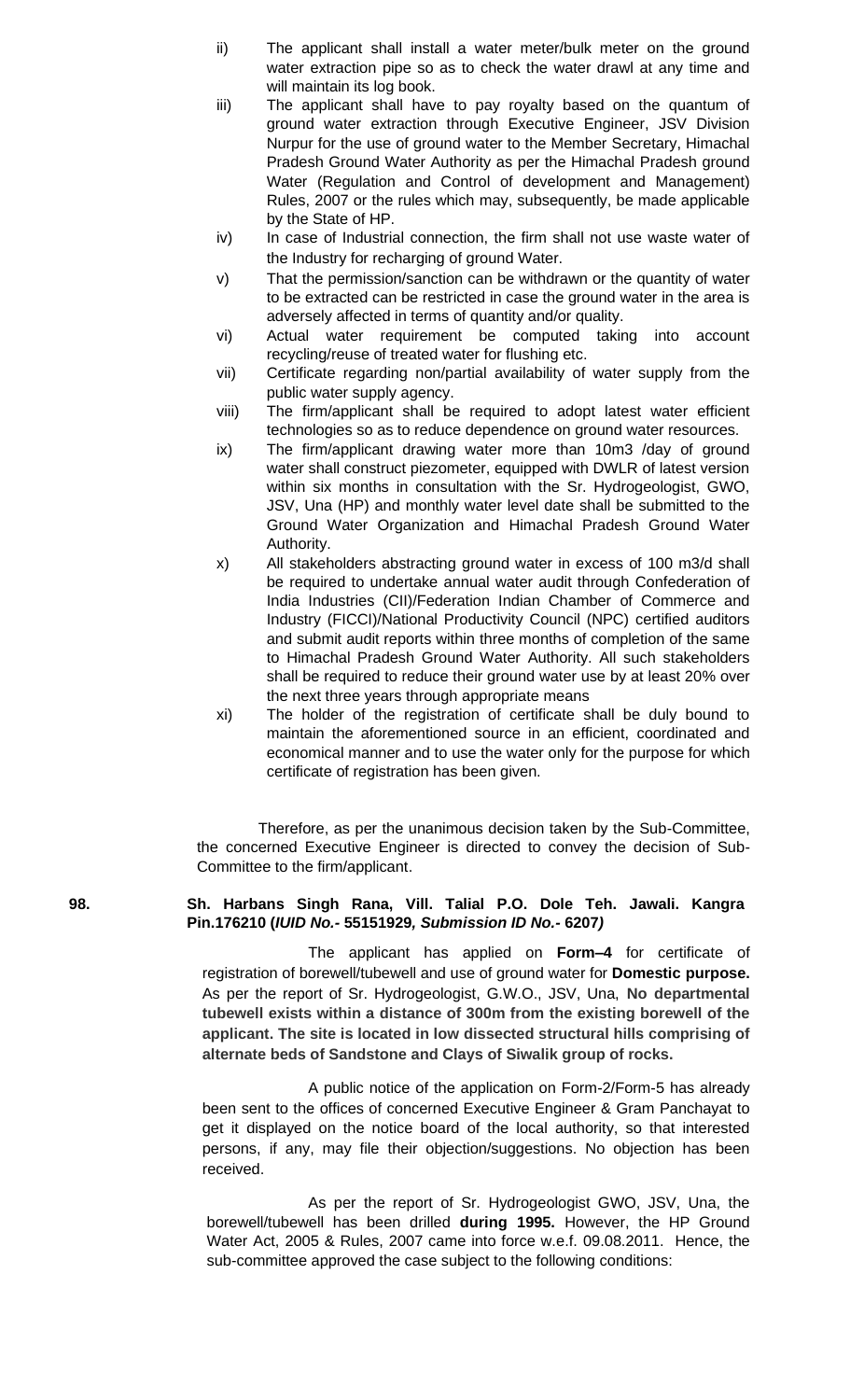- i) The applicant shall construct a rainwater harvesting structure for the conservation and re-charge of ground water in his/her/their premise as per section-15 of the Himachal Pradesh Ground Water (Regulation & Control of Development and Management) Act, 2005 and Guidelines to regulate and Control ground water extraction in the State of Himachal Pradesh vide Notification No. IPH-B(A)3-1/2019-II dated 03.05.2021 within six months of issuance of the Certificate of Registration and intimation will be given to Executive Engineer, JSV Division Nurpur on its completion.
- ii) The applicant shall install a water meter/bulk meter on the ground water extraction pipe so as to check the water drawl at any time and will maintain its log book.
- iii) The applicant shall have to pay royalty based on the quantum of ground water extraction through Executive Engineer, JSV Division Nurpur for the use of ground water to the Member Secretary, Himachal Pradesh Ground Water Authority as per the Himachal Pradesh ground Water (Regulation and Control of development and Management) Rules, 2007 or the rules which may, subsequently, be made applicable by the State of HP.
- iv) In case of Industrial connection, the firm shall not use waste water of the Industry for recharging of ground Water.
- v) That the permission/sanction can be withdrawn or the quantity of water to be extracted can be restricted in case the ground water in the area is adversely affected in terms of quantity and/or quality.
- vi) Actual water requirement be computed taking into account recycling/reuse of treated water for flushing etc.
- vii) Certificate regarding non/partial availability of water supply from the public water supply agency.
- viii) The firm/applicant shall be required to adopt latest water efficient technologies so as to reduce dependence on ground water resources.
- ix) The firm/applicant drawing water more than 10m3 /day of ground water shall construct piezometer, equipped with DWLR of latest version within six months in consultation with the Sr. Hydrogeologist, GWO, JSV, Una (HP) and monthly water level date shall be submitted to the Ground Water Organization and Himachal Pradesh Ground Water Authority.
- x) All stakeholders abstracting ground water in excess of 100 m3/d shall be required to undertake annual water audit through Confederation of India Industries (CII)/Federation Indian Chamber of Commerce and Industry (FICCI)/National Productivity Council (NPC) certified auditors and submit audit reports within three months of completion of the same to Himachal Pradesh Ground Water Authority. All such stakeholders shall be required to reduce their ground water use by at least 20% over the next three years through appropriate means
- xi) The holder of the registration of certificate shall be duly bound to maintain the aforementioned source in an efficient, coordinated and economical manner and to use the water only for the purpose for which certificate of registration has been given.

### **99. Sh. Samsher Singh S/o Sh. Sunder Singh, Village Rampur, P.O. Kaulanwala, Bhood (***IUID No.-* **79146547***, Submission ID No.-* **25348***)*

The applicant has applied on **Form–4** for certificate of registration of borewell/tubewell and use of ground water for **Domestic purpose.** As per the report of Sr. Hydrogeologist, G.W.O., JSV, Una, **No departmental bore well exists within a distance of 300 m from the existing bore well of the applicant. The site is located in highly dissected structural hills**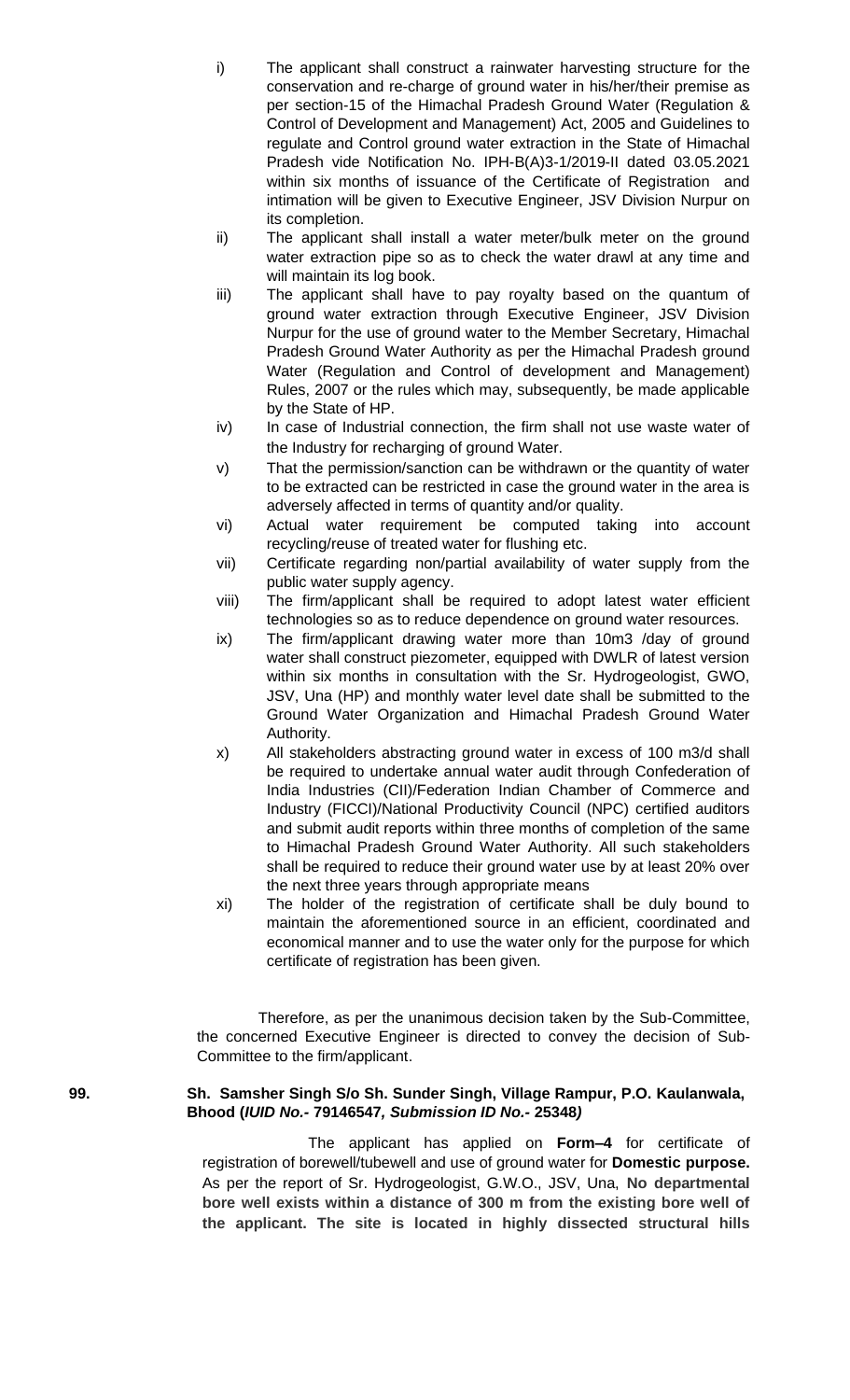**comprising of alternate beds of sandstone and shales of Dharamshala group of rocks.**

A public notice of the application on Form-2/Form-5 has already been sent to the offices of concerned Executive Engineer & Gram Panchayat to get it displayed on the notice board of the local authority, so that interested persons, if any, may file their objection/suggestions. No objection has been received.

As per the report of Sr. Hydrogeologist GWO, JSV, Una, the borewell/tubewell has been drilled **during 06/2017.** However, the HP Ground Water Act, 2005 & Rules, 2007 came into force w.e.f. 09.08.2011. Hence, the sub-committee approved the case subject to the following conditions:

i) The applicant shall construct a rainwater harvesting structure for the conservation and re-charge of ground water in his/her/their premise as per section-15 of the Himachal Pradesh Ground Water (Regulation & Control of Development and Management) Act, 2005 and Guidelines to regulate and Control ground water extraction in the State of Himachal Pradesh vide Notification No. IPH-B(A)3-1/2019-II dated 03.05.2021 within six months of issuance of the Certificate of Registration and intimation will be given to Executive Engineer, JSV Division Nahan on its completion.

- ii) The applicant shall install a water meter/bulk meter on the ground water extraction pipe so as to check the water drawl at any time and will maintain its log book.
- iii) The applicant shall have to pay royalty based on the quantum of ground water extraction through Executive Engineer, JSV Division Nahan for the use of ground water to the Member Secretary, Himachal Pradesh Ground Water Authority as per the Himachal Pradesh ground Water (Regulation and Control of development and Management) Rules, 2007 or the rules which may, subsequently, be made applicable by the State of HP.
- iv) In case of Industrial connection, the firm shall not use waste water of the Industry for recharging of ground Water.
- v) That the permission/sanction can be withdrawn or the quantity of water to be extracted can be restricted in case the ground water in the area is adversely affected in terms of quantity and/or quality.
- vi) Actual water requirement be computed taking into account recycling/reuse of treated water for flushing etc.
- vii) Certificate regarding non/partial availability of water supply from the public water supply agency.
- viii) The firm/applicant shall be required to adopt latest water efficient technologies so as to reduce dependence on ground water resources.
- ix) The firm/applicant drawing water more than 10m3 /day of ground water shall construct piezometer, equipped with DWLR of latest version within six months in consultation with the Sr. Hydrogeologist, GWO, JSV, Una (HP) and monthly water level date shall be submitted to the Ground Water Organization and Himachal Pradesh Ground Water Authority.
- x) All stakeholders abstracting ground water in excess of 100 m3/d shall be required to undertake annual water audit through Confederation of India Industries (CII)/Federation Indian Chamber of Commerce and Industry (FICCI)/National Productivity Council (NPC) certified auditors and submit audit reports within three months of completion of the same to Himachal Pradesh Ground Water Authority. All such stakeholders shall be required to reduce their ground water use by at least 20% over the next three years through appropriate means
- xi) The holder of the registration of certificate shall be duly bound to maintain the aforementioned source in an efficient, coordinated and economical manner and to use the water only for the purpose for which certificate of registration has been given.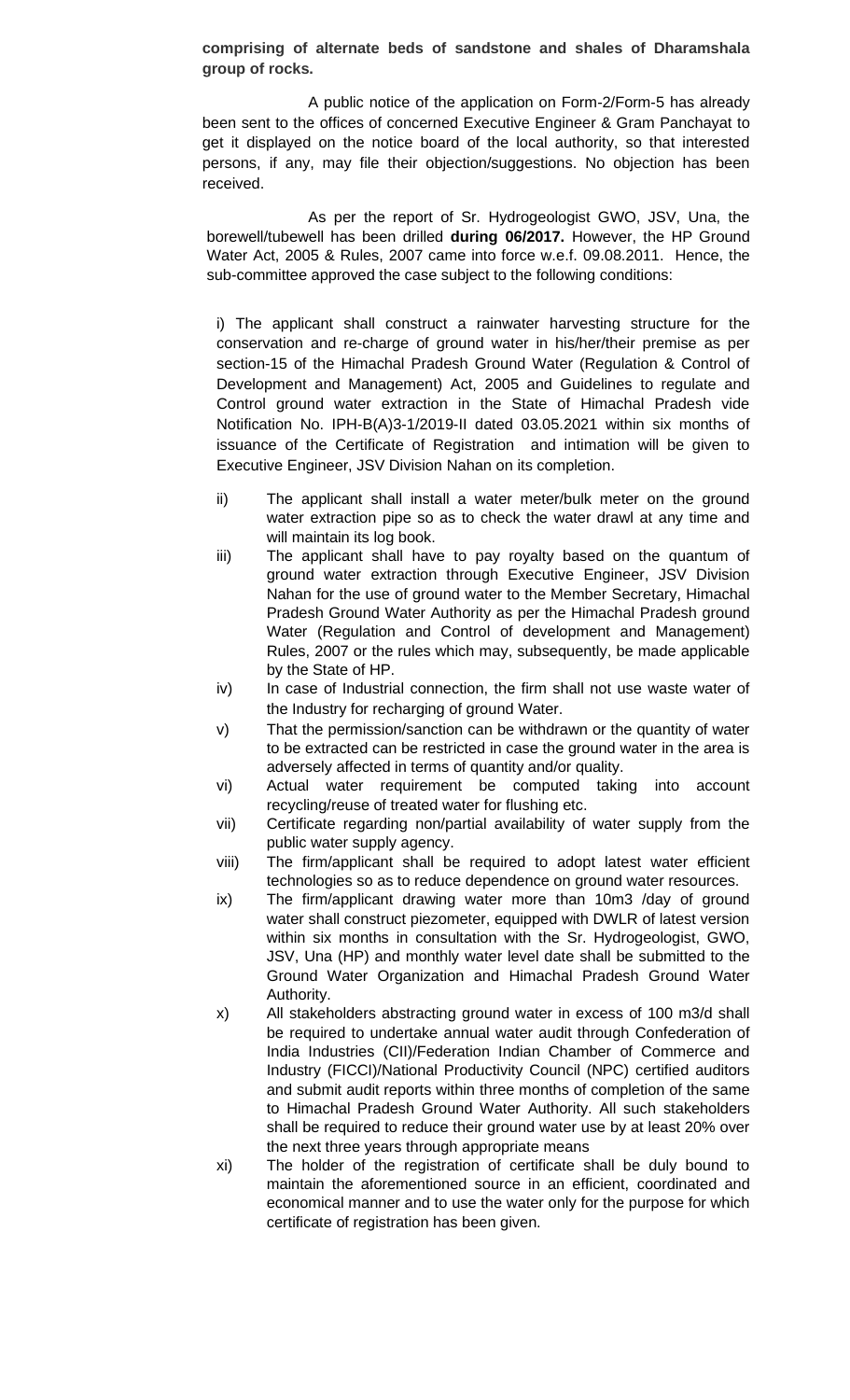# **100. Sh. Naresh Kumar, S/O Sh. Late Chuhru Ram, VPO Manpura Tehsil Baddi Distt. Solan (HP) (***IUID No.-* **88646328***, Submission ID No.-* **7897***)*

The applicant has applied on **Form – 4** for grant of permit for sinking of borewell for **Irrigation Purpose.** As per the report of Sr. Hydrogeologist, G.W.O., JSV, Una, **No Govt. tubewell exist within 300mtrs from the existing tubewell of the applicant. The site falls in Nalagarh valley and as per the GEC 2020 report the area is safe and the stage of development is 58%.Lithologically the site falls in valley fill deposits of comprising of clays , gravels, pebbles, boulders & sand.**

A public notice of the application on Form-2/Form-5 has already been sent to the offices of concerned Executive Engineer & Gram Panchayat to get it displayed on the notice board of the local authority, so that interested persons, if any, may file their objection/suggestions. No objection has been received.

As per the report of Sr. Hydrogeologist GWO, JSV, Una, the borewell/tubewell has been drilled **during 05/2018.** However, the HP Ground Water Act, 2005 & Rules, 2007 came into force w.e.f. 09.08.2011. After detailed discussions, it has been decided by the committee that this case may be approved subject to the action/compounding of Rs. 5000 /- under section 22 of Himachal Pradesh Ground Water Act, 2005 & Rule 32 of Himachal Pradesh Ground Water Rules, 2007 as already decided in the 36<sup>th</sup> meeting of Subcommittee and advised to deposit the fine in the HP Ground Water Authority account No. 41710105552 through RTGS/Demand Draft. Hence, the subcommittee approved the case subject to the following conditions:

- i) The applicant shall construct a rainwater harvesting structure for the conservation and re-charge of ground water in his/her/their premise as per section-15 of the Himachal Pradesh Ground Water (Regulation & Control of Development and Management) Act, 2005 and Guidelines to regulate and Control ground water extraction in the State of Himachal Pradesh vide Notification No. IPH-B(A)3-1/2019-II dated 03.05.2021 within six months of issuance of the Certificate of Registration and intimation will be given to Executive Engineer, JSV Division Nalagarh on its completion.
- ii) The applicant shall install a water meter/bulk meter on the ground water extraction pipe so as to check the water drawl at any time and will maintain its log book.
- iii) The applicant shall have to pay royalty based on the quantum of ground water extraction through Executive Engineer, JSV Division Nalagarh for the use of ground water to the Member Secretary, Himachal Pradesh Ground Water Authority as per the Himachal Pradesh ground Water (Regulation and Control of development and Management) Rules, 2007 or the rules which may, subsequently, be made applicable by the State of HP.
- iv) In case of Industrial connection, the firm shall not use waste water of the Industry for recharging of ground Water.
- v) That the permission/sanction can be withdrawn or the quantity of water to be extracted can be restricted in case the ground water in the area is adversely affected in terms of quantity and/or quality.
- vi) Actual water requirement be computed taking into account recycling/reuse of treated water for flushing etc.
- vii) Certificate regarding non/partial availability of water supply from the public water supply agency.
- viii) The firm/applicant shall be required to adopt latest water efficient technologies so as to reduce dependence on ground water resources.
- ix) The firm/applicant drawing water more than 10m3 /day of ground water shall construct piezometer, equipped with DWLR of latest version within six months in consultation with the Sr. Hydrogeologist, GWO,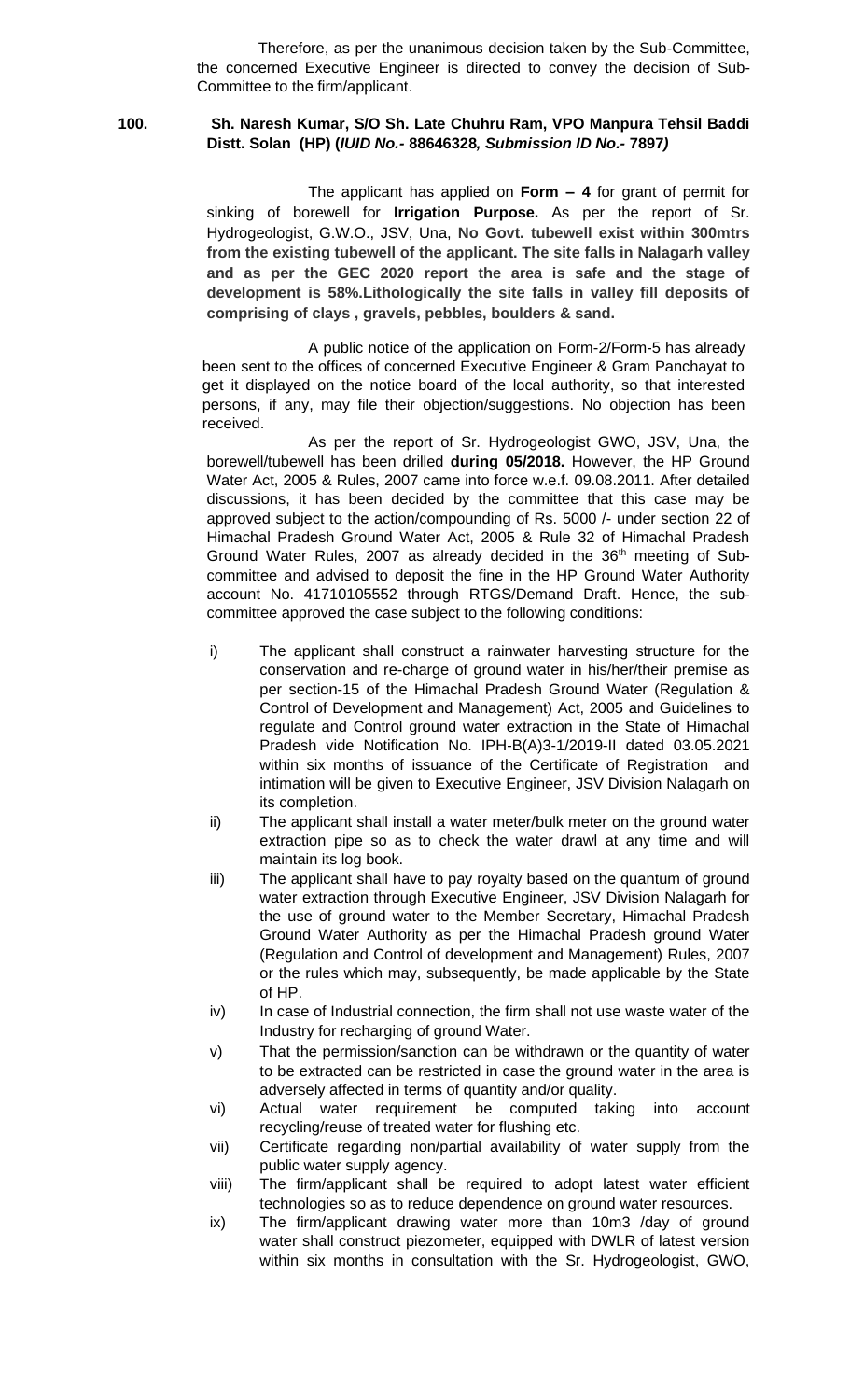JSV, Una (HP) and monthly water level date shall be submitted to the Ground Water Organization and Himachal Pradesh Ground Water Authority.

- x) All stakeholders abstracting ground water in excess of 100 m3/d shall be required to undertake annual water audit through Confederation of India Industries (CII)/Federation Indian Chamber of Commerce and Industry (FICCI)/National Productivity Council (NPC) certified auditors and submit audit reports within three months of completion of the same to Himachal Pradesh Ground Water Authority. All such stakeholders shall be required to reduce their ground water use by at least 20% over the next three years through appropriate means
- xi) The holder of the registration of certificate shall be duly bound to maintain the aforementioned source in an efficient, coordinated and economical manner and to use the water only for the purpose for which certificate of registration has been given.

 The sub-committee approved the case subject to the condition the certificate of registration will be issued by the Member Secy. (HPGWA)-cum-S.E. P&I-II to the firm/applicant only after submission of the following document by the firm/applicant to the HP Ground Water Authority Shimla for ascertaining the authenticity of the year of construction of the borewell/tubewell.

#### **Detail of documents**

1) Award letter issued by the firm/applicant to the drilling agency for sinking of the borewell/tubewell.

**Or**

Handing over reports of complete borewell/tubewell submitted by the drilling agency to the firm/applicant.

#### **Or**

 Details of the payment made by the firm/applicant to the drilling agency. **Or**

Any other relevant document.

2) Supporting document in respect of farm size and crop type.

Therefore, as per the unanimous decision taken by the Sub-Committee, the concerned Executive Engineer is directed to convey the decision of Sub-Committee to the firm/applicant and ensure the submission of the required documents to this office on or before 25.07.2022 above failing which the case will be referred to the Main Committee (HPGWA) for taking the final decision.

#### **101. M/S Avalon Cosmetics Private Limited S/O Raman Lal Kothari, Khasra No. 87-88, Village Kheri Trilokpur Road Kala Amb, Tehsil Nahan, District Sirmour (HP) (***IUID No.-* **54694843***, Submission ID No.-* **26492***)*

The applicant has applied on **form – 4A** for certificate of registration of borewell/tubewell and use of ground water for **Industrial purpose**. As per the report of Sr. Hydrogeologist, G.W.O., JSV, Una, **One Govt. tubewell Kheri exist at a distance of 285mtrs from the existing borewell of the applicant. The site falls in Kala Amb valley and as per the GEC 2020 report the area is safe and the stage of development is 27%. Lithologically the site falls in valley fill deposits of comprising of clays, gravels, pebbles, boulders & sand.**

A public notice of the application on Form-2/Form-5 has already been sent to the offices of concerned Executive Engineer & Gram Panchayat to get it displayed on the notice board of the local authority, so that interested persons, if any, may file their objection/suggestions. No objection has been received.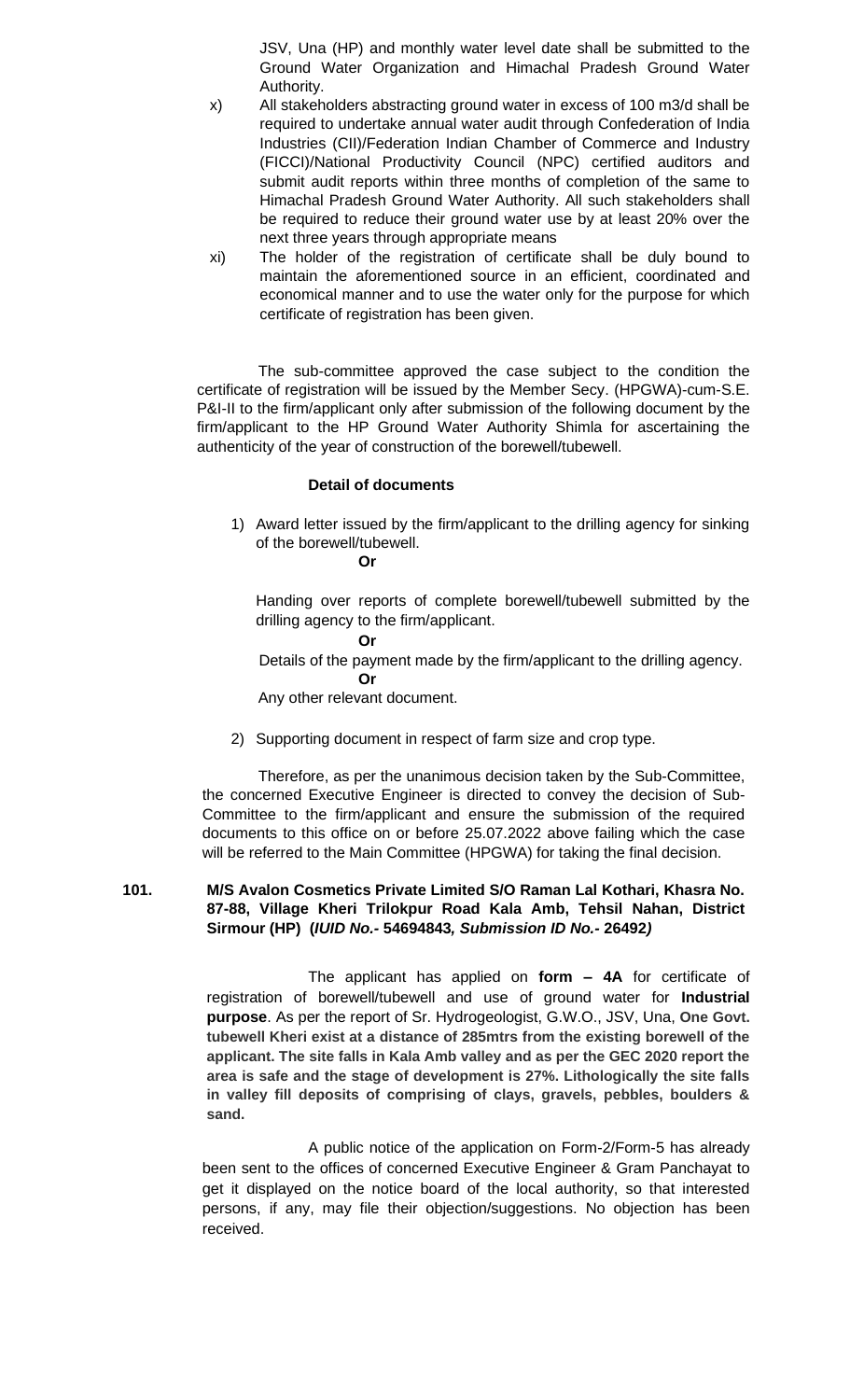As per the report of Sr. Hydrogeologist GWO, JSV, Una, the borewell/tubewell has been drilled **during 09/2017.** However, the HP Ground Water Act, 2005 & Rules, 2007 came into force w.e.f. 09.08.2011. After detailed discussions, it has been decided by the committee that this case may be approved subject to the action/compounding of Rs. 5000 /- under section 22 of Himachal Pradesh Ground Water Act, 2005 & Rule 32 of Himachal Pradesh Ground Water Rules, 2007 as already decided in the  $36<sup>th</sup>$  meeting of Subcommittee and advised to deposit the fine in the HP Ground Water Authority account No. 41710105552 through RTGS/Demand Draft. Hence, the subcommittee approved the case subject to the following conditions:

- i) The applicant shall construct a rainwater harvesting structure for the conservation and re-charge of ground water in his/her/their premise as per section-15 of the Himachal Pradesh Ground Water (Regulation & Control of Development and Management) Act, 2005 and Guidelines to regulate and Control ground water extraction in the State of Himachal Pradesh vide Notification No. IPH-B(A)3-1/2019-II dated 03.05.2021 within six months of issuance of the Certificate of Registration and intimation will be given to Executive Engineer, JSV Division Nahan on its completion.
- ii) The applicant shall install a water meter/bulk meter on the ground water extraction pipe so as to check the water drawl at any time and will maintain its log book.
- iii) The applicant shall have to pay royalty based on the quantum of ground water extraction through Executive Engineer, JSV Division Nahan for the use of ground water to the Member Secretary, Himachal Pradesh Ground Water Authority as per the Himachal Pradesh ground Water (Regulation and Control of development and Management) Rules, 2007 or the rules which may, subsequently, be made applicable by the State of HP.
- iv) In case of Industrial connection, the firm shall not use waste water of the Industry for recharging of ground Water.
- v) That the permission/sanction can be withdrawn or the quantity of water to be extracted can be restricted in case the ground water in the area is adversely affected in terms of quantity and/or quality.
- vi) Actual water requirement be computed taking into account recycling/reuse of treated water for flushing etc.
- vii) Certificate regarding non/partial availability of water supply from the public water supply agency.
- viii) The firm/applicant shall be required to adopt latest water efficient technologies so as to reduce dependence on ground water resources.
- ix) The firm/applicant drawing water more than 10m3 /day of ground water shall construct piezometer, equipped with DWLR of latest version within six months in consultation with the Sr. Hydrogeologist, GWO, JSV, Una (HP) and monthly water level data shall be submitted to the Ground Water Organization and Himachal Pradesh Ground Water Authority.
- $x$ ) All stakeholders abstracting ground water in excess of 100 m<sup>3</sup>/d shall be required to undertake annual water audit through Confederation of India Industries (CII)/Federation Indian Chamber of Commerce and Industry (FICCI)/National Productivity Council (NPC) certified auditors and submit audit reports within three months of completion of the same to Himachal Pradesh Ground Water Authority. All such stakeholders shall be required to reduce their ground water use by at least 20% over the next three years through appropriate means
- xi) The holder of the registration of certificate shall be duly bound to maintain the aforementioned source in an efficient, coordinated and economical manner and to use the water only for the purpose for which certificate of registration has been given.
- xii) The supporting document in r/o water requirement mentioned at the time of registration with Industry Department.

The sub-committee approved the case subject to the condition the certificate of registration will be issued by the Member Secy.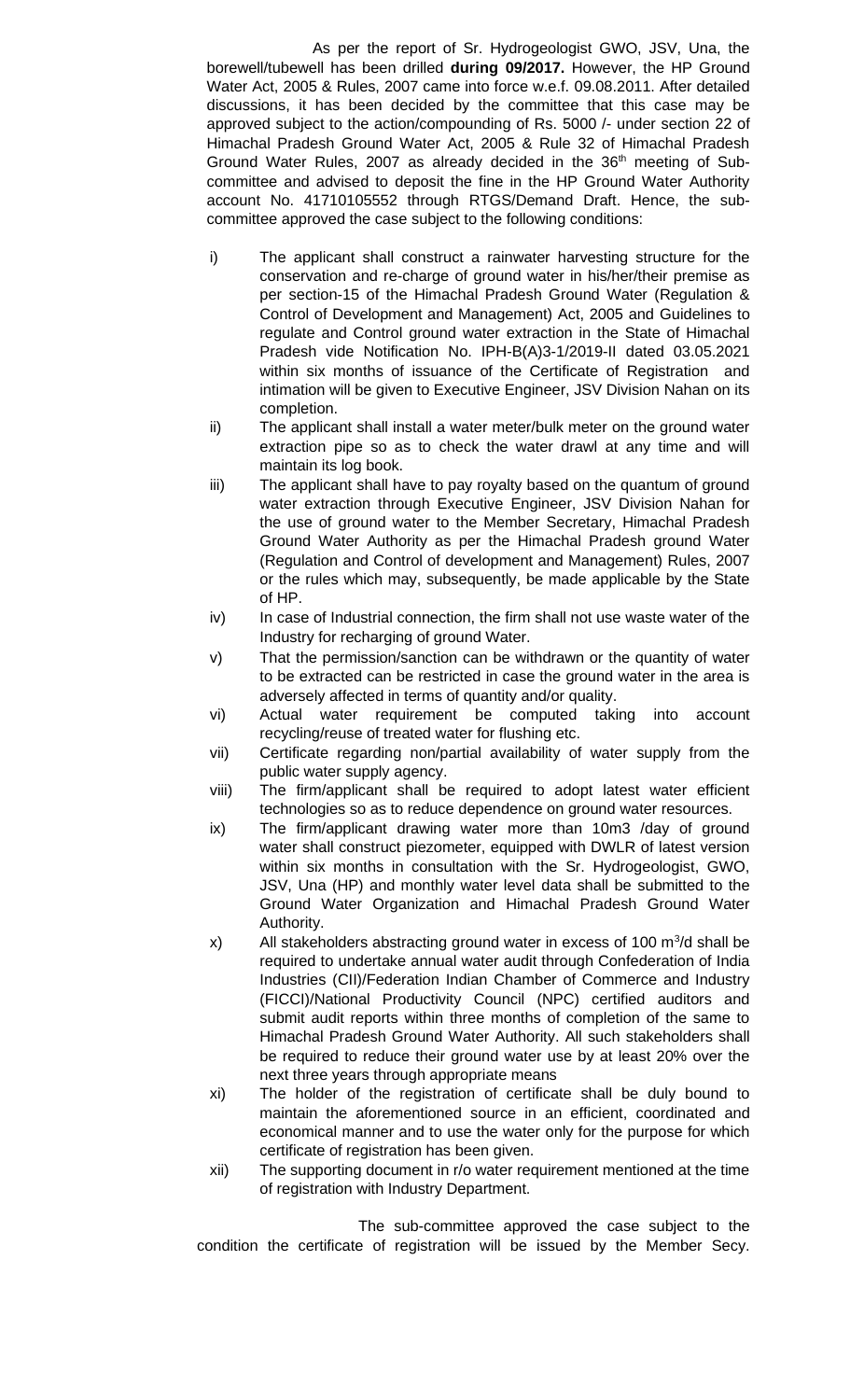(HPGWA)-cum-S.E. P&I-II to the firm/applicant only after submission of any one of the following documents by the firm/applicant to the HP Ground Water Authority Shimla for ascertaining the authenticity of the year of construction of the borewell/tubewell.

#### **Detail of documents**

1) Award letter issued by the firm/applicant to the drilling agency for sinking of the borewell/tubewell.

**Or**

Handing over reports of complete borewell/tubewell submitted by the drilling agency to the firm/applicant.

**Or** Details of the payment made by the firm/applicant to the drilling agency. **Or**

Any other relevant document.

2) Shall pay the royalty from the date of notification of notified area i.e. 09.08.2011

Therefore, as per the unanimous decision taken by the Sub-Committee, the concerned Executive Engineer is directed to convey the decision of Sub-Committee to the firm/applicant and ensure the submission of the above required documents to this office on or before 25.07.2022 failing which the case will be referred to the Main Committee (HPGWA) for taking the final decision.

# **102. M/S Pidilite industries LTD, Khasra No. 75, 76, 77 Village- Dharampur, P.O. Thana, Teh. Baddi, Distt. Solan (HP).173205 (***IUID No.-* **35200481***, Submission ID No.-* **27533***)*

The applicant has applied on **form – 4A** for certificate of registration of borewell/tubewell and use of ground water for **Industrial purpose**. As per the report of Sr. Hydrogeologist, G.W.O., JSV, Una, **One Govt. tubewell exists within 300mtrs of the existing tubewell of the applicant. The site falls in Nalagarh valley and as per the GEC 2020 report the area is safe and the stage of development is 58%.Lithologically the site falls in valley fill deposits of comprising of clays , gravels, pebbles, boulders & sand.**

A public notice of the application on Form-2/Form-5 has already been sent to the offices of concerned Executive Engineer & Gram Panchayat to get it displayed on the notice board of the local authority, so that interested persons, if any, may file their objection/suggestions. No objection has been received.

As per the report of Sr. Hydrogeologist GWO, JSV, Una, the borewell/tubewell has been drilled **during 08/2006.** However, the HP Ground Water Act, 2005 & Rules, 2007 came into force w.e.f. 09.08.2011. Hence, the sub-committee approved the case subject to the following conditions:

i) The applicant shall construct a rainwater harvesting structure for the conservation and re-charge of ground water in his/her/their premise as per section-15 of the Himachal Pradesh Ground Water (Regulation & Control of Development and Management) Act, 2005 and Guidelines to regulate and Control ground water extraction in the State of Himachal Pradesh vide Notification No. IPH-B(A)3-1/2019-II dated 03.05.2021 within six months of issuance of the Certificate of Registration and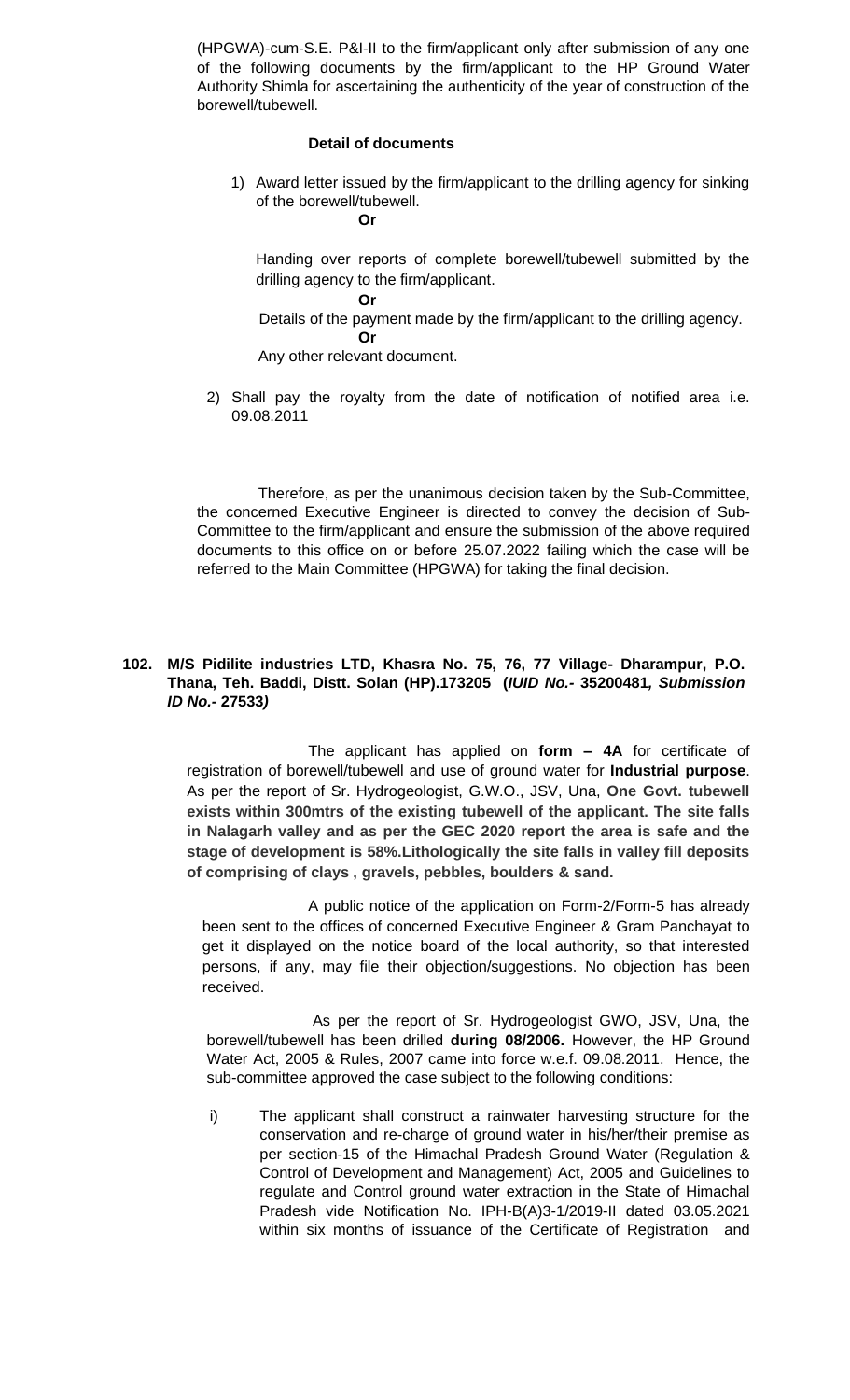intimation will be given to Executive Engineer, JSV Division Nalagarh on its completion.

- ii) The applicant shall install a water meter/bulk meter on the ground water extraction pipe so as to check the water drawl at any time and will maintain its log book.
- iii) The applicant shall have to pay royalty based on the quantum of ground water extraction through Executive Engineer, JSV Division Nalagarh for the use of ground water to the Member Secretary, Himachal Pradesh Ground Water Authority as per the Himachal Pradesh ground Water (Regulation and Control of development and Management) Rules, 2007 or the rules which may, subsequently, be made applicable by the State of HP.
- iv) In case of Industrial connection, the firm shall not use waste water of the Industry for recharging of ground Water.
- v) That the permission/sanction can be withdrawn or the quantity of water to be extracted can be restricted in case the ground water in the area is adversely affected in terms of quantity and/or quality.
- vi) Actual water requirement be computed taking into account recycling/reuse of treated water for flushing etc.
- vii) Certificate regarding non/partial availability of water supply from the public water supply agency.
- viii) The firm/applicant shall be required to adopt latest water efficient technologies so as to reduce dependence on ground water resources.
- ix) The firm/applicant drawing water more than 10m3 /day of ground water shall construct piezometer, equipped with DWLR of latest version within six months in consultation with the Sr. Hydrogeologist, GWO, JSV, Una (HP) and monthly water level data shall be submitted to the Ground Water Organization and Himachal Pradesh Ground Water Authority.
- x) All stakeholders abstracting ground water in excess of 100  $\mathrm{m}^3$ /d shall be required to undertake annual water audit through Confederation of India Industries (CII)/Federation Indian Chamber of Commerce and Industry (FICCI)/National Productivity Council (NPC) certified auditors and submit audit reports within three months of completion of the same to Himachal Pradesh Ground Water Authority. All such stakeholders shall be required to reduce their ground water use by at least 20% over the next three years through appropriate means
- xi) The holder of the registration of certificate shall be duly bound to maintain the aforementioned source in an efficient, coordinated and economical manner and to use the water only for the purpose for which certificate of registration has been given.
- xii) The supporting document in r/o water requirement mentioned at the time of registration with Industry Department.

The sub-committee approved the case subject to the condition the certificate of registration will be issued by the Member Secy. (HPGWA)-cum-S.E. P&I-II to the firm/applicant only after submission of any one of the following documents by the firm/applicant to the HP Ground Water Authority Shimla for ascertaining the authenticity of the year of construction of the borewell/tubewell.

# **Detail of documents**

1) Award letter issued by the firm/applicant to the drilling agency for sinking of the borewell/tubewell.

# **Or**

Handing over reports of complete borewell/tubewell submitted by the drilling agency to the firm/applicant.

### **Or**

 Details of the payment made by the firm/applicant to the drilling agency. **Or**

Any other relevant document.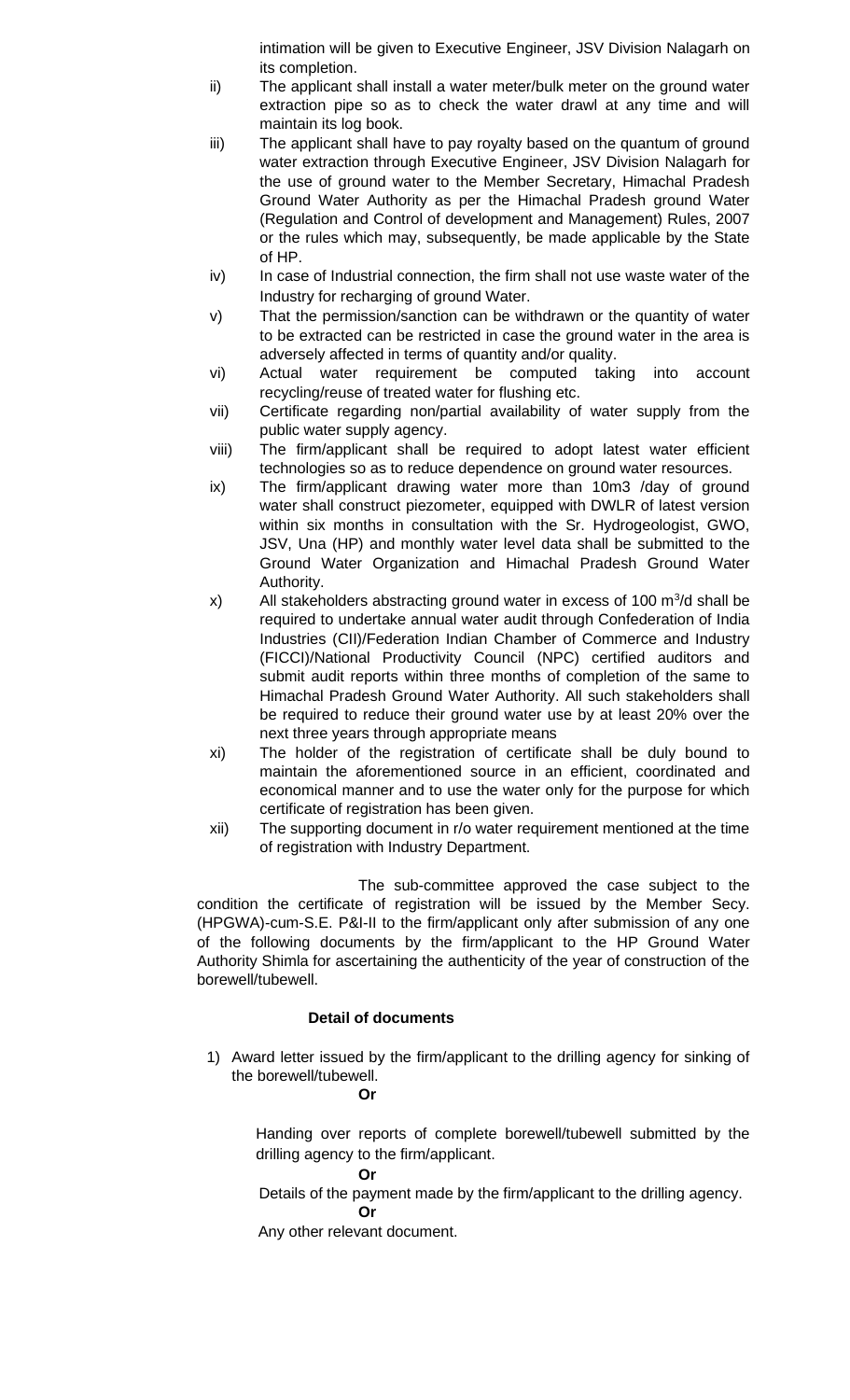### 2) Shall pay the royalty from the date of notification of notified area i.e. 09.08.2011

Therefore, as per the unanimous decision taken by the Sub-Committee, the concerned Executive Engineer is directed to convey the decision of Sub-Committee to the firm/applicant and ensure the submission of the above required documents to this office on or before 25.07.2022 failing which the case will be referred to the Main Committee (HPGWA) for taking the final decision.

## **103. Sh. Pankaj Gupta, S/O Inderjit Gupta, Nirvana Woods and Hotels pvt Ltd Village Kiyari and Rirka, Near Tutikandi Tehsil & Distt Shimla (HP) (***IUID No.-* **77561939***, Submission ID No.-* **17426***)*

The applicant has applied on **form – 4A** for certificate of registration of borewell/tubewell and use of ground water for **Commercial purpose**. As per the report of Sr. Hydrogeologist, G.W.O., JSV, Una, **There is no existing departmental energized borewell within 300 mtrs. from the borewell site of the applicant. The borewell of the applicant lies in highly dissected denudational hills comprising of limestone and dolomites.**

A public notice of the application on Form-2/Form-5 has already been sent to the offices of concerned Executive Engineer & Gram Panchayat to get it displayed on the notice board of the local authority, so that interested persons, if any, may file their objection/suggestions. No objection has been received.

As per the report of Sr. Hydrogeologist GWO, JSV, Una, the borewell/tubewell has been drilled **during 05/2017.** However, the HP Ground Water Act, 2005 & Rules, 2007 came into force w.e.f. 29.11.2019. Hence, the sub-committee approved the case subject to the following conditions:

- i) The applicant shall construct a rainwater harvesting structure for the conservation and re-charge of ground water in his/her/their premise as per section-15 of the Himachal Pradesh Ground Water (Regulation & Control of Development and Management) Act, 2005 and Guidelines to regulate and Control ground water extraction in the State of Himachal Pradesh vide Notification No. IPH-B(A)3-1/2019-II dated 03.05.2021 within six months of issuance of the Certificate of Registration and intimation will be given to Executive Engineer, JSV Division Kasumpti Shimla-9 on its completion.
- ii) The applicant shall install a water meter/bulk meter on the ground water extraction pipe so as to check the water drawl at any time and will maintain its log book.
- iii) The applicant shall have to pay royalty based on the quantum of ground water extraction through Executive Engineer, JSV Division Kasumpti Shimla-9 for the use of ground water to the Member Secretary, Himachal Pradesh Ground Water Authority as per the Himachal Pradesh ground Water (Regulation and Control of development and Management) Rules, 2007 or the rules which may, subsequently, be made applicable by the State of HP.
- iv) In case of Industrial connection, the firm shall not use waste water of the Industry for recharging of ground Water.
- v) That the permission/sanction can be withdrawn or the quantity of water to be extracted can be restricted in case the ground water in the area is adversely affected in terms of quantity and/or quality.
- vi) Actual water requirement be computed taking into account recycling/reuse of treated water for flushing etc.
- vii) Certificate regarding non/partial availability of water supply from the public water supply agency.
- viii) The firm/applicant shall be required to adopt latest water efficient technologies so as to reduce dependence on ground water resources.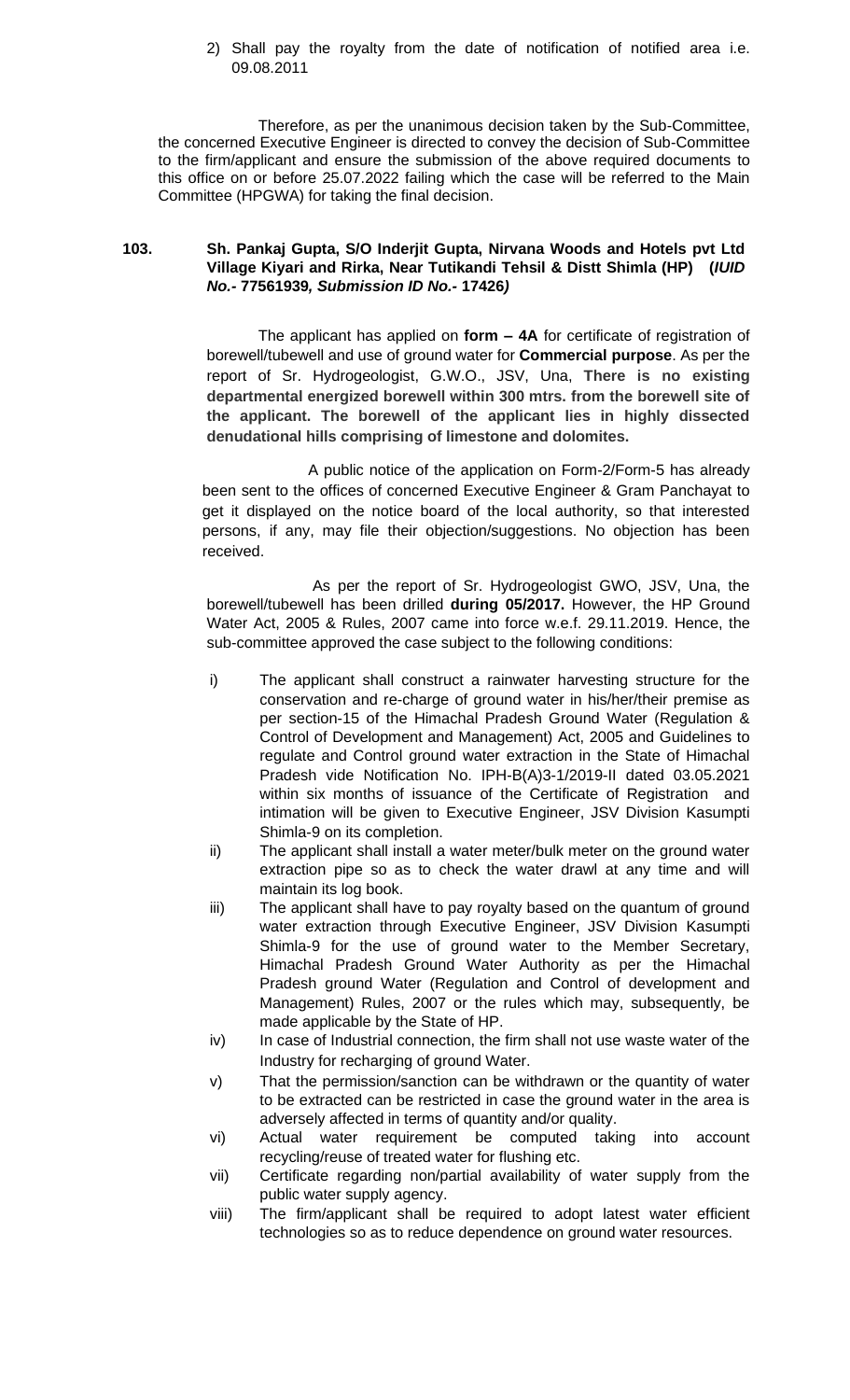- ix) The firm/applicant drawing water more than 10m3 /day of ground water shall construct piezometer, equipped with DWLR of latest version within six months in consultation with the Sr. Hydrogeologist, GWO, JSV, Una (HP) and monthly water level data shall be submitted to the Ground Water Organization and Himachal Pradesh Ground Water Authority.
- x) All stakeholders abstracting ground water in excess of 100  $\mathrm{m}^3$ /d shall be required to undertake annual water audit through Confederation of India Industries (CII)/Federation Indian Chamber of Commerce and Industry (FICCI)/National Productivity Council (NPC) certified auditors and submit audit reports within three months of completion of the same to Himachal Pradesh Ground Water Authority. All such stakeholders shall be required to reduce their ground water use by at least 20% over the next three years through appropriate means
- xi) The holder of the registration of certificate shall be duly bound to maintain the aforementioned source in an efficient, coordinated and economical manner and to use the water only for the purpose for which certificate of registration has been given.

The sub-committee approved the case subject to the condition the certificate of registration will be issued by the Member Secy. (HPGWA)-cum-S.E. P&I-II to the firm/applicant only after submission of any one of the following documents by the firm/applicant to the HP Ground Water Authority Shimla for ascertaining the authenticity of the year of construction of the borewell/tubewell.

## **Detail of documents**

1) Award letter issued by the firm/applicant to the drilling agency for sinking of the borewell/tubewell.

**Or**

**Or**

Handing over reports of complete borewell/tubewell submitted by the drilling agency to the firm/applicant.

Details of the payment made by the firm/applicant to the drilling agency.

**Or** Any other relevant document.

2) Shall pay the royalty from the date of notification of notified area i.e. 29.11.2019

Therefore, as per the unanimous decision taken by the Sub-Committee, the concerned Executive Engineer is directed to convey the decision of Sub-Committee to the firm/applicant and ensure the submission of the above required documents to this office on or before 25.07.2022 failing which the case will be referred to the Main Committee (HPGWA) for taking the final decision.

## **104. Sh. Pankaj Gupta, S/O Inderjit Gupta, Nirvana Woods and Hotels Pvt Ltd Village Kiyari and Rirka, Near Tutikandi Teh Distt Shimla (HP) (***IUID No.-* **86641480***, Submission ID No.-* **17401***)*

The applicant has applied on **Form – 4A** for certificate of registration of borewell/tubewell and use of ground water for **Commercial purpose**. As per the report of Sr. Hydrogeologist, G.W.O., JSV, Una, **There is no existing departmental energized borewell within 300 mtrs. distance from the borewell site of the applicant. The borewell of the applicant lies in highly dissected denudational hills comprising of limestones and dolomites.**

A public notice of the application on Form-2/Form-5 has already been sent to the offices of concerned Executive Engineer & Gram Panchayat to get it displayed on the notice board of the local authority, so that interested persons, if any, may file their objection/suggestions. No objection has been received.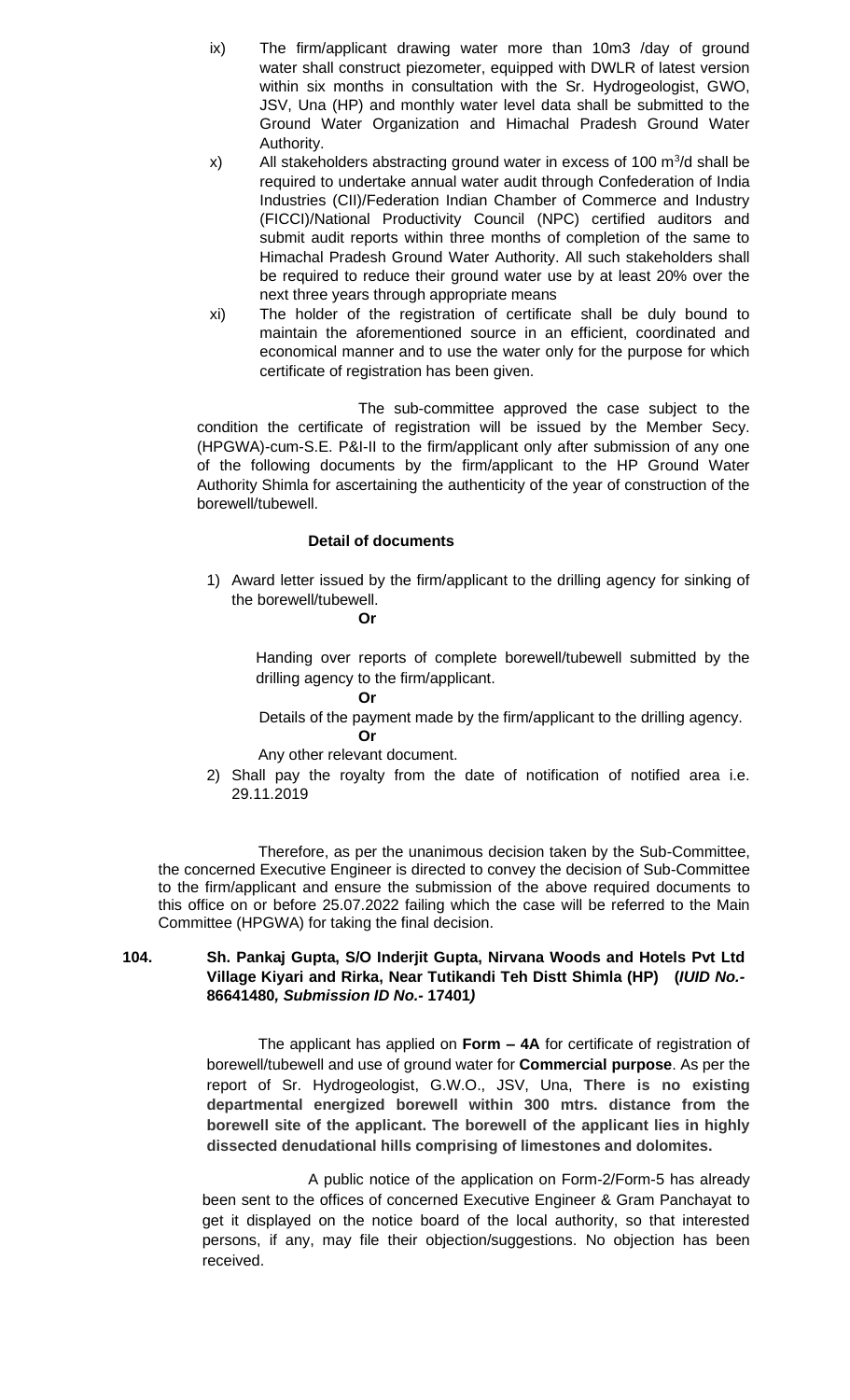As per the report of Sr. Hydrogeologist GWO, JSV, Una, the borewell/tubewell has been drilled **during 05/2017.** However, the HP Ground Water Act, 2005 & Rules, 2007 came into force w.e.f. 29.11.2019. Hence, the sub-committee approved the case subject to the following conditions:

- i) The applicant shall construct a rainwater harvesting structure for the conservation and re-charge of ground water in his/her/their premise as per section-15 of the Himachal Pradesh Ground Water (Regulation & Control of Development and Management) Act, 2005 and Guidelines to regulate and Control ground water extraction in the State of Himachal Pradesh vide Notification No. IPH-B(A)3-1/2019-II dated 03.05.2021 within six months of issuance of the Certificate of Registration and intimation will be given to Executive Engineer, JSV Division Kasumpti Shimla-9 on its completion.
- ii) The applicant shall install a water meter/bulk meter on the ground water extraction pipe so as to check the water drawl at any time and will maintain its log book.
- iii) The applicant shall have to pay royalty based on the quantum of ground water extraction through Executive Engineer, JSV Division Kasumpti Shimla-9 for the use of ground water to the Member Secretary, Himachal Pradesh Ground Water Authority as per the Himachal Pradesh ground Water (Regulation and Control of development and Management) Rules, 2007 or the rules which may, subsequently, be made applicable by the State of HP.
- iv) In case of Industrial connection, the firm shall not use waste water of the Industry for recharging of ground Water.
- v) That the permission/sanction can be withdrawn or the quantity of water to be extracted can be restricted in case the ground water in the area is adversely affected in terms of quantity and/or quality.
- vi) Actual water requirement be computed taking into account recycling/reuse of treated water for flushing etc.
- vii) Certificate regarding non/partial availability of water supply from the public water supply agency.
- viii) The firm/applicant shall be required to adopt latest water efficient technologies so as to reduce dependence on ground water resources.
- ix) The firm/applicant drawing water more than 10m3 /day of ground water shall construct piezometer, equipped with DWLR of latest version within six months in consultation with the Sr. Hydrogeologist, GWO, JSV, Una (HP) and monthly water level data shall be submitted to the Ground Water Organization and Himachal Pradesh Ground Water Authority.
- x) All stakeholders abstracting ground water in excess of 100  $\mathrm{m}^3$ /d shall be required to undertake annual water audit through Confederation of India Industries (CII)/Federation Indian Chamber of Commerce and Industry (FICCI)/National Productivity Council (NPC) certified auditors and submit audit reports within three months of completion of the same to Himachal Pradesh Ground Water Authority. All such stakeholders shall be required to reduce their ground water use by at least 20% over the next three years through appropriate means
- xi) The holder of the registration of certificate shall be duly bound to maintain the aforementioned source in an efficient, coordinated and economical manner and to use the water only for the purpose for which certificate of registration has been given.

The sub-committee approved the case subject to the condition the certificate of registration will be issued by the Member Secy. (HPGWA)-cum-S.E. P&I-II to the firm/applicant only after submission of any one of the following documents by the firm/applicant to the HP Ground Water Authority Shimla for ascertaining the authenticity of the year of construction of the borewell/tubewell.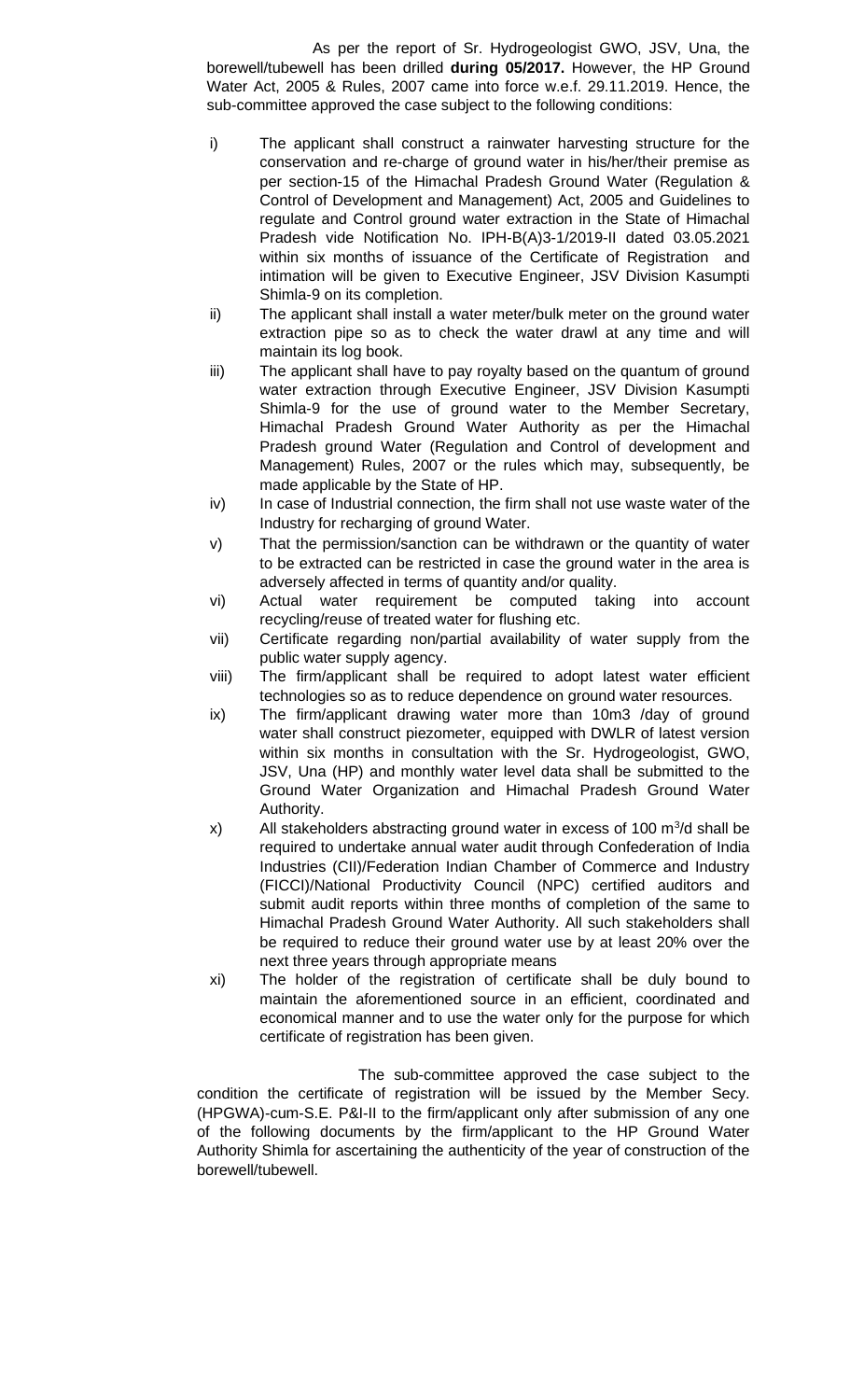## **Detail of documents**

1) Award letter issued by the firm/applicant to the drilling agency for sinking of the borewell/tubewell.

**Or**

Handing over reports of complete borewell/tubewell submitted by the drilling agency to the firm/applicant.

**Or**

Details of the payment made by the firm/applicant to the drilling agency.

**Or**

Any other relevant document.

2) Shall pay the royalty from the date of notification of notified area i.e. 09.08.2011

Therefore, as per the unanimous decision taken by the Sub-Committee, the concerned Executive Engineer is directed to convey the decision of Sub-Committee to the firm/applicant and ensure the submission of the above required documents to this office on or before 25.07.2022 failing which the case will be referred to the Main Committee (HPGWA) for taking the final decision.

## **105. Sh. Pankaj Thakur S/O Sher Singh Thakur, Vill- Mihani PO And Tehsil Kandaghat Distt Solan (***IUID No.-* **94493236***, Submission ID No.-* **27086***)*

The applicant has applied on **Form–4** for certificate of registration of borewell/tubewell and use of ground water for **Irrigation purpose.** As per the report of Sr. Hydrogeologist, G.W.O., JSV, Una, **There is no existing functional departmental energized borewell within 300 mtrs of the existing borewell of the applicant. However there is one No. departmental energized borewell at village Mihani which has been dried up and is non functional. The existing borewell of the applicant lies amidst metamorphic rocks primarily phyllites & slates which are fractured in nature.**

A public notice of the application on Form-2/Form-5 has already been sent to the offices of concerned Executive Engineer & Gram Panchayat to get it displayed on the notice board of the local authority, so that interested persons, if any, may file their objection/suggestions. No objection has been received.

As per the report of Sr. Hydrogeologist GWO, JSV, Una, the borewell/tubewell has been drilled **during November/2016.** However, the HP Ground Water Act, 2005 & Rules, 2007 came into force w.e.f. 29.11.2019. Hence, the sub-committee approved the case subject to the following conditions:

- i) The applicant shall construct a rainwater harvesting structure for the conservation and re-charge of ground water in his/her/their premise as per section-15 of the Himachal Pradesh Ground Water (Regulation & Control of Development and Management) Act, 2005 and Guidelines to regulate and Control ground water extraction in the State of Himachal Pradesh vide Notification No. IPH-B(A)3-1/2019-II dated 03.05.2021 within six months of issuance of the Certificate of Registration and intimation will be given to Executive Engineer, JSV Division Solan on its completion.
- ii) The applicant shall install a water meter/bulk meter on the ground water extraction pipe so as to check the water drawl at any time and will maintain its log book.
- iii) The applicant shall have to pay royalty based on the quantum of ground water extraction through Executive Engineer, JSV Division Solan for the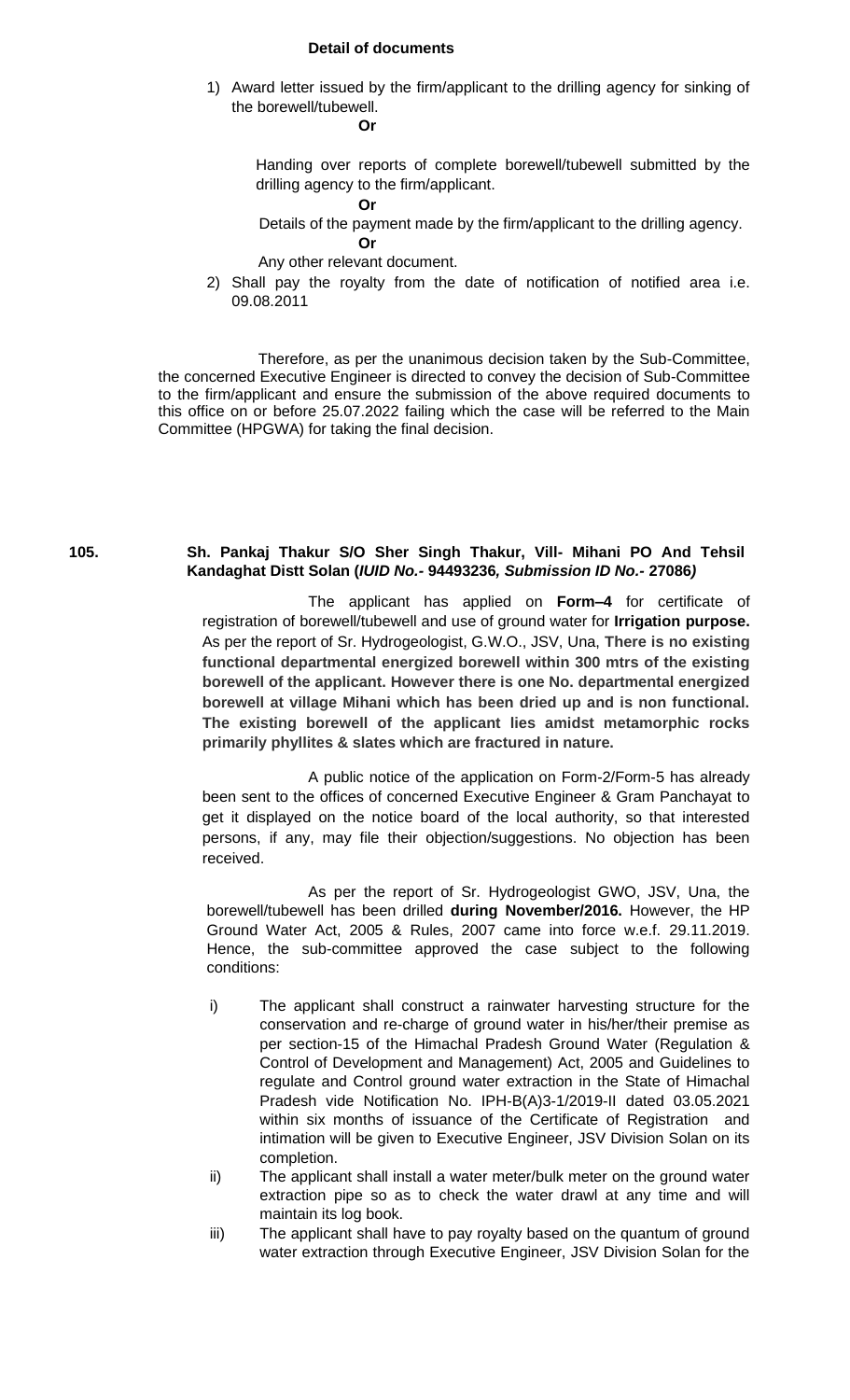use of ground water to the Member Secretary, Himachal Pradesh Ground Water Authority as per the Himachal Pradesh ground Water (Regulation and Control of development and Management) Rules, 2007 or the rules which may, subsequently, be made applicable by the State of HP.

- iv) In case of Industrial connection, the firm shall not use waste water of the Industry for recharging of ground Water.
- v) That the permission/sanction can be withdrawn or the quantity of water to be extracted can be restricted in case the ground water in the area is adversely affected in terms of quantity and/or quality.
- vi) Actual water requirement be computed taking into account recycling/reuse of treated water for flushing etc.
- vii) Certificate regarding non/partial availability of water supply from the public water supply agency.
- viii) The firm/applicant shall be required to adopt latest water efficient technologies so as to reduce dependence on ground water resources.
- ix) The firm/applicant drawing water more than 10m3 /day of ground water shall construct piezometer, equipped with DWLR of latest version within six months in consultation with the Sr. Hydrogeologist, GWO, JSV, Una (HP) and monthly water level date shall be submitted to the Ground Water Organization and Himachal Pradesh Ground Water Authority.
- x) All stakeholders abstracting ground water in excess of 100 m3/d shall be required to undertake annual water audit through Confederation of India Industries (CII)/Federation Indian Chamber of Commerce and Industry (FICCI)/National Productivity Council (NPC) certified auditors and submit audit reports within three months of completion of the same to Himachal Pradesh Ground Water Authority. All such stakeholders shall be required to reduce their ground water use by at least 20% over the next three years through appropriate means
- xi) The holder of the registration of certificate shall be duly bound to maintain the aforementioned source in an efficient, coordinated and economical manner and to use the water only for the purpose for which certificate of registration has been given.

 The sub-committee approved the case subject to the condition the certificate of registration will be issued by the Member Secy. (HPGWA)-cum-S.E. P&I-II to the firm/applicant only after submission of the following document by the firm/applicant to the HP Ground Water Authority Shimla for ascertaining the authenticity of the year of construction of the borewell/tubewell.

# **Detail of documents**

1) Supporting document in respect of farm size and crop type.

Therefore, as per the unanimous decision taken by the Sub-Committee, the concerned Executive Engineer is directed to convey the decision of Sub-Committee to the firm/applicant and ensure the submission of the required documents to this office on or before 25.07.2022 above failing which the case will be referred to the Main Committee (HPGWA) for taking the final decision.

## **106. Sh. Ajay Kumar, S/o Sh. Bharat Singh, Village Cheora, PO and Sub-Tehsil Junga, Distt. Solan (HP) (***IUID No.-* **88646328***, Submission ID No.-* **7897***)*

The applicant has applied on **Form – 4** for grant of permit for sinking of borewell for **Irrigation Purpose.** As per the report of Sr. Hydrogeologist, G.W.O., JSV, Una, **No departmental energized borewell exists within a distance of 300m from the existing borewell of the applicant. The site located is in moderately dissected structural hills comprising of quartzites of Jaunsar Group of rocks.**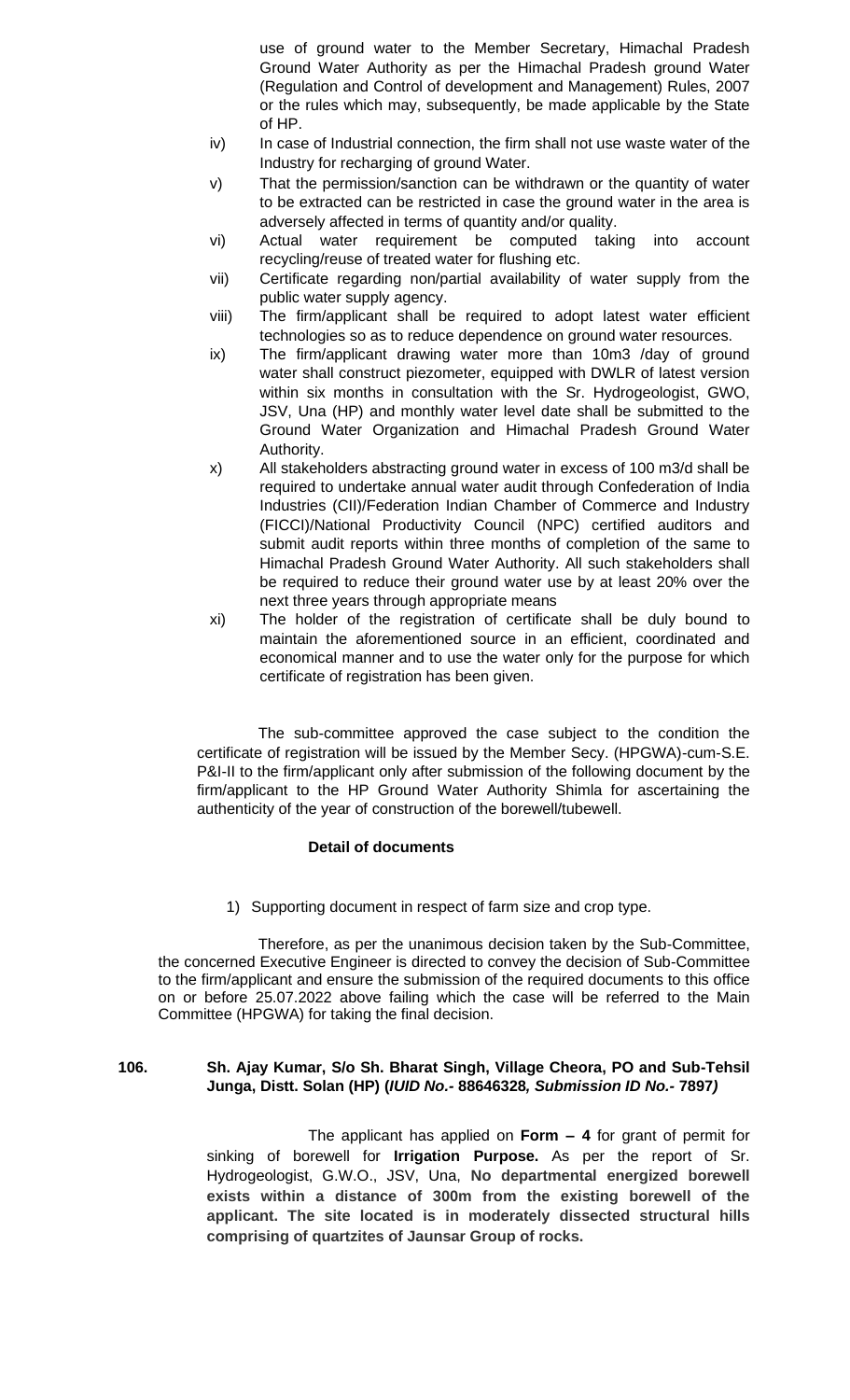A public notice of the application on Form-2/Form-5 has already been sent to the offices of concerned Executive Engineer & Gram Panchayat to get it displayed on the notice board of the local authority, so that interested persons, if any, may file their objection/suggestions. No objection has been received.

As per the report of Sr. Hydrogeologist GWO, JSV, Una, the borewell/tubewell has been drilled **during 08/2020.** However, the HP Ground Water Act, 2005 & Rules, 2007 came into force w.e.f. 09.08.2011. After detailed discussions, it has been decided by the committee that this case may be approved subject to the action/compounding of Rs. 5000 /- under section 22 of Himachal Pradesh Ground Water Act, 2005 & Rule 32 of Himachal Pradesh Ground Water Rules, 2007 as already decided in the 36<sup>th</sup> meeting of Subcommittee and advised to deposit the fine in the HP Ground Water Authority account No. 41710105552 through RTGS/Demand Draft. Hence, the subcommittee approved the case subject to the following conditions:

- i) The applicant shall construct a rainwater harvesting structure for the conservation and re-charge of ground water in his/her/their premise as per section-15 of the Himachal Pradesh Ground Water (Regulation & Control of Development and Management) Act, 2005 and Guidelines to regulate and Control ground water extraction in the State of Himachal Pradesh vide Notification No. IPH-B(A)3-1/2019-II dated 03.05.2021 within six months of issuance of the Certificate of Registration and intimation will be given to Executive Engineer, JSV Division Kasumpti Shimla-9 on its completion.
- ii) The applicant shall install a water meter/bulk meter on the ground water extraction pipe so as to check the water drawl at any time and will maintain its log book.
- iii) The applicant shall have to pay royalty based on the quantum of ground water extraction through Executive Engineer, JSV Division Kasumpti Shimla-9 for the use of ground water to the Member Secretary, Himachal Pradesh Ground Water Authority as per the Himachal Pradesh ground Water (Regulation and Control of development and Management) Rules, 2007 or the rules which may, subsequently, be made applicable by the State of HP.
- iv) In case of Industrial connection, the firm shall not use waste water of the Industry for recharging of ground Water.
- v) That the permission/sanction can be withdrawn or the quantity of water to be extracted can be restricted in case the ground water in the area is adversely affected in terms of quantity and/or quality.
- vi) Actual water requirement be computed taking into account recycling/reuse of treated water for flushing etc.
- vii) Certificate regarding non/partial availability of water supply from the public water supply agency.
- viii) The firm/applicant shall be required to adopt latest water efficient technologies so as to reduce dependence on ground water resources.
- ix) The firm/applicant drawing water more than 10m3 /day of ground water shall construct piezometer, equipped with DWLR of latest version within six months in consultation with the Sr. Hydrogeologist, GWO, JSV, Una (HP) and monthly water level date shall be submitted to the Ground Water Organization and Himachal Pradesh Ground Water Authority.
- x) All stakeholders abstracting ground water in excess of 100 m3/d shall be required to undertake annual water audit through Confederation of India Industries (CII)/Federation Indian Chamber of Commerce and Industry (FICCI)/National Productivity Council (NPC) certified auditors and submit audit reports within three months of completion of the same to Himachal Pradesh Ground Water Authority. All such stakeholders shall be required to reduce their ground water use by at least 20% over the next three years through appropriate means
- xi) The holder of the registration of certificate shall be duly bound to maintain the aforementioned source in an efficient, coordinated and economical manner and to use the water only for the purpose for which certificate of registration has been given.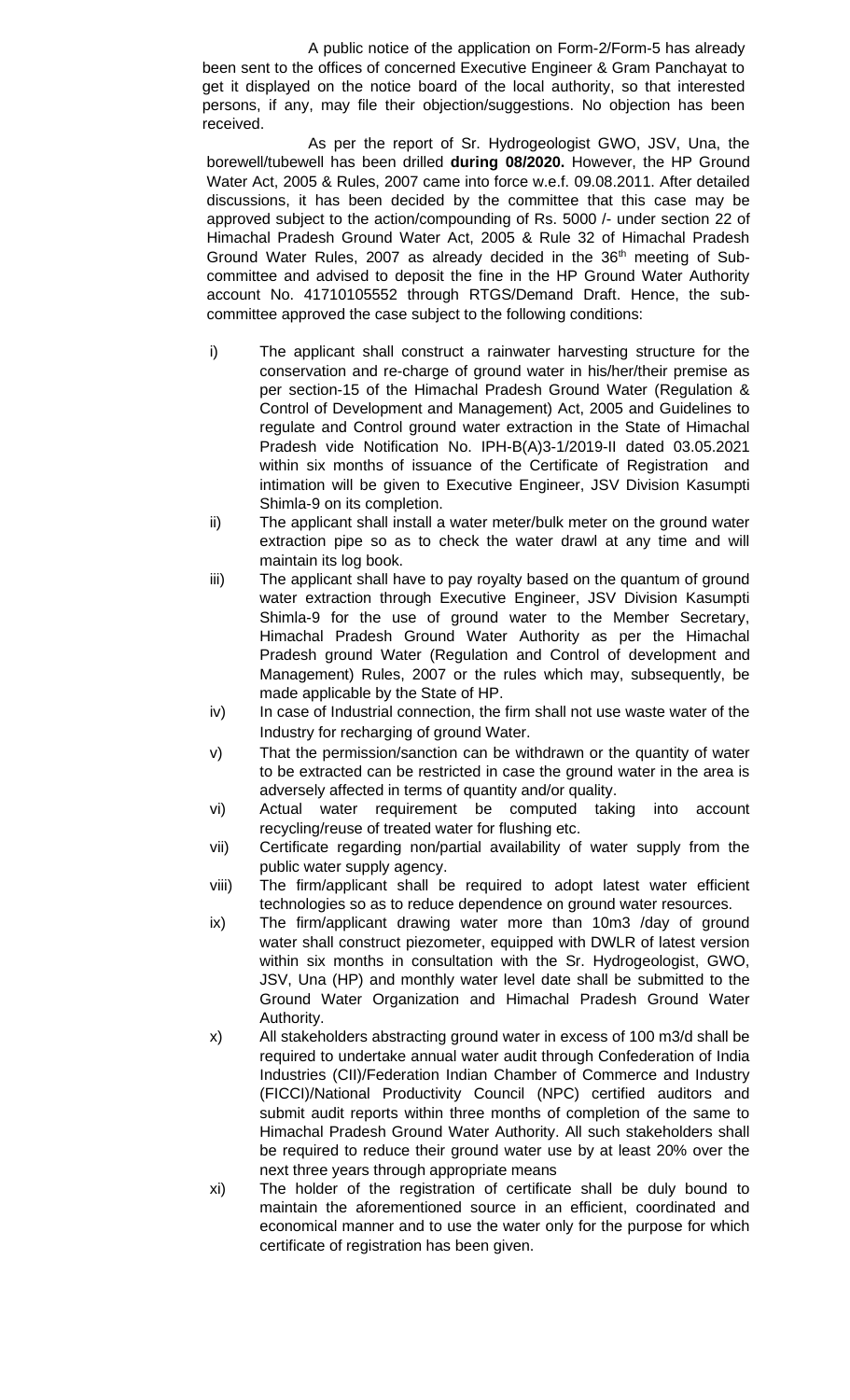The sub-committee approved the case subject to the condition the certificate of registration will be issued by the Member Secy. (HPGWA)-cum-S.E. P&I-II to the firm/applicant only after submission of the following document by the firm/applicant to the HP Ground Water Authority Shimla for ascertaining the authenticity of the year of construction of the borewell/tubewell.

## **Detail of documents**

1) Award letter issued by the firm/applicant to the drilling agency for sinking of the borewell/tubewell. **Or**

Handing over reports of complete borewell/tubewell submitted by the drilling agency to the firm/applicant.

#### **Or**

Details of the payment made by the firm/applicant to the drilling agency.

## **Or**

Any other relevant document.

2) Supporting document in respect of farm size and crop type.

Therefore, as per the unanimous decision taken by the Sub-Committee, the concerned Executive Engineer is directed to convey the decision of Sub-Committee to the firm/applicant and ensure the submission of the required documents to this office on or before 25.07.2022 above failing which the case will be referred to the Main Committee (HPGWA) for taking the final decision.

## **107. Sh. Krishan Kumar, S/O Sh. Nathu Ram Sharma, AYUSH HERBAL and HEALTHCARE UNITII, Village Nagal Suketi, Kala –Amb Tehsil Nahan, Distt. Sirmour (HP) (***IUID No.-* **20153042***, Submission ID No.-* **20541***)*

The applicant has applied on **form – 4A** for certificate of registration of borewell/tubewell and use of ground water for **Industrial purpose**. As per the report of Sr. Hydrogeologist, G.W.O., JSV, Una, **One departmental handpump exists within a distance of 150 m from the existing borewell of the applicant. The applicant's tubewell is located on left side of Markanda River.**

A public notice of the application on Form-2/Form-5 has already been sent to the offices of concerned Executive Engineer & Gram Panchayat to get it displayed on the notice board of the local authority, so that interested persons, if any, may file their objection/suggestions. No objection has been received.

As per the report of Sr. Hydrogeologist GWO, JSV, Una, the borewell/tubewell has been drilled **during 2011.** However, the HP Ground Water Act, 2005 & Rules, 2007 came into force w.e.f. 09.08.2011. Hence, the sub-committee approved the case subject to the following conditions:

- i) The applicant shall construct a rainwater harvesting structure for the conservation and re-charge of ground water in his/her/their premise as per section-15 of the Himachal Pradesh Ground Water (Regulation & Control of Development and Management) Act, 2005 and Guidelines to regulate and Control ground water extraction in the State of Himachal Pradesh vide Notification No. IPH-B(A)3-1/2019-II dated 03.05.2021 within six months of issuance of the Certificate of Registration and intimation will be given to Executive Engineer, JSV Division Nahan on its completion.
- ii) The applicant shall install a water meter/bulk meter on the ground water extraction pipe so as to check the water drawl at any time and will maintain its log book.
- iii) The applicant shall have to pay royalty based on the quantum of ground water extraction through Executive Engineer, JSV Division Nahan for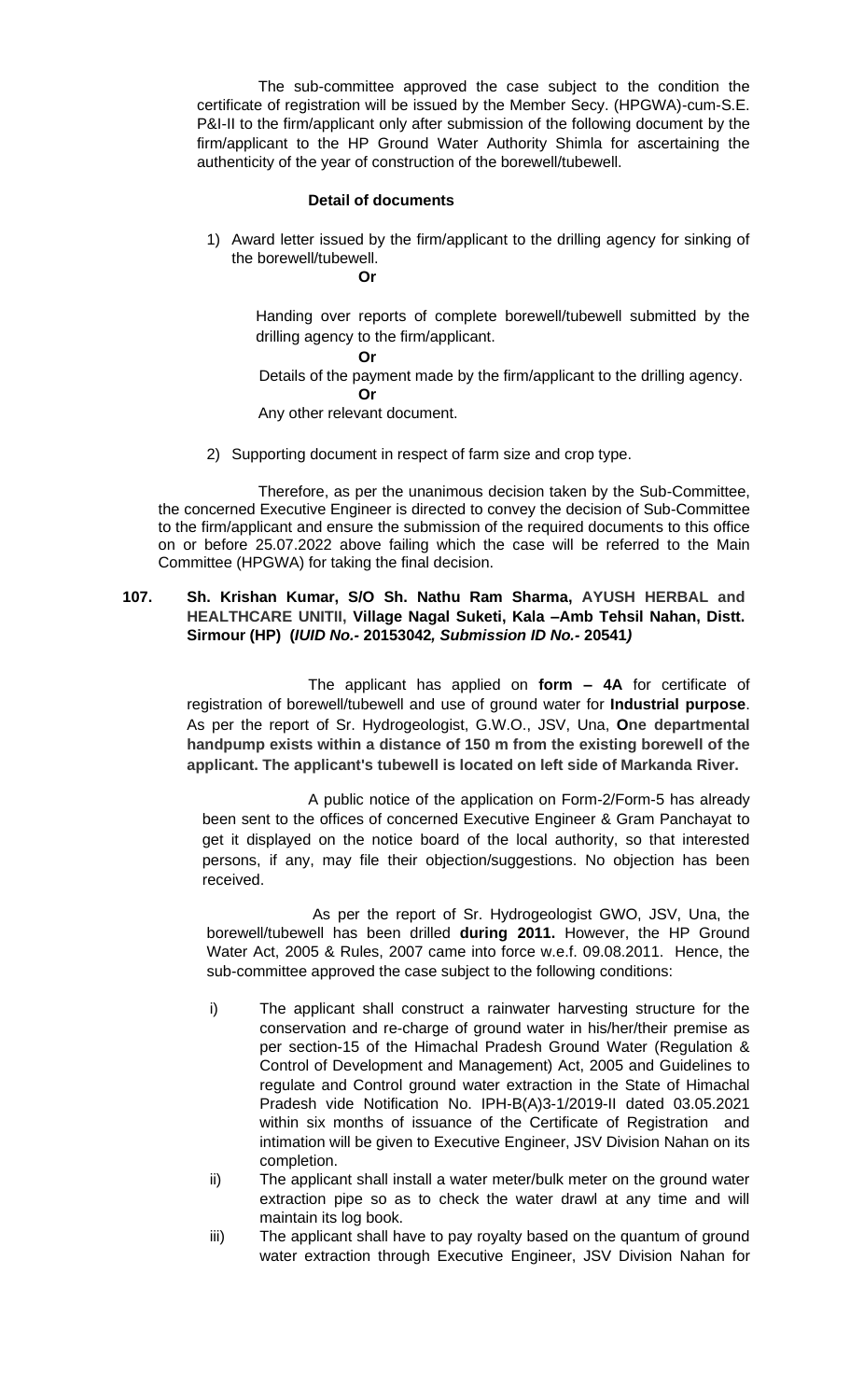the use of ground water to the Member Secretary, Himachal Pradesh Ground Water Authority as per the Himachal Pradesh ground Water (Regulation and Control of development and Management) Rules, 2007 or the rules which may, subsequently, be made applicable by the State of HP.

- iv) In case of Industrial connection, the firm shall not use waste water of the Industry for recharging of ground Water.
- v) That the permission/sanction can be withdrawn or the quantity of water to be extracted can be restricted in case the ground water in the area is adversely affected in terms of quantity and/or quality.
- vi) Actual water requirement be computed taking into account recycling/reuse of treated water for flushing etc.
- vii) Certificate regarding non/partial availability of water supply from the public water supply agency.
- viii) The firm/applicant shall be required to adopt latest water efficient technologies so as to reduce dependence on ground water resources.
- ix) The firm/applicant drawing water more than 10m3 /day of ground water shall construct piezometer, equipped with DWLR of latest version within six months in consultation with the Sr. Hydrogeologist, GWO, JSV, Una (HP) and monthly water level data shall be submitted to the Ground Water Organization and Himachal Pradesh Ground Water Authority.
- $x$ ) All stakeholders abstracting ground water in excess of 100 m<sup>3</sup>/d shall be required to undertake annual water audit through Confederation of India Industries (CII)/Federation Indian Chamber of Commerce and Industry (FICCI)/National Productivity Council (NPC) certified auditors and submit audit reports within three months of completion of the same to Himachal Pradesh Ground Water Authority. All such stakeholders shall be required to reduce their ground water use by at least 20% over the next three years through appropriate means
- xi) The holder of the registration of certificate shall be duly bound to maintain the aforementioned source in an efficient, coordinated and economical manner and to use the water only for the purpose for which certificate of registration has been given.
- xii) The supporting document in r/o water requirement mentioned at the time of registration with Industry Department.

The sub-committee approved the case subject to the condition the certificate of registration will be issued by the Member Secy. (HPGWA)-cum-S.E. P&I-II to the firm/applicant only after submission of any one of the following documents by the firm/applicant to the HP Ground Water Authority Shimla for ascertaining the authenticity of the year of construction of the borewell/tubewell.

# **Detail of documents**

1) Award letter issued by the firm/applicant to the drilling agency for sinking of the borewell/tubewell.

**Or**

Handing over reports of complete borewell/tubewell submitted by the drilling agency to the firm/applicant.

### **Or**

Details of the payment made by the firm/applicant to the drilling agency.

### **Or**

Any other relevant document.

2) Shall pay the royalty from the date of notification of notified area i.e. 09.08.2011

Therefore, as per the unanimous decision taken by the Sub-Committee, the concerned Executive Engineer is directed to convey the decision of Sub-Committee to the firm/applicant and ensure the submission of the above required documents to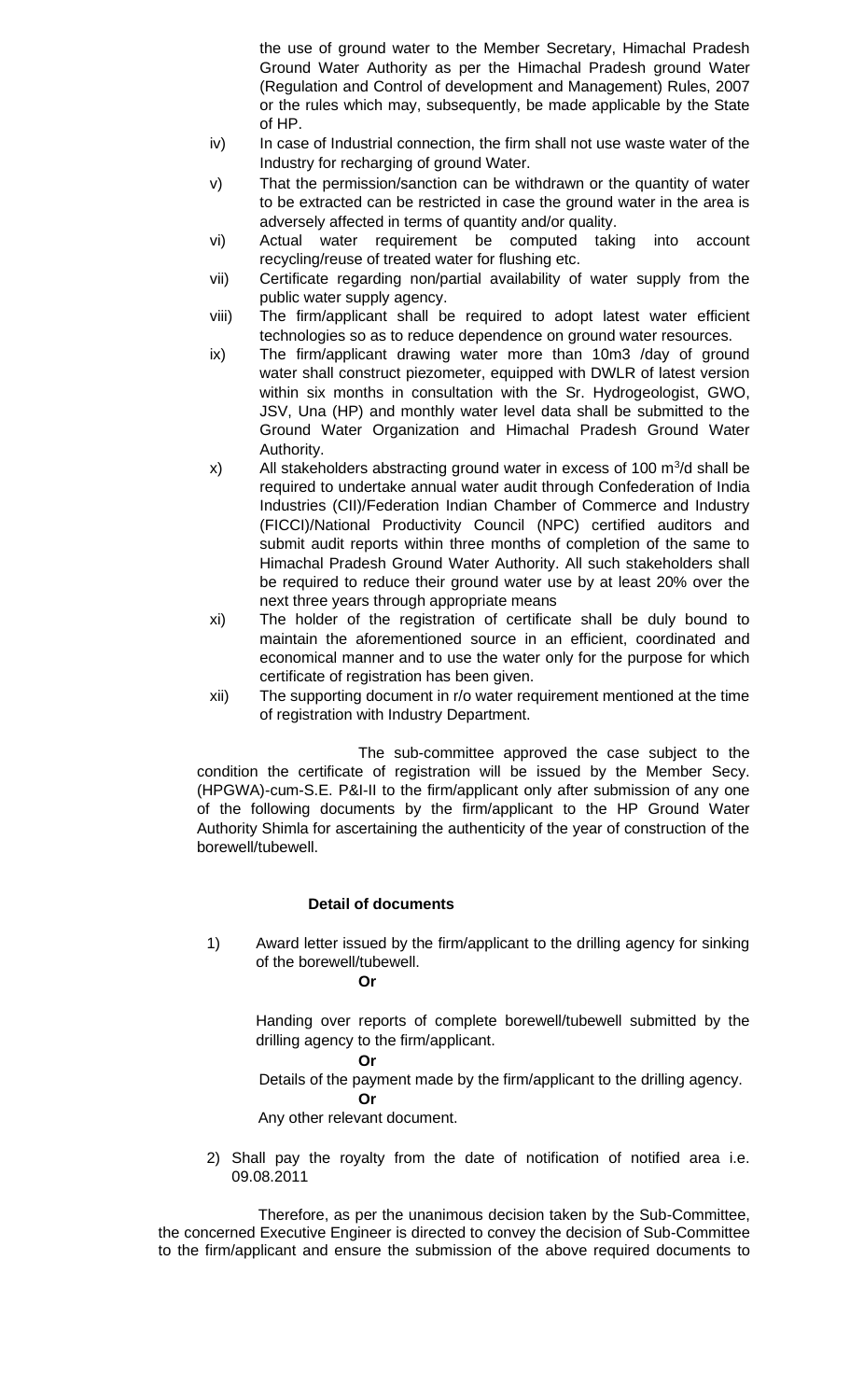this office on or before 25.07.2022 failing which the case will be referred to the Main Committee (HPGWA) for taking the final decision.

# **108. Sh. Pankaj Kumar Mahajan, S/O Sh. Chaman Lal, Shivalik Agro Poly Products Ltd., Plot No.-1, Sector-3, Parwanoo (***IUID No.-* **20016041***, Submission ID No.-* **25743***)*

The applicant has applied on **Form – 4A** for certificate of registration of borewell/tubewell and use of ground water for **Industrial purpose**. As per the report of Sr. Hydrogeologist, G.W.O., JSV, Una, **There is one departmental energized borewell i.e. L.W.S.S. Purla which lies within 300 mtrs. of the existing borewell of the applicant. The site is located in moderately dissected structural hills comprising of sandstone and shales of Shiwalik group of rocks.**

A public notice of the application on Form-2/Form-5 has already been sent to the offices of concerned Executive Engineer & Gram Panchayat to get it displayed on the notice board of the local authority, so that interested persons, if any, may file their objection/suggestions. No objection has been received.

As per the report of Sr. Hydrogeologist GWO, JSV, Una, the borewell/tubewell has been drilled **during March/1990.** However, the HP Ground Water Act, 2005 & Rules, 2007 came into force w.e.f. 09.08.2011. Hence, the sub-committee approved the case subject to the following conditions:

- i) The applicant shall construct a rainwater harvesting structure for the conservation and re-charge of ground water in his/her/their premise as per section-15 of the Himachal Pradesh Ground Water (Regulation & Control of Development and Management) Act, 2005 and Guidelines to regulate and Control ground water extraction in the State of Himachal Pradesh vide Notification No. IPH-B(A)3-1/2019-II dated 03.05.2021 within six months of issuance of the Certificate of Registration and intimation will be given to Executive Engineer, JSV Division Solan on its completion.
- ii) The applicant shall install a water meter/bulk meter on the ground water extraction pipe so as to check the water drawl at any time and will maintain its log book.
- iii) The applicant shall have to pay royalty based on the quantum of ground water extraction through Executive Engineer, JSV Division Solan for the use of ground water to the Member Secretary, Himachal Pradesh Ground Water Authority as per the Himachal Pradesh ground Water (Regulation and Control of development and Management) Rules, 2007 or the rules which may, subsequently, be made applicable by the State of HP.
- iv) In case of Industrial connection, the firm shall not use waste water of the Industry for recharging of ground Water.
- v) That the permission/sanction can be withdrawn or the quantity of water to be extracted can be restricted in case the ground water in the area is adversely affected in terms of quantity and/or quality.
- vi) Actual water requirement be computed taking into account recycling/reuse of treated water for flushing etc.
- vii) Certificate regarding non/partial availability of water supply from the public water supply agency.
- viii) The firm/applicant shall be required to adopt latest water efficient technologies so as to reduce dependence on ground water resources.
- ix) The firm/applicant drawing water more than 10m3 /day of ground water shall construct piezometer, equipped with DWLR of latest version within six months in consultation with the Sr. Hydrogeologist, GWO, JSV, Una (HP) and monthly water level data shall be submitted to the Ground Water Organization and Himachal Pradesh Ground Water Authority.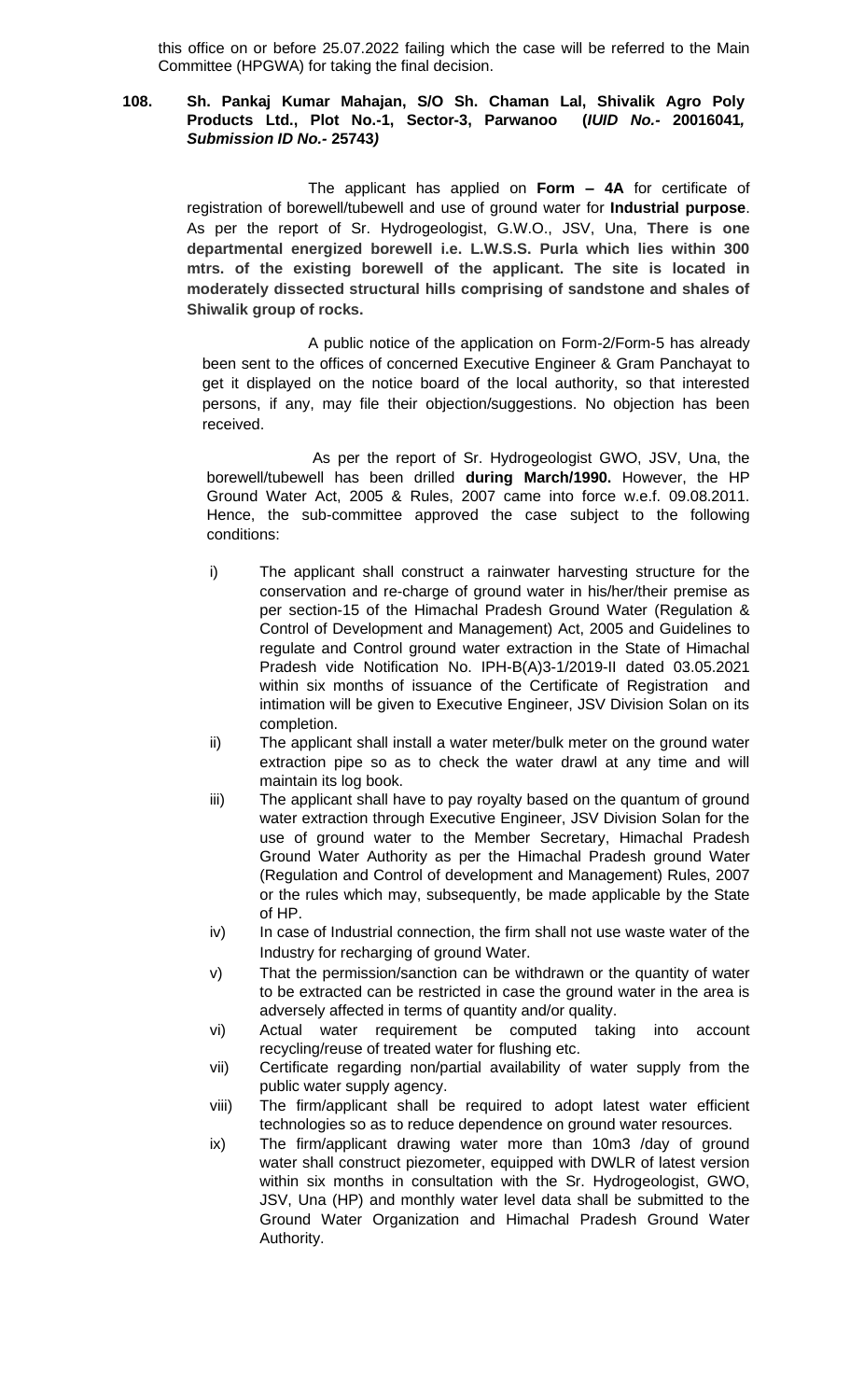- $x$ ) All stakeholders abstracting ground water in excess of 100 m<sup>3</sup>/d shall be required to undertake annual water audit through Confederation of India Industries (CII)/Federation Indian Chamber of Commerce and Industry (FICCI)/National Productivity Council (NPC) certified auditors and submit audit reports within three months of completion of the same to Himachal Pradesh Ground Water Authority. All such stakeholders shall be required to reduce their ground water use by at least 20% over the next three years through appropriate means
- xi) The holder of the registration of certificate shall be duly bound to maintain the aforementioned source in an efficient, coordinated and economical manner and to use the water only for the purpose for which certificate of registration has been given.
- xii) The supporting document in r/o water requirement mentioned at the time of registration with Industry Department.

The sub-committee approved the case subject to the condition the certificate of registration will be issued by the Member Secy. (HPGWA)-cum-S.E. P&I-II to the firm/applicant only after submission of any one of the following documents by the firm/applicant to the HP Ground Water Authority Shimla for ascertaining the authenticity of the year of construction of the borewell/tubewell.

### **Detail of documents**

1) Award letter issued by the firm/applicant to the drilling agency for sinking of the borewell/tubewell.

#### **Or**

Handing over reports of complete borewell/tubewell submitted by the drilling agency to the firm/applicant.

### **Or**

Details of the payment made by the firm/applicant to the drilling agency.

### **Or**

Any other relevant document.

2) Shall pay the royalty from the date of notification of notified area i.e. 09.08.2011

Therefore, as per the unanimous decision taken by the Sub-Committee, the concerned Executive Engineer is directed to convey the decision of Sub-Committee to the firm/applicant and ensure the submission of the above required documents to this office on or before 25.07.2022 failing which the case will be referred to the Main Committee (HPGWA) for taking the final decision.

**109. Smt. Banarso Devi Oswal Public charitable Trust, Shri Aurbindo Public School, Village Karuana, Tehsil Baddi District Solan, Himachal Pradesh (***IUID No.-* **38934896***, Submission ID No.-* **24715***)*

> The applicant has applied on **Form – 4A** for certificate of registration of borewell/tubewell and use of ground water for **Commercial purpose**. As per the report of Sr. Hydrogeologist, G.W.O., JSV, Una, **One no. departmental tube well i.e. LWSS Gullarwala, Lehi, Karuana lies within 300 mts. of the existing borewell of the applicant. The site falls in Nalagarh valley and as per the GEC 2020 report the area is safe and the stage of development is 58%.Lithologically the site falls in valley fill deposits of comprising of clays , gravels, pebbles, boulders & sand.**

> A public notice of the application on Form-2/Form-5 has already been sent to the offices of concerned Executive Engineer & Gram Panchayat to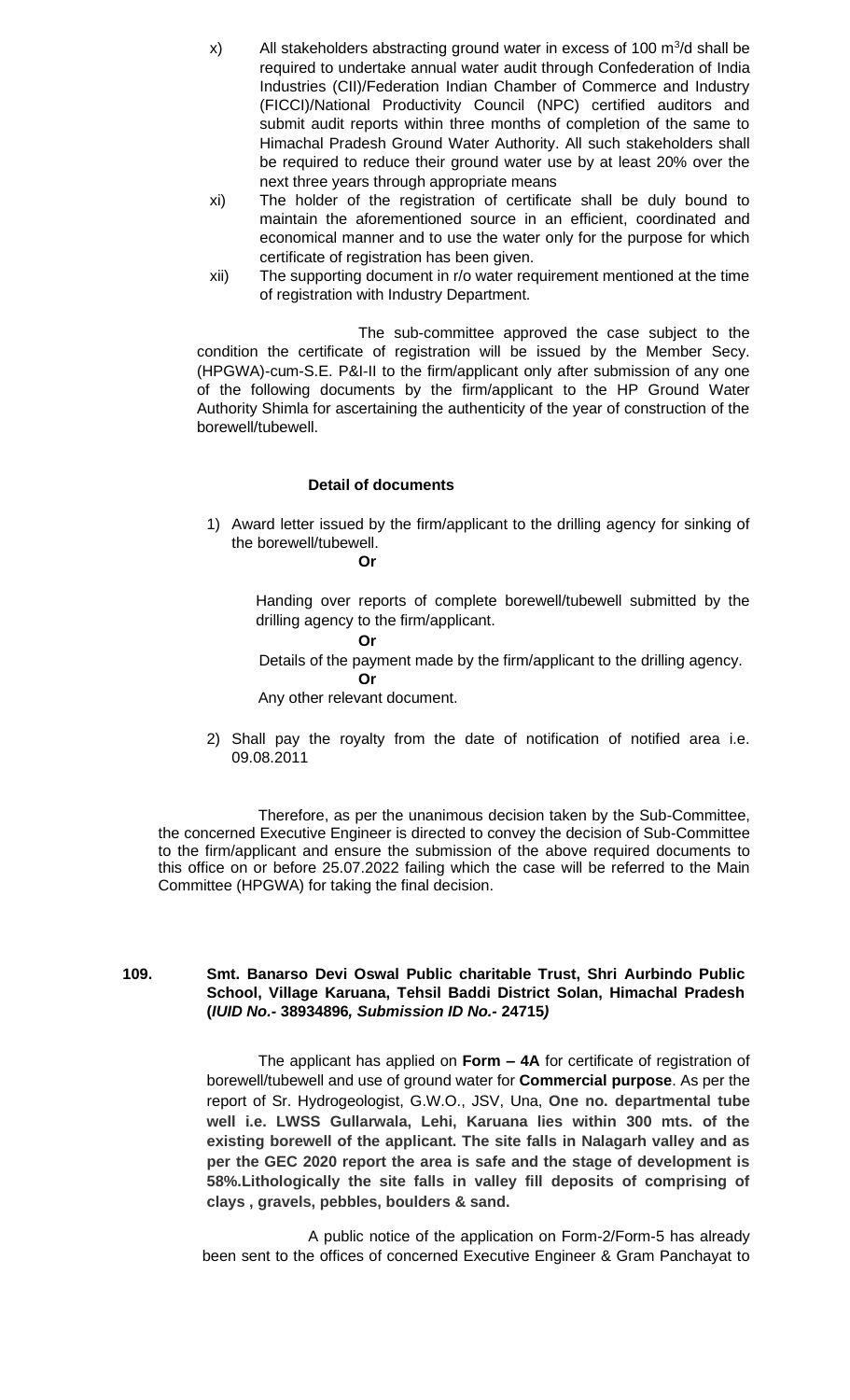get it displayed on the notice board of the local authority, so that interested persons, if any, may file their objection/suggestions. No objection has been received.

As per the report of Sr. Hydrogeologist GWO, JSV, Una, the borewell/tubewell has been drilled **during 04/2005.** However, the HP Ground Water Act, 2005 & Rules, 2007 came into force w.e.f. 09.08.2011. Hence, the sub-committee approved the case subject to the following conditions:

- i) The applicant shall construct a rainwater harvesting structure for the conservation and re-charge of ground water in his/her/their premise as per section-15 of the Himachal Pradesh Ground Water (Regulation & Control of Development and Management) Act, 2005 and Guidelines to regulate and Control ground water extraction in the State of Himachal Pradesh vide Notification No. IPH-B(A)3-1/2019-II dated 03.05.2021 within six months of issuance of the Certificate of Registration and intimation will be given to Executive Engineer, JSV Division Nalagarh on its completion.
- ii) The applicant shall install a water meter/bulk meter on the ground water extraction pipe so as to check the water drawl at any time and will maintain its log book.
- iii) The applicant shall have to pay royalty based on the quantum of ground water extraction through Executive Engineer, JSV Division Nalagarh for the use of ground water to the Member Secretary, Himachal Pradesh Ground Water Authority as per the Himachal Pradesh ground Water (Regulation and Control of development and Management) Rules, 2007 or the rules which may, subsequently, be made applicable by the State of HP.
- iv) In case of Industrial connection, the firm shall not use waste water of the Industry for recharging of ground Water.
- v) That the permission/sanction can be withdrawn or the quantity of water to be extracted can be restricted in case the ground water in the area is adversely affected in terms of quantity and/or quality.
- vi) Actual water requirement be computed taking into account recycling/reuse of treated water for flushing etc.
- vii) Certificate regarding non/partial availability of water supply from the public water supply agency.
- viii) The firm/applicant shall be required to adopt latest water efficient technologies so as to reduce dependence on ground water resources.
- ix) The firm/applicant drawing water more than 10m3 /day of ground water shall construct piezometer, equipped with DWLR of latest version within six months in consultation with the Sr. Hydrogeologist, GWO, JSV, Una (HP) and monthly water level data shall be submitted to the Ground Water Organization and Himachal Pradesh Ground Water Authority.
- x) All stakeholders abstracting ground water in excess of 100  $\mathrm{m}^3$ /d shall be required to undertake annual water audit through Confederation of India Industries (CII)/Federation Indian Chamber of Commerce and Industry (FICCI)/National Productivity Council (NPC) certified auditors and submit audit reports within three months of completion of the same to Himachal Pradesh Ground Water Authority. All such stakeholders shall be required to reduce their ground water use by at least 20% over the next three years through appropriate means
- xi) The holder of the registration of certificate shall be duly bound to maintain the aforementioned source in an efficient, coordinated and economical manner and to use the water only for the purpose for which certificate of registration has been given.

The sub-committee approved the case subject to the condition the certificate of registration will be issued by the Member Secy. (HPGWA)-cum-S.E. P&I-II to the firm/applicant only after submission of any one of the following documents by the firm/applicant to the HP Ground Water Authority Shimla for ascertaining the authenticity of the year of construction of the borewell/tubewell.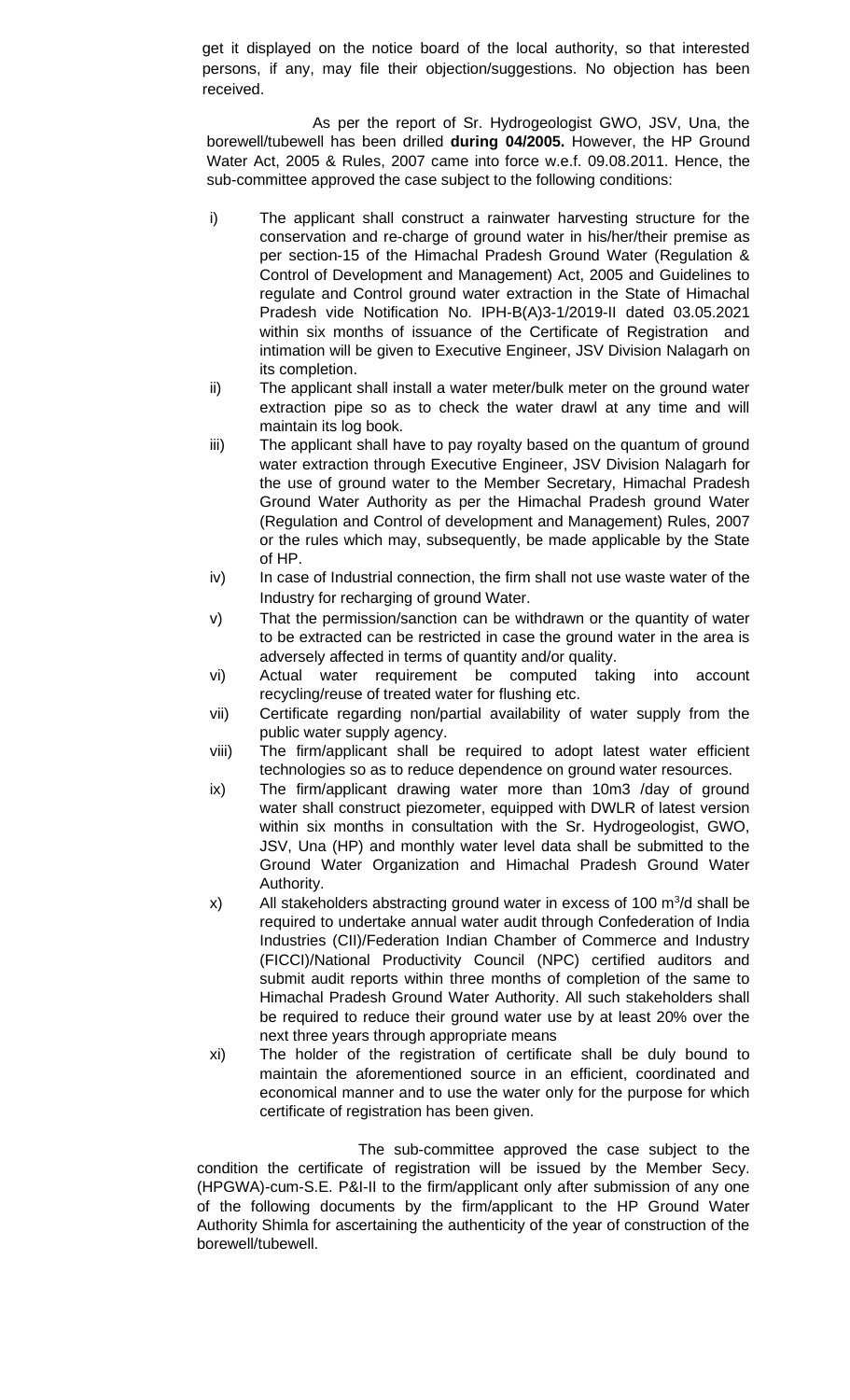## **Detail of documents**

1) Award letter issued by the firm/applicant to the drilling agency for sinking of the borewell/tubewell.

**Or**

Handing over reports of complete borewell/tubewell submitted by the drilling agency to the firm/applicant.

**Or**

Details of the payment made by the firm/applicant to the drilling agency.

Any other relevant document.

2) Shall pay the royalty from the date of notification of notified area i.e. 09.08.2011

Therefore, as per the unanimous decision taken by the Sub-Committee, the concerned Executive Engineer is directed to convey the decision of Sub-Committee to the firm/applicant and ensure the submission of the above required documents to this office on or before 25.07.2022 failing which the case will be referred to the Main Committee (HPGWA) for taking the final decision.

# **110. Sh. Sanjeev Kumar Mehta, S/O Sh. Bishan Dass Mehta, Vill. Tatehra, P.O. Oel, Tehsil Ghanari, Distt. Una Pincode 177206 (Mehta Bishan Dass Associates Unit Shivambu International) (***IUID No.-* **53153390***, Submission ID No.-* **21467***)*

The applicant has applied on **Form – 4A** for certificate of registration of borewell/tubewell and use of ground water for **Industrial purpose**. As per the report of Sr. Hydrogeologist, G.W.O., JSV, Una, **No Govt. tubewell exists within 200 mtrs of the exiting borewell of the applicant. The site falls in Una valley Satluj basin and as per the GEC 2020 report the area is safe and the stage of development is 61%. Lithologically the site falls in valley fill deposits of comprising of clays, gravels, pebbles, boulders & sand.**

A public notice of the application on Form-2/Form-5 has already been sent to the offices of concerned Executive Engineer & Gram Panchayat to get it displayed on the notice board of the local authority, so that interested persons, if any, may file their objection/suggestions. No objection has been received.

As per the report of Sr. Hydrogeologist GWO, JSV, Una, the borewell/tubewell has been drilled **during 12/1990.** However, the HP Ground Water Act, 2005 & Rules, 2007 came into force w.e.f. 09.08.2011. Hence, the sub-committee approved the case subject to the following conditions:

- i) The applicant shall construct a rainwater harvesting structure for the conservation and re-charge of ground water in his/her/their premise as per section-15 of the Himachal Pradesh Ground Water (Regulation & Control of Development and Management) Act, 2005 and Guidelines to regulate and Control ground water extraction in the State of Himachal Pradesh vide Notification No. IPH-B(A)3-1/2019-II dated 03.05.2021 within six months of issuance of the Certificate of Registration and intimation will be given to Executive Engineer, JSV Division Gagret FC Div on its completion.
- ii) The applicant shall install a water meter/bulk meter on the ground water extraction pipe so as to check the water drawl at any time and will maintain its log book.
- iii) The applicant shall have to pay royalty based on the quantum of ground water extraction through Executive Engineer, JSV Division Gagret FC Div for the use of ground water to the Member Secretary, Himachal

**Or**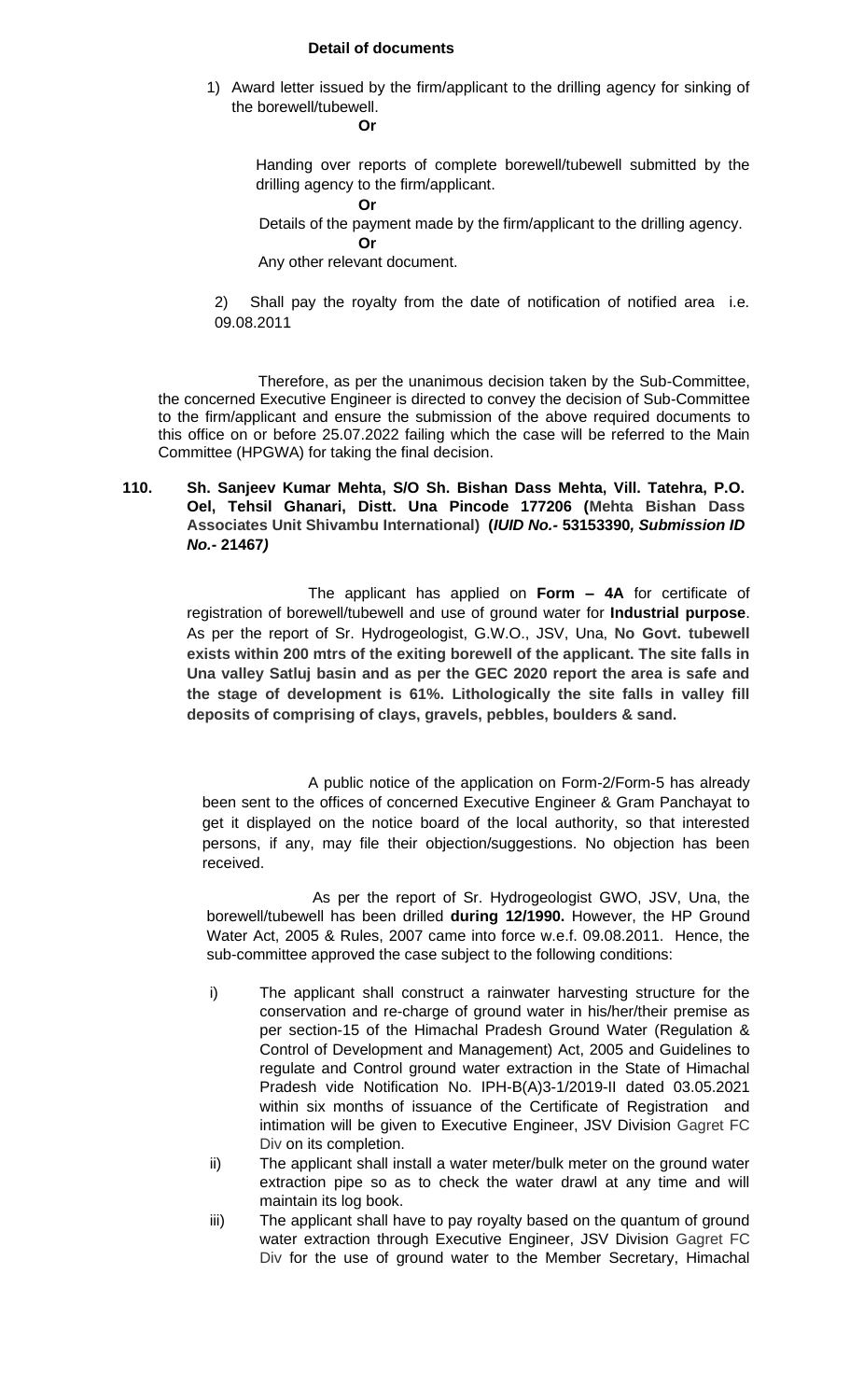Pradesh Ground Water Authority as per the Himachal Pradesh ground Water (Regulation and Control of development and Management) Rules, 2007 or the rules which may, subsequently, be made applicable by the State of HP.

- iv) In case of Industrial connection, the firm shall not use waste water of the Industry for recharging of ground Water.
- v) That the permission/sanction can be withdrawn or the quantity of water to be extracted can be restricted in case the ground water in the area is adversely affected in terms of quantity and/or quality.
- vi) Actual water requirement be computed taking into account recycling/reuse of treated water for flushing etc.
- vii) Certificate regarding non/partial availability of water supply from the public water supply agency.
- viii) The firm/applicant shall be required to adopt latest water efficient technologies so as to reduce dependence on ground water resources.
- ix) The firm/applicant drawing water more than 10m3 /day of ground water shall construct piezometer, equipped with DWLR of latest version within six months in consultation with the Sr. Hydrogeologist, GWO, JSV, Una (HP) and monthly water level data shall be submitted to the Ground Water Organization and Himachal Pradesh Ground Water Authority.
- x) All stakeholders abstracting ground water in excess of 100  $\mathrm{m}^3$ /d shall be required to undertake annual water audit through Confederation of India Industries (CII)/Federation Indian Chamber of Commerce and Industry (FICCI)/National Productivity Council (NPC) certified auditors and submit audit reports within three months of completion of the same to Himachal Pradesh Ground Water Authority. All such stakeholders shall be required to reduce their ground water use by at least 20% over the next three years through appropriate means
- xi) The holder of the registration of certificate shall be duly bound to maintain the aforementioned source in an efficient, coordinated and economical manner and to use the water only for the purpose for which certificate of registration has been given.
- xii) The supporting document in r/o water requirement mentioned at the time of registration with Industry Department.

The sub-committee approved the case subject to the condition the certificate of registration will be issued by the Member Secy. (HPGWA)-cum-S.E. P&I-II to the firm/applicant only after submission of any one of the following documents by the firm/applicant to the HP Ground Water Authority Shimla for ascertaining the authenticity of the year of construction of the borewell/tubewell.

# **Detail of documents**

1) Award letter issued by the firm/applicant to the drilling agency for sinking of the borewell/tubewell.

## **Or**

Handing over reports of complete borewell/tubewell submitted by the drilling agency to the firm/applicant.

### **Or**

Details of the payment made by the firm/applicant to the drilling agency.

### **Or**

Any other relevant document.

2) Shall pay the royalty from the date of notification of notified area i.e. 09.08.2011

Therefore, as per the unanimous decision taken by the Sub-Committee, the concerned Executive Engineer is directed to convey the decision of Sub-Committee to the firm/applicant and ensure the submission of the above required documents to this office on or before 25.07.2022 failing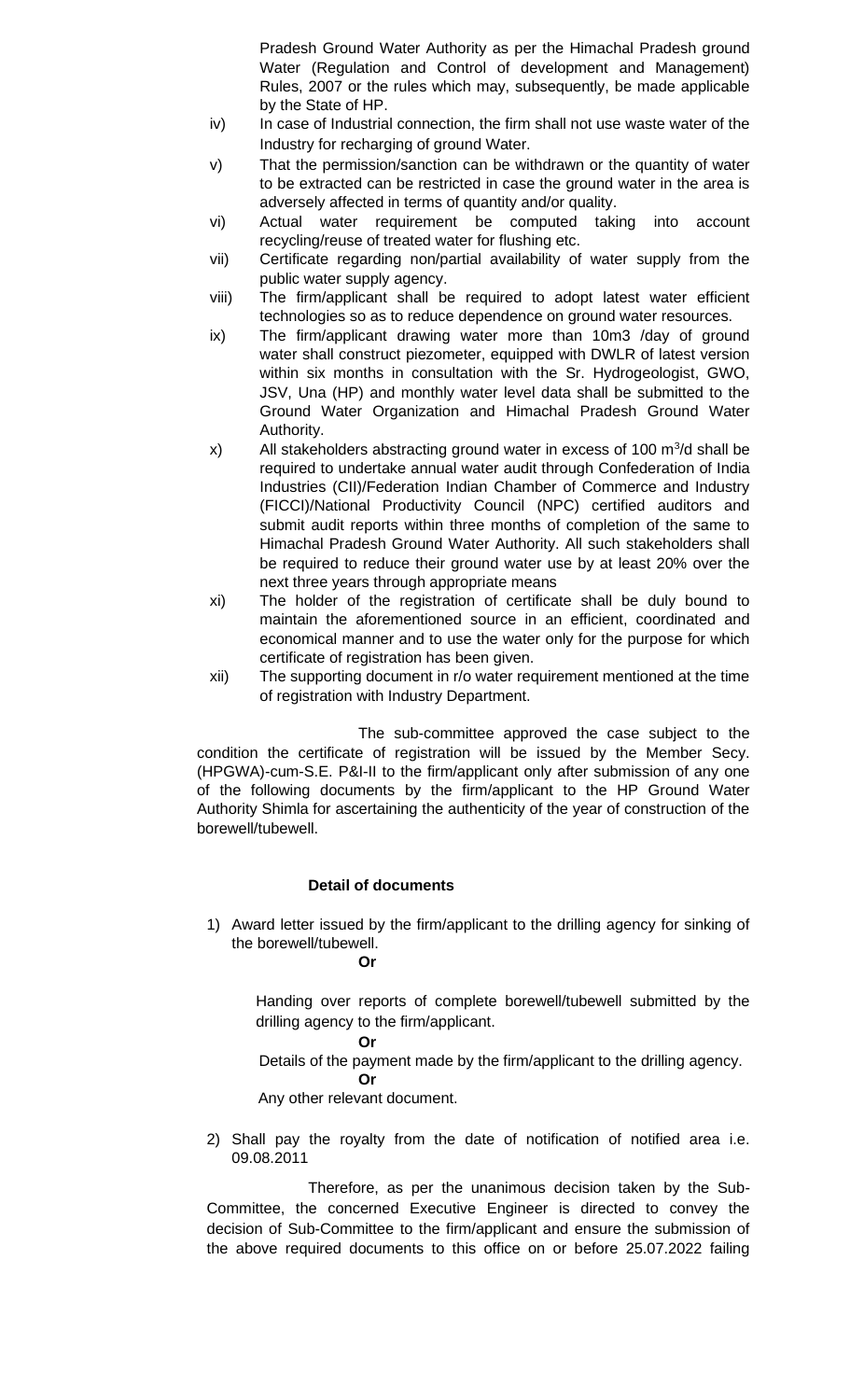which the case will be referred to the Main Committee (HPGWA) for taking the final decision.

## **111. Spans Healthcare, S/O Shri Raman Lal Kothari, Khasra No. 897/60, Village and P.O. Majra, Tehsil Paonta Sahib, District Sirmour (HP) (***IUID No.-* **34828130***, Submission ID No.-* **26457***)*

The applicant has applied on **form – 4A** for certificate of registration of borewell/tubewell and use of ground water for **Industrial purpose**. As per the report of Sr. Hydrogeologist, G.W.O., JSV, Una, **One Govt. tubewell Kheri exist at a distance of 285mtrs from the existing borewell of the applicant. The site falls in Kala Amb valley and as per the GEC 2020 report the area is safe and the stage of development is 27%. Lithologically the site falls in valley fill deposits of comprising of clays, gravels, pebbles, boulders & sand.**

A public notice of the application on Form-2/Form-5 has already been sent to the offices of concerned Executive Engineer & Gram Panchayat to get it displayed on the notice board of the local authority, so that interested persons, if any, may file their objection/suggestions. No objection has been received.

As per the report of Sr. Hydrogeologist GWO, JSV, Una, the borewell/tubewell has been drilled **during 03/2015.** However, the HP Ground Water Act, 2005 & Rules, 2007 came into force w.e.f. 09.08.2011. After detailed discussions, it has been decided by the committee that this case may be approved subject to the action/compounding of Rs. 5000 /- under section 22 of Himachal Pradesh Ground Water Act, 2005 & Rule 32 of Himachal Pradesh Ground Water Rules, 2007 as already decided in the  $36<sup>th</sup>$  meeting of Subcommittee and advised to deposit the fine in the HP Ground Water Authority account No. 41710105552 through RTGS/Demand Draft. Hence, the subcommittee approved the case subject to the following conditions:

- i) The applicant shall construct a rainwater harvesting structure for the conservation and re-charge of ground water in his/her/their premise as per section-15 of the Himachal Pradesh Ground Water (Regulation & Control of Development and Management) Act, 2005 and Guidelines to regulate and Control ground water extraction in the State of Himachal Pradesh vide Notification No. IPH-B(A)3-1/2019-II dated 03.05.2021 within six months of issuance of the Certificate of Registration and intimation will be given to Executive Engineer, JSV Division Paonta on its completion.
- ii) The applicant shall install a water meter/bulk meter on the ground water extraction pipe so as to check the water drawl at any time and will maintain its log book.
- iii) The applicant shall have to pay royalty based on the quantum of ground water extraction through Executive Engineer, JSV Division Paonta for the use of ground water to the Member Secretary, Himachal Pradesh Ground Water Authority as per the Himachal Pradesh ground Water (Regulation and Control of development and Management) Rules, 2007 or the rules which may, subsequently, be made applicable by the State of HP.
- iv) In case of Industrial connection, the firm shall not use waste water of the Industry for recharging of ground Water.
- v) That the permission/sanction can be withdrawn or the quantity of water to be extracted can be restricted in case the ground water in the area is adversely affected in terms of quantity and/or quality.
- vi) Actual water requirement be computed taking into account recycling/reuse of treated water for flushing etc.
- vii) Certificate regarding non/partial availability of water supply from the public water supply agency.
- viii) The firm/applicant shall be required to adopt latest water efficient technologies so as to reduce dependence on ground water resources.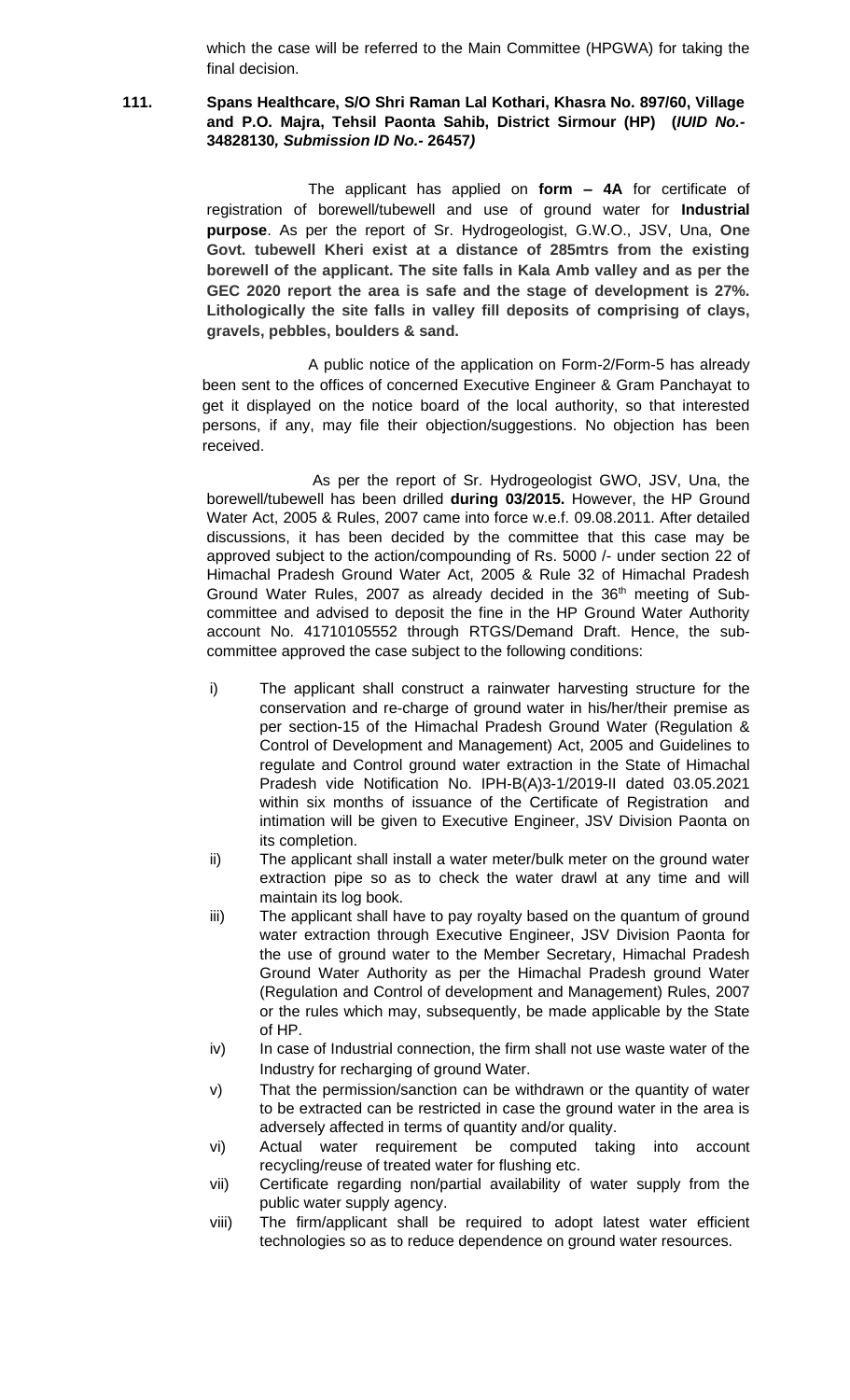- ix) The firm/applicant drawing water more than 10m3 /day of ground water shall construct piezometer, equipped with DWLR of latest version within six months in consultation with the Sr. Hydrogeologist, GWO, JSV, Una (HP) and monthly water level data shall be submitted to the Ground Water Organization and Himachal Pradesh Ground Water Authority.
- x) All stakeholders abstracting ground water in excess of 100  $\mathrm{m}^3$ /d shall be required to undertake annual water audit through Confederation of India Industries (CII)/Federation Indian Chamber of Commerce and Industry (FICCI)/National Productivity Council (NPC) certified auditors and submit audit reports within three months of completion of the same to Himachal Pradesh Ground Water Authority. All such stakeholders shall be required to reduce their ground water use by at least 20% over the next three years through appropriate means
- xi) The holder of the registration of certificate shall be duly bound to maintain the aforementioned source in an efficient, coordinated and economical manner and to use the water only for the purpose for which certificate of registration has been given.
- xii) The supporting document in r/o water requirement mentioned at the time of registration with Industry Department.

The sub-committee approved the case subject to the condition the certificate of registration will be issued by the Member Secy. (HPGWA)-cum-S.E. P&I-II to the firm/applicant only after submission of any one of the following documents by the firm/applicant to the HP Ground Water Authority Shimla for ascertaining the authenticity of the year of construction of the borewell/tubewell.

# **Detail of documents**

1) Award letter issued by the firm/applicant to the drilling agency for sinking of the borewell/tubewell.

**Or**

Handing over reports of complete borewell/tubewell submitted by the drilling agency to the firm/applicant.

**Or**

 Details of the payment made by the firm/applicant to the drilling agency. **Or**

Any other relevant document.

2) Shall pay the royalty from the date of notification of notified area i.e. 09.08.2011

Therefore, as per the unanimous decision taken by the Sub-Committee, the concerned Executive Engineer is directed to convey the decision of Sub-Committee to the firm/applicant and ensure the submission of the above required documents to this office on or before 25.07.2022 failing which the case will be referred to the Main Committee (HPGWA) for taking the final decision.

## **112. Sh. Sadh Ram, S/O Sh Ram Sawroop, Vill Sanerh po Manpura Teh Baddi Distt Solan (HP) (***IUID No.-* **44846398***, Submission ID No.-* **27736***)*

The applicant has applied on **Form – 4** for grant of permit for sinking of borewell for **Irrigation Purpose.** As per the report of Sr. Hydrogeologist, G.W.O., JSV, Una, **No Govt. tubewell exist within 300mtrs of the proposed site of the applicant. The site falls in Nalagarh valley and as per the GEC 2020 report the area is safe and the stage of development is**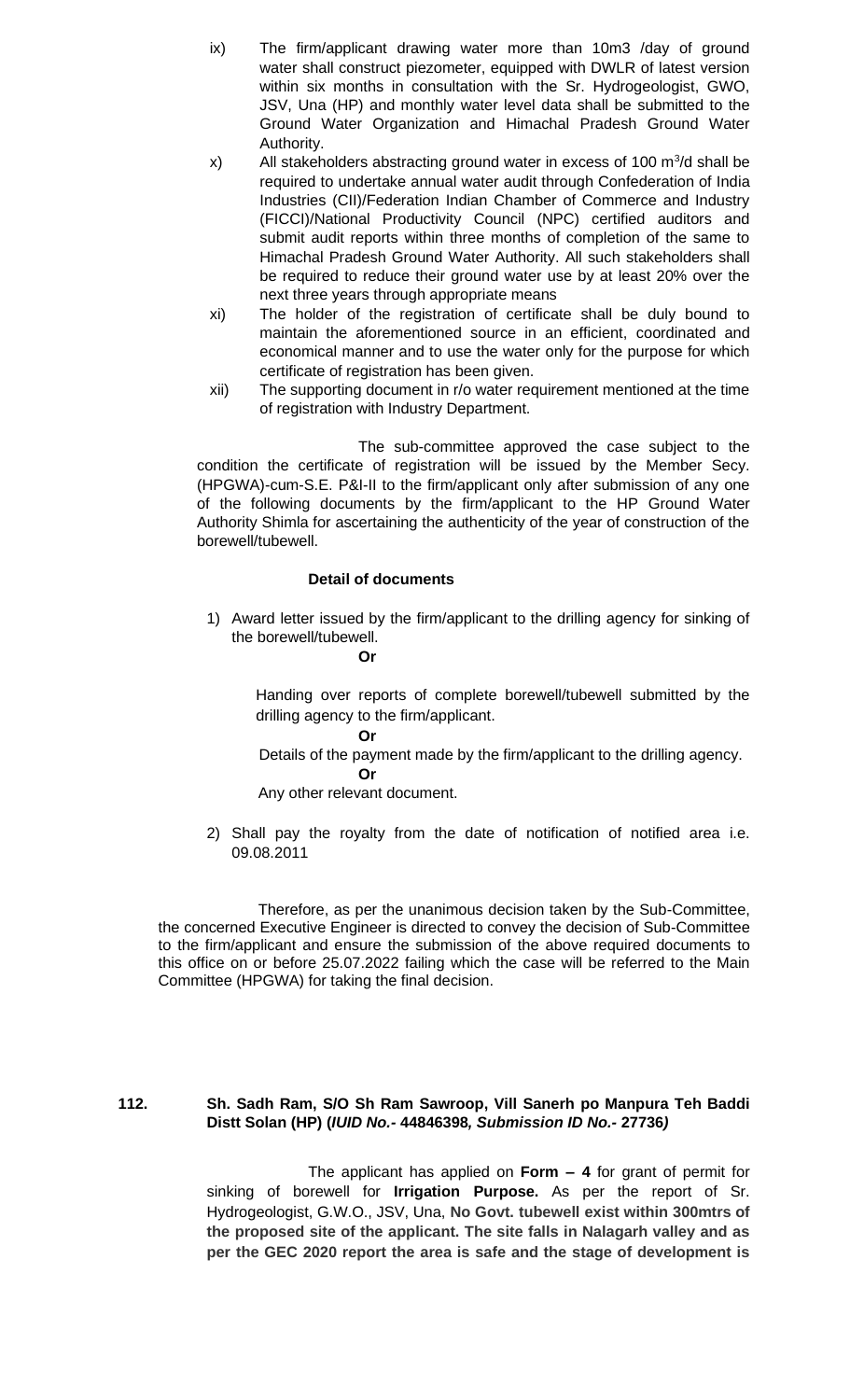**58%.Lithologically the site falls in valley fill deposits of comprising of clays , gravels, pebbles, boulders & sand.**

A public notice of the application on Form-2/Form-5 has already been sent to the offices of concerned Executive Engineer & Gram Panchayat to get it displayed on the notice board of the local authority, so that interested persons, if any, may file their objection/suggestions. No objection has been received.

As per the report of Sr. Hydrogeologist GWO, JSV, Una, the borewell/tubewell has been drilled **during 05/2021.** However, the HP Ground Water Act, 2005 & Rules, 2007 came into force w.e.f. 09.08.2011. After detailed discussions, it has been decided by the committee that this case may be approved subject to the action/compounding of Rs. 5000 /- under section 22 of Himachal Pradesh Ground Water Act, 2005 & Rule 32 of Himachal Pradesh Ground Water Rules, 2007 as already decided in the  $36<sup>th</sup>$  meeting of Subcommittee and advised to deposit the fine in the HP Ground Water Authority account No. 41710105552 through RTGS/Demand Draft. Hence, the subcommittee approved the case subject to the following conditions:

- i) The applicant shall construct a rainwater harvesting structure for the conservation and re-charge of ground water in his/her/their premise as per section-15 of the Himachal Pradesh Ground Water (Regulation & Control of Development and Management) Act, 2005 and Guidelines to regulate and Control ground water extraction in the State of Himachal Pradesh vide Notification No. IPH-B(A)3-1/2019-II dated 03.05.2021 within six months of issuance of the Certificate of Registration and intimation will be given to Executive Engineer, JSV Division Nalagarh on its completion.
- ii) The applicant shall install a water meter/bulk meter on the ground water extraction pipe so as to check the water drawl at any time and will maintain its log book.
- iii) The applicant shall have to pay royalty based on the quantum of ground water extraction through Executive Engineer, JSV Division Nalagarh for the use of ground water to the Member Secretary, Himachal Pradesh Ground Water Authority as per the Himachal Pradesh ground Water (Regulation and Control of development and Management) Rules, 2007 or the rules which may, subsequently, be made applicable by the State of HP.
- iv) In case of Industrial connection, the firm shall not use waste water of the Industry for recharging of ground Water.
- v) That the permission/sanction can be withdrawn or the quantity of water to be extracted can be restricted in case the ground water in the area is adversely affected in terms of quantity and/or quality.
- vi) Actual water requirement be computed taking into account recycling/reuse of treated water for flushing etc.
- vii) Certificate regarding non/partial availability of water supply from the public water supply agency.
- viii) The firm/applicant shall be required to adopt latest water efficient technologies so as to reduce dependence on ground water resources.
- ix) The firm/applicant drawing water more than 10m3 /day of ground water shall construct piezometer, equipped with DWLR of latest version within six months in consultation with the Sr. Hydrogeologist, GWO, JSV, Una (HP) and monthly water level date shall be submitted to the Ground Water Organization and Himachal Pradesh Ground Water Authority.
- x) All stakeholders abstracting ground water in excess of 100 m3/d shall be required to undertake annual water audit through Confederation of India Industries (CII)/Federation Indian Chamber of Commerce and Industry (FICCI)/National Productivity Council (NPC) certified auditors and submit audit reports within three months of completion of the same to Himachal Pradesh Ground Water Authority. All such stakeholders shall be required to reduce their ground water use by at least 20% over the next three years through appropriate means
- xi) The holder of the registration of certificate shall be duly bound to maintain the aforementioned source in an efficient, coordinated and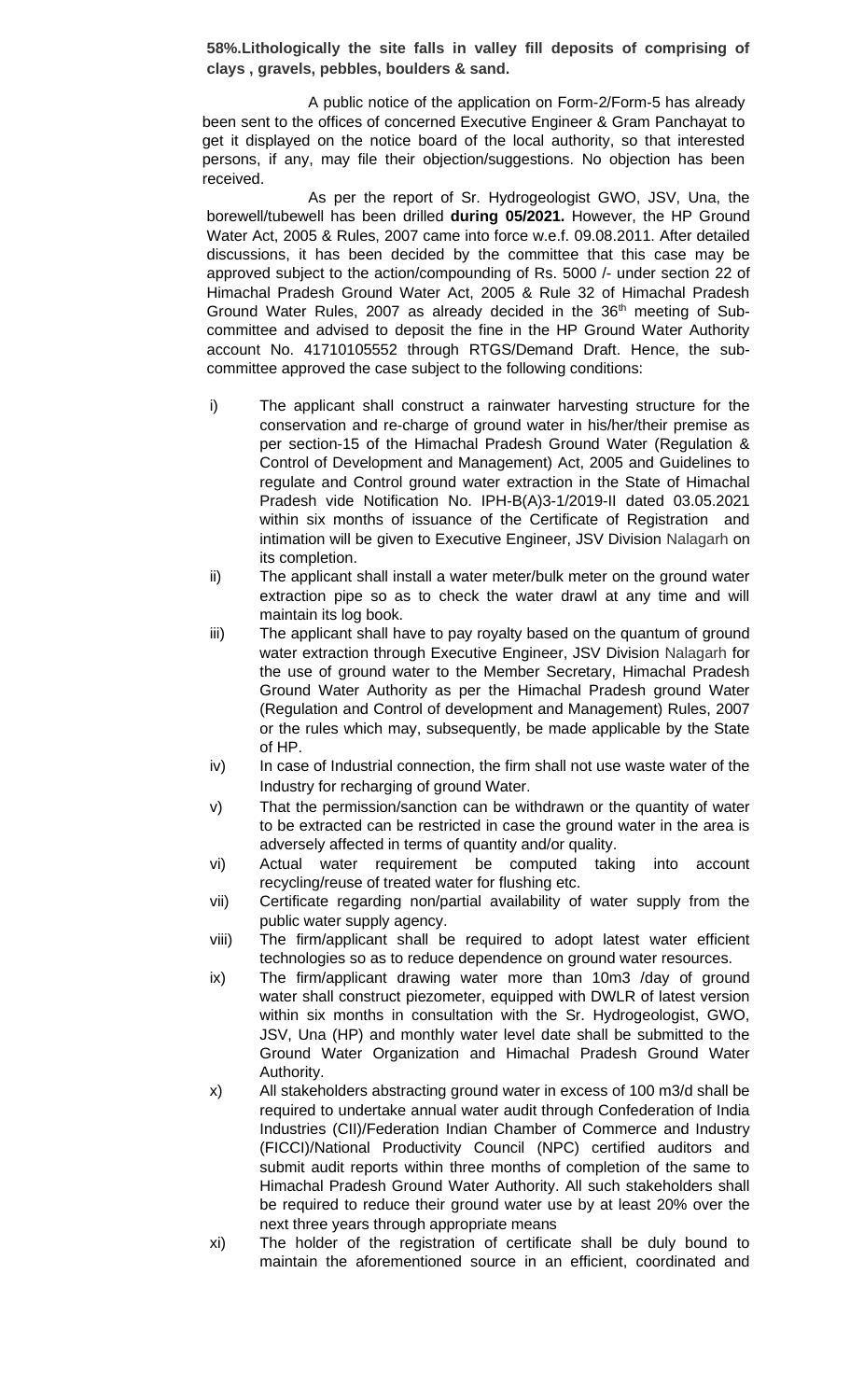economical manner and to use the water only for the purpose for which certificate of registration has been given.

 The sub-committee approved the case subject to the condition the certificate of registration will be issued by the Member Secy. (HPGWA)-cum-S.E. P&I-II to the firm/applicant only after submission of the following document by the firm/applicant to the HP Ground Water Authority Shimla for ascertaining the authenticity of the year of construction of the borewell/tubewell.

## **Detail of documents**

1) Award letter issued by the firm/applicant to the drilling agency for sinking of the borewell/tubewell.

### **Or**

Handing over reports of complete borewell/tubewell submitted by the drilling agency to the firm/applicant.

**Or**

Details of the payment made by the firm/applicant to the drilling agency.

**Or** Any other relevant document.

2) Supporting document in respect of farm size and crop type.

Therefore, as per the unanimous decision taken by the Sub-Committee, the concerned Executive Engineer is directed to convey the decision of Sub-Committee to the firm/applicant and ensure the submission of the required documents to this office on or before 25.07.2022 above failing which the case will be referred to the Main Committee (HPGWA) for taking the final decision.

## **113. Sh. Budhi Singh, S/O Late Sh Sawaru, Village Gharwasra, PO.Dhalwan, Tehsil Baldwara, Distt. Mandi (HP) (***IUID No.-* **86720138***, Submission ID No.-* **23877***)*

The applicant has applied on **Form–4** for certificate of registration of borewell/tubewell and use of ground water for **Domestic purpose.** As per the report of Sr. Hydrogeologist, G.W.O., JSV, Una, **There is no existing departmental energized borewell within 300 mtrs. of the existing borewell site of the applicant. The borewell of the applicant lies in highly dissected structural hills comprising of Sandstone and Shales of Dharamshala formation.**

A public notice of the application on Form-2/Form-5 has already been sent to the offices of concerned Executive Engineer & Gram Panchayat to get it displayed on the notice board of the local authority, so that interested persons, if any, may file their objection/suggestions. No objection has been received.

As per the report of Sr. Hydrogeologist GWO, JSV, Una, the borewell/tubewell has been drilled **during 06/2018.** However, the HP Ground Water Act, 2005 & Rules, 2007 came into force w.e.f. 29.11.2019. Hence, the sub-committee approved the case subject to the following conditions:

i) The applicant shall construct a rainwater harvesting structure for the conservation and re-charge of ground water in his/her/their premise as per section-15 of the Himachal Pradesh Ground Water (Regulation & Control of Development and Management) Act, 2005 and Guidelines to regulate and Control ground water extraction in the State of Himachal Pradesh vide Notification No. IPH-B(A)3-1/2019-II dated 03.05.2021 within six months of issuance of the Certificate of Registration and intimation will be given to Executive Engineer, JSV Division Sarkaghat on its completion.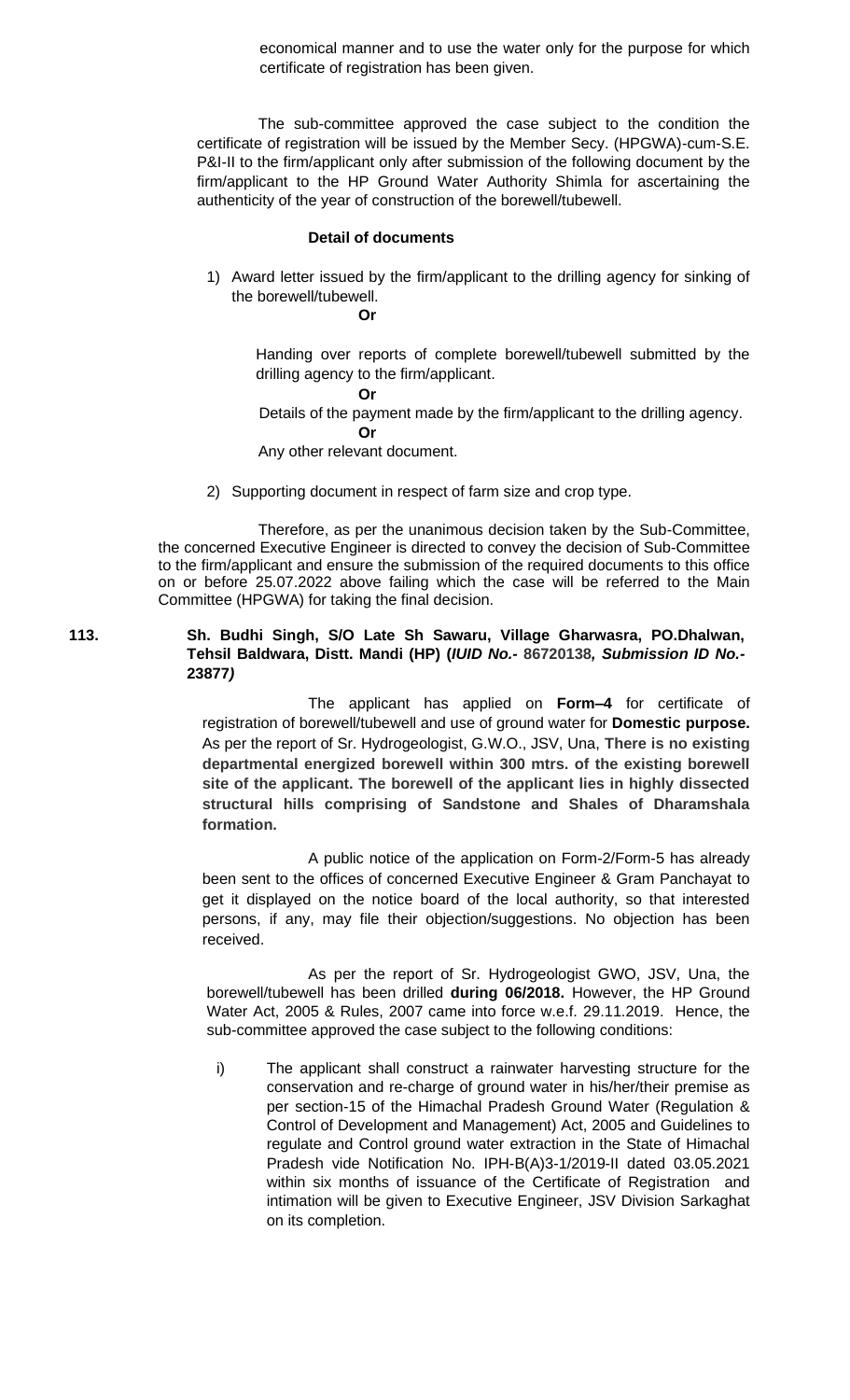- ii) The applicant shall install a water meter/bulk meter on the ground water extraction pipe so as to check the water drawl at any time and will maintain its log book.
- iii) The applicant shall have to pay royalty based on the quantum of ground water extraction through Executive Engineer, JSV Division Sarkaghat for the use of ground water to the Member Secretary, Himachal Pradesh Ground Water Authority as per the Himachal Pradesh ground Water (Regulation and Control of development and Management) Rules, 2007 or the rules which may, subsequently, be made applicable by the State of HP.
- iv) In case of Industrial connection, the firm shall not use waste water of the Industry for recharging of ground Water.
- v) That the permission/sanction can be withdrawn or the quantity of water to be extracted can be restricted in case the ground water in the area is adversely affected in terms of quantity and/or quality.
- vi) Actual water requirement be computed taking into account recycling/reuse of treated water for flushing etc.
- vii) Certificate regarding non/partial availability of water supply from the public water supply agency.
- viii) The firm/applicant shall be required to adopt latest water efficient technologies so as to reduce dependence on ground water resources.
- ix) The firm/applicant drawing water more than 10m3 /day of ground water shall construct piezometer, equipped with DWLR of latest version within six months in consultation with the Sr. Hydrogeologist, GWO, JSV, Una (HP) and monthly water level date shall be submitted to the Ground Water Organization and Himachal Pradesh Ground Water Authority.
- x) All stakeholders abstracting ground water in excess of 100 m3/d shall be required to undertake annual water audit through Confederation of India Industries (CII)/Federation Indian Chamber of Commerce and Industry (FICCI)/National Productivity Council (NPC) certified auditors and submit audit reports within three months of completion of the same to Himachal Pradesh Ground Water Authority. All such stakeholders shall be required to reduce their ground water use by at least 20% over the next three years through appropriate means
- xi) The holder of the registration of certificate shall be duly bound to maintain the aforementioned source in an efficient, coordinated and economical manner and to use the water only for the purpose for which certificate of registration has been given.

 Therefore, as per the unanimous decision taken by the Sub-Committee, the concerned Executive Engineer is directed to convey the decision of Sub-Committee to the firm/applicant.